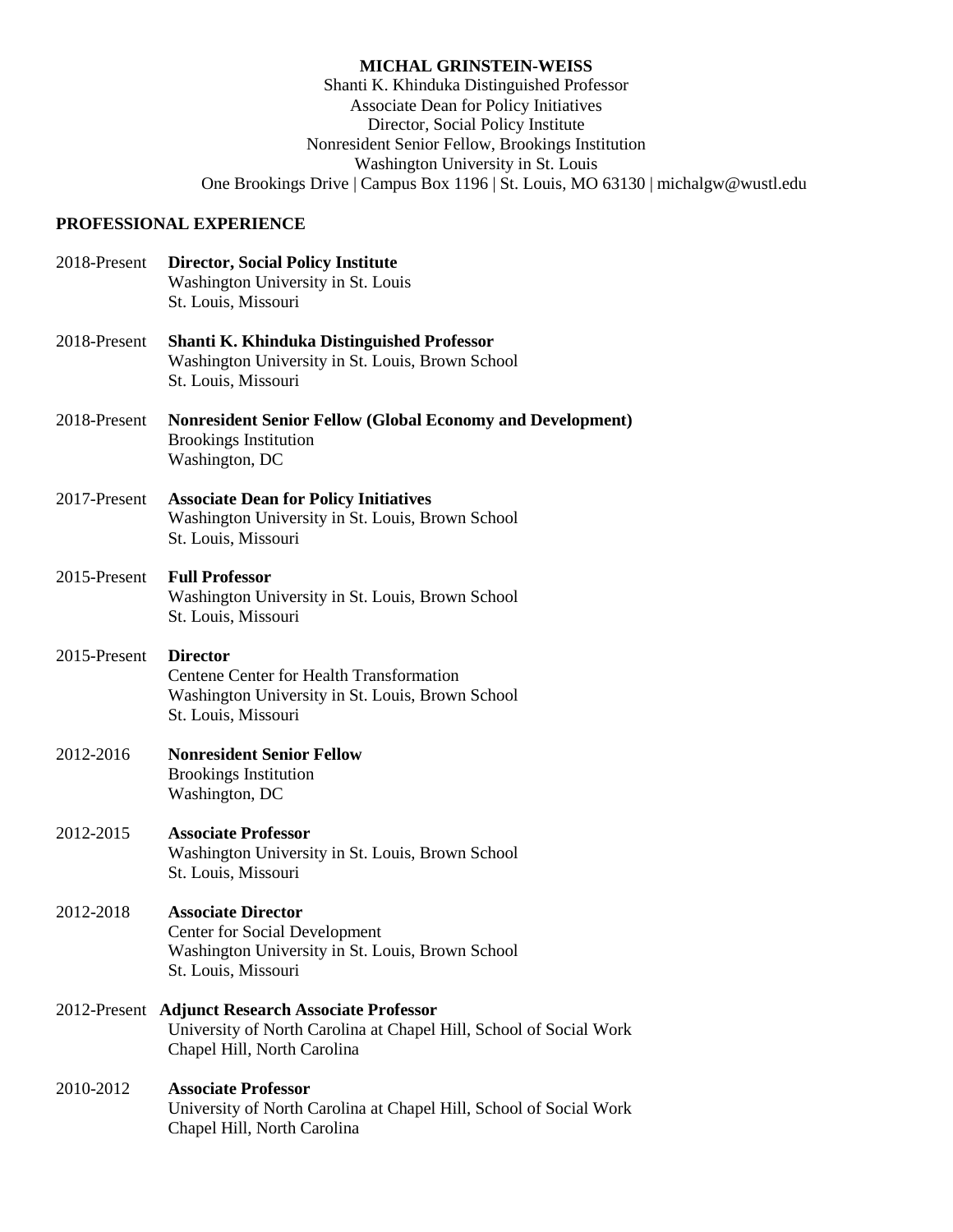| 2008-2012        | <b>Founding Director</b><br><b>Asset-Building Research Group</b><br>University of North Carolina at Chapel Hill, School of Social Work<br>Chapel Hill, North Carolina |
|------------------|-----------------------------------------------------------------------------------------------------------------------------------------------------------------------|
| 2005-2010        | <b>Assistant Professor</b><br>University of North Carolina at Chapel Hill, School of Social Work<br>Chapel Hill, North Carolina                                       |
| 2004-2005        | <b>Post-Doctoral Fellow</b><br>Center for Social Development<br>Washington University in St. Louis, Brown School<br>St. Louis, Missouri                               |
| <b>EDUCATION</b> |                                                                                                                                                                       |
| Aug 2004         | <b>Ph.D. in Social Work</b><br>Washington University in St. Louis, Brown School<br>St. Louis, Missouri                                                                |
| Aug 2005         | <b>M.A.</b> in Economics<br>University of Missouri, St. Louis Graduate School, Department of Economics<br>St. Louis, Missouri                                         |
| Jun 1999         | <b>M.A.</b> in Social Work<br>University of Haifa, School of Social Work<br>Haifa, Israel                                                                             |
| Jun 1996         | <b>B.A.</b> in Social Work<br>University of Haifa, School of Social Work<br>Haifa, Israel                                                                             |
|                  |                                                                                                                                                                       |

# **HONORS, AWARDS & FELLOWSHIPS**

| 2020         | Recipient of Journal of Consumer Affairs Best Article of the Year for "Encouraging Tax-Time Savings"<br>with a Low-touch, Large-Scale Intervention: Evidence from the Refund to Savings Experiment" co-<br>authored by Stephen Roll, Blair Russell, and Dana Perantie |
|--------------|-----------------------------------------------------------------------------------------------------------------------------------------------------------------------------------------------------------------------------------------------------------------------|
| 2020         | Recipient of Washington University's Outstanding Faculty Mentor Award                                                                                                                                                                                                 |
| 2020         | Encouraging Tax-Time Savings with a Low-Touch, Large-Scale Intervention: Evidence from the Refund<br>to Savings Experiment. Nominated for The Journal of Consumer Affairs 2020 Best Article Award.                                                                    |
| 2019         | Inducted as an American Academy of Social Work and Social Welfare Fellow                                                                                                                                                                                              |
| 2018-Present | Installed as the Shanti K. Khinduka Distinguished Professor<br>Washington University in St. Louis, Brown School                                                                                                                                                       |
| 2017         | Student Debt and Hardship: Evidence from a Large Sample of Low- and Moderate-income Households.<br>Paper among Most Downloaded Articles from #1 social work publication on Google Scholar, Children<br>and Youth Services Review                                      |
| 2016         | Named as one of highest-impact social work faculty in terms of scholarly productivity. Article: Hodge,<br>D.R., Kremer, K.P., Vaughn, M.G. (2016). High-Impact Social Work Scholars: A Bibliometric                                                                   |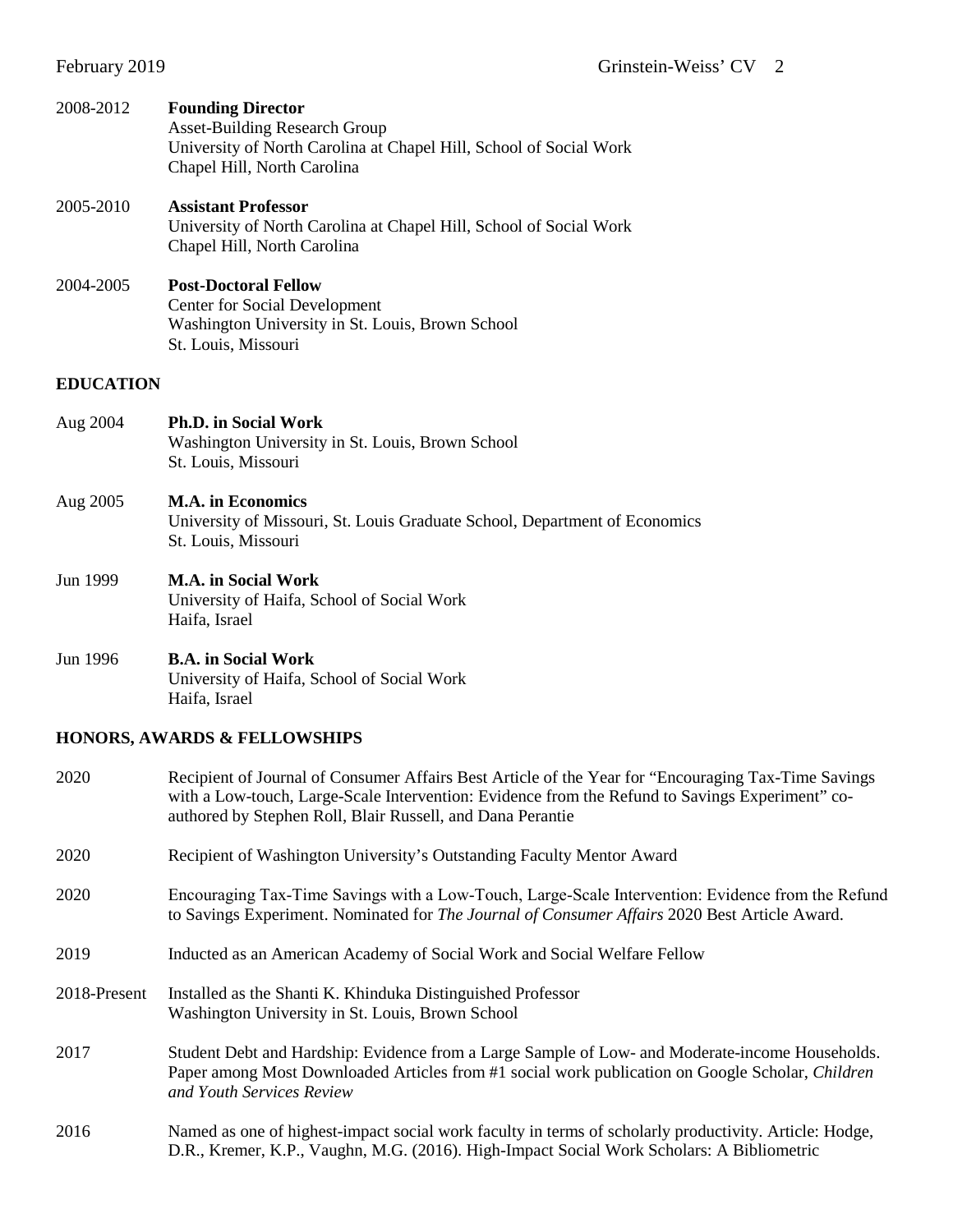Examination of SSWR and AASWSW Fellows. *Research on Social Work Practice.* Doi: 10.1177/1049731516645929

- 2016 Selected as advisor for the Financial Opportunity Working Group of the Clinton Global Initiative America
- 2014 & 2015 Selected as a member of the Financial Opportunity Working Group of the Clinton Global Initiative America
- 2014 Inaugural Fellow of the Society for Social Work and Research
- 2013 Selected as the Arnulf M. Pins Memorial Lecture Keynote Speaker, The Paul Baerwald School of Social Work, Hebrew University of Jerusalem
- 2011 Research Associate, Federal Reserve Bank of Cleveland
- 2011 Deborah K. Padgett Early Career Achievement Award, The Society for Social Work and Research
- 2011 Nominee, UNC University-wide Faculty Mentoring Award, Women's Leadership Council
- 2011 Steven H. Sandell grant jointly awarded by the Boston College Center for Retirement Research and the Social Security Administration
- 2009 Awarded Small Grants Competition, National Center for Marriage Research
- 2009 Awarded Small Grants Competition, National Poverty Center
- 2008 Smith Richardson Foundation Domestic Public Policy Research Fellowship
- 2007 & 2008 Nominee, UNC University-wide Faculty Mentoring Award, Women's Leadership Council
- 2007 Faculty Fellow, University of North Carolina at Chapel Hill, Center for Community Capital
- 2007 Research selected as one of 11 research projects for MacArthur Foundation's \$35 million initiative on cost-effectiveness of evidence-based policymaking "The Power of Measuring Social Benefits"
- 2006 Selected as participant in the National Institutes of Health (NIH) Summer Institute on the Design and Development of Quantitative Research on Social Work Intervention in Health
- 2005 Faculty Fellow, University of North Carolina at Chapel Hill, Center for Urban & Regional Studies
- 2005 Faculty Fellow, Washington University, Center for Social Development
- 2003 Selected as a Fahs-Beck Scholar
- 2003 Recognized as Washington University Graduate Student Leader, George Warren Brown School of Social Work
- 2003 Invited to attend the National Conference on Graduate Student Leadership, Washington University, St. Louis, MO
- 2003 Travel Award and Invited Participant, 2003 National Poverty Center Summer Workshop: Analyzing Poverty and Welfare Trends Using Census 2000, University of Michigan-Ann Arbor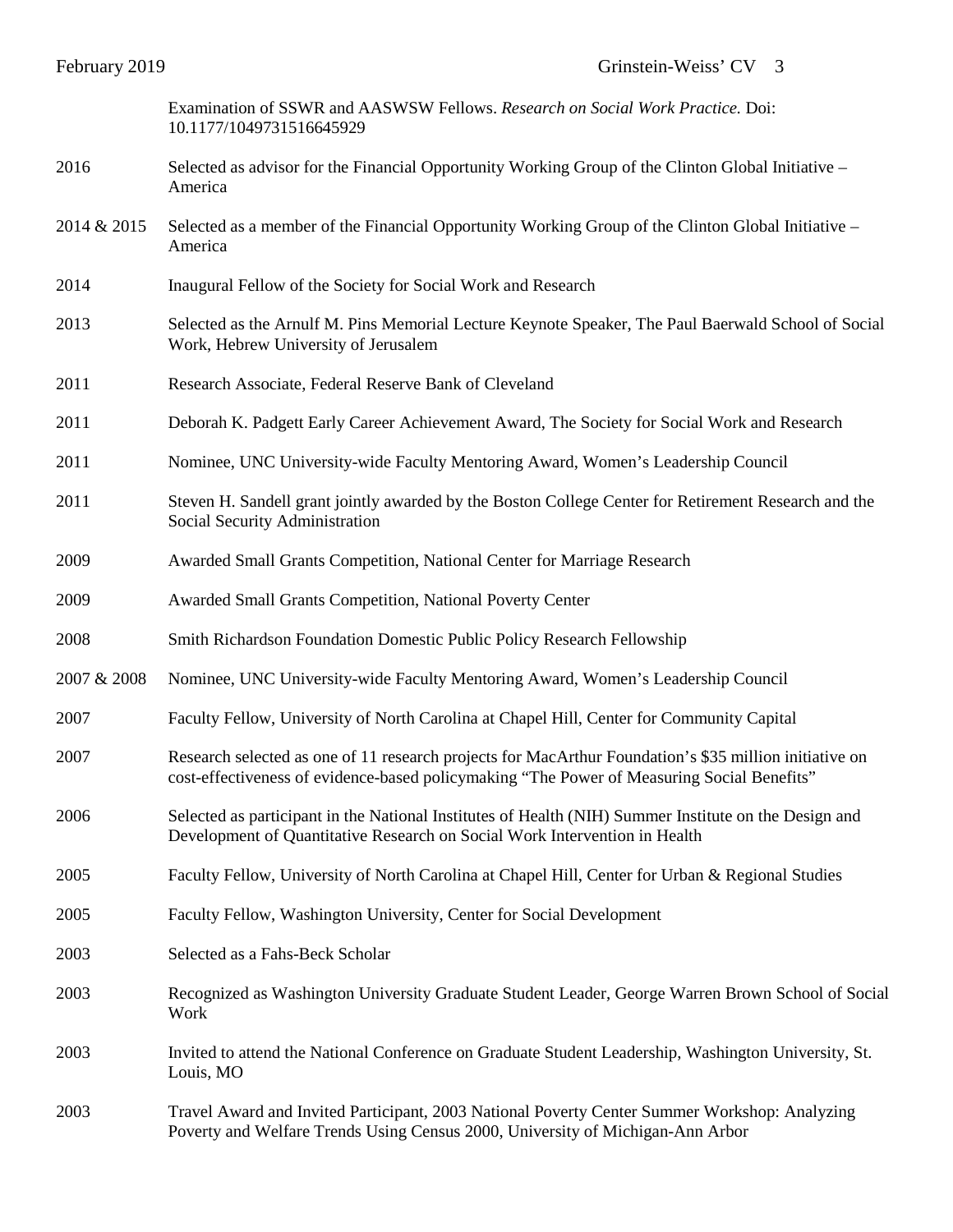| 2001 | Member Phi Kappa Phi, University of Missouri-St. Louis (master's in economics)                                                                                                                           |
|------|----------------------------------------------------------------------------------------------------------------------------------------------------------------------------------------------------------|
| 2001 | M.A. Graduate Fellowship, University of Missouri-St. Louis                                                                                                                                               |
| 2000 | Ford Foundation Research Fellow                                                                                                                                                                          |
| 1999 | William H. Beveridge Scholarship, Washington University, George Warren Brown School of Social<br>Work                                                                                                    |
| 1999 | Doctoral Studies Scholarship, University of Haifa                                                                                                                                                        |
| 1999 | M.A. Exceptional Extra Excellency Graduate (top 1% of graduates across all disciplines), University of<br>Haifa                                                                                          |
| 1999 | Early Empirical Thesis Submission Award, University of Haifa, School of Social Work                                                                                                                      |
| 1998 | Advanced Studies Dean's Award, University of Haifa                                                                                                                                                       |
| 1998 | M.A. Outstanding Student Award, University of Haifa                                                                                                                                                      |
| 1998 | Conference Scholarship, University of Haifa                                                                                                                                                              |
| 1998 | Empirical Research Thesis Award, University of Haifa                                                                                                                                                     |
| 1998 | Advanced Studies Dean's Award, University of Haifa                                                                                                                                                       |
| 1998 | Outstanding M.A. Student, University of Haifa, School of Social Work                                                                                                                                     |
| 1998 | Elected to speak at the 1998 School of Social Work Outstanding Student Award Ceremony on behalf of<br>the Outstanding Empirical Thesis and Outstanding M.A.<br>Student Award winner, University of Haifa |
| 1998 | Elected by winners of the 1998-Advanced Studies Dean's Award Ceremony to speak on behalf of the<br>1998 awardees, University of Haifa                                                                    |
| 1997 | Master's Degree Achievement Award, University of Haifa                                                                                                                                                   |
| 1996 | Distinguished Students Special Award, University of Haifa                                                                                                                                                |
| 1996 | B.A. Research Assistant Excellency Award, University of Haifa                                                                                                                                            |
| 1996 | B.A. Excellency Award, University of Haifa                                                                                                                                                               |
| 1996 | Expedited acceptance to master's degree program (selected for one of two positions for accelerated<br>admission to the master's program), University of Haifa                                            |
| 1996 | B.A. Excellency Graduate, University of Haifa                                                                                                                                                            |

## **EXTRAMURAL RESEARCH GRANTS**

2019-2021 **Principal Investigator –** *Centene Center for Health Transformation*  Centene Corporation (\$2,800,000) Co-Principal Investigator: Karyn Quinn, Senior Director of Product Development, Centene Corporation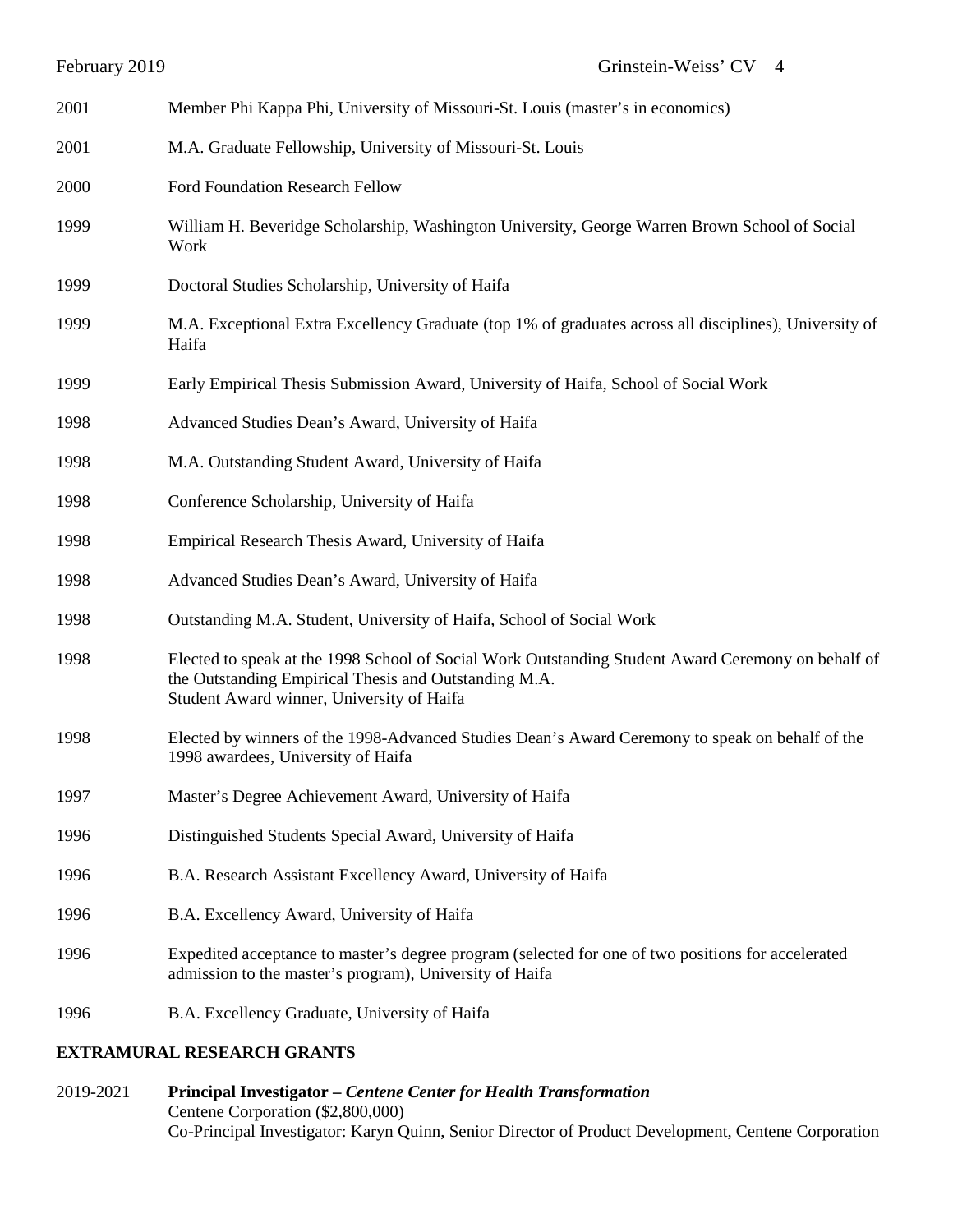| 2019      | Principal Investigator - Mastercard Founding Sponsorship<br>Mastercard Center for Inclusive Growth (\$1,500,000)                                                                                                                                                                                                |
|-----------|-----------------------------------------------------------------------------------------------------------------------------------------------------------------------------------------------------------------------------------------------------------------------------------------------------------------|
| 2019-2021 | Principal Investigator – Behavioral Economics Field Experiments to Improve Financial Well-Being<br>MetLife (\$1,200,000)                                                                                                                                                                                        |
| 2019      | Principal Investigator - Cross-Platform Savings at Tax Time Data<br>Prosperity Now (\$225,000)<br>Co-Principal Investigators: Mathieu Despard, Visiting Scholar, Social Policy Institute; Stephen Roll,<br>Research Assistant Professor, Social Policy Institute                                                |
| 2018-2019 | Principal Investigator-Applying Insights from Behavioral Economics to Improve Program Outcomes<br>American Jewish Joint Distribution Committee (\$103,753)                                                                                                                                                      |
| 2019      | Principal Investigator - Applying Insights from Behavioral Economics to Improve Program Outcomes<br>American Jewish Joint Distribution Committee (\$103,753)                                                                                                                                                    |
| 2018-2019 | Principal Investigator – Improving Financial Well-Being Through Tax Filing and the Workplace<br>J. P. Morgan Chase Foundation (\$385,000)<br>Co-Investigators: Mathieu Despard, Research Assistant Professor, Brown School; Stephen Roll, Research<br>Assistant Professor, Brown School                         |
| 2018      | <b>Principal Investigator-Refund to Savings</b><br>Intuit, Inc. (\$650,000)<br>Co-Principal Investigators: Dan Ariely, James B. Duke Professor of Behavioral Economics, Duke<br>University; Mathieu Despard, Research Assistant Professor, Brown School                                                         |
| 2018      | Principal Investigator-Effects of the ACA on Household Financial Security<br>Russell Sage Foundation Presidential Authority Award (\$34,994)<br>Co-Principal Investigators: Emily Gallagher, Assistant Professor, University of Colorado at Boulder;<br>Radhakrishnan Gopalan, Professor, Washington University |
| 2018      | <b>Principal Investigator-Employer-based Financial Wellness Programs</b><br>Annie E. Casey Foundation (\$60,000)<br>Co-Principal Investigator: Mathieu Despard, Research Assistant Professor, Brown School                                                                                                      |
| 2017-2019 | Principal Investigator-Employer-based Financial Wellness Programs<br>Kellogg Foundation (\$750,000)<br>Co-Principal Investigator: Mathieu Despard, Research Assistant Professor, Brown School                                                                                                                   |
| 2017-2020 | Principal Investigator-Behavioral Economics - New Initiatives in Health & Wealth<br>Duke University (\$100,000)                                                                                                                                                                                                 |
| 2017      | Principal Investigator-Refund to Savings Proposal for Canadian Financial Stability<br>Financial Consumer Agency of Canada (\$15,000)                                                                                                                                                                            |
| 2017-2018 | <b>Principal Investigator-Refund to Savings: Building Savings with Tax Refunds</b><br>Intuit, Inc. (\$650,000)<br>Co-Principal Investigators: Dan Ariely, James B. Duke Professor of Behavioral Economics, Duke<br>University; Mathieu Despard, Assistant Professor of Social Work, University of Michigan      |
| 2016-2018 | <b>Principal Investigator-Employer-Based Financial Wellness Programs Project</b><br>JPMorgan Chase Foundation (\$400,000)<br>Co-Principal Investigator: Mathieu Despard, Assistant Professor of Social Work, University of Michigan                                                                             |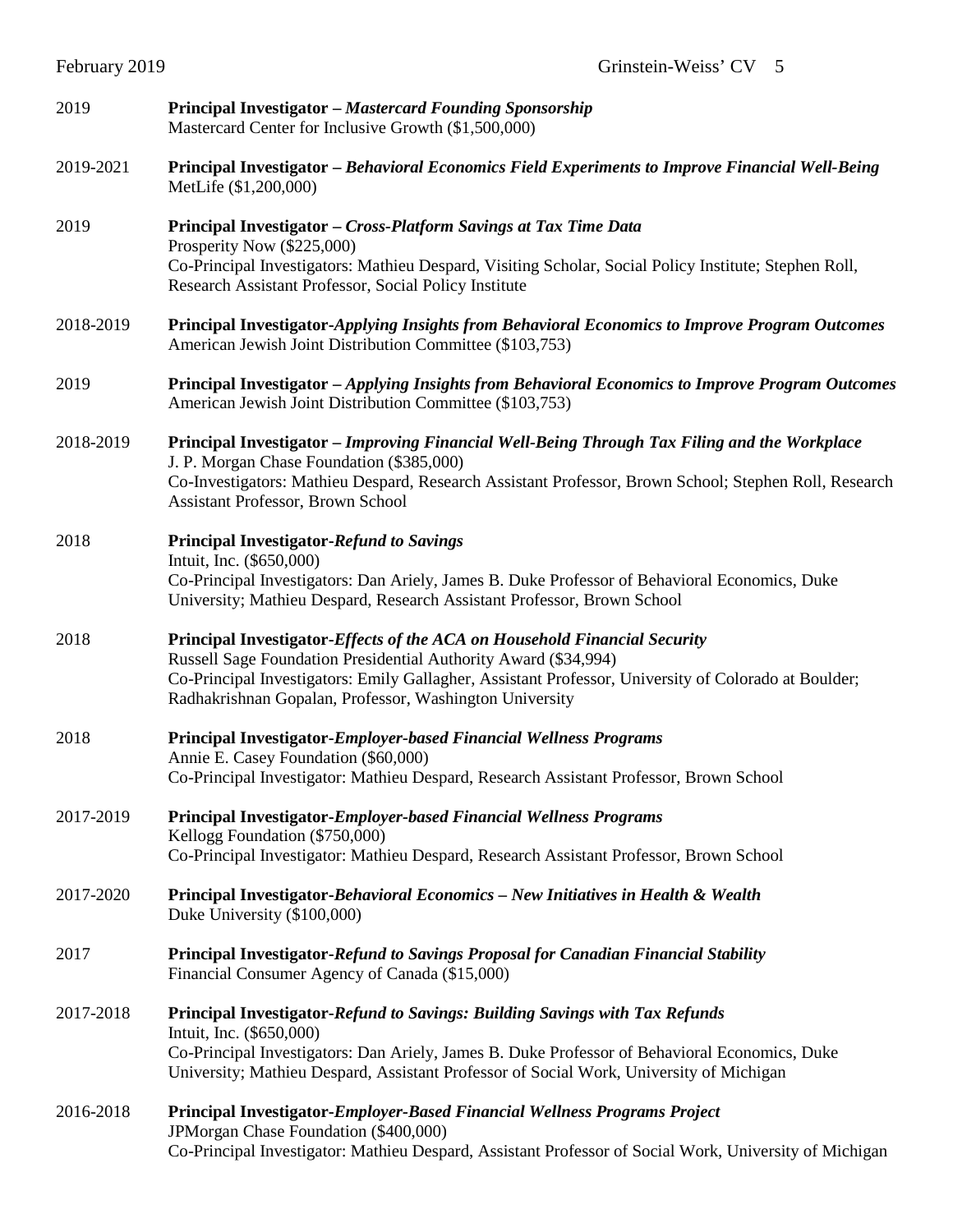| 2016-2017 | Principal Investigator-Delaying Tax Refunds for EITC Project<br>Urban-Brookings Tax Policy Center (\$15,000)                                                                                                                                                                                                                                                                                         |
|-----------|------------------------------------------------------------------------------------------------------------------------------------------------------------------------------------------------------------------------------------------------------------------------------------------------------------------------------------------------------------------------------------------------------|
| 2016-2017 | Co- Principal Investigator-Programs to promote savings for children (Child Development Accounts)<br>as a tool for reducing intergenerational poverty: a comparative study on global software development<br>processes, analysis and policy in Israel<br>National Insurance Institute of Israel (75,902 Israeli shekels (\$19,950 US))<br>Principal Investigator: Tehila Rafaeli, Bar-Ilan University |
| 2016-2017 | <b>Principal Investigator-Refund to Savings</b><br>Annie E. Casey Foundation (\$100,000)<br>Co-Principal Investigator: Dan Ariely, James B. Duke Professor of Behavioral Economics, Duke<br>University                                                                                                                                                                                               |
| 2015-2018 | <b>Principal Investigator-Refund to Savings</b><br>JPMorgan Chase Foundation (\$600,000)<br>Co-Principal Investigators: Dan Ariely, James B. Duke Professor of Behavioral Economics, Duke<br>University; Mathieu Despard, Assistant Professor of Social Work, University of Michigan                                                                                                                 |
| 2016-2017 | Principal Investigator-Refund to Savings: Building Savings with Tax Refunds Intuit, Inc. (\$650,000)<br>Co-Principal Investigators: Dan Ariely, James B. Duke Professor of Behavioral Economics, Duke<br>University; Mathieu Despard, Assistant Professor of Social Work, University of Michigan                                                                                                     |
| 2016-2017 | Principal Investigator-Refund to Savings: Building Savings with Tax Refunds<br>Ford Foundation (\$500,000)<br>Co-Principal Investigator: Dan Ariely, James B. Duke Professor of Behavioral Economics, Duke<br>University; Mathieu Despard, Assistant Professor of Social Work, University of Michigan                                                                                                |
| 2015-2017 | Co-Principal Investigator, Employer-Based Financial Wellness Programs<br>Ford Foundation (\$550,000)<br>Co-Principal Investigator: Mathieu Despard, Assistant Professor of Social Work, University of Michigan                                                                                                                                                                                       |
| 2015-2020 | Principal Investigator-Envolve Center for Health Behavior Change Projects<br>Envolve PeopleCare (\$7,000,000)<br>Co-Principal Investigator: Karyn Quinn, Senior Director of Product Development, Envolve PeopleCare                                                                                                                                                                                  |
| 2015-2016 | <b>Principal Investigator-Refund to Savings</b><br>Annie E. Casey Foundation (\$100,000)<br>Co-Principal Investigator: Dan Ariely, James B. Duke Professor of Behavioral Economics, Duke<br>University                                                                                                                                                                                               |
| 2014-2016 | Principal Investigator-Refund to Savings: Applications for My Retirement Account (myRA)<br>U.S. Department of the Treasury (\$1,075,000)<br>Co-Principal Investigators: Dan Ariely, James B. Duke Professor of Behavioral Economics, Duke<br>University; Dave Williams, Chief Tax Officer, Intuit, Inc.                                                                                              |
| 2014-2016 | <b>Principal Investigator-Refund to Savings</b><br>JPMorgan Chase Foundation (\$200,000)<br>Co-Principal Investigator: Dan Ariely, James B. Duke Professor of Behavioral Economics, Duke<br>University                                                                                                                                                                                               |
| 2014-2015 | Principal Investigator-Refund to Savings: Building Savings with Tax Refunds<br>Intuit, Inc. (\$650,000)                                                                                                                                                                                                                                                                                              |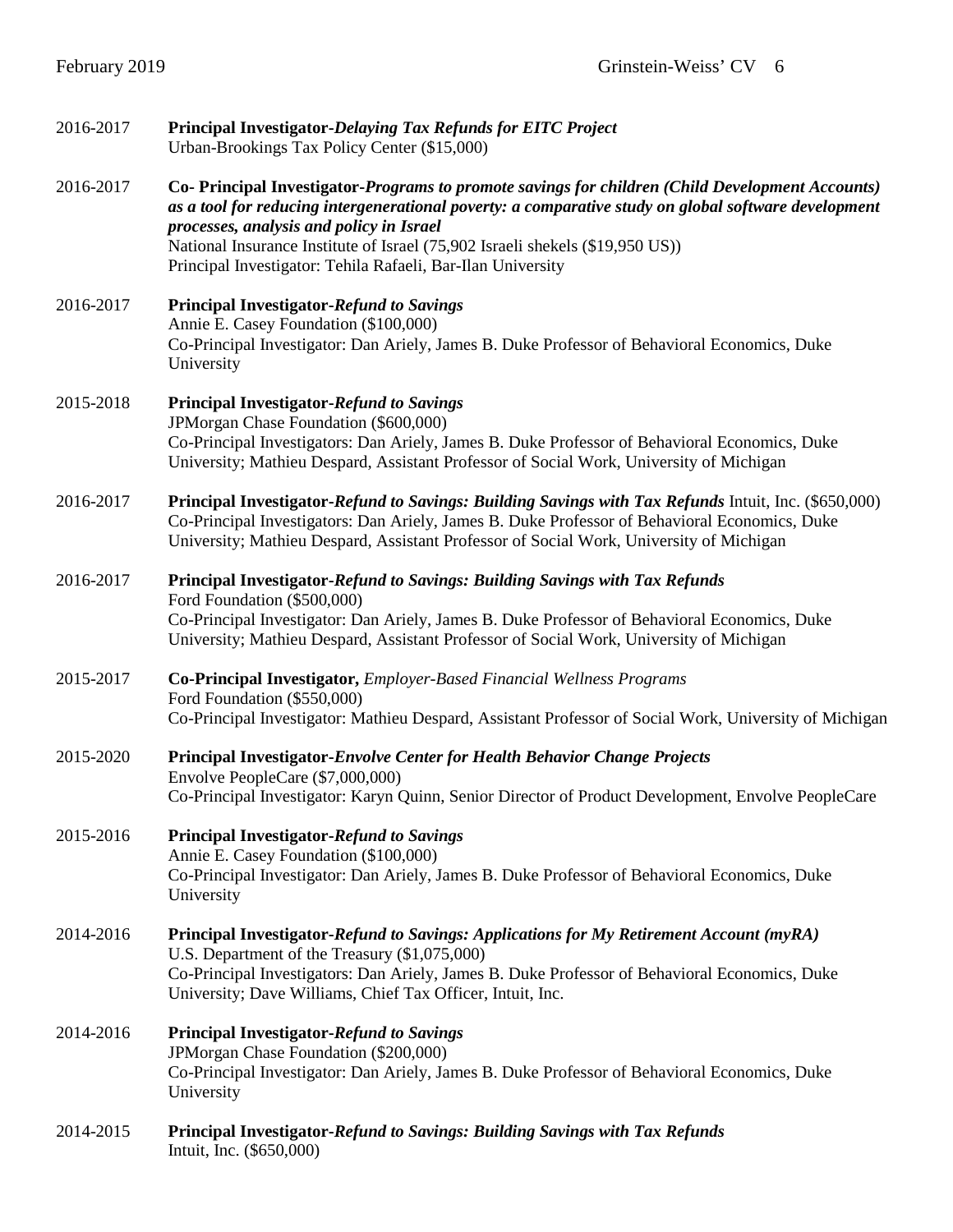Co-Principal Investigators: Dan Ariely, James B. Duke Professor of Behavioral Economics, Duke University; Mathieu Despard, Assistant Professor of Social Work, University of Michigan;

### 2014-2016 **Principal Investigator-***Families Caregiving for Children and Adults with Intellectual & Developmental Disabilities in Israel: A National Household Study* Ministry of Social Affairs, Israel (624,000 NIS) (about \$170,000) Co-Principal Investigator: Arie Rimmerman, Richard Crossman Professor of Social Welfare & Social Planning, School of Social Work

2014-2016 **Principal Investigator-***Refund to Savings: Building Savings with Tax Refunds* Ford Foundation (\$500,000) Co-Principal Investigators: Dan Ariely, James B. Duke Professor of Behavioral Economics, Duke University; Mathieu Despard, Assistant Professor of Social Work, University of Michigan

#### 2014-2015 **Principal Investigator-***Refund to Savings* Annie E. Casey Foundation (\$100,000) Co-Principal Investigator: Dan Ariely, James B. Duke Professor of Behavioral Economics, Duke University

2013-2014 **Principal Investigator-***Refund to Savings: Building Savings with Tax Refunds* Intuit, Inc. (\$650,000) Co-Principal Investigator: Dan Ariely, James B. Duke Professor of Behavioral Economics, Duke University

# 2013-2014 **Principal Investigator-** *Research and Innovation Support Services for the Consumer Financial Protection Bureau*

Consumer Financial Protection Bureau (\$647,976).

- 2013-2015 **Principal Investigator**–*Experimental Evaluation of the Emerge Financial Wellness Program* Ford Foundation (\$550,000) Co-Principal Investigator: Mathieu Despard, Assistant Professor of Social Work, University of Michigan
- 2013 **Principal Investigator**–*Creating Contingency Savings at Tax Time* Center for Financial Security and Mott Foundation (\$4,100) Co-Principal Investigator: Dan Ariely, Duke University

## 2012-2018 **Principal Investigator–***GEAR UP: Effectiveness of Promising Strategies in Federal College Access Programs* U.S. Department of Education (\$1,000,000)

Co-Principal Investigator: Rob Olsen, Abt Associates, Inc.

- 2012-2014 **Principal Investigator–***Refund to Savings: Building Savings with Tax Refunds* Smith Richardson Foundation (\$400,000) Co-Principal Investigator: Dan Ariely, James B. Duke Professor of Behavioral Economics, Duke University
- 2012-2013 **Principal Investigator–***Refund to Savings: Building Savings with Tax Refunds* Intuit, Inc. (\$500,000) Co-Principal Investigator: Dan Ariely, James B. Duke Professor of Behavioral Economics, Duke University
- 2012-2013 **Principal Investigator–***Emergency Savings Research and Policy Whitepaper* The Pew Charitable Trusts (\$68,477)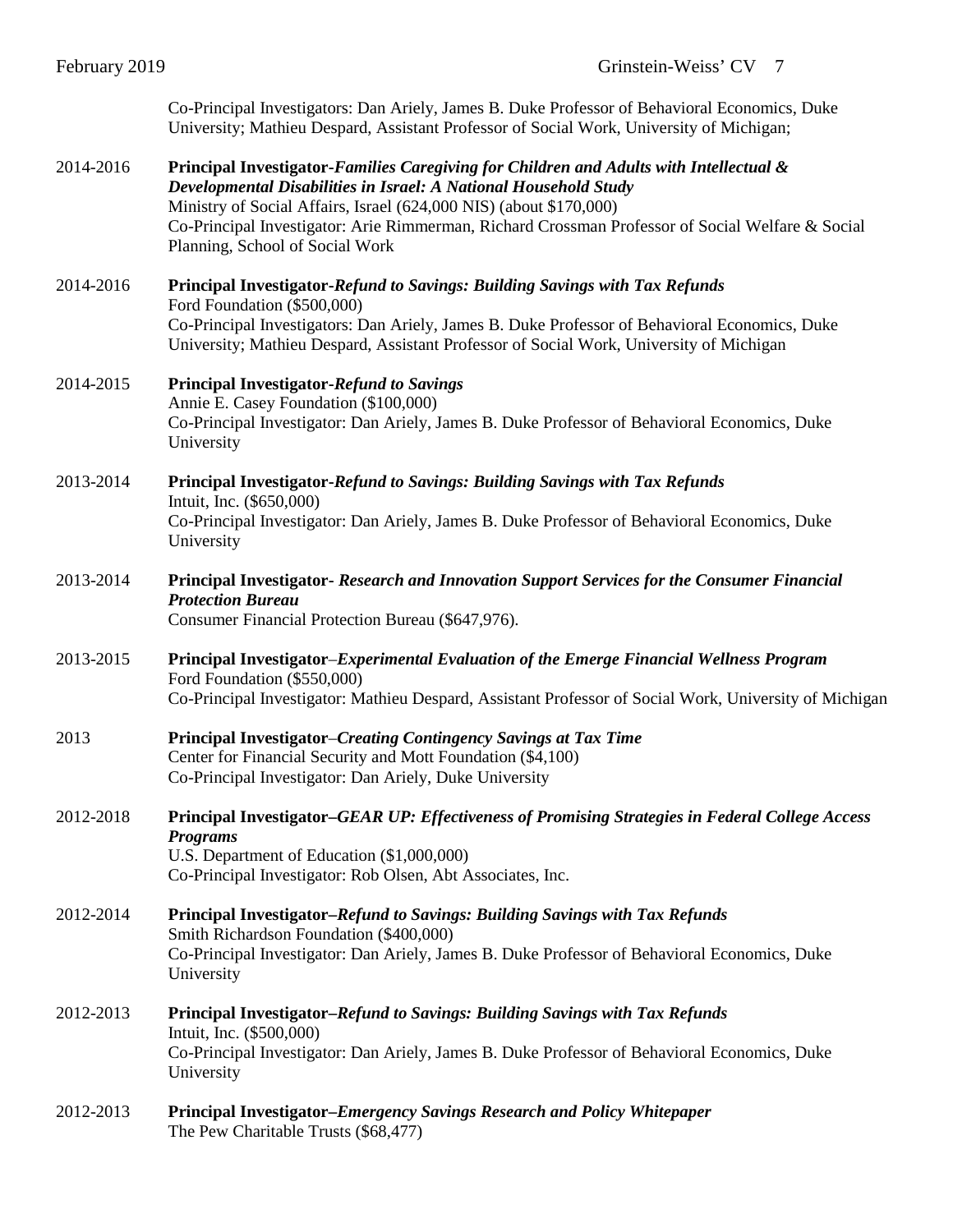| 2012-2013 | Principal Investigator-Refund to Savings: Building Savings with Tax Refunds<br>Ford Foundation (\$700,000)<br>Co-Principal Investigator: Dan Ariely, James B. Duke Professor of Behavioral Economics, Duke<br>University                                                                                                                                                                                                                                                                                                                                      |
|-----------|---------------------------------------------------------------------------------------------------------------------------------------------------------------------------------------------------------------------------------------------------------------------------------------------------------------------------------------------------------------------------------------------------------------------------------------------------------------------------------------------------------------------------------------------------------------|
| 2012-2013 | Principal Investigator-Refund to Savings: Building Savings with Tax Refunds<br>Annie E. Casey Foundation (\$25,000)<br>Co-Principal Investigator: Dan Ariely, James B. Duke Professor of Behavioral Economics, Duke<br>University                                                                                                                                                                                                                                                                                                                             |
| 2011-2012 | Principal Investigator–Refund to Savings: Building Savings with Tax Refunds<br>Intuit Inc. (\$500,000)<br>Co-Principal Investigator: Dan Ariely, James B. Duke Professor of Behavioral Economics, Duke<br>University                                                                                                                                                                                                                                                                                                                                          |
| 2011-2012 | Principal Investigator-Refund to Savings: Building Savings with Tax Refunds<br>Annie E. Casey Foundation (\$45,000)<br>Co-Principal Investigator: Dan Ariely, James B. Duke Professor of Behavioral Economics, Duke<br>University                                                                                                                                                                                                                                                                                                                             |
| 2011-2013 | <b>Principal Investigator-Facilitating Savings for Low-Income Workers</b><br>Ford Foundation (\$350,000)<br>Co-Principal Investigator: Janneke Ratcliffe, Executive Director, Center for Community Capital,<br>University of North Carolina at Chapel Hill                                                                                                                                                                                                                                                                                                    |
| 2011-2012 | Principal Investigator-Israeli Youth Development Account Policy Proposal<br>Israeli Ministry of Social Affairs and Services (25,000 NIS) (\$6,504)                                                                                                                                                                                                                                                                                                                                                                                                            |
| 2011-2012 | Principal Investigator–The Long-Term Effects of Individual Development Accounts on Wealth and<br>Retirement Savings: Evidence from a Longitudinal Randomized Experiment<br>Steven H. Sandell grant jointly awarded by the Boston College Center for Retirement Research and the<br>Social Security Administration (\$45,000)                                                                                                                                                                                                                                  |
| 2010-2011 | Principal Investigator-Savings for the Future Program<br>Economic Empowerment for Women, Israel (\$1,500)                                                                                                                                                                                                                                                                                                                                                                                                                                                     |
| 2009-2011 | Co-Investigator-HOPE Accounts for Women<br>National Center on Minority Health and Health Disparities (RC1MD004447) (\$953,855)<br>Principal Investigator: Marci K. Campbell, Professor of Oncology, Department of Nutrition, University of<br>North Carolina at Chapel Hill                                                                                                                                                                                                                                                                                   |
| 2009-2010 | Principal Investigator-Assets for Independence Program Knowledge Development Initiative<br>Administration for Children and Families (ACF), U.S. Department of Health and Human Services<br>(HHSP2320095624WC) (\$748,839)<br>Co-Principal Investigator: Donna DeMarco, Senior Associate, Abt Associates                                                                                                                                                                                                                                                       |
| 2009-2010 | Principal Investigator-Does Homeownership Affect Relationship Stability: Evidence from an Event<br><b>History Analysis?</b><br>National Center for Family and Marriage Research supported through the U.S. Department of Health &<br>Human Services, Office of the Assistant Secretary for Planning and Evaluation (ASPE grant #3 U01)<br>PE000002-06S3) (\$20,000)<br>Co-Principal Investigators: Pajarita Charles, Doctoral Research Assistant, UNC and Kim Manturuk,<br>Senior Research Associate in Financial Services, UNC Center for Community Capital. |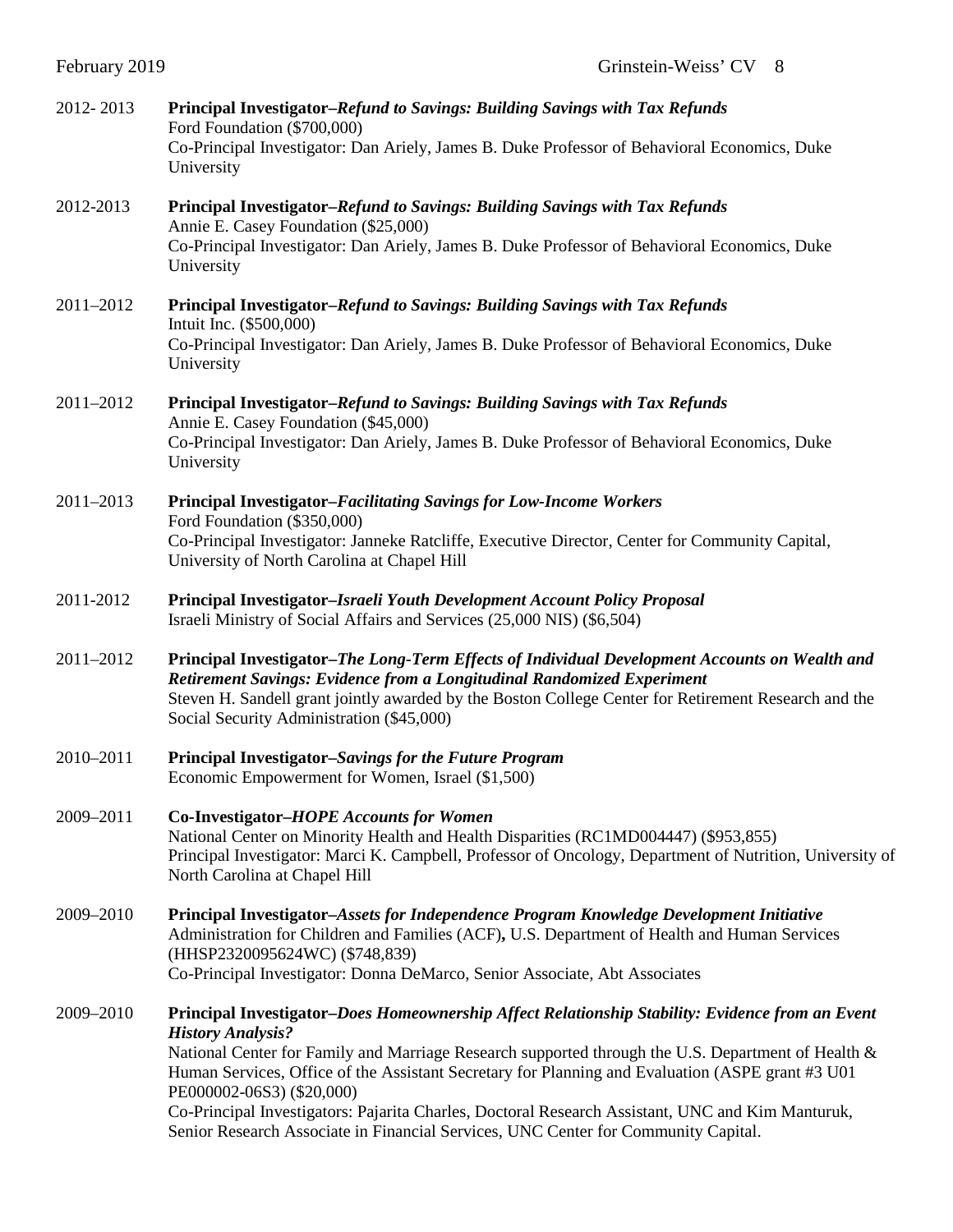| 2009-2011 | <b>Principal Investigator-Facilitating Savings for Low-Income Workers</b><br>Ford Foundation (\$431,136)<br>Co-Principal Investigator: Janneke Ratcliffe, Executive Director of Center for Community Capital,<br>University of North Carolina at Chapel Hill                                                                                                                                                                                                                                                                           |
|-----------|----------------------------------------------------------------------------------------------------------------------------------------------------------------------------------------------------------------------------------------------------------------------------------------------------------------------------------------------------------------------------------------------------------------------------------------------------------------------------------------------------------------------------------------|
| 2009-2011 | Principal Investigator-Testing Long-Term Impacts of Individual Development Accounts and Asset<br><b>Building on Social and Economic Well-Being</b><br>FB Heron Foundation (\$25,000)<br>Co-Principal Investigators: Michael Sherraden, Director of the Center for Social Development,<br>Washington University; William M. Rohe, Director of the Center for Urban and Regional Studies,<br>University of North Carolina; and William Gale, Chair in Federal Economic Policy in the Economic<br>Studies Program, Brookings Institution. |
| 2009-2011 | Principal Investigator-Testing Long-Term Impacts of Individual Development Accounts and Asset<br><b>Building on Social and Economic Well-Being</b><br>Annie E. Casey Foundation (\$40,000)<br>Co-Principal Investigators: Michael Sherraden, William M. Rohe, and William Gale                                                                                                                                                                                                                                                         |
| 2009-2010 | Principal Investigator-Testing Long-Term Impacts of Individual Development Accounts and Asset<br><b>Building on Social and Economic Well-Being</b><br>Smith Richardson Foundation Domestic Public Policy Research Fellowship Program (\$60,000)                                                                                                                                                                                                                                                                                        |
| 2009-2011 | Principal Investigator-Testing Long-Term Impacts of Individual Development Accounts and Asset<br><b>Building on Social and Economic Well-Being</b><br>John D. and Catherine T. MacArthur Foundation (\$400,000)<br>Co-Principal Investigators: Michael Sherraden, William M. Rohe, and William Gale                                                                                                                                                                                                                                    |
| 2009-2011 | Co-Investigator-Evaluation of the Community Advantage Program-CAP V<br>Ford Foundation (\$1,400,000)<br>Principal Investigator: Roberto Quercia, Director of the Center for Community Capital, University of<br>North Carolina at Chapel Hill                                                                                                                                                                                                                                                                                          |
| 2008-2011 | Principal Investigator-Testing Long-Term Impacts of Individual Development Accounts and Asset<br><b>Building on Social and Economic Well-Being</b><br>Rockefeller Foundation (\$125,000)<br>Co-Principal Investigators: Michael Sherraden, William M. Rohe, and William Gale                                                                                                                                                                                                                                                           |
| 2008-2011 | Principal Investigator–Testing Long-Term Impacts of Individual Development Accounts and Asset<br><b>Building on Social and Economic Well-Being</b><br>Charles Stewart Mott Foundation (\$170,000)<br>Co-Principal Investigators: Michael Sherraden, William M. Rohe, and William Gale                                                                                                                                                                                                                                                  |
| 2008-2009 | Principal Investigator-Evaluation Design for Assets for Independence Programs<br>Administration for Children and Families (ACF), U.S. Department of Health and Human Services (GS-<br>23F-8198H) (\$36,287)<br>Co-Principal Investigator: William M. Rohe, Cary C. Boshamer Distinguished Professor & Director of<br>the Center for Urban and Regional Studies, University of North Carolina at Chapel Hill                                                                                                                            |
| 2008-2009 | Principal Investigator-Testing Long-Term Impacts of Individual Development Accounts and Asset<br><b>Building on Social and Economic Well-Being</b><br>Annie E. Casey Foundation (\$50,000)<br>Co-Principal Investigators: Michael Sherraden, William M. Rohe, and William Gale                                                                                                                                                                                                                                                         |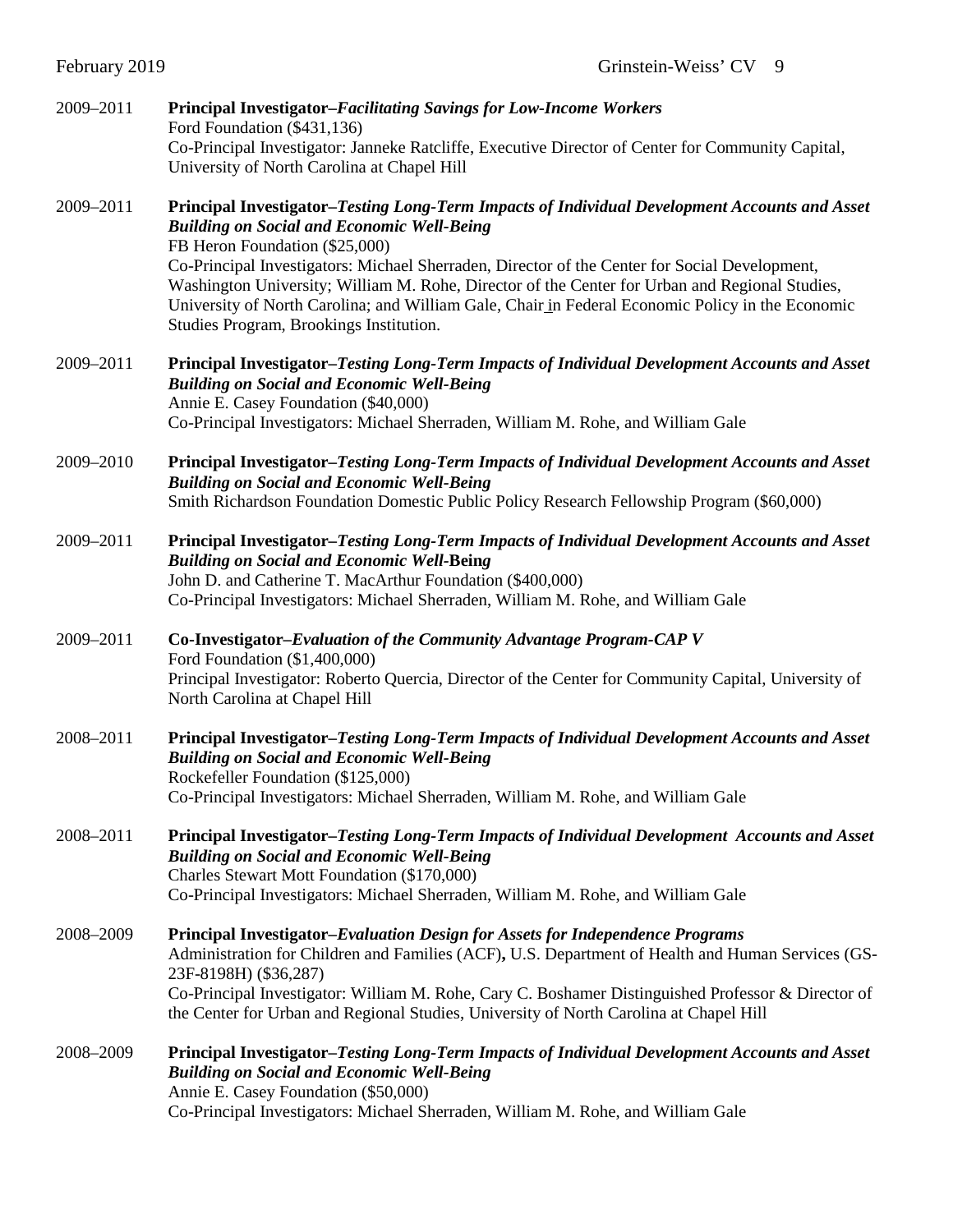| February 2019 |  |  |
|---------------|--|--|
|---------------|--|--|

| 2008-2009     | Principal Investigator-Testing Long-Term Impacts of Individual Development Accounts and Asset<br><b>Building on Social and Economic Well-Being</b><br>National Poverty Center, University of Michigan at Ann Arbor supported through U.S. Department of<br>Health & Human Services, Office of the Assistant Secretary for Planning and Evaluation (ASPE grant #3<br>U01 PE000002-06S3) (\$17,500)<br>Co-Principal Investigators: Michael Sherraden, William M. Rohe, and William Gale |
|---------------|---------------------------------------------------------------------------------------------------------------------------------------------------------------------------------------------------------------------------------------------------------------------------------------------------------------------------------------------------------------------------------------------------------------------------------------------------------------------------------------|
| 2008-2010     | Co-Investigator-Evaluation of the Community Advantage Program-CAP IV<br>Ford Foundation (\$3,900,000)<br>Principal Investigator: Roberto Quercia, Professor of City and Regional Planning, Director of the Center<br>for Community Capital, University of North Carolina at Chapel Hill                                                                                                                                                                                               |
| 2007-2011     | Principal Investigator-Testing Long-Term Impacts of Individual Development Accounts and Asset<br><b>Building on Social and Economic Well-Being</b><br>John D. and Catherine T. MacArthur Foundation (\$750,000)<br>Co-Principal Investigators: Michael Sherraden, William M. Rohe, and William Gale                                                                                                                                                                                   |
| 2007-2009     | Principal Investigator-Testing Long-Term Impacts of Individual Development Accounts and Asset<br><b>Building on Social and Economic Well-Being</b><br>FB Heron Foundation (\$50,000)<br>Co-Principal Investigators: Michael Sherraden, William M. Rohe, and William Gale                                                                                                                                                                                                              |
| $2006 - 2007$ | Principal Investigator-Testing the Impacts of IDAs and Asset Building on Social and Economic Well-<br><b>Being</b><br>Fahs-Beck Fund for Research and Experimentation (\$15,000)                                                                                                                                                                                                                                                                                                      |
| 2006-2007     | Principal Investigator-Testing Long-Term Impacts of Individual Development Accounts and Asset<br><b>Building on Social and Economic Well-Being</b><br>Center for Social Development, Washington University in St. Louis (\$10,000)                                                                                                                                                                                                                                                    |
| 2004-2005     | Co-Principal Investigator-Wealth Building in Rural America<br>National Rural Funders Collaborative, F.B. Heron Foundation, and Kellogg Foundation, (\$118,000)<br>Co-Principal Investigator: Michael Sherraden, Benjamin E. Youngdahl Professor of Social Development,<br>Washington University in St Louis                                                                                                                                                                           |
| 2003-2004     | Principal Investigator-IDAs for Housing Policy: Analysis of Saving Outcomes and Racial Differences<br><b>Doctoral Dissertation Research Grant</b><br>Department of Housing and Urban Development (\$25,000)                                                                                                                                                                                                                                                                           |
| 2003-2004     | Principal Investigator–IDAs for Housing Policy: Analysis of Saving Outcomes and Racial Differences<br><b>Doctoral Dissertation Grant Program</b><br>Fahs-Beck Fund for Research and Experimentation (\$3,000)<br>Early Doctoral Student Research Grant<br>Department of Housing and Urban Development (\$15,000)                                                                                                                                                                      |

## **INTRAMURAL RESEARCH GRANTS**

- 2020 **Principal Investigator-***Savings Accumulation and Long-Term Child Development* McDonnell Academy, Washington University in St. Louis (\$15,000)
- 2018-2021 **Principal Investigator-***Social Policy Institute (Seed Funding)* Washington University in St. Louis (\$1,000,000)
- 2011–2012 **Principal Investigator***–Refund to Savings: Building Savings with Tax Refunds*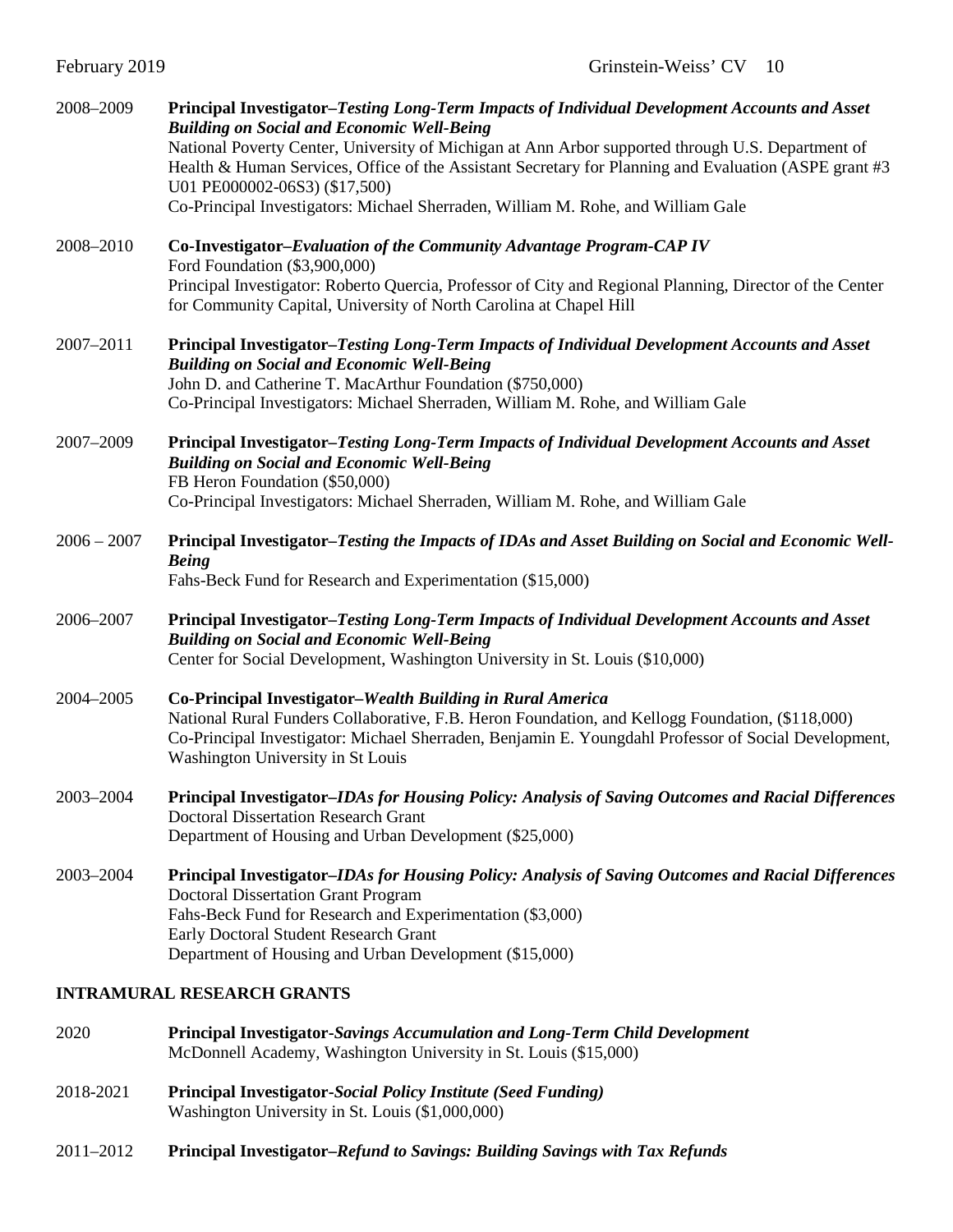|           | University of North Carolina at Chapel Hill (\$16,316)                                                                                                                                                                                                                                                                                                                                                                                                        |
|-----------|---------------------------------------------------------------------------------------------------------------------------------------------------------------------------------------------------------------------------------------------------------------------------------------------------------------------------------------------------------------------------------------------------------------------------------------------------------------|
| 2010-2011 | Principal Investigator-Child Development Accounts in Israel: Toward a New Initiative<br>University of North Carolina at Chapel Hill (\$16,200)                                                                                                                                                                                                                                                                                                                |
| 2010-2011 | Principal Investigator-Asset Accumulation Among Low- and Moderate-Income Owners and Renters:<br><b>Evidence From the Community Advantage Panel.</b><br>Center for Community Capital, University of North Carolina at Chapel Hill (\$32,207)                                                                                                                                                                                                                   |
| 2008-2009 | Principal Investigator-Does Low- and Moderate-Income Homeownership Influence the Quality of the<br><b>Home Environment?</b><br>Center for Community Capital, University of North Carolina at Chapel Hill (\$9,275)                                                                                                                                                                                                                                            |
| 2008-2010 | Principal Investigator-Are Low- and Moderate-Income Homeownership and Neighborhood Context<br>Associated with Social Capital? A Multilevel Analysis.<br>Center for Community Capital, University of North Carolina at Chapel Hill (\$9,275)                                                                                                                                                                                                                   |
| 2007-2008 | Principal Investigator-Parental Involvement and Expectations Among Low-Income Homeowners and<br><b>Renters: Evidence from the Community Advantage Panel.</b><br>Center for Community Capital, University of North Carolina at Chapel Hill (\$9,275)                                                                                                                                                                                                           |
| 2006-2007 | Principal Investigator-Testing Long-Term Effects of Asset Building: The Impact of Individual<br>Development Accounts on Social and Economic Well-Being.<br>University of North Carolina Seed Money for Large-Scale Collaborative Research Proposal (\$15,000)<br>Co-Principal Investigator: William M. Rohe, Cary C. Boshamer Distinguished Professor & Director of<br>the Center for Urban and Regional Studies, University of North Carolina at Chapel Hill |
| 2006-2007 | Co-Principal Investigator-Promoting Well-Being for Low-Income Children with Disabilities and<br><b>Their Families.</b><br>Seed Money for Large-Scale Collaborative Research Proposal<br>The Office of the Vice Chancellor for Research and Economic Development<br>University of North Carolina (\$15,000)<br>Co-Principal Investigator: Susan Parish                                                                                                         |
| 2006-2007 | Principal Investigator-The Effects of Individual Development Accounts on Social and Economic<br>Well-Being: A Longitudinal Randomized Experimental Design<br>Jane H. Pfouts Research Grant, School of Social Work, University of North Carolina at Chapel Hill<br>$(\$5,000)$                                                                                                                                                                                 |
| 2006-2007 | Principal Investigator–The Effects of IDAs on Health, Mental Health, and Substance Abuse<br>University Research Council, University of North Carolina at Chapel Hill (\$3,000)                                                                                                                                                                                                                                                                                |
| 2005-2006 | Principal Investigator–Individual Development Accounts: A New Path to the American Dream for<br>Low-Income Families. (Policy brief)<br>The Center on Poverty, Work, and Opportunity, Chapel Hill, NC (\$5,000)                                                                                                                                                                                                                                                |
| 2005-2006 | Principal Investigator–The Effects of Individual Development Accounts on Homeownership: A<br><b>Longitudinal Randomized Experimental Design</b><br>Junior Faculty Development Award, University of North Carolina at Chapel Hill (\$7,500)                                                                                                                                                                                                                    |

## **PUBLICATIONS**

**Guest Journal Editor of Special Issue**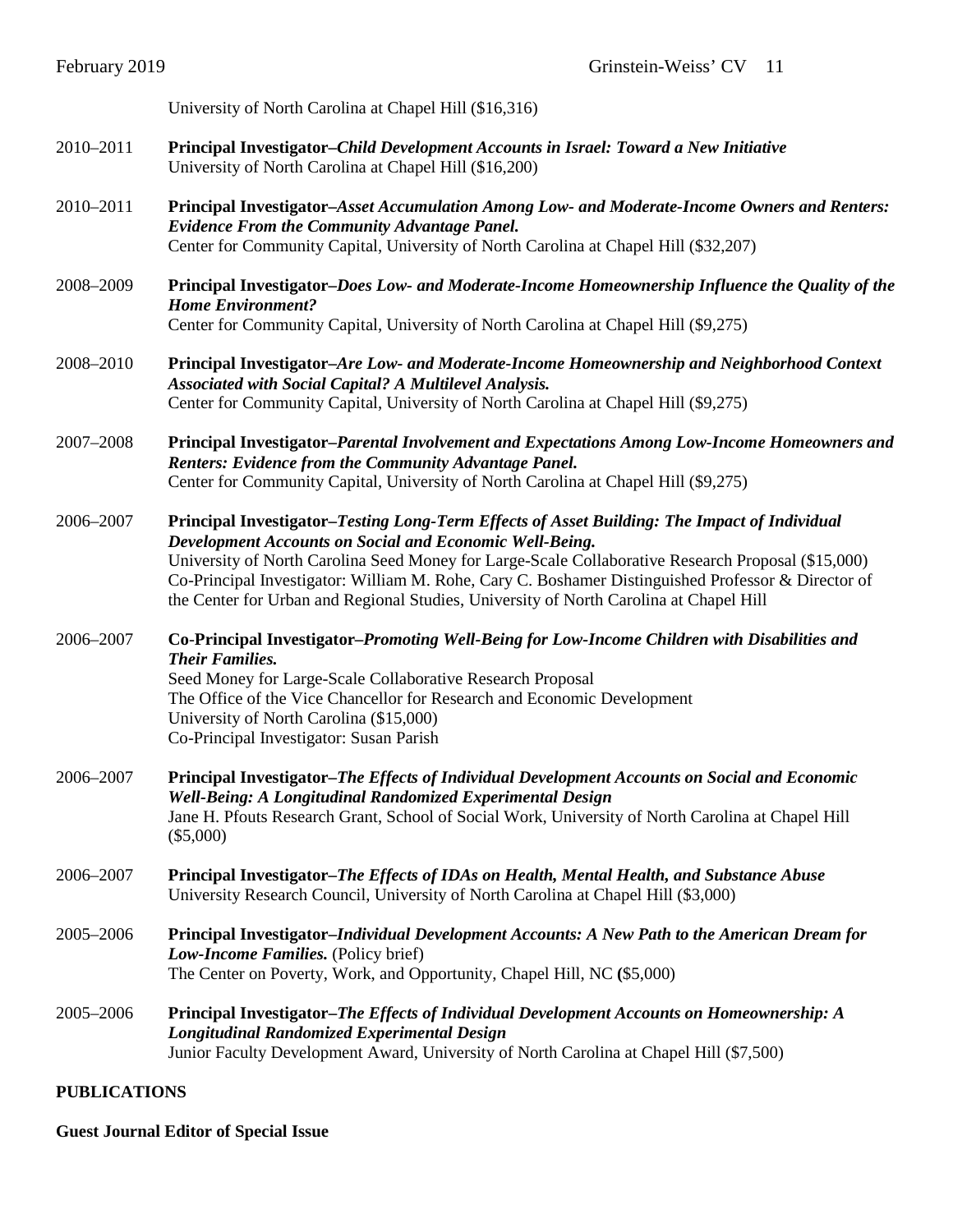Grinstein-Weiss, M. & Sherraden, M. S. (2015). Starting Early for Financial Success: Capability into Action. *Journal of Consumer Affairs.*

## **Articles in Refereed Journals**

- 1. Gallagher, E., Gopalan, R., **Grinstein-Weiss, M.,** & Sabat, J. (2019). Medicaid and household savings behavior: New evidence from tax refunds. *Journal of Financial Economics*[. https://doi.org/10.1016/j.jfineco.2019.10.008](https://doi.org/10.1016/j.jfineco.2019.10.008)
- 2. Frank-Miller, E., Despard, M., **Grinstein-Weiss, M.,** & Covington, M. (2019). Financial Wellness Programs in the Workplace: Employer Motivations and Experiences. *Journal of Workplace Behavioral Health.* <https://doi.org/10.1080/15555240.2019.1594851>
- 3. **Grinstein-Weiss, M.,** Pinto, O., Kondratjeva, O., Roll, S., Bufe, S., Barkali, N., & Gottlieb, D. (2019). Enrollment and participation in a universal child savings program: Evidence from the rollout of Israel's National Program. *Children and Youth Services Review*[. https://doi.org/10.1016/j.childyouth.2019.03.048](https://doi.org/10.1016/j.childyouth.2019.03.048)
- 4. Daniels, K. and **Grinstein-Weiss, M.** (2019). The Impact of the Gig-Economy on Financial Hardship Among Low-Income Families. *Manufacturing & Service Operations Management*. Available at SSRN: <https://ssrn.com/abstract=3293988>
- 5. **Grinstein-Weiss, M.,** Kondratjeva, O., Roll, S., Pinto, O., & Gottlieb, D. (2019). The Saving for Every Child Program in Israel: An Overview of a Universal Asset-Building Policy. *Asia Pacific Journal of Social Work and Development*.<https://doi.org/10.1080/02185385.2019.1574600>
- 6. Gallagher, E., Gopalan, R., & **Grinstein-Weiss, M.** (2018). The Effect of Health Insurance on Home Payment Delinquency: Evidence from ACA Marketplace Subsidies. *Journal of Public Economics*. 172(1), 67-83. <https://doi.org/10.1016/j.jpubeco.2018.12.007>
- 7. **Grinstein-Weiss, M.,** Despard, M., Guo, S., Russell, B., & Taylor, S. (2018). Financial shocks, liquid assets, and material hardship in low- and moderate-income households: differences by race. *Journal of Economics, Race, and Policy*. 1(4), 205-216. https://doi.org/10.1007/s41996-018-0011-y
- 8. Despard, M., **Grinstein-Weiss, M**., de Ruyter, A., Guo, S., Oliphant, J., & Friedline, T. (2018). Effects of a randomized tax-time savings intervention on savings account ownership among low- and moderate-income households. *Journal of Financial Counseling and Planning*. 29(2), 219-233.
- 9. **Grinstein-Weiss, M.**, Cryder, C., Despard, M., Perantie, D., Oliphant, J., & Ariely, D. (2018). Role of choice architecture in promoting saving at tax time: evidence from a large-scale field experiment. *Behavioral Science & Policy*. 3(2), 21-38.
- 10. Despard, M., Guo, S., **Grinstein-Weiss, M.**, Russell, B., Oliphant, J., & de Ruyter, A. (2018). The mediating role of assets in explaining hardship risk among households experiencing financial shocks. *Social Work Research*. 42(3), 147-158. https://doi.org/10.1093/swr/svy012
- 11. Roll, S.P., Russell, B. D., Perantie, D. C., & **Grinstein-Weiss, M**. (2018). Encouraging tax-time savings with a low-touch, large-scale intervention: Evidence from the Refund to Savings experiment. *Journal of Consumer Affairs*. 53(1), 87-125.<https://doi.org/10.1111/joca.12194>
- 12. Gallagher, E., Roll, S., O'Brien, R., & **Grinstein-Weiss, M.**, (2017). Health Insurance and the Earnings Stability of Low-Income Households. Available at SSRN: [http://dx.doi.org/10.2139/ssrn.3098430](https://dx.doi.org/10.2139/ssrn.3098430)
- 13. **Grinstein-Weiss, M**., Russell, B. D., Gale, W. G., Key, C., & Ariely, D. (2017). Behavioral interventions to increase tax-time saving: Evidence from a national randomized trial. *Journal of Consumer Affairs*, 51(1), 3-26. [doi:10.1111/joca.12114](http://onlinelibrary.wiley.com/doi/10.1111/joca.12114/abstract;jsessionid=5EAB74F5519C00264199956CB161CEE3.f04t01)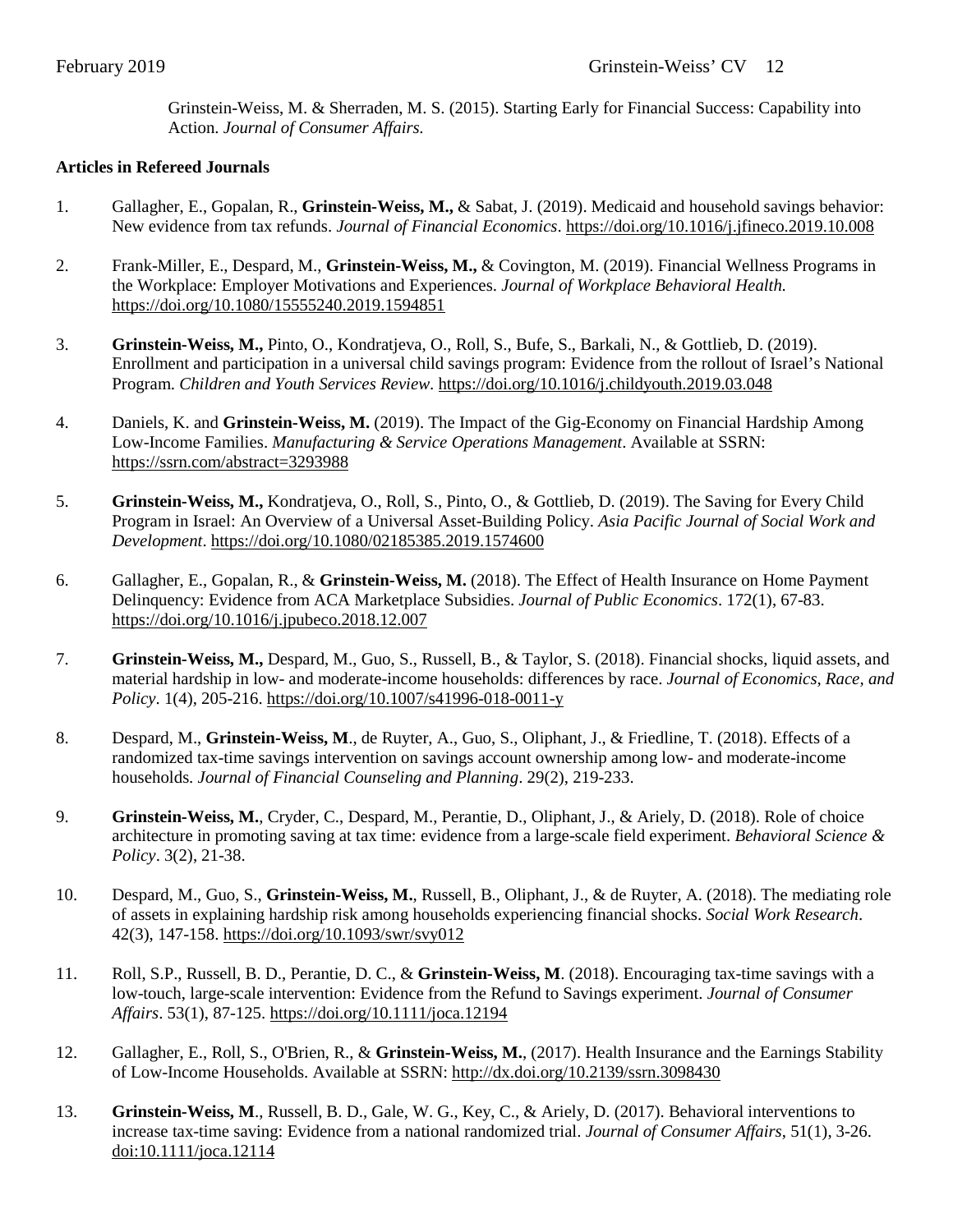- 14. Despard, M., Taylor, S., Ren, C., Russell, B., **Grinstein-Weiss, M.**, & Raghavan, R. (2017). Effects of a tax-time savings experiment on material and health care hardship among low-income filers. *Journal of Poverty*. doi: [10.1080/10875549.2017.1348431](http://dx.doi.org/10.1080/10875549.2017.1348431)
- 15. Despard, M., **Grinstein-Weiss, M**., Ren, C., Guo, S., & Raghavan, R. (2016). Effects of a tax-time savings intervention on use of alternative financial services among lower-income households. *Journal of Consumer Affairs.* doi:10.1111/joca.12138
- 16. Despard, M. R., Perantie, D. C., Taylor, S. H., **Grinstein-Weiss, M**., Friedline, T., & Raghavan, R. (2016). [Student debt and hardship: Evidence from](http://www.sciencedirect.com/science/article/pii/S0190740916302705) a large sample of low- and moderate-income households. *Children and Youth Services Review*, 70, 8–18. doi:10.1016/j.childyouth.2016.09.001
- 17. **Grinstein-Weiss, M**., Despard, M., Guo, S., Russell, B., Key, C., & Raghavan, R. (2016). [Do tax-time savings](http://www.journals.uchicago.edu/doi/abs/10.1086/689357)  [deposits reduce hardship among low-income filers? A propensity score analysis.](http://www.journals.uchicago.edu/doi/abs/10.1086/689357) *Journal of the Society for Social Work and Research*, 7(4), 707-728. doi:10.1086/689357
- 18. Rohe, W. M., Key, C., **Grinstein-Weiss, M.,** Schreiner, M., & Sherraden, M. (2016). The impact of Individual Development Accounts, assets, and debt on future orientation and psychological depression. *Journal of Policy Practice.* [doi: 10.1080/15588742.2015.1125329](http://www.tandfonline.com/doi/full/10.1080/15588742.2015.1125329)
- 19. **Grinstein-Weiss, M.,** Perantie, D. C., Taylor, S. H., Guo, S., & Raghavan, R. (2016). Racial disparities in education debt burden among low- and moderate-income households. *Children and Youth Services Review*, 65, 166–174. [doi:10.1016/j.childyouth.2016.04.01](http://dx.doi.org/10.1016/j.childyouth.2016.04.010)
- 20. **Grinstein-Weiss,** M., Sherraden, M. W., Gale, W. G., Rohe, W., Schreiner, M., Key, C., & Oliphant, J. (2015). Effects of an Individual Development Account Program on Retirement Saving: Follow-up Evidence from a Randomized Experiment. *Journal of Gerontological Social Work.* Advance online publication. [doi:10.1080/01634372.2015.1052174](http://www.tandfonline.com/doi/full/10.1080/01634372.2015.1052174#.VgMDnstVhBc)
- 21. Sherraden, M.S. & **Grinstein-Weiss, M.** (2015). Creating financial capability in the next generation: An introduction to the special issue. *Journal of Consumer Affairs.* [doi: 10.1111/joca.12067](http://onlinelibrary.wiley.com/doi/10.1111/joca.12067/abstract)
- 22. **Grinstein-Weiss, M.,** Key, C., & Carrillo, S. (2015). Homeownership, the Great Recession, and wealth: Evidence From the Survey of Consumer Finances. *Housing Policy Debate*. Advance online publication. [doi:10.1080/10511482.2014.971042.](http://www.tandfonline.com/doi/full/10.1080/10511482.2014.971042?scroll=top&needAccess=true)
- 23. **Grinstein-Weiss, M.**, Guo, S., Reinertson, V., & Russell, B. (2015). Financial education and savings outcomes for low-income IDA participants: Does age make a difference? *Journal of Consumer Affairs*. Advance online publication. doi[:10.1111/joca.12061](http://dx.doi.org/10.1111/joca.12061)
- 24. Huang, J., Lombe, M., Putnam, M., **Grinstein-Weiss, M**., Sherraden, M. (2015). Individual development accounts and homeownership among low-income adults with disabilities: Evidence from a randomized experiment. *Journal of Applied Social Science.* <https://doi.org/10.1177/1936724415596365>
- 25. Key, C., Tucker, J. N., **Grinstein-Weiss, M**., & Comer, K. (2015). Tax-Time savings among low-income households in the \$aveNYC Program. *Journal of Consumer Affairs*. Advance online publication. doi[:10.1111/joca.12070](http://dx.doi.org/10.1111/joca.12070)
- 26. **Grinstein-Weiss, M**., Williams Shanks, T.R., & Beverly, S. (2014). Family Assets and Child Outcomes: Evidence and Directions. *The Future of Children, 24*(1). 147-170. doi: [10.1353/foc.2014.0002](https://doi.org/10.1353/foc.2014.0002)
- 27. **Grinstein-Weiss, M.,** Manturuk, K., Guo, S., Charles, P., & Key, C. (2014). The impact of homeownership on marriage and divorce: Evidence from propensity score matching. *Social Work Research, 38*(2). 73-90.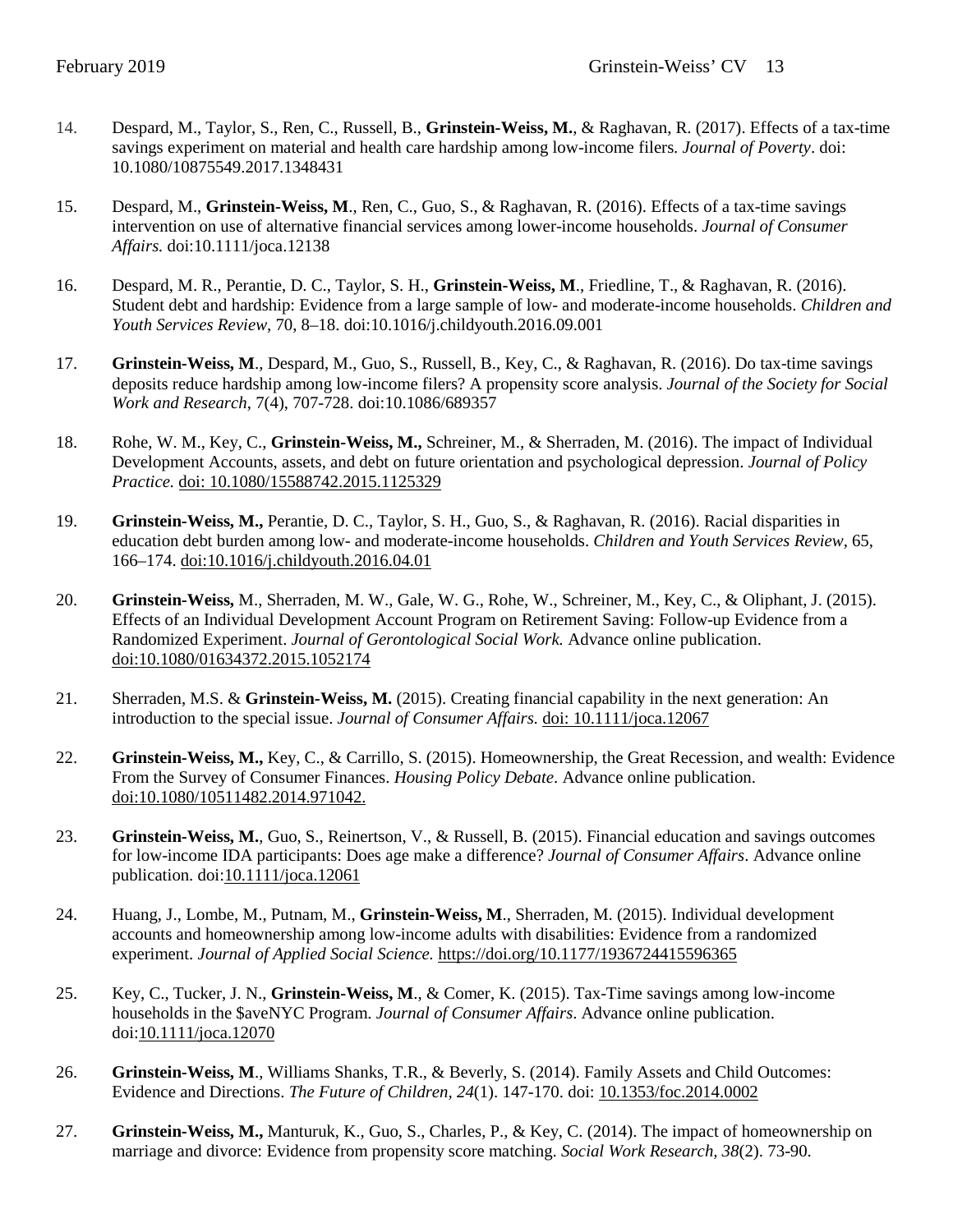#### [10.1093/swr/svu016](http://swr.oxfordjournals.org/content/38/2/73.abstract)

- 28. Tucker, J. N., Key, C. C., & **Grinstein-Weiss, M.** (2014). The benefits of saving at tax time: Evidence from the \$aveNYC evaluation. *The Journal of Socio-Economics, 48*, 50-61. doi: [10.1016/j.socec.2013.08.011](http://www.sciencedirect.com/science/article/pii/S1053535713001388)
- 29. **Grinstein-Weiss, M.**, Key, C., Guo, S., Yeo, Y. & Holub, K. (2013). Homeownership and wealth among lowand moderate-income households. *Housing Policy Debate, 23*(2), 259-279. doi: [10.1080/10511482.2013.771786](http://www.tandfonline.com/doi/full/10.1080/10511482.2013.771786)
- 30. Ansong, D., Chowa, G. A., & **Grinstein-Weiss, M**. (2013). Future orientation as a mediator between assets and perceived household economic stability: A structural equation modeling approach. *Social Work Research, 37*(2), 147-158. doi: [10.1093/swr/svt012](http://swr.oxfordjournals.org/content/37/2/147)
- 31. **Grinstein-Weiss, M.,** Sherraden, M. W., Gale, W. G., Rohe, W., Schreiner, M., & Key, C. (2013). The ten-year impacts of Individual Development Accounts on homeownership: Evidence from a randomized experiment. *American Economic Journal: Economic Policy,* 5(1): 122-45. doi: [10.1257/pol.5.1.122](https://www.maxwell.syr.edu/uploadedFiles/econ/seminars/Gale%20-%20Homeownership_paper_2011-03-07.pdf)
- 32. **Grinstein-Weiss, M.**, Sherraden, M. W., Gale, W. G., Rohe, W., Schreiner, M., & Key, C. (2013). Long-Term Effects of Individual Development Accounts on Post-Secondary Education: Follow-up Evidence from a Randomized Experiment. *Economics of Education Review,* 33, 58-68. doi [:10.1016/j.econedurev.2012.12.007](http://www.sciencedirect.com/science/article/pii/S0272775712001525)
- 33. **Grinstein-Weiss, M.,** Yeo, Y., Manturuk, K., Despard, M., Holub, K., Greeson, J., & Quercia, R. (2013). Social capital and homeownership in low-to-moderate-income neighborhoods. *Social Work Research*, 37(1), 37-53. doi: [10.1093/swr/svs035](http://swr.oxfordjournals.org/content/37/1/37)
- 34. **Grinstein-Weiss, M.**, Spader, J., Yeo, Y., Key, C. C., & Freeze, E. B. (2012). Loan performance among lowincome households: Does prior parental teaching of money management matter? *Social Work Research,* 36 (4), 257-270. doi: [10.1093/swr/svs016](http://swr.oxfordjournals.org/content/36/4/257.short)
- 35. **Grinstein-Weiss, M**., Key, C., Yeo, Y., Yoo, J., & Holub, K. (2012). Homeownership, neighborhood characteristics, and children's positive behaviors among low- and moderate-income households. *Urban Studies, 1- 10.*
- 36. **Grinstein-Weiss, M**., Yeo, Y., Spader, J., Taylor, A., & Freeze, E. B. (2011). Parental transfer of financial knowledge and later credit outcomes among low- and moderate-income homeowners. *Children and Youth Services Review, 33,* 78-85*.*
- 37. **Grinstein-Weiss, M.**, Charles, P., Guo, S., Manturuk, K., & Key, C. C. (2011). The Effect of Marital Status on Home Ownership among Low-Income Households. *Social Service Review*, *85*(3), 475-503.
- 38. **Grinstein-Weiss, M.**, Yeo, Y., Anacker, K., Van Zandt, S., Freeze, E., & Quercia, R. (2011). Homeownership and neighborhood satisfaction among low- and moderate-income households. *Journal of Urban Affairs*, *33*(3), 247-265. doi: [10.1111/j.1467-9906.2011.00549.x](http://onlinelibrary.wiley.com/doi/10.1111/j.1467-9906.2011.00549.x/abstract)
- 39. **Grinstein-Weiss, M.,** Williams, T., Manturuk, K. R., Key, C. C., Paik, J., & Greeson, J. (2010). Homeownership and parenting practices: Evidence from the Community Advantage Panel. *Children and Youth Services Review, 32*(5), 774-782 doi[:10.1016/j.childyouth.2010.01.016](http://www.sciencedirect.com/science/article/pii/S0190740910000381)
- 40. **Grinstein-Weiss, M.**, Yeo, Y., Despard, M., Zhan, M., & Casalotti, A. (2010). Does prior banking experience matter? Differences of the banked and unbanked in Individual Development Accounts. *Journal of Family and Economic Issues, 31,* 212-227*.* doi: [10.1007/s10834-010-9184-5](http://link.springer.com/article/10.1007%2Fs10834-010-9184-5)
- 41. Loibl, C., **Grinstein-Weiss, M.**, Zhan, M., & Red, B. B. (2010). More than a penny saved: Long-term changes in behavior among savings program participants. *Journal of Consumer Affairs, 44*(1), 98-126. doi: [10.1111/j.1745-](http://onlinelibrary.wiley.com/doi/10.1111/j.1745-6606.2010.01159.x/abstract)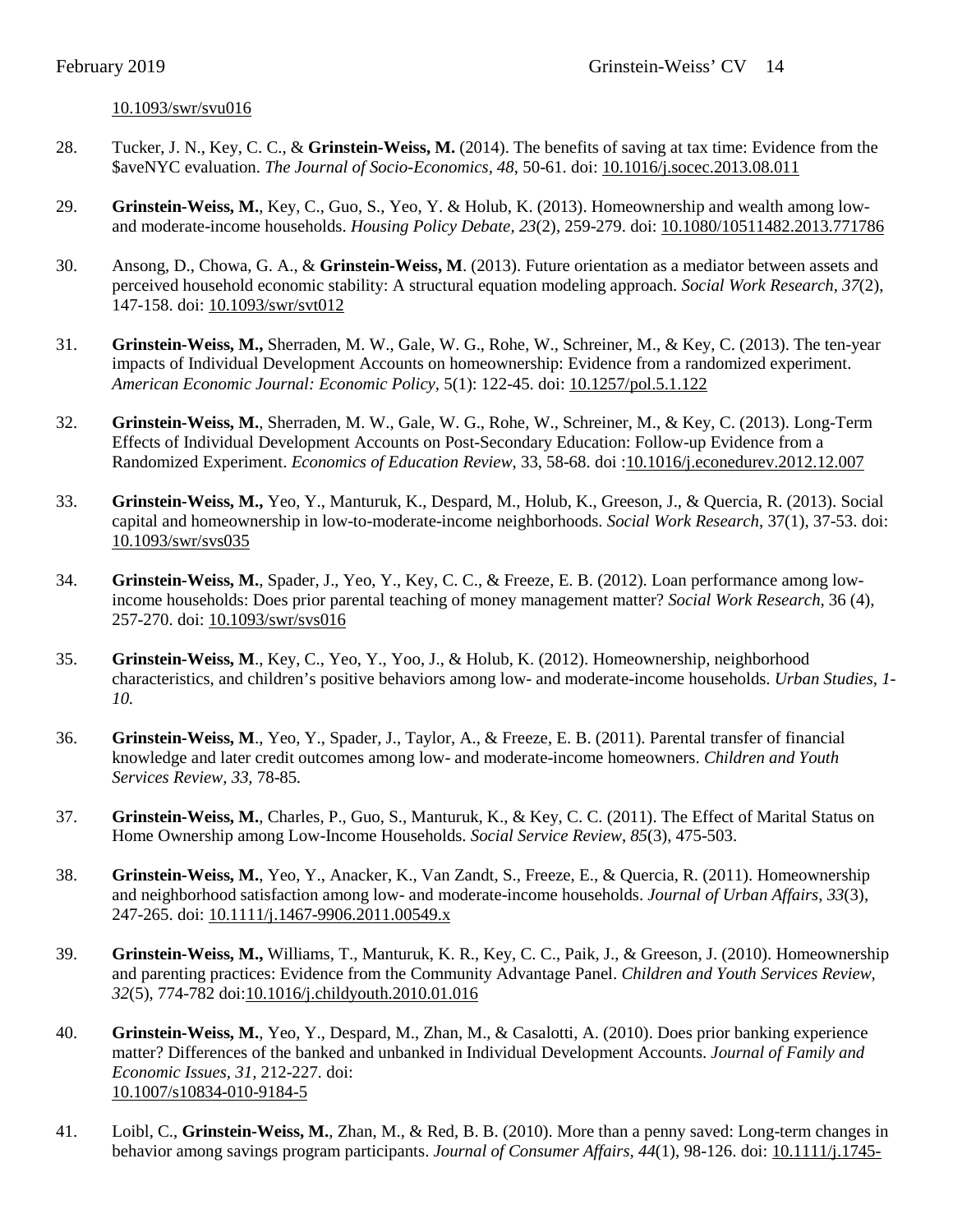## [6606.2010.01159.x](http://onlinelibrary.wiley.com/doi/10.1111/j.1745-6606.2010.01159.x/abstract)

- 42. **Grinstein-Weiss, M.**, Chowa, G., & Casalotti, A. (2010). Individual Development Accounts for housing policy: Analysis of individual and program characteristics. *Housing Studies, 25*(1), 63-82. doi: [10.1080/02673030903362035](http://dx.doi.org/10.1080/02673030903362035)
- 43. Parish, S. L., **Grinstein-Weiss, M.**, Yeo, Y., Rose, R. A., & Rimmerman, A. (2010). Assets and income: Disability-based disparities in the US. *Social Work Research, 34*(2), 71-82. doi: [10.1093/swr/34.2.71](http://swr.oxfordjournals.org/content/34/2/71.abstract)
- 44. Greeson, J.K.P., **Grinstein-Weiss, M.**, & Usher, L. (2010). One adult who is crazy about you: Can natural mentoring relationships increase assets among young adults with and without foster care experience? *Children and Youth Services Review, 30,* 565-577. doi: [10.1016/j.childyouth.2009.12.003](http://dx.doi.org/10.1016/j.childyouth.2009.12.003)
- 45. **Grinstein-Weiss, M.**, Edwards, K., Charles, P., & Wagner, K. (2009). Adoption of a policy innovation: The case of Individual Development Accounts (IDAs). *Journal of Policy Practice, 8*(1), 34-53*.* doi: [10.1080/15588740802282383](http://dx.doi.org/10.1080/15588740802282383)
- 46. **Grinstein-Weiss, M.**, Greeson, J., Yeo, Y., Birdsong, S., Despard, M., & Quercia, R. (2009). The impact of lowand moderate-wealth homeownership on parental attitudes and behavior: Evidence from the Community Advantage Panel. *Children and Youth Services Review, 31*(1)*,* 23-31. doi: [10.1016/j.childyouth.2008.05.005](http://dx.doi.org/10.1016/j.childyouth.2008.05.005)
- 47. Han, C., **Grinstein-Weiss, M.**, & Sherraden, M. (2009). Assets beyond savings in Individual Development Accounts. *Social Service Review, 83*(2), 221-244. doi: [10.1086/600861](http://www.jstor.org/stable/10.1086/600861?seq=1#page_scan_tab_contents)
- 48. **Grinstein-Weiss, M.**, Yeo Y., Irish K., & Zhan, M. (2009). Parental assets: A pathway to positive child educational outcomes. *Journal of Sociology and Social Welfare, 36*(1), 61-84. Available at [scholarworks.](http://scholarworks.wmich.edu/jssw/vol36/iss1/4)
- 49. Freedenthal, S., Potter, C., & **Grinstein-Weiss, M.** (2008). Institutional supports for faculty scholarship: A national survey. *Social Work Research, 32*(4), 220-230. doi: [10.1093/swr/32.4.220](http://swr.oxfordjournals.org/content/32/4/220.abstract)
- 50. **Grinstein-Weiss, M.**, Lee, J. S., Greeson, J., Han, C., Yeo, Y., & Irish, K. (2008). Fostering low-income homeownership: A longitudinal randomized experiment on Individual Development Accounts. *Housing Policy Debate, 19*(4), 711-739. Doi: [10.1080/10511482.2008.9521653](http://dx.doi.org/10.1080/10511482.2008.9521653)
- 51. **Grinstein-Weiss, M.**, Yeo, Y., Zhan, M., & Charles, P. (2008). Asset holding and net worth among households with children: Differences by household type. *Children and Youth Services Review, 30*(1), 62-78. doi: [10.1016/j.childyouth.2007.06.005](http://dx.doi.org/10.1016/j.childyouth.2007.06.005)
- 52. Parish, S. L., Rose, R. A., **Grinstein-Weiss, M.**, Richman, E. L., & Andrews, M. E. (2008). Material hardship in U.S. families raising children with disabilities. *Exceptional Children, 75*(1), 72-91. doi: [10.1177/001440290807500104](http://ssw.unc.edu/files/web/pdf/ExceptChildrenMaterial_Hardship.pdf)
- 53. Grinstein-Weiss, M., Curley, J., & Charles, P. (2007). Asset building in rural communities: The experience of Individual Development Accounts. *Rural Sociology, 72*(1), 25-46. Doi: [10.1526/003601107781147383](http://onlinelibrary.wiley.com/doi/10.1526/003601107781147383/abstract)
- 54. **Grinstein-Weiss, M.**, Irish, K., Parish, S., & Wagner, K. (2007). Using Individual Development Accounts to save for a home: Are there differences by race? *Social Service Review, 81*(4), 657-681*.* Doi: [10.1086/524288](http://www.jstor.org/stable/10.1086/524288?seq=1#page_scan_tab_contents)
- 55. Zhan, M., & **Grinstein-Weiss, M.** (2007). Educational status and savings performances in Individual Development Accounts. *Journal of Policy Practice, 6*(1), 27-46*.* Doi: [10.1300/J508v06n01\\_0](http://www.tandfonline.com/doi/abs/10.1300/J508v06n01_03)
- 56. **Grinstein-Weiss, M.** (2006). Funding portals for social work doctoral students: Funding opportunities through the Department of Housing and Urban Development. *Research on Social Work Practice, 16*(6), 632-637.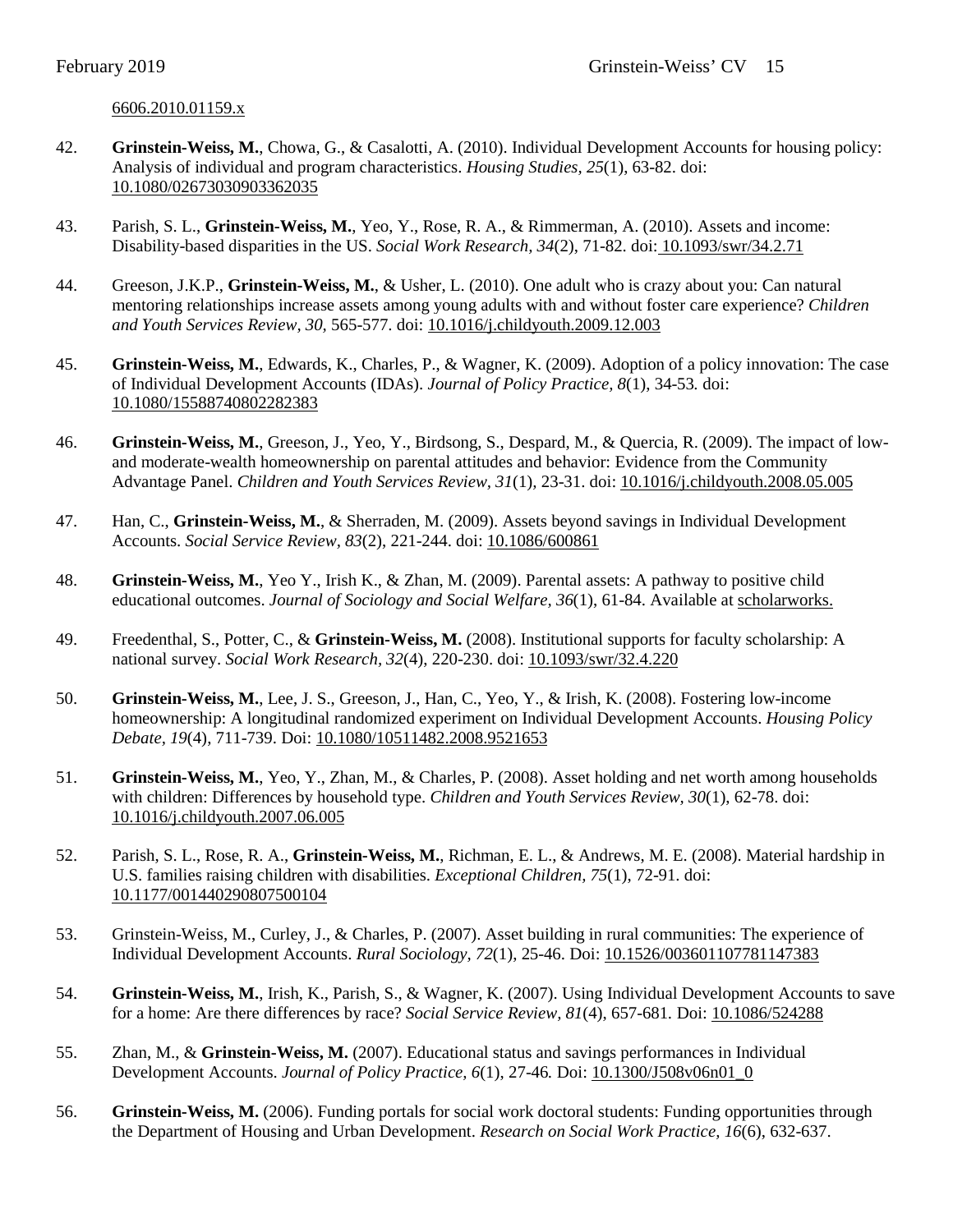- 57. **Grinstein-Weiss, M**., & Sherraden, M. (2006). Racial differences in performance in a matched saving program. *Journal of Income Distribution, 13*(3-4), 98-111. Available [here.](https://csd.wustl.edu/Publications/Documents/WP04-04.pdf)
- 58. **Grinstein-Weiss, M.**, Wagner, K., & Ssewamala, F. (2006). Saving and asset accumulation among low-income families with children in IDAs. *Children and Youth Services Review, 28*(2), 193-211. Doi: [10.1016/j.childyouth.2005.03.005](http://dx.doi.org/10.1016/j.childyouth.2005.03.005)
- 59. **Grinstein-Weiss, M.**, Zhan, M., & Sherraden, M. (2006). Saving performance in Individual Development Accounts: Does marital status matter? *Journal of Marriage and Family, 68*(1), 192-204*.* Doi: [10.1111/j.1741-](http://onlinelibrary.wiley.com/doi/10.1111/j.1741-3737.2006.00241.x/abstract) [3737.2006.00241.x](http://onlinelibrary.wiley.com/doi/10.1111/j.1741-3737.2006.00241.x/abstract)
- 60. **Grinstein-Weiss, M.**, Fishman, G., & Eisikovits, Z. (2005). Gender and ethnic differences in formal and informal help seeking among Israeli adolescents. *Journal of Adolescence, 28,* 765-779. Doi: [10.1016/j.adolescence.2005.01.002](http://dx.doi.org/10.1016/j.adolescence.2005.01.002)
- 61. Curley, J., & **Grinstein-Weiss, M.** (2003). A comparative analysis of rural and urban saving performance in Individual Development Accounts. *Social Development Issues, 25*(1&2), 89-105*.*
- 62. Eisikovits, Z., Griffel, A., **Grinstein-Weiss, M.**, & Azaiza, F. (2000). Attitudes of Israeli Arab social workers concerning woman battering: The relationship between responsibility, societal reaction and legitimization of violence. *Journal of Social Service Research, 28*(3), 23-47. Doi: [10.1300/J079v26n03\\_02](http://dx.doi.org/10.1300/J079v26n03_02)
- 63. Fishman, G., **Grinstein-Weiss, M.**, & Mesch, G. S. (2000). Political identification of youth–Delineating differences between left and right in Israel. *Journal for Sociology of Education and Socialization, 20*, 291-302. Available [here](http://www.pedocs.de/volltexte/2015/10970/pdf/ZSE_2000_3_Fishman_ua_Political_Idetification.pdf)

#### **Manuscripts Under Review**

- 1. Daniels, K., Bufe, S., & **Grinstein-Weiss, M.** (Under review). The Impact of the Gig-Economy on Financial Hardship among Low-Income Families.
- 2. Despard, M., Frank-Miller, E., Zeng, Y., Fox-Dichter, S., Germain, G., **Grinstein-Weiss, M.,** & Covington, M. (Under review) Employee financial wellness programs: Promising new benefit for frontline workers? Compensation & Benefits Review.
- 3. Jabbari, J., Despard, M., Kondratjeva, O., Gupta, B., & **Grinstein-Weiss, M.** (Under review). Nothing to show for it: Non-degreed debt and the financial conditions associated with it.
- 4. Despard, M., **Grinstein-Weiss, M.,** Roll, S., Hardy, B., Perantie, D., & Oliphant, J. (Under review). Tax time saving and the earned income tax credit: results from online field and survey experiments.
- 5. Kondratjeva, O., Roll, S., Despard, M., & **Grinstein-Weiss, M.** (Under review). The impact of tax refund delays on the experience of hardship and unsecured debt.
- 6. Bufe, S., Roll, S., Kondratjeva, O., Hardy, B., & **Grinstein-Weiss, M.** (Under review). Does savings affect participation in the gig economy? Evidence from a tax refund field experiment.
- 7. Roll, S., Despard, M., & **Grinstein-Weiss, M.** (Under review). Do the effects of tax refund savings interventions persist? Evidence from a Field Experiment.
- 8. Bufe, S., **Grinstein-Weiss, M.,** Kondratjeva, O., & Roll, S. (Under review). Using financial tips to guide debt repayment: experimental evidence from low- and moderate-income tax filers.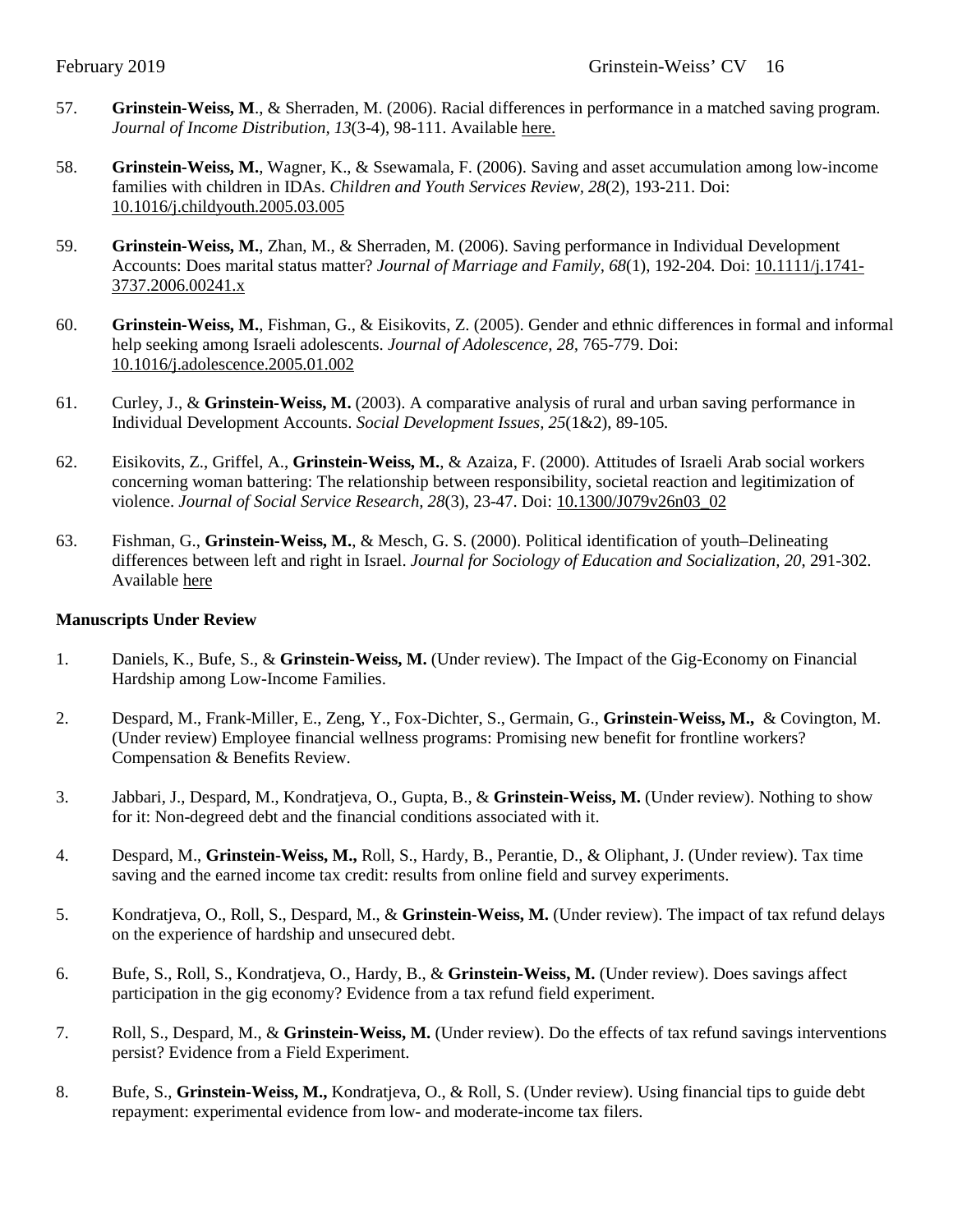- 9. Despard, M., Zeng, Y., Fox-Dichter, S., Frank-Miller, E., & **Grinstein-Weiss, M.** (Under review). Financial counseling for front-line workers: A pilot study of engagement and outcomes.
- 10. Pinto, O., Kondratjeva, O., Haran, M., Roll, S., Huseynli, A., & **Grinstein-Weiss, M.** (Under review). Household Savings Decisions in Israel's Child Savings Program The Role of Demographic, Financial, and Intrinsic Factors.
- 11. Despard, M., **Grinstein-Weiss, M**., Perantie, D., & Oliphant, J. (Under review). Tax-time saving among EITC recipients: Results of a large-scale experiment informed by behavioral economics.

#### **Book Chapters**

- 1. **Grinstein-Weiss, M.,** Kondratjeva, O., Roll, S., Pinto, O., & Gottlieb, D. (2020). The Saving for Every Child Program in Israel: an overview of a universal asset-building policy. In Huang. J., Zou, L., & Sherraden, M., (Eds.), *Inclusive Child Development Accounts: Toward Universality and Progressivity*. Abingdon, UK: Routledge.
- 2. Roll, S., **Grinstein-Weiss, M.,** Steensma, J., & deRuyter, A. (2020). Building Assets for the Whole Population. In Rank, M. R., & Yadama, G. N., *Towards a Livable Life: A 21st Century Agenda for Social Work*. Oxford: Oxford University Press.
- *3.* Sherraden, M., Li-Chen, C., Ssewamala, F., Youngmi, K., Loke, V., Li, Z., Chowa, G., Ansong, D., Johnson, L., YungSoo, L., **Grinstein-Weiss, M.**, Clancy, M., Jin, H., Beverly, S., Yunju, N., & Chang-Keun, H. (2018). International Child Development Accounts. *Encyclopedia of Social Work.*
- 4. **Grinstein-Weiss, M.**, Comer, K., Russell, B. D., Key, C., Perantie, D., & Ariely, D. (2015). Refund to Savings: Creating contingency savings at tax time. In J. M. Collins (Ed.), A fragile balance: Emergency savings and liquid resources for low-income consumers (pp. 87-106). New York, NY: Palgrave Macmillan.
- 5. Schreiner, M., Sherraden, M., Clancy, M., Johnson, L., Curley, J., Zhan, M., Beverly, S., & **Grinstein-Weiss, M.** (2005). Assets and the poor: Evidence from Individual Development Accounts. In M. Sherraden (Ed.), *Inclusion in the American dream: Assets, poverty, and public policy* (pp. 185-215). New York, NY: Oxford University Press.
- 6. Schreiner, M., Sherraden, M., Clancy, M., Johnson, L., Curley, J., Zhan, M., Beverly, S., & **Grinstein-Weiss, M.** (2005). Les pauvres et leurs capitaux: les enseignements des Comptes de développement personnel [Assets and the poor: Evidence from Individual Development Accounts]. In G. Gloukoviezoff (Ed.), *Exclusion et liens financiers: Rapport du Centre Walras 2004* (pp.433-469). Paris, France: Economica.
- 7. **Grinstein-Weiss, M.**, & Curley, J. (2003). Individual development accounts in rural communities: Implications for research. In T. L. Scales & C. L. Streeter (Eds.), *Building and sustaining community assets* (pp. 328-340). Pacific Grove, CA: Brooks/Cole.
- 8. Schreiner, M., Sherraden, M., Clancy, M., Johnson, E., Curley, J., Zhan, M., Beverly, S., & **Grinstein-Weiss, M**. (2001). Asset accumulation by low-resource people: Evidence from Individual Development Accounts. In J. L. Blanton, A. Williams, & W. Rhine (Eds.), *Changing financial markets and community development* (pp.183-216). Washington, DC: Federal Reserve System Community Affairs Research Conference.

#### **Reports, Briefs, Toolkits, and Working Papers**

- 1. Despard, M., Taing, V., Weaver, A., Roll, S., & **Grinstein-Weiss, M.** "Material Hardship among Lower-Income Households: The Role of Liquid Assets and Place" (2020). *Social Policy Institute Research*. 33.
- 2. Despard, M., Frank-Miller, E., Zeng, Y., Fox-Dichter, S., Germain, G., **Grinstein-Weiss, M.,** & Covington, M. "Employee Financial Wellness Programs: Promising New Benefit for Frontline Workers?" (2020). *Social Policy Institute Research*. 27.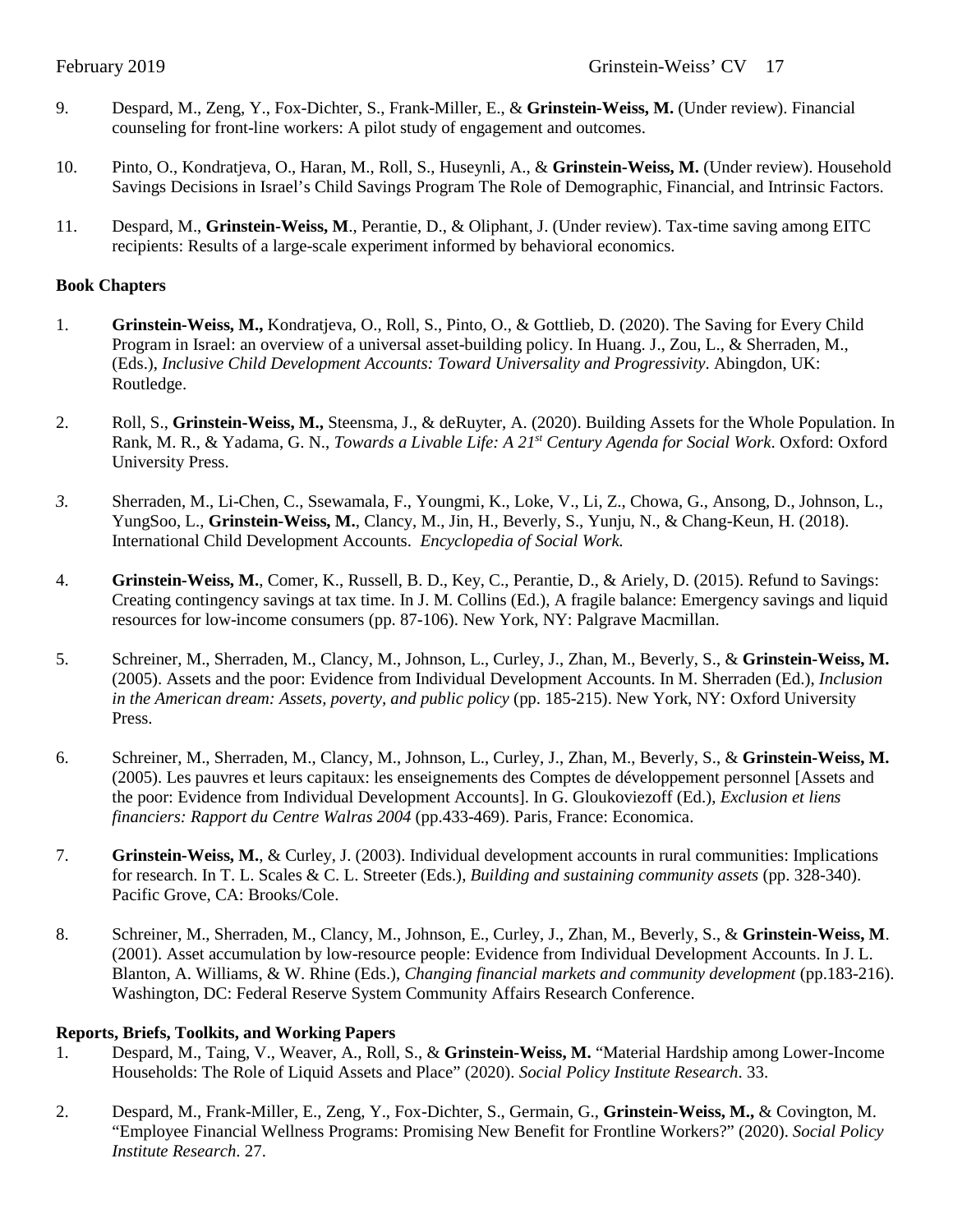- 3. Despard, M., **Grinstein-Weiss, M.**, Roll, S., Hardy, B., Perantie, D., & Oliphant, J. "Tax-Time Saving and the Earned Income Tax Credit: Results from Online Field and Survey Experiments" (2020). *Social Policy Institute Research*. 26.
- 4. Roll, S., **Grinstein-Weiss, M.,** Kondratjeva, O., & Bufe, S. "Promoting Public Retirement Savings Accounts during Tax Filing: Evidence from a Field Experiment" (2020). *Social Policy Institute Research*. 30.
- 5. Kondratjeva, O., Roll, S., Mantsura, O., Miretski, P., Statland-Vaintraub, O., Brumbaum, H., Tikotsky, A., & **Grinstein-Weiss, M.** (2020). Improving the Take-Up of Homecare Services Among Holocaust Survivors in a Jewish Charitable Organization. (SPI Research Brief No. 20-02). St. Louis, MO: Washington University, Social Policy Institute.
- 6. Hampton, J., Roll, S. J., & **Grinstein-Weiss, M.** (2020). How do the lives of participants in a housing mobility program change after they move? A case study of the mobility connection program. (SPI Research Brief No. 20- 01). St. Louis, MO: Washington University, Social Policy Institute.
- 7. Gallagher, E., Blascak, N., Roll, S., & **Grinstein-Weiss, M.** (2020). [Health insurance as an income stabilizer.](https://www.philadelphiafed.org/-/media/research-and-data/publications/working-papers/2020/wp20-05.pdf) Philadelphia, PA: Federal Reserve Bank of Philadelphia.
- 8. Roll, S., Kondratjeva, O., & **Grinstein-Weiss, M.** (2019). Financial well-being: Measuring financial perceptions and experiences in low- and moderate-income households. Washington, DC: Brookings Institute.
- 9. Bufe, S., Roll, S. P., Kondratjeva, O., Hardy, B., & **Grinstein-Weiss, M.** (2019). Does Savings Affect Participation in the Gig Economy? Evidence from a Tax Refund Field Experiment (SPI Working Paper 19-1). St. Louis, MO: Washington University, Social Policy Institute.
- 10. Roll, S. P., Davison, G., **Grinstein-Weiss, M.**, Despard, M. R., & Bufe, S. (2018). [Refund to Savings 2015–2016:](https://csd.wustl.edu/Publications/Documents/RR18-28.pdf)  [Field experiments to promote tax-time saving in low-](https://csd.wustl.edu/Publications/Documents/RR18-28.pdf) and moderate-income households (CSD Research Report No. 18-28). St. Louis, MO: Washington University, Center for Social Development.
- 11. Davison, G., Roll, S. P., Taylor, S. H., & **Grinstein-Weiss, M**. (2018). [The state of state EITCs: An overview and](https://csd.wustl.edu/Publications/Documents/RB18-04.pdf)  their implications for low- [and moderate-income households](https://csd.wustl.edu/Publications/Documents/RB18-04.pdf) (CSD Research Brief No. 18-04). St. Louis, MO: Washington University, Center for Social Development.
- 12. Roll, S. P., Mitchell, D. S., Holub, K., Bufe, S., & **Grinstein-Weiss, M.** (2017). Responses to and repercussions from income volatility in low- and moderate-income households: Results from a national survey (Issue Brief). Washington, DC: Aspen Institute and Center for Social Development.
- 13. Roll, S., Mitchell, D.S., Bufe, S., Lynne, G., & Grinstein-Weiss, M. (2017, October). [The experience of volatility](https://www.aspeninstitute.org/publications/experience-volatility-low-moderate-income-households-results-national-survey/)  in low- [and moderate-income households: Results from a national survey \(](https://www.aspeninstitute.org/publications/experience-volatility-low-moderate-income-households-results-national-survey/)CSD Research Brief in partnership with the Aspen Institute). St. Louis, MO: Washington University, Center for Social Development.
- 14. Hannon, G., Covington, M., Despard, M., Frank-Miller, E., & **Grinstein-Weiss, M.** (2017). Employee financial wellness programs: A review of the literature and directions for future research (CSD Working Paper No. 17-23). St. Louis, MO: Washington University, Center for Social Development.
- 15. Perantie, D. C., Roll, S. P., Oliphant, J. E., Guo, S., & **Grinstein-Weiss, M**. (2017, February). [Coping with a](https://csd.wustl.edu/Publications/Pages/DisplayResultItem.aspx?ID1=1390)  crisis: Financial resources available to low- [and moderate-income households in emergencies](https://csd.wustl.edu/Publications/Pages/DisplayResultItem.aspx?ID1=1390) (CSD Research Brief No. 17-11). St. Louis, MO: Washington University, Center for Social Development.
- 16. Roll, S. P., Oliphant, J. E., Perantie, D. C., **Grinstein-Weiss, M**., & Davison, G. (2017). [Assessing retirement](https://csd.wustl.edu/Publications/Pages/DisplayResultItem.aspx?ID1=1396)  [needs and interest in myRA: Findings from the Refund to Savings Initiative](https://csd.wustl.edu/Publications/Pages/DisplayResultItem.aspx?ID1=1396) (CSD Research Report No. 17-16). St. Louis, MO: Washington University, Center for Social Development.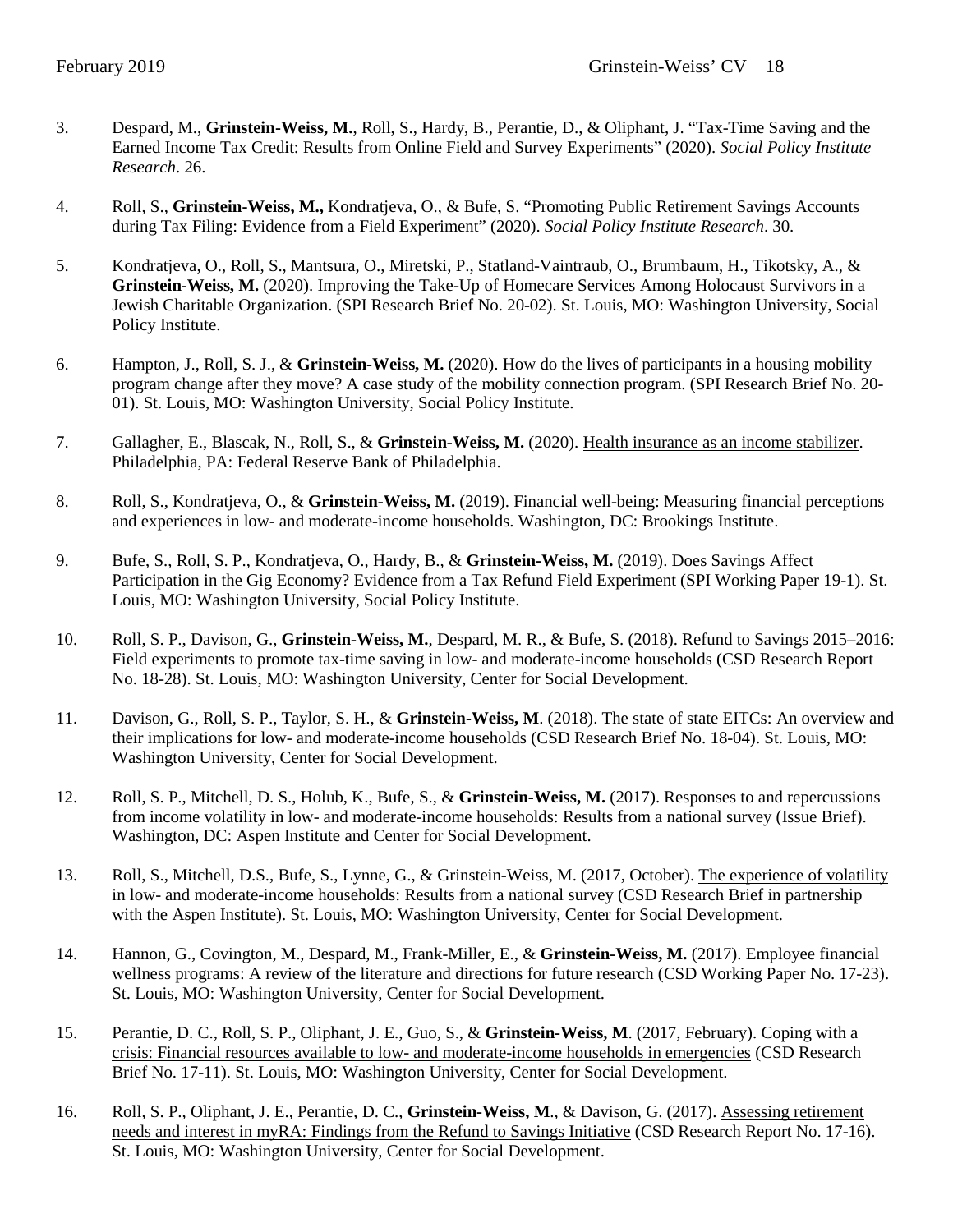- 17. Gallagher, E. A., Gopalan, R., **Grinstein-Weiss, M**., Roll, S. P., & Davison, G. (2017, January). [Home](https://csd.wustl.edu/Publications/Documents/RB17-01.pdf)  [delinquency rates are lower among ACA Marketplace households: Evidence from a natural experiment](https://csd.wustl.edu/Publications/Documents/RB17-01.pdf) (CSD Research Brief No. 17-01). St. Louis, MO: Washington University, Center for Social Development.
- 18. Maag, E., Roll, S. and Oliphant, J. (2016, December). [Delaying Tax Refunds for Earned Income Tax Credit and](http://www.urban.org/sites/default/files/publication/86336/2001018-delaying-tax-refunds-for-earned-income-tax-credit-and-additional-child-tax-credit-claimants_0.pdf)  [Additional Child Tax Credit Claimants](http://www.urban.org/sites/default/files/publication/86336/2001018-delaying-tax-refunds-for-earned-income-tax-credit-and-additional-child-tax-credit-claimants_0.pdf) (Tax Policy Center Report). Urban Institute and Brookings Institution.
- 19. Roll, S. P., Taylor, S. H., & Grinstein-Weiss, M. (2016, October). [Financial anxiety in low-](https://csd.wustl.edu/Publications/Documents/RB16-42.pdf) and moderate-income [households: Findings from the Household Financial Survey](https://csd.wustl.edu/Publications/Documents/RB16-42.pdf) (CSD Research Brief No. 16-42). St. Louis, MO: Washington University, Center for Social Development.
- 20. Despard, M. R., Roll, S. P., Perantie, D. C., Oliphant, J. E., & Grinstein-Weiss, M. (2016, July). [The role of health](https://csd.wustl.edu/Publications/Documents/RB16-26.pdf)  [insurance in the financial lives of low-](https://csd.wustl.edu/Publications/Documents/RB16-26.pdf) and moderate-income households (CSD Research Brief No. 16-26). St. Louis, MO: Washington University, Center for Social Development.
- 21. Gal, J., Madhala-Brik, S., **Grinstein-Weiss, M**. & Covington, M. (2016, June)[. Child Development Accounts in](http://taubcenter.org.il/long-term-savings-accounts-for-children/)  [Israel: Background and Review of Options.](http://taubcenter.org.il/long-term-savings-accounts-for-children/) (Joint Policy Brief). Jerusalem, Israel. Taub Center for Social Policy Studies in Israel and Center for Social Development.
- 22. Despard, M. R., Taylor, S. H., Perantie, D. C., & **Grinstein-Weiss, M**. (2016, May). The burden of student debt: Findings from a survey of low- and moderate-income households (CSD Research Brief No. 16-15). St. Louis, MO: Washington University, Center for Social Development.
- 23. Taylor, S. H., Perantie, D. C., Kantor, N., **Grinstein-Weiss, M**., Guo, S., & Raghavan, R. (2016, May). Racial disparities in student debt: Evidence from the Refund to Savings Initiative (CSD Research Brief No. 16-14). St. Louis, MO: Washington University, Center for Social Development.
- 24. **Grinstein-Weiss, M.,** Perantie, D. C., Oliphant, J. E., deRuyter, A., & Despard, M. R. (2016, March). [Characteristics and hardships associated with bank account ownership among Refund to Savings participants](https://csd.wustl.edu/Publications/Documents/RB16-09.pdf) (CSD Research Brief No. 16-09). St. Louis, MO: Washington University, Center for Social Development.
- 25. **Grinstein-Weiss, M.,** Covington, M., Brewster, M., & Oliphant, J. E. (2016, April). Frequently asked questions about the features of Child Development Accounts in Israel (CSD Fact Sheet No. 16-12). St. Louis, MO.
- 26. **Grinstein-Weiss, M.,** Covington, M., Clancy, M. M., & Sherraden, M. (2016, April). A savings account for every child born in Israel: Recommendations for program implementation (CSD Policy Brief No. 16-11). St. Louis, MO: Washington University, Center for Social Development.
- 27. Perantie, D. C., Oliphant, J. E., & **Grinstein-Weiss, M**. (2016). *[Support for a tax-time savings policy: Interest in](http://csd.wustl.edu/Publications/Documents/RB16-03.pdf)  [deferring tax refunds with matched incentives](http://csd.wustl.edu/Publications/Documents/RB16-03.pdf)* (CSD Research Brief No. 16-03). St. Louis, MO: Washington University, Center for Social Development.
- 28. Despard, M. R., Perantie, D. C., Oliphant, J., & **Grinstein-Weiss, M.** (2015). *Do EITC recipients use their tax refunds to get ahead? Evidence from the Refund to Savings initiative* (CSD Research Brief No. 15-38). St. Louis, MO: Washington University in St. Louis, Center for Social Development.
- 29. Despard, M. R., Perantie, D. C., Luo, L., Oliphant, J., & **Grinstein-Weiss, M.** (2015). *Use of alternative financial services in low- and moderate-income households: Evidence from Refund to Savings* (CSD Research Brief No. 15-57). St. Louis, MO: Washington University in St. Louis, Center for Social Development. Retrieved from <http://csd.wustl.edu/Publications/Documents/RB15-57.pdf>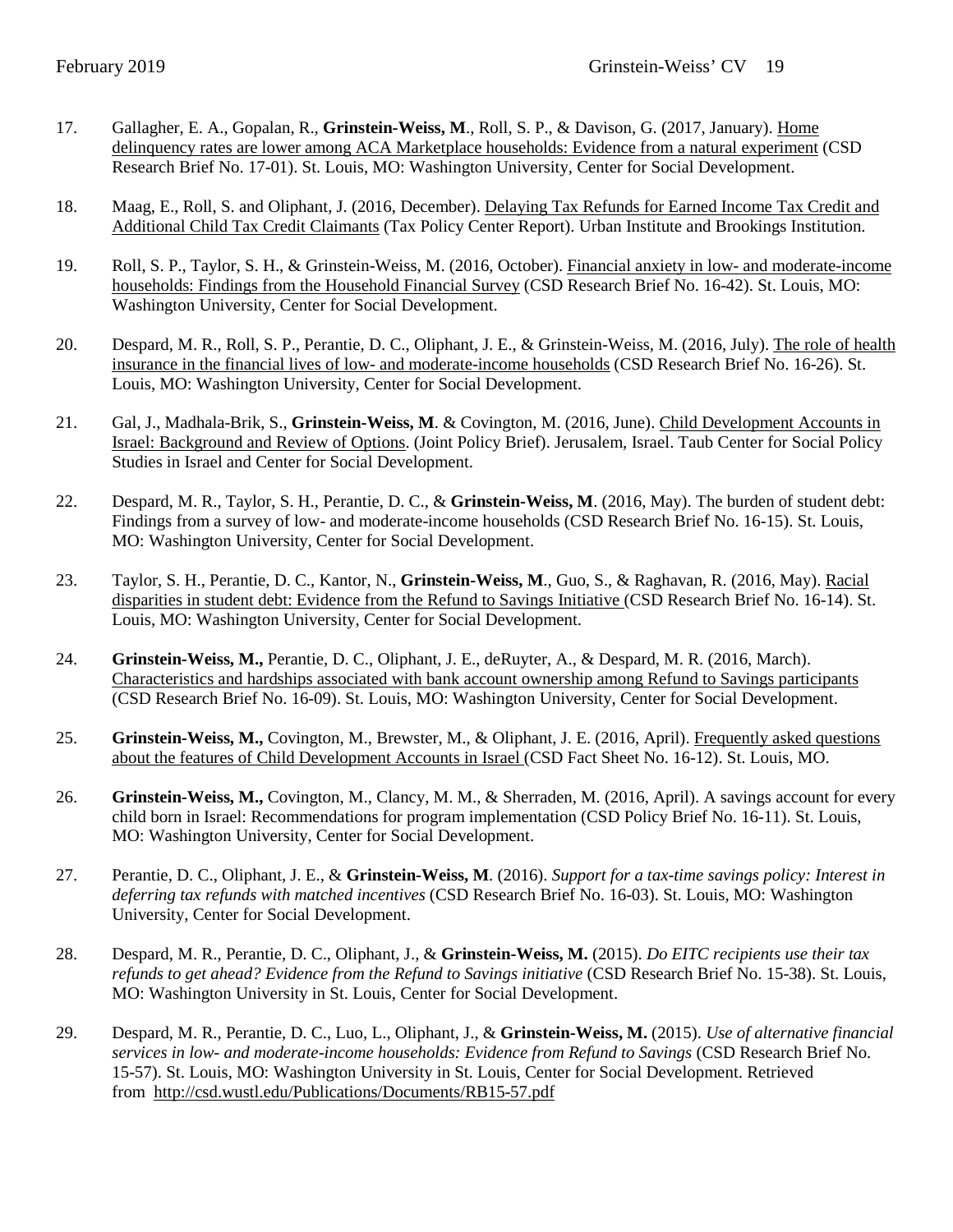- 30. Covington, M., Oliphant, J., Perantie, D., & **Grinstein-Weiss, M**. (2015). The volunteer income tax preparer's toolkit: Showing clients why tax time is the right time to save (CSD Toolkit No. 15-56). St. Louis, MO: Washington University, Center for Social Development.
- 31. **Grinstein-Weiss, M.** (2015). *[Statement given in Bridging the Gap: How Prepared Are Americans for](http://csd.wustl.edu/Publications/Documents/P15-25.pdf)  [Retirement? Hearing before the U.S. Senate Special Committee on Aging](http://csd.wustl.edu/Publications/Documents/P15-25.pdf)* (CSD Perspective 15-25). St. Louis, Washington University, Center for Social Development.
- 32. **Grinstein-Weiss, M.,** Perantie, D. C., Russell, B. D., Comer, K., Taylor, S. H., Luo, L., Key, C., & Ariely, D. (2015). *[Refund to Savings 2013: Comprehensive report on a large-scale tax-time saving program](http://csd.wustl.edu/Publications/Documents/RR15-06.pdf)* (CSD Research Report 15-06). St. Louis, MO: Washington University, Center for Social Development.
- 33. **Grinstein-Weiss, M.,** Oliphant, J., Russell, B. D., & Boshara, R. (2015). *[Does unsecured debt decrease savings?](http://csd.wustl.edu/Publications/Documents/RB15-16.pdf)  [Evidence from the Refund to Savings Initiative](http://csd.wustl.edu/Publications/Documents/RB15-16.pdf)* (CSD Research Brief 15-16). St. Louis, MO: Washington University, Center for Social Development.
- 34. **Grinstein-Weiss, M.**, Russell, B., Gorham, L., Key, C., & Oliphant, J. (2014). *The Wealth of Young Low- and Moderate-Income Homeowners through the Great Recession*. (Working Paper). St. Louis: Washington University, Center for Social Development.
- 35. **Grinstein-Weiss, M.,** Comer, K., Russell, B., Key, C., Perantie, D. C., & Ariely, D. (2014). *Refund to Savings: 2013 evidence of tax-time saving in a national randomized control trial.* (CSD Research Report 14-03). St. Louis: Washington University, Center for Social Development.
- 36. **Grinstein-Weiss, M.**, Comer, K., Russell, B., Key, C., Perantie, D. C., & Ariely, D. (2014). *Refund to Savings: 2013 results from a national experiment to build financial stability at tax time* (Research Brief). St. Louis: Washington University, Center for Social Development.
- 37. **Grinstein-Weiss, M**., Russell, B., Tucker, B., & Comer, K. (2014). *Lack of Emergency Savings Puts American Households at Risk: Evidence from the Refund to Savings Initiative* (CSD Policy Brief 14-13). St. Louis, MO: Washington University, Center for Social Development.
- 38. Elliott, W., **Grinstein-Weiss, M.,** & Nam, I. (2013). *[Student debt and declining retirement savings](http://csd.wustl.edu/Publications/Documents/WP13-34.pdf)* (CSD Working Paper 13-34). St. Louis, MO: Washington University, Center for Social Development.
- 39. Elliott, W., **Grinstein-Weiss, M**., & Nam, I. (2013). *[Is student debt compromising homeownership as a wealth](http://csd.wustl.edu/Publications/Documents/Do%20Child%20Development%20Accounts%20Promote%20Account%20Holding,%20Saving,%20and%20Asset%20Accumulation%20for%20Children%E2%80%99s%20Future.pdf)[building tool?](http://csd.wustl.edu/Publications/Documents/Do%20Child%20Development%20Accounts%20Promote%20Account%20Holding,%20Saving,%20and%20Asset%20Accumulation%20for%20Children%E2%80%99s%20Future.pdf)* (CSD Working Paper No. 13-33). St. Louis, MO: Washington University, Center for Social Development.
- 40. Elliott, W., **Grinstein-Weiss, M.**, & Nam, I. (2013). *Does outstanding student debt reduce asset accumulation?*  (CSD Working Paper 13-32). St. Louis, MO: Washington University, Center for Social Development.
- 41. Key, C., **Grinstein-Weiss, M.**, Tucker, J., Holub, K., & Ariely, D. (2013) Saving Behavior in Response to Motivational Prompts: Evidence from the Refund to Savings Experiment. (Research Brief). St. Louis, MO: Washington University, Center for Social Development.
- 42. Holub, K., **Grinstein-Weiss, M.**, Key, C., & Ariely, D. (2013). *[Refund to Savings \(R2S\): Insight from the field,](http://csd.wustl.edu/Publications/Documents/RR13-11.pdf)  [2012](http://csd.wustl.edu/Publications/Documents/RR13-11.pdf)* (CSD Research Report 13-11). St. Louis, MO: Washington University, Center for Social Development.
- 43. **Grinstein-Weiss, M.**, Tucker, J., Key, C., Holub, K., & Ariely, D. (2013) Account Use and Demand for Tax-Refund Saving Vehicles: Evidence from the Refund to Savings Experiment. (Research Brief). St. Louis, MO: Washington University, Center for Social Development.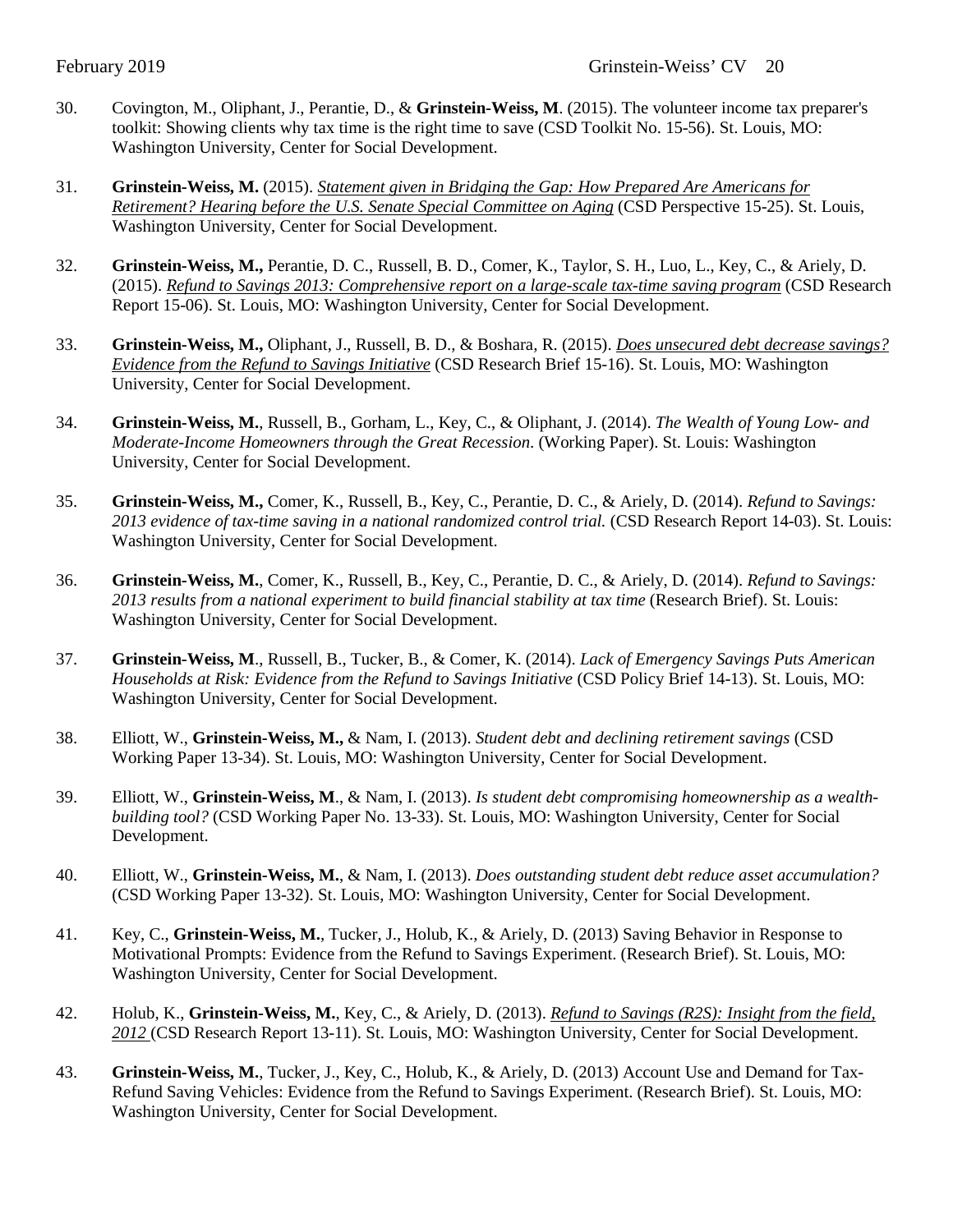- 44. **Grinstein-Weiss, M.**, Sherraden, M., Gale, W., Rohe, W. M., Schreiner, M., & Key, C. (2012). *Individual Development Accounts and post-secondary education: Evidence from a randomized experiment* (CSD Working Paper 12-21). St. Louis, MO: Washington University, Center for Social Development.
- 45. **Grinstein-Weiss, M.**, Sherraden, M., Gale, W., Rohe, W. M., Schreiner, M., & Key, C. (2012). *[Effects of an](http://csd.wustl.edu/Publications/Documents/WP%2012-54.pdf)  [Individual Development Account program on retirement saving: Follow-up evidence from a randomized](http://csd.wustl.edu/Publications/Documents/WP%2012-54.pdf)  [experiment](http://csd.wustl.edu/Publications/Documents/WP%2012-54.pdf)* (CSD Working Paper 12-54). St. Louis, MO: Washington University, Center for Social Development.
- 46. **Grinstein-Weiss, M.**, Sherraden, M., Rohe, W. M., Gale, W., Schreiner, M., & Key, C. (2012). *[Long-term](http://csd.wustl.edu/Publications/Documents/ADD4%20Final%20Report%20June%202012_final_proof.pdf)  [follow-up of Individual Development Accounts: Evidence from the ADD experiment](http://csd.wustl.edu/Publications/Documents/ADD4%20Final%20Report%20June%202012_final_proof.pdf)* (CSD Report 12-43). St. Louis, MO: Washington University, Center for Social Development.
- 47. **Grinstein-Weiss, M.**, Sherraden, M. W., Gale, W. G., Rohe, W., Schreiner, M., & Key, C. (2011). *The ten-year impacts of Individual Development Accounts on homeownership: Evidence from a randomized experiment* (Working Paper). Available from the Social Science Research Network at http://ssrn.com/abstract=1782018.
- 48. **Grinstein-Weiss, M.,** Key, C., Yeo, Y., Yoo, J., Holub, K., Taylor, A. (2011). *Homeownership, neighborhood characteristics, and children's positive behaviors among low- and moderate-income households*. Chapel Hill, NC: University of North Carolina at Chapel Hill, Center for Community Capital.
- 49. **Grinstein-Weiss, M.**, Spader, J., Yeo, Y., Key, C. C., & Freeze, E. B. (2010). *Loan performance among low income households: Does prior parental teaching of money management matter?* (Working Paper). Chapel Hill, NC: University of North Carolina at Chapel Hill, Center for Community Capital.
- 50. **Grinstein-Weiss, M.**, Charles, P., Guo, S., Manturuk, K., & Key, C. (2010). *The transition into low-income homeownership: Does marital status matter?* (Working Paper). Chapel Hill, NC: University of North Carolina at Chapel Hill, Center for Community Capital.
- 51. **Grinstein-Weiss, M.**, Sherraden, M., Gale, W., & Rohe, W. (2009). *Testing long-term impacts of Individual Development Accounts on homeownership* (Working Paper). Ann Arbor, MI: University of Michigan, National Poverty Center.
- 52. **Grinstein-Weiss, M.**, Spader, J., Yeo, Y., Freeze, E. B., Taylor, A. (2009). *Teach your children well: Credit outcomes and prior parental teaching of money management* (Working Paper). Chapel Hill, NC: University of North Carolina at Chapel Hill, Center for Community Capital.
- 53. **Grinstein-Weiss, M.**, Paik, J., Williams, T., Manturuk, K. R., & Key, C. C. (2009). *Homeownership and parenting practices: Evidence from the community advantage panel* (Working Paper). Chapel Hill, NC: University of North Carolina at Chapel Hill, Center for Community Capital.
- 54. **Grinstein-Weiss, M.**, Anacker, K., Yeo, Y., Van Zandt, S., Freeze, E. B., & Quercia, R. G. (2009). *Homeownership and neighborhood satisfaction among low- and moderate-income households* (Working Paper). Chapel Hill, NC: University of North Carolina at Chapel Hill, Center for Community Capital.
- 55. Weigensberg, E. C., Naylor, S., Duncan, D., **Grinstein-Weiss, M**., Scheyett, A., & Guo, S. (2009). *The MSW program at UNC–Chapel Hill – Graduate survey 2008*. Chapel Hill, NC: University of North Carolina at Chapel Hill, School of Social Work.
- 56. **Grinstein-Weiss, M.**, Yeo, Y., Despard, M., & Zhan, M. (2008). *Does banking experience matter: Differences of the banked and unbanked in Individual Development Accounts* (Working Paper No. 08-08). St. Louis, MO: Washington University, Center for Social Development.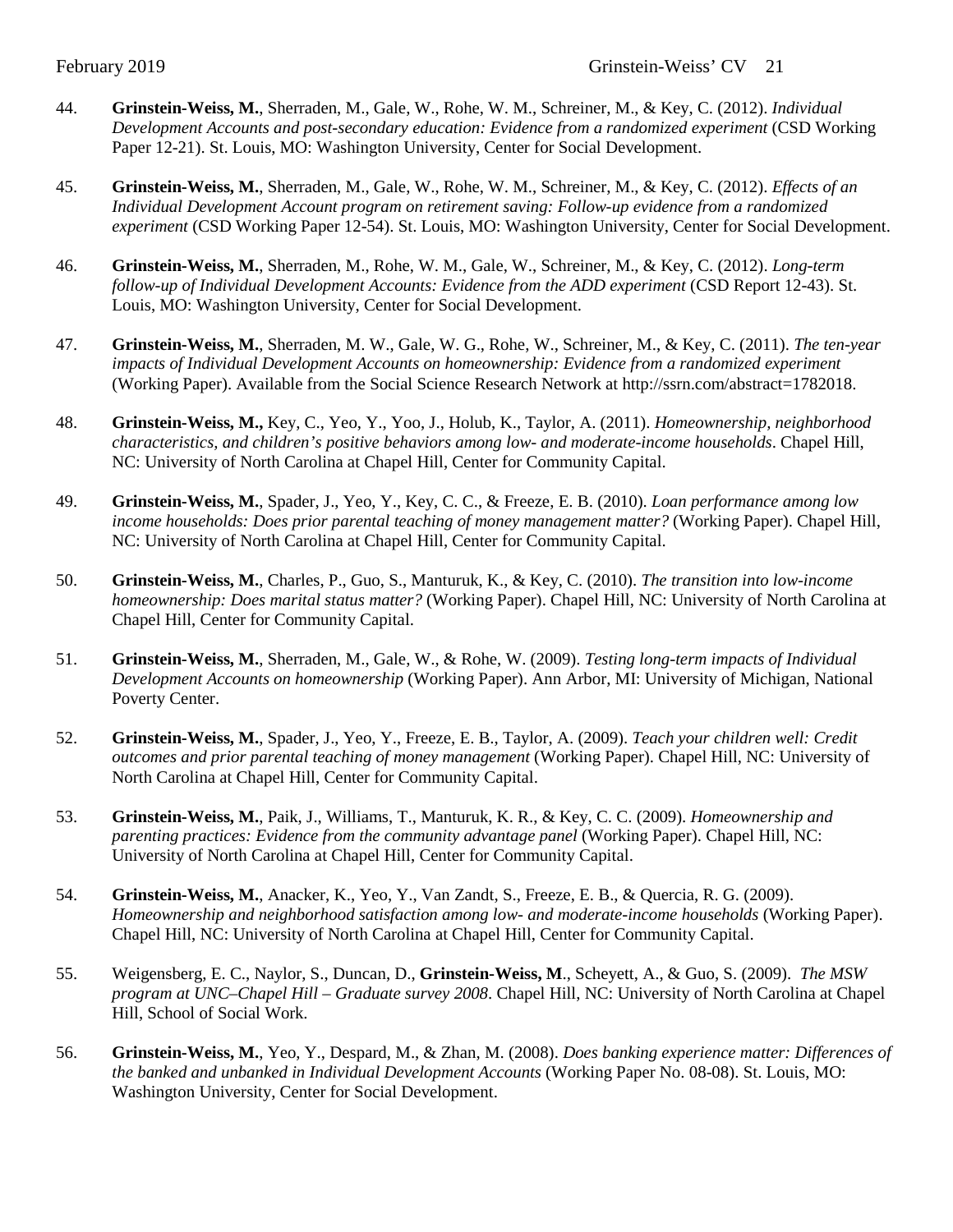- 57. **Grinstein-Weiss, M.**, Yeo, Y., Greeson, J., Despard, M., & Quercia, R. (2008). *Are low- and moderate-income homeownership and neighborhood context associated with social capital? A multilevel analysis* (Working Paper). Chapel Hill, NC: University of North Carolina at Chapel Hill, Center for Community Capital.
- 58. **Grinstein-Weiss, M.**, Greeson, J. K. P., Yeo, Y. H., Birdsong, S. S., Despard, M. R., & Quercia, R. G. (2008). *The impact of low- and moderate-wealth homeownership on parental attitudes and behavior: Evidence from the community advantage panel* (Working Paper). Chapel Hill, NC: University of North Carolina at Chapel Hill, Center for Community Capital.
- 59. **Grinstein-Weiss, M.**, Yeo, Y. H., Irish, K., & Zhan, M. (2008). *Parental assets: A pathway to positive child educational outcomes* (Working Paper No. 08-07). St. Louis, MO: Washington University, Center for Social Development.
- 60. Han, C., **Grinstein-Weiss, M.**, & Sherraden, M. (2007). *Assets beyond saving in Individual Development Accounts* (Working Paper No. 07-25). St. Louis, MO: Washington University, Center for Social Development.
- 61. **Grinstein-Weiss, M.**, & Irish, K. (2007). *Individual Development Accounts: Frequently asked questions* (Perspective Paper No. 07-09). St. Louis, MO: Washington University, Center for Social Development.
- 62. **Grinstein-Weiss, M.**, Lee, J. S., Irish, K., & Han, C. (2007). *Fostering low-income homeownership: A longitudinal randomized experiment on Individual Development Accounts* (Working Paper No. 07-03). St. Louis, MO: Washington University, Center for Social Development.
- 63. Han, C., & **Grinstein-Weiss, M.** (2007). *Asset accumulation beyond saving in Individual Development Accounts: A randomized experimental study* (Working Paper). St. Louis, MO: Washington University, Center for Social Development.
- 64. Grinstein-Weiss, M., & Irish, K. (2006). *Individual Development Accounts: Participant and program characteristics related to savings performance* (Policy Brief). Chapel Hill, NC: University of North Carolina at Chapel Hill, Center on Poverty, Work & Opportunity.
- 65. **Grinstein-Weiss, M.**, & Wagner, K. (2006). *Using Individual Development Accounts to save for a home: Are there differences by race?* (Working Paper No. 06-06). St. Louis, MO: Washington University, Center for Social Development.
- 66. Barbarin, O., Grinstein-Weiss, M., & Orthner, D. (2005). *Challenges faced by low income African American households* (Issue Brief). Chapel Hill, NC: University of North Carolina at Chapel Hill, Center on Poverty, Work & Opportunity.
- 67. **Grinstein-Weiss, M.**, Edwards, K., & Wagner, K. (2005). *Diffusion of policy innovation: The case of Individual Development Accounts as an asset-building policy* (Working Paper No. 05-08). St. Louis, MO: Washington University, Center for Social Development.
- 68. Zhan, M., & **Grinstein-Weiss, M.** (2005). *Educational status and savings performances in Individual Development Accounts* (Working Paper No. 05-30). St. Louis, MO: Washington University, Center for Social Development.
- 69. **Grinstein-Weiss, M.**, Wagner, K., & Ssewamala, F. (2005). *Saving and asset accumulation among low-income families with children in IDAs* (Working Paper No. 05-09). St. Louis, MO: Washington University, Center for Social Development.
- 70. **Grinstein-Weiss, M.**, & Sherraden, M. (2004). *Racial differences in performance in a matched savings program*  (Working Paper No. 04-04). St. Louis, MO: Washington University, Center for Social Development.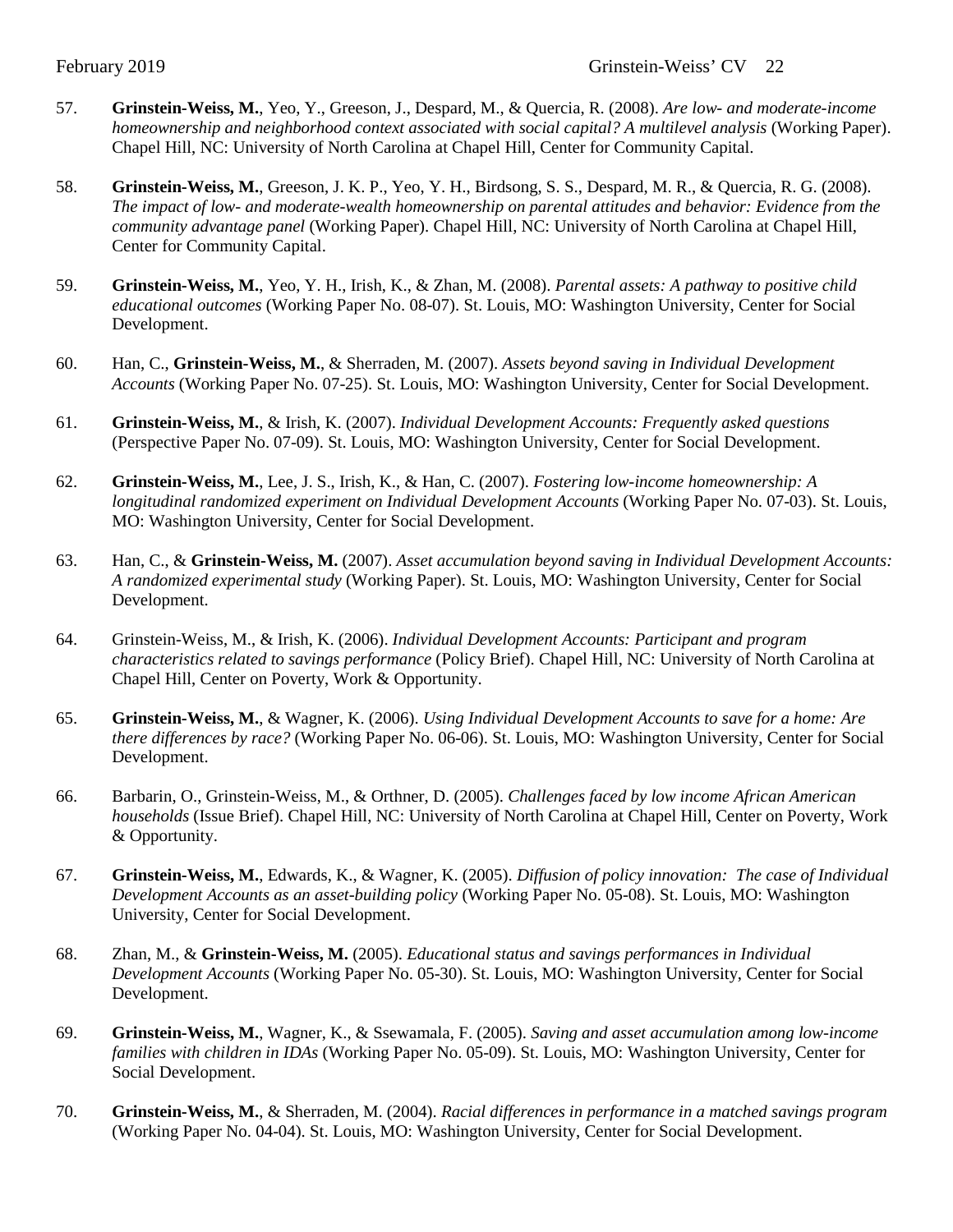- 71. **Grinstein-Weiss, M.**, Zhan, M., & Sherraden, M. (2004). *Saving performance in Individual Development Accounts: Does marital status matter?* (Working Paper No. 04-01). St. Louis, MO: Washington University, Center for Social Development.
- 72. **Grinstein-Weiss, M.**, & Curley, J. (2003). *Individual Development Accounts in rural communities: Implications for research* (Working Paper No. 03-21). St. Louis, MO: Washington University, Center for Social Development.
- 73. Curley, J., & **Grinstein-Weiss, M.** (2003). *A comparative analysis of rural and urban saving performance in Individual Development Accounts* (Working Paper No. 03-08). St. Louis, MO: Washington University, Center for Social Development.
- 74. **Grinstein-Weiss, M.** (2003). *Factors associated with youth willingness to seek help*. Haifa Forum for Social Work*, 38-67* [Hebrew].
- 75. Sherraden, M., Curley, J., & **Grinstein-Weiss, M.** (2003). *Wealth creation in rural America*. Knowledge Base, Volume 1. National Rural Funders Collaborative.
- 76. **Grinstein-Weiss, M.** (2002). *Racial differences in savings and assets accumulation in IDAs: Implications for homeownership*. Submitted to the Department of Housing and Urban Development.
- 77. Sherraden, M., Schreiner, M., Curley, J., **Grinstein-Weiss, M.**, & Johnson, L. (2002). *Questions on survey data and draft interim report for the IDA experiment of the American Dream Demonstration* (Report). St. Louis, MO: Washington University, Center for Social Development.
- 78. Clancy, M., **Grinstein-Weiss, M.**, & Schreiner, M. (2001) *Financial education and saving outcomes in Individual Development Accounts* (Working Paper No. 01-2). St. Louis, MO: Washington University, Center for Social Development*.*
- 79. Schreiner, M., Sherraden, M., Clancy, M., Johnson, L., Curley, J., **Grinstein-Weiss, M.**, Zhan, M., & Beverly, S. (2001). *Savings and asset accumulation in Individual Development Accounts* (CSD Report No. 01-23) St. Louis, MO: Washington University, Center for Social Development.
- 80. Griffel, A., **Grinstein-Weiss, M.**, Fishman, G., & Eisikovits, Z. (1998). *Patterns of religious behavior and political attitudes of Jewish Israeli youth.* (Israeli National Youth Survey 1998, Research Report No. 1/98). Haifa, Israel: University of Haifa, Minerva Center for Youth Studies. [Hebrew].
- 81. Griffel, A., **Grinstein-Weiss, M.**, Eisikovits, Z., & Fishman, G., (1998). *Patterns of delinquency and violence of youth.* (Israeli National Youth Survey 1998, Research Report No. 1/98). Haifa, Israel: University of Haifa, Minerva Center for Youth Studies. [Hebrew].
- *82.* Eisikovits, Z., Griffel, A., Enosh, G., Buchbinder, E., **Grinstein-Weiss, M.**, Winstok, Z., & Koresh, Y. (1998). *Police intervention in intimate violence: An evaluation study* (Research Report to Ministry of Public Security, State of Israel). Haifa, Israel: University of Haifa, Minerva Center for Youth Studies [Hebrew].
- *83.* Griffel, A., Eisikovits, Z., Fishman, G., & **Grinstein-Weiss, M.** (1997). *Patterns of help seeking at times of distress* (Israeli National Youth Survey 1997, Research Report No. 4/97). Haifa, Israel: University of Haifa, Minerva Center for Youth Studies [Hebrew].
- 84. Griffel, A., Eisikovits, Z., Fishman, G., & **Grinstein-Weiss, M.** (1997). *Attitudes towards the Middle East peace process and military service* (Israeli National Youth Survey 1997, Research Report No. 3/97). Haifa, Israel: University of Haifa, Minerva Center for Youth Studies [Hebrew].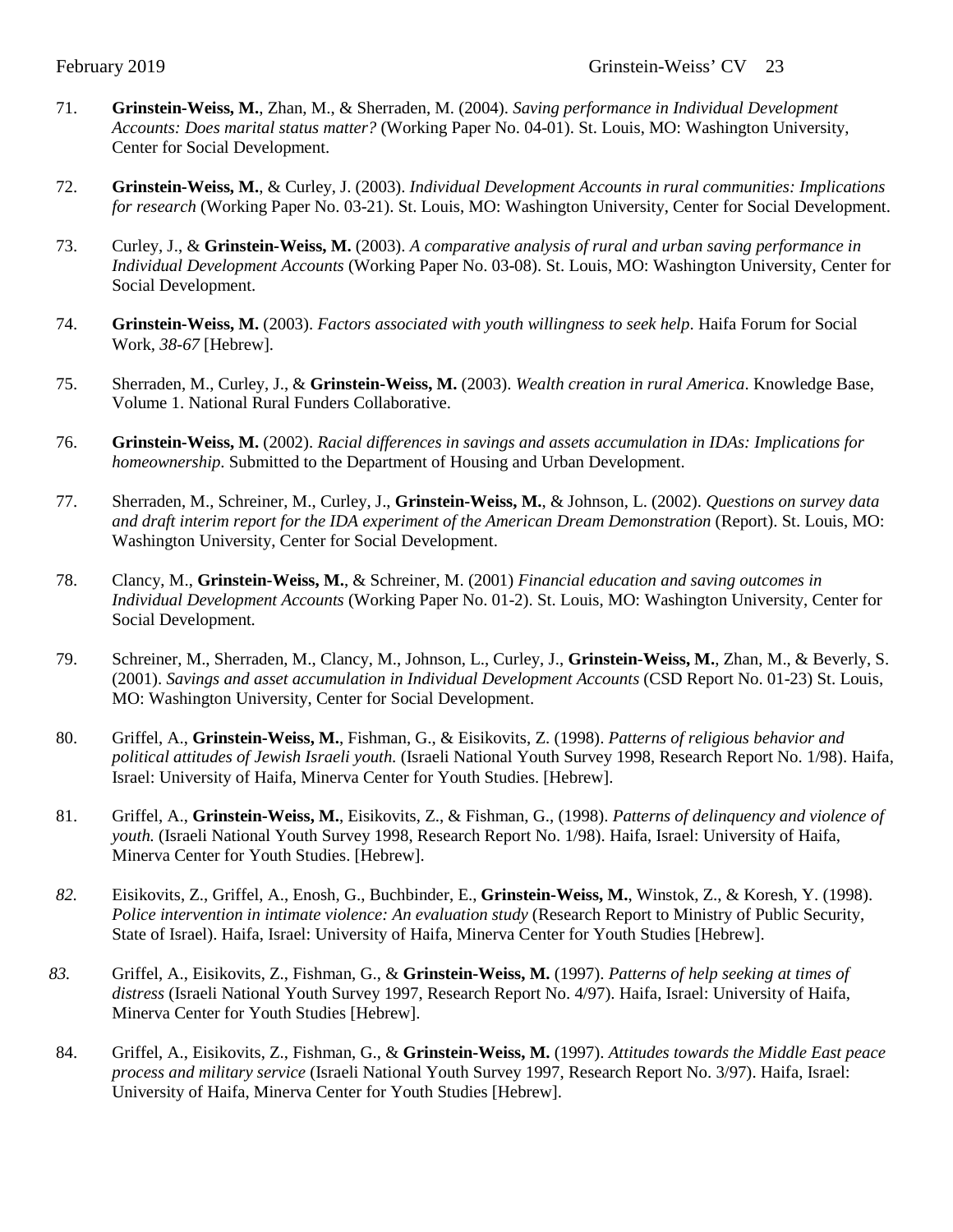- 85. Griffel, A., Eisikovits, Z., Fishman, G., & **Grinstein-Weiss, M.** (1997). *Satisfaction with various social institutions* (Israeli National Youth Survey 1997, Research Report No. 2/97). Haifa, Israel: University of Haifa, Minerva Center for Youth Studies [Hebrew].
- 86. Griffel, A., Eisikovits, Z., Fishman, G., & **Grinstein-Weiss, M.** (1997). *Religious identity, national identity and political orientation* (Israeli National Youth Survey 1997, Research Report No. 1/97). Haifa, Israel: University of Haifa, Minerva Center for Youth Studies [Hebrew].

## **Featured in Government Publications**

- 1. U.S. Government Accountability Office. (2015, July). U.S. Savings Bonds: *Future of Offering Paper Savings Bonds at Tax Time Is Uncertain, and Lower-Income Households Continue to Face Savings Challenges* (Report to Congressional Requesters).
- 2. U.S. Department of Housing and Urban Development. (2006, August). *Ideas that work: Building communities through homeownership*. Washington, DC.
- 3. U.S. Department of Housing and Urban Development. (2007, Inaugural Issue). *Timeline for success* (Newsletter of the Office of Policy Development and Research). *Research in Focus*, *1*, 3- 5.

## **Government Commissioned Reports**

- 1. Davison, G., Roll, S. P., Frank-Miller, E., **Grinstein-Weiss, M.**, Bufe, S. (2018). Sample Trainings to Promote myRA at VITA Sites. Report for U.S. Department of the Treasury, Financial Empowerment Innovation Fund, January 2018.
- 2. Davison, G., Roll, S. P., Frank-Miller, E., **Grinstein-Weiss, M**., Bufe, S. (2018). Messaging Strategies to Promote myRA. Report for U.S. Department of the Treasury, Financial Empowerment Innovation Fund, January 2018.
- 3. Roll, S., Frank-Miller, E., **Grinstein-Weiss, M.**, Bufe, S., & Davison, G. (2017). Promoting myRA at VITA Sites: Final report. Report for U.S. Department of the Treasury, Financial Empowerment Innovation Fund, July 2017.
- 4. Roll, S., Frank-Miller, E., **Grinstein-Weiss, M.**, Bufe, S., & Davison, G. (2017) Leveraging TaxSlayer to Promote myRA Enrollment. Report for U.S. Department of the Treasury, Financial Empowerment Innovation Fund, June 2017.
- 5. **Grinstein-Weiss, M.,** Roll, S., DeRuyter, A., & Oliphant, J. (2017, May) The Development of the Refund to Savings Initiative: Report Prepared for the Financial Consumer Agency of Canada. (CSD Research Report No. 17-19). St. Louis, MO: Washington University, Center for Social Development.
- 6. Roll, S., Oliphant, J., Perantie, D., **Grinstein-Weiss, M**., & Davison, G. (2017). Assessing Retirement Needs and Interest in myRA: Rindings from the Refund to Savings Initiative. CSD Research Report No. 17-16.
- 7. Russell, B., Hoover, G., **Grinstein-Weiss, M.** (2014). Research and Innovation Support Services for the Consumer Financial Protection Bureau-Final Interim Report on Consumer Financial Decision-Making. Commissioned report prepared with Abt Associates for the Consumer Financial Protection Bureau.
- 8. Srulovici, E., Taylor, A., **Grinstein-Weiss, M.** (2012). Asset Building Programs and Policies: Applications for At-Risk Youth in Israel. Commissioned policy paper for the Israel Ministry of Social Welfare.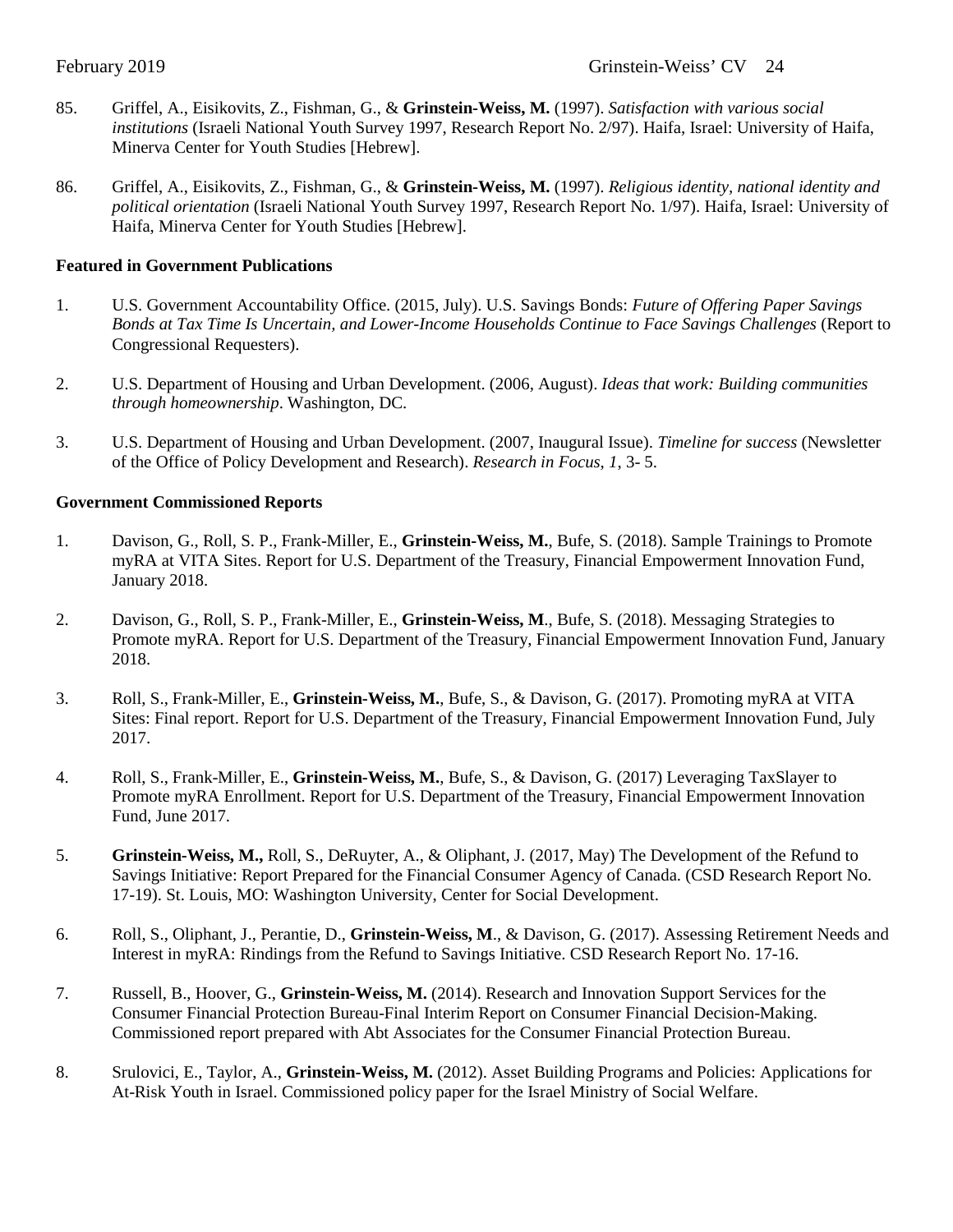- 9. Taylor, A., Graham, L., **Grinstein-Weiss, M.** (2011*). Assets for Independence: Analysis of data collection policies and procedures.* Commissioned report prepared with Abt Associates for the U.S. Department of Health and Human Services.
- 10. Taylor, A., Graham, L., **Grinstein-Weiss, M.** (2011). *Site selection analysis and recommendations for the next phase of the Assets for Independence evaluation.* Commissioned report prepared with Abt Associates for the U.S. Department of Health and Human Services
- 11. Taylor, A., **Grinstein-Weiss, M.,** Denard, S. (2010). *Asset-Building Initiatives in Canada: Review of research and lessons learned for the asset-building field in the U.S*. Commissioned report prepared with Abt Associates for the U.S. Department of Health and Human Services.
- 12. **Grinstein-Weiss, M.**, Rohe, W., Taylor, A., Key, C. (2010, March). *Evaluation design for the next phase evaluation of the Assets for Independence Program: Final evaluation design report-SECTION VI*. (Final evaluation report prepared for the U.S. Department of Health and Human Services)
- 13. **Grinstein-Weiss, M.**, Rohe, W., Taylor, A., & Freeze, E. B. (2009). *Evaluation design for the next phase evaluation of the Assets for Independence Program: Data review*. (Draft report prepared for the U.S. Department of Health and Human Services).
- 14. **Grinstein-Weiss, M.**, Schreiner, M, Clancy, M., & Sherraden, M. (2001). Family assets for independence in Minnesota. St. Louis, MO: Center for Social Development, Washington University.

## **Commissioned Reports**

- 1. **Grinstein-Weiss, M.,** Ariely, D., Key, C., & Holub, K. (April 2013) Refund to Savings: Creating Contingency Saving at Tax Time. Invited paper for the Center for Financial Security's Emergency Savings Project.
- 2. Holub, K., Key, C., **Grinstein-Weiss, M.,** Ray Boshara, David Rothstein, and Jenna Tucker. (February 2013) White Paper on Emergency Savings. Invited paper for The Pew Charitable Trusts.

## **Opinion Editorial**

- 1. **Grinstein-Weiss, M.** & Gupta, B. (2020, June 15). Medicaid expansion in Missouri Needed now more than ever. *Social Policy Institute.* Retrieved fro[m https://socialpolicyinstitute.wustl.edu/medicaid-expansion-in](https://socialpolicyinstitute.wustl.edu/medicaid-expansion-in-missouri-needed-now-more-than-ever/)[missouri-needed-now-more-than-ever/.](https://socialpolicyinstitute.wustl.edu/medicaid-expansion-in-missouri-needed-now-more-than-ever/)
- 2. **Grinstein-Weiss, M.** & Gupta, B. (2020, June 15). Medicaid expansion is 'no brainer' during COVID-19 pandemic. *The Missouri Times*. Retrieved from [https://themissouritimes.com/opinion-medicaid-expansion](https://themissouritimes.com/opinion-medicaid-expansion-is-no-brainer-during-covid-19-pandemic/)[is-no-brainer-during-covid-19-pandemic/.](https://themissouritimes.com/opinion-medicaid-expansion-is-no-brainer-during-covid-19-pandemic/)
- 3. **Grinstein-Weiss, M.,** Gupta, B., Chun, Y., Lee, H., & Despard, M. (2020, May 29). Low- and moderate-income individuals at great risks of eviction, missed rent payments, and more. *Social Policy Institute.* Retrieved from [https://socialpolicyinstitute.wustl.edu/housing-hardships-reach-unprecedented-heights-during-the-covid-](https://socialpolicyinstitute.wustl.edu/housing-hardships-reach-unprecedented-heights-during-the-covid-19-pandemic/)[19-pandemic/.](https://socialpolicyinstitute.wustl.edu/housing-hardships-reach-unprecedented-heights-during-the-covid-19-pandemic/)
- 4. **Grinstein-Weiss, M.,** & Gupta, B. (2020, April 9). We don't need a map to tell us where the pandemic hits hardest. *St. Louis Post Dispatch.* Retrieved fro[m https://www.stltoday.com/opinion/columnists/grinstein-weiss](https://www.stltoday.com/opinion/columnists/grinstein-weiss-and-gupta-we-don-t-need-a-map-to-tell-us-where-the/article_34d7f284-89c5-5be5-b4df-924967631bf9.html)[and-gupta-we-don-t-need-a-map-to-tell-us-where-the/article\\_34d7f284-89c5-5be5-b4df-924967631bf9.html](https://www.stltoday.com/opinion/columnists/grinstein-weiss-and-gupta-we-don-t-need-a-map-to-tell-us-where-the/article_34d7f284-89c5-5be5-b4df-924967631bf9.html)
- 5. **Grinstein-Weiss, M.,** & Gupta, B. (2020, April 6). We don't need a map to tell us who COVID-19 hits the hardest in St. Louis. *Brookings Institution*. Retrieved from [https://www.brookings.edu/blog/up](https://www.brookings.edu/blog/up-front/2020/04/06/we-dont-need-a-map-to-tell-us-who-covid-19-hits-the-hardest-in-st-louis/)[front/2020/04/06/we-dont-need-a-map-to-tell-us-who-covid-19-hits-the-hardest-in-st-louis/](https://www.brookings.edu/blog/up-front/2020/04/06/we-dont-need-a-map-to-tell-us-who-covid-19-hits-the-hardest-in-st-louis/)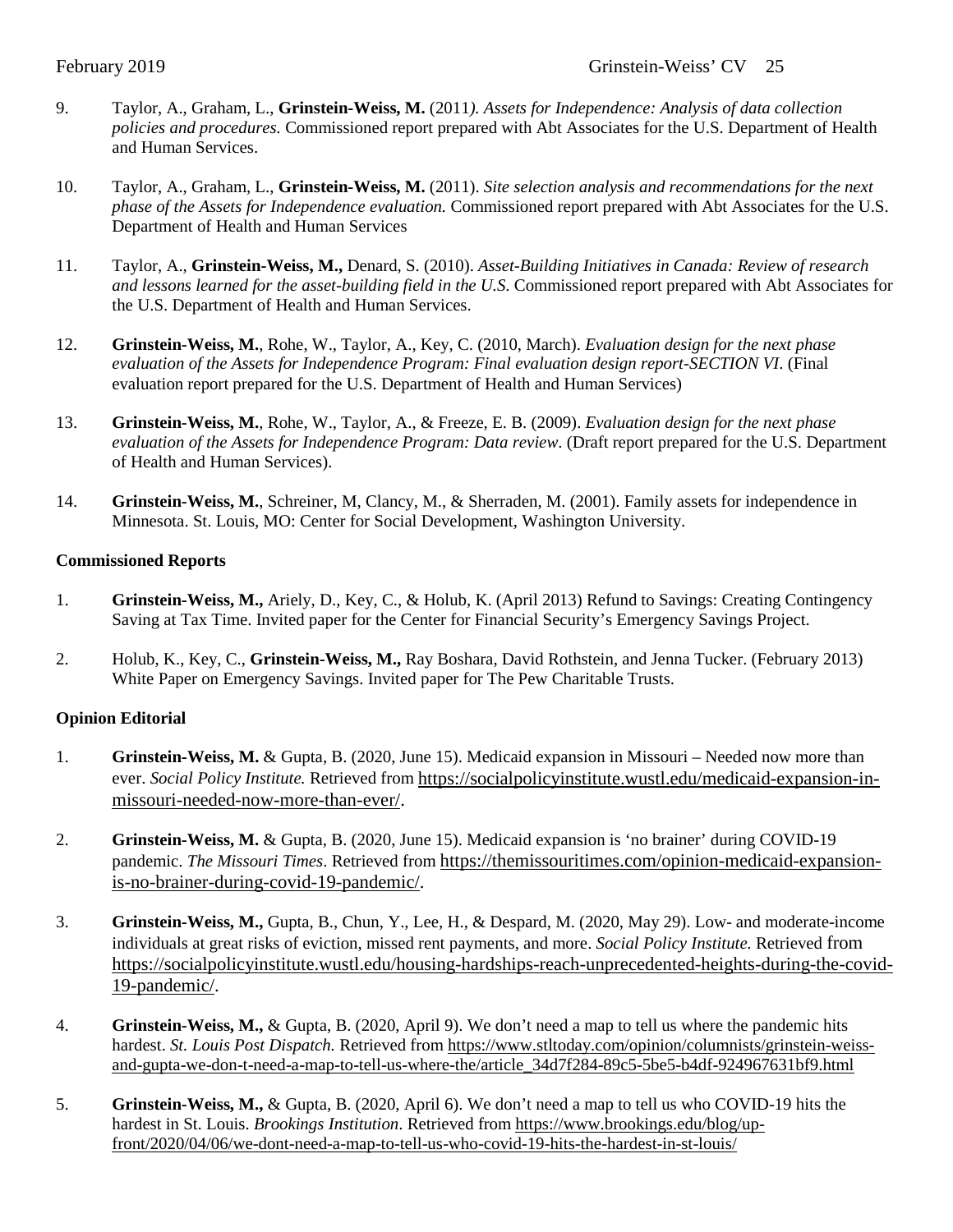- 6. Gallagher, E. & Roll, S. (2017, Jan. 12). Obamacare has Benefits that Extend Beyond the Hospital –and into Housing. *New America Weekly*. Retrieved from [https://www.newamerica.org/weekly/edition-148/obamacare-has](https://www.newamerica.org/weekly/edition-148/obamacare-has-benefits-extend-beyond-hospitaland-housing/)[benefits-extend-beyond-hospitaland-housing/](https://www.newamerica.org/weekly/edition-148/obamacare-has-benefits-extend-beyond-hospitaland-housing/)
- 7. **Grinstein-Weiss, M.**, & Serrano, J.E. (2016, April 21). Capitalizing on Tax Time. *New America Weekly*. Retrieved fro[m https://www.newamerica.org/weekly/capitalizing-on-tax-time/](https://www.newamerica.org/weekly/capitalizing-on-tax-time/)
- 8. **Grinstein-Weiss, M**. (2014, April 15). How to get Americans to save more at tax time. *CNNMoney.* Retrieved from http://finance.fortune.cnn.com/2014/ 04/15/how-to-get-americans-to-save-more-at-taxtime/?iid=SF\_F\_River
- 9. **Grinstein-Weiss, M.** (2013, June 7). Is homeownership still a sound financial move? *Brookings Institution* [blog]. Retrieved from www.brookings.edu/research/opinions/2013/06/07-homeownership-still-sound-financialmove-grinsteinweiss
- 10. **Grinstein-Weiss, M.** (2013, April 15). Why tax time is the best time to save. *Brookings Institution* [blog]. Retrieved from http://www.brookings.edu/blogs/up-front/posts/2013/04/15-tax-day-saving-grinsteinweiss
- 11. Denard, S., & **Grinstein-Weiss, M.** (2010, January 6). Time to put more North Carolinians on prosperity grid. *Chapel Hill News*. Retrieved from http://www.chapelhillnews.com/2010/01/06/54470/time-to-put-more-northcarolinians.html

## **CONGRESSIONAL TESTIMONY & BRIEFINGS**

- 1. **Grinstein-Weiss, M**. (2017, September). Financial Empowerment and the Tax Time Moment. Invited presentation and panelist by the Intuit Tax and Financial Center, the National Consumer League, and the American Bankers Association. Washington, DC. Recording available at http://intuittaxandfinancialcenter.com/financial/financial-security/capitol-hill-event-recap-financialempowerment-tax-time-moment/.
- 2. **Grinstein-Weiss, Michal.** Statement to the U.S. Senate, Special Committee on Aging. Bridging the Gap: How Prepared Are Americans for Retirement? Hearing, March 12, 2015, 114th Congress. Available at: http://www.aging.senate.gov/hearings/bridging-the-gap\_how-prepared-are-americans-for-retirement
- 3. **Grinstein-Weiss, M.** (2014, April). Savings in America: Behavioral economics and innovative savings promotions. Congressional Caucus Briefing. Washington, D.C.

## **NATIONAL & INTERNATIONAL CONFERENCES ORGANIZED**

| 2019 | Tax Time Savings Initiative Partner Convening<br>Convened by: the Consumer Financial Protection Bureau, the Social Policy Institute<br>St. Louis, MO               |
|------|--------------------------------------------------------------------------------------------------------------------------------------------------------------------|
| 2019 | <b>Launch Event for the Social Policy Institute</b><br>Organized by the Social Policy Institute<br>St. Louis, MO                                                   |
| 2018 | Tax Time Savings Initiative Partner Convening<br>Convened by: the Consumer Financial Protection Bureau, the Center for Social Development<br>St. Louis, MO         |
| 2017 | Catalyzing a Financially Stable Workforce: How to Choose the Right Financial Wellness Program<br>Convened by: the Center for Social Development and Prosperity Now |

St. Louis, MO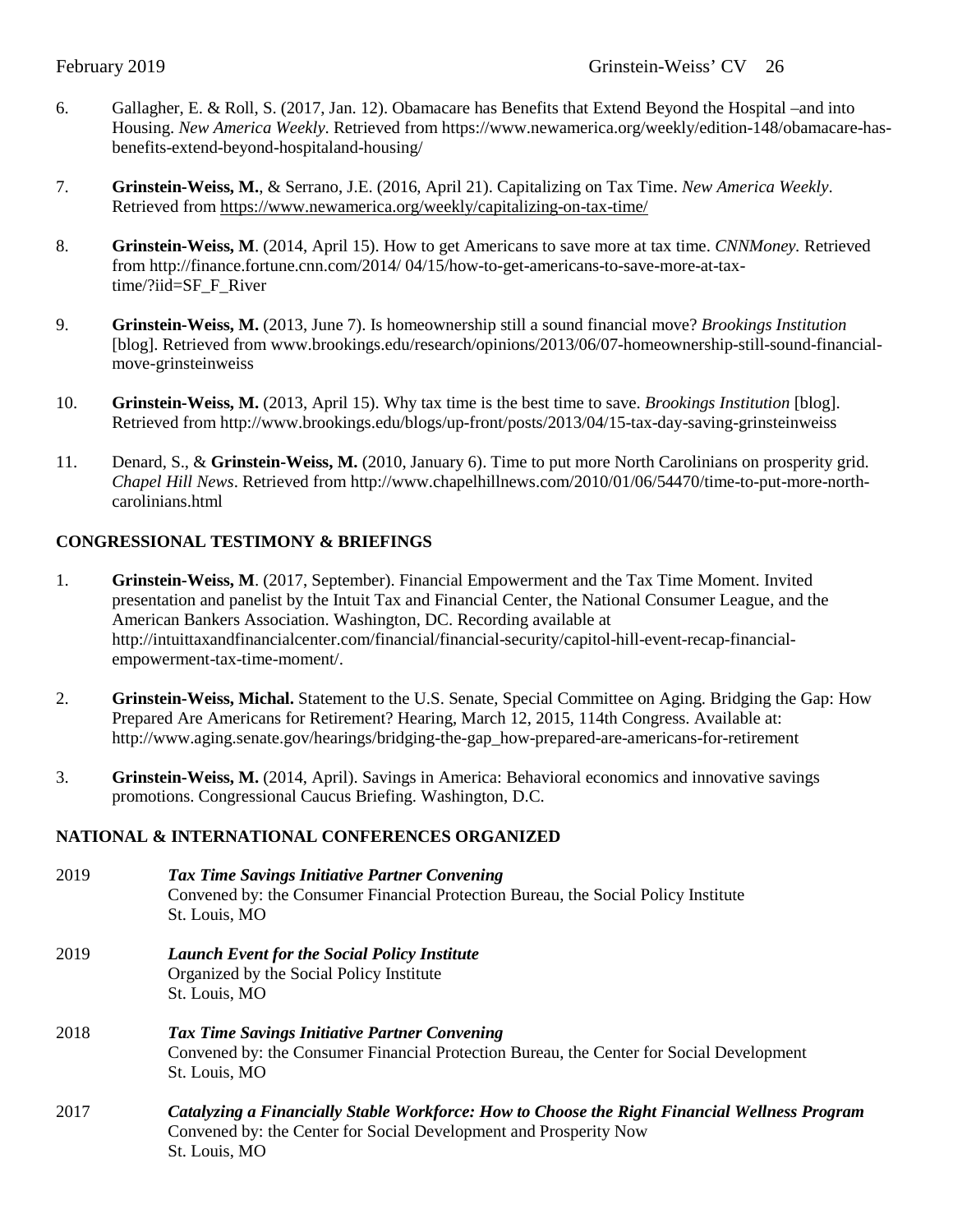| 2017 | <b>Tax Time Savings Initiative Partner Convening</b><br>Convened by: the Consumer Financial Protection Bureau, the Center for Social Development, and the<br>Federal Reserve Bank of St. Louis<br>St. Louis, MO                                                                                                                                                                                                                                                                                                                                                                                                                                                                     |  |  |
|------|-------------------------------------------------------------------------------------------------------------------------------------------------------------------------------------------------------------------------------------------------------------------------------------------------------------------------------------------------------------------------------------------------------------------------------------------------------------------------------------------------------------------------------------------------------------------------------------------------------------------------------------------------------------------------------------|--|--|
| 2017 | <b>St. Louis Consumer Financial Protection Bureau FinEx Session</b><br>Convened by: the Consumer Financial Protection Bureau, the Center for Social Development, and Intuit<br>Inc.<br>St. Louis, MO                                                                                                                                                                                                                                                                                                                                                                                                                                                                                |  |  |
| 2017 | Social Determinants and Healthcare: Strategies for Healthcare Organizations and Professionals<br>Organized by: the Envolve Center for Health Behavior Change<br>St. Louis, MO                                                                                                                                                                                                                                                                                                                                                                                                                                                                                                       |  |  |
| 2016 | Leveraging Tax Time to Build Financial Capability: Research Evidence and Policy Directions<br>Convened by: the Center for Social Development at Washington University in St. Louis, the Cities for<br>Financial Empowerment Fund, Federal Reserve Bank of New York, the Intuit Tax and Financial Center,<br>JPMorgan Chase & Co, and New America<br>New York City, NY                                                                                                                                                                                                                                                                                                               |  |  |
| 2016 | Launch Event for the Envolve Center for Health Behavior Change<br>Organized by the Envolve Center for Health Behavior Change<br>St. Louis, MO                                                                                                                                                                                                                                                                                                                                                                                                                                                                                                                                       |  |  |
| 2014 | <b>Creating Financial Opportunities: The Tax-Time Moment</b><br>Sponsored by: Center for Social Development, Washington University in St. Louis, City of Chicago's<br>Office of Financial Inclusion, and Intuit Tax and Financial Center<br>Co-Organizers: Center for Household Financial Stability at the Federal Reserve Bank of St. Louis and<br>Community Development and Policy Studies Department at the Federal Reserve Bank of Chicago<br>Chicago, IL                                                                                                                                                                                                                       |  |  |
| 2014 | Addressing Poverty and Financial Inclusion through Asset Building<br>Sponsored by: Center for Social Development, Washington University in St. Louis, Brookdale Institute,<br>and the Israeli Ministry for Social Affairs<br>Co-organizer: Yekutiel Sabah, Head of Research and Planning Division, Israel<br>New York City, NY                                                                                                                                                                                                                                                                                                                                                      |  |  |
| 2014 | The Tax-Man Giveth? Refunds, Savings, and Promoting Economic Security<br>Sponsored by: Center for Social Development, New America Foundation.<br>Participants: White House Office on Science and Technology, Internal Revenue Service, Social Security<br>Administration, Congressional Staffers, Federal Deposit Insurance Corporation, U.S. Treasury, Consumer<br>Financial Protection Bureau, Center for Financial Services Innovation, Federal Reserve Bank of St. Louis,<br>Ford Foundation, Center for Financial Security, Doorways to Dreams (D2D) Fund, and Division of<br>Depositor and Consumer Protection, Ford Foundation, Annie E. Casey Foundation.<br>Washington, DC |  |  |
| 2014 | <b>The Balance Sheets of Younger Americans: Is the American Dream at Risk?</b><br>Sponsored by: Federal Reserve Bank of St. Louis, MO and Center for Social Development, Washington<br>University in St. Louis<br>Co-Organizer: Federal Reserve Bank of St. Louis, MO and Center for Social Development, Washington<br>University in St. Louis<br>St. Louis, MO                                                                                                                                                                                                                                                                                                                     |  |  |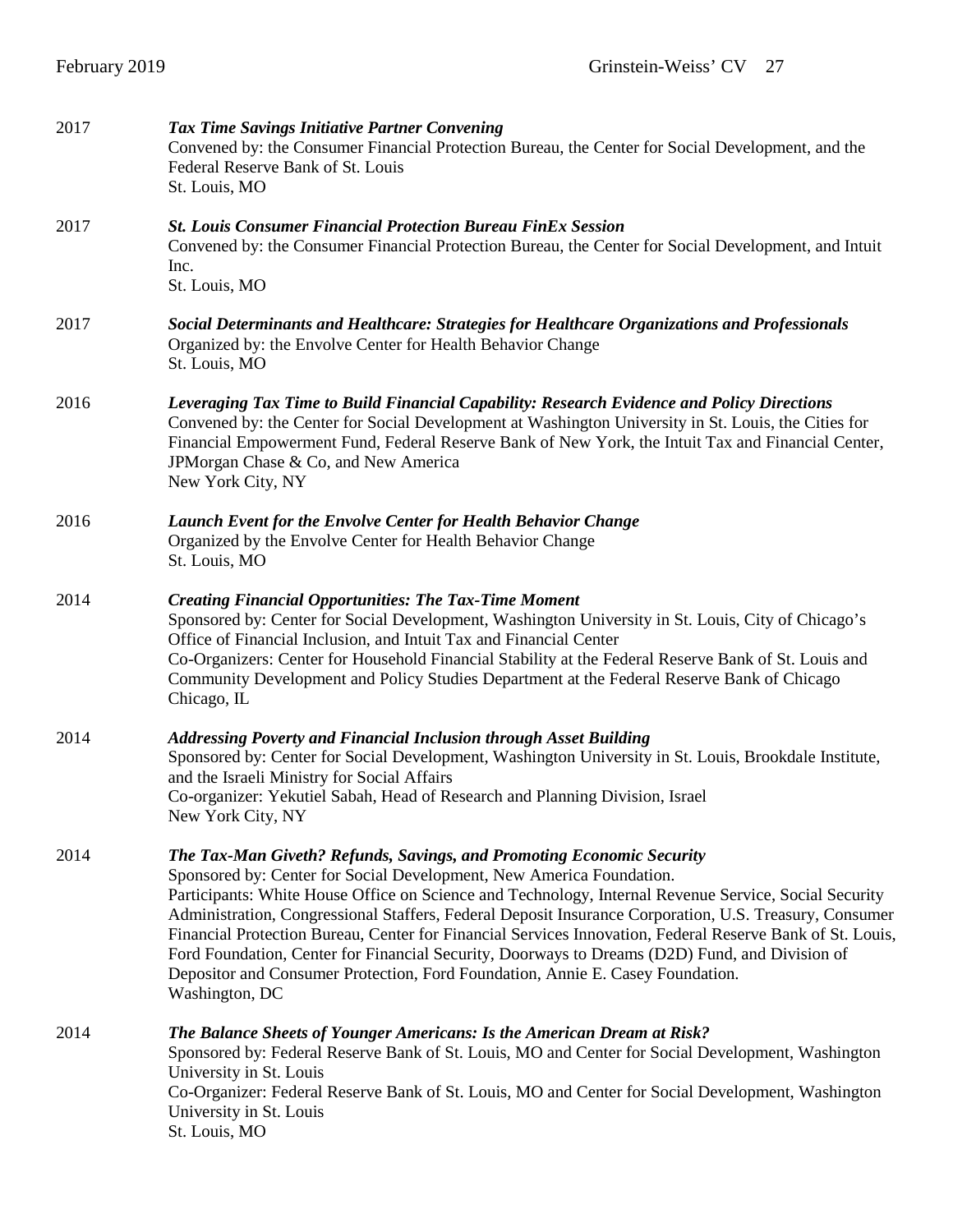| February 2019 | Grinstein-Weiss' CV 28                                                                                                                                                                                                                                                                                                                                                                                                                                                    |
|---------------|---------------------------------------------------------------------------------------------------------------------------------------------------------------------------------------------------------------------------------------------------------------------------------------------------------------------------------------------------------------------------------------------------------------------------------------------------------------------------|
| 2013          | <b>Refund to Savings Initiative: Expert Convening Meeting</b><br>Sponsored by: Center for Social Development, Dan Ariely, Intuit, Inc.<br>Participants: Experts from U.S. Treasury, Consumer Financial Protection Bureau, Center for Financial<br>Services Innovation, Federal Reserve Bank of St. Louis, Ford Foundation, Center for Financial Security,<br>New America Foundation, Doorways to Dreams (D2D) Fund, and Division of Depositor and Consumer<br>Protection. |
| 2013          | Restoring Household Financial Capability After the Great Recession Research Symposium<br>Sponsored by: Federal Reserve Bank of St. Louis, MO and Center for Social Development, Washington<br>University in St. Louis<br>Co-organizer: Federal Reserve Bank of St. Louis, MO and Center for Social Development                                                                                                                                                            |
| 2012          | <b>Expert Convening on Emergency Savings</b><br>Sponsored by: Pew Charitable Trusts<br>Co-organizer: Pew Charitable Trusts and Center for Social Development<br>Participants: Experts from Bank of America, Center for Financial Services Innovation, Center for Social<br>Development, Consumer Federation of America, Doorways to Dreams (D2D) Fund, Federal Reserve<br>Bank of St. Louis, Pew Charitable Trusts, and Policy Matters Ohio                               |
| 2011          | <b>Refund to Savings: Building Savings with Tax Refunds</b><br>Sponsored by: UNC Assets-Building Research Group, Duke University, and Intuit in Chapel Hill, NC<br>Co-organizer: Dan Ariely, James B. Duke Professor of Behavioral Economics, Duke University<br>Participants included representatives from U.S. Treasury, Harvard University, IRS, Ford Foundation, &<br>Annie E. Casey Foundation                                                                       |
| 2010          | <b>Savings Strategies and Innovations for Low-Income Households</b><br>Sponsored by: Federal Reserve Bank of Cleveland and the UNC Assets-Building Research Group in<br>Columbus, OH<br>Co-organizer: O. Emre Ergungor, Senior Research Economist, Federal Reserve Bank of Cleveland                                                                                                                                                                                      |
| 2010          | Creating Opportunity for Children and Youth: An Asset Building Demonstration<br>Sponsored by: University of North Carolina at Chapel Hill, Washington<br>University, Center for Social Development, and the Israeli Ministry for Social Affairs, in New York, NY<br>Co-organizer: Yekutiel Sabah, Head of Research and Planning Division, Israeli<br>Ministry of Social Affairs and Services                                                                              |
| 2010          | <b>Advancing the Asset Building Research Agenda</b><br>Sponsored by: U.S. Department of Health and Human Services, Administration for Children and<br>Families, in Washington, D.C.<br>Co-organizer: Abt Associates                                                                                                                                                                                                                                                       |
| 2010          | Child Development Accounts in Israel: Toward a New Initiative<br>Sponsored by: University of North Carolina, Washington University, Center for Social Development,<br>Brookings Institute, Israeli Ministry of Social Affairs, and Brookdale Institute, in Jerusalem, Israel<br>Co-organizer: Yekutiel Sabah                                                                                                                                                              |
| 2009          | Asset Development in the U.S. and Israel: Current Evidence and Future Initiatives<br>Sponsored by: Assets-Building Research Group, Washington University, Center for Social Development<br>Co-organizer: Yekutiel Sabah                                                                                                                                                                                                                                                   |

## **WORKSHOPS/PANELS/SYMPOSIA ORGANIZED**

1. Grinstein-Weiss, M. (Organizer). (2020, June). *Jump-Starting America: How Investing in Technology & Science Revives Economies.* Virtual panel hosted by the Social Policy Institute.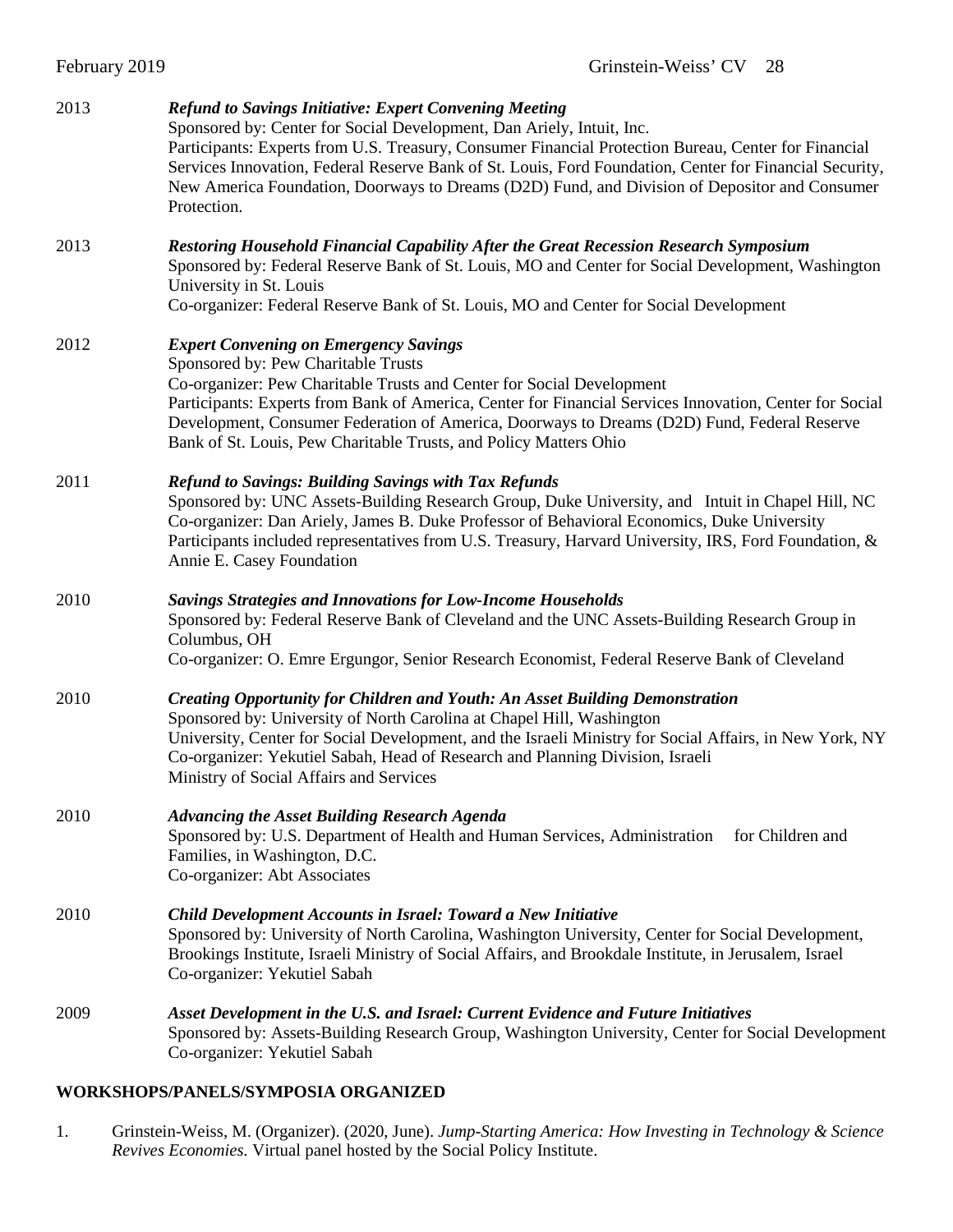- 2. **Grinstein-Weiss, M.** (Organizer). (2019, Nov). *Evaluating Policies to Build Retirement Assets in Economically Vulnerable Populations*. Panel at the Association for Public Policy Analysis and Management's Annual Fall Research Conference, Denver, CO.
- 3. **Grinstein-Weiss, M.** (Organizer). (2019, Nov). *Gig Economy and the Future of Work*. Panel at the Association for Public Policy Analysis and Management's Annual Fall Research Conference, Denver, CO.
- 4. **Grinstein-Weiss, M.** (Organizer). (2019, Nov). *Challenges and Opportunities in Building Financial Security in Economically Vulnerable Populations*. Panel at the Association for Public Policy Analysis and Management's Annual Fall Research Conference, Denver, CO.
- 5. **Grinstein-Weiss, M.** (Organizer). (2019, June). *New Directions in Savings Policy.* Panel at Tax Time Savings Initiative Convening, St. Louis, MO.
- 6. **Grinstein-Weiss, M.** (Organizer). (2019, January). *Behavioral Economics Nudgeathon – Next Steps and Using Behavioral Economics to Impact Policy and Practice*. Workshop at the Joint Distribution Committee, Jerusalem, Israel.
- 7. **Grinstein-Weiss, M.** (Organizer). (2019, January). *Using Behavioral Economics to Impact Policy and Practice*. Workshop at the Ministry of Social Affairs, Jerusalem, Israel.
- 8. **Grinstein-Weiss, M.** (Organizer). (2018, November). *Tax-Time Saving Among EITC Recipients: Results of a Large-Scale Experiment Informed By Behavioral Economics.* Panel at the Association for Public Policy Analysis and Management's Annual Fall Research Conference, Washington, DC.
- 9. **Grinstein-Weiss, M.** (Organizer). (2018, November). *Changes in Savings Account Ownership: Effects of an Online Tax-Time Intervention.* Panel at the Association for Public Policy Analysis and Management's Annual Fall Research Conference, Washington, DC.
- 10. **Grinstein-Weiss, M.** (Organizer). (2018, November). *ABLE Accounts and the Financial Lives of Low- and Moderate-Income Individuals with Disabilities.* Panel at the Association for Public Policy Analysis and Management's Annual Fall Research Conference, Washington, DC.
- 11. **Grinstein-Weiss, M.** (Organizer). (2018, November). *The Impact of State Earned Income Tax Credit Expansions on Material and Medical Hardships.* Panel at the Association for Public Policy Analysis and Management's Annual Fall Research Conference, Washington, DC.
- 12. **Grinstein-Weiss, M**. (Organizer). (2018, November). *Can Precommitment Increase Savings Deposits? Evidence from a Tax Time Field Experiment.* Panel at the Association for Public Policy Analysis and Management's Annual Fall Research Conference, Washington, DC.
- 13. **Grinstein-Weiss, M.** (Organizer). (2018, November). *The Impact of the Gig-Economy on Financial Hardship.* Panel at the Association for Public Policy Analysis and Management's Annual Fall Research Conference, Washington, DC.
- 14. **Grinstein-Weiss, M.** (Organizer). (2018, November). *Heterogeneous Effects of Savings on Participation in the Gig Economy.* Panel at the Association for Public Policy Analysis and Management's Annual Fall Research Conference, Washington, DC.
- 15. **Grinstein-Weiss, M.** (Organizer). (2018, October). Finance Forward: Looking at Income Volatility Issues and Solutions in St. Louis with Treasurer Tishaura Jones. Convened by: the Aspen Institute and Lend Up.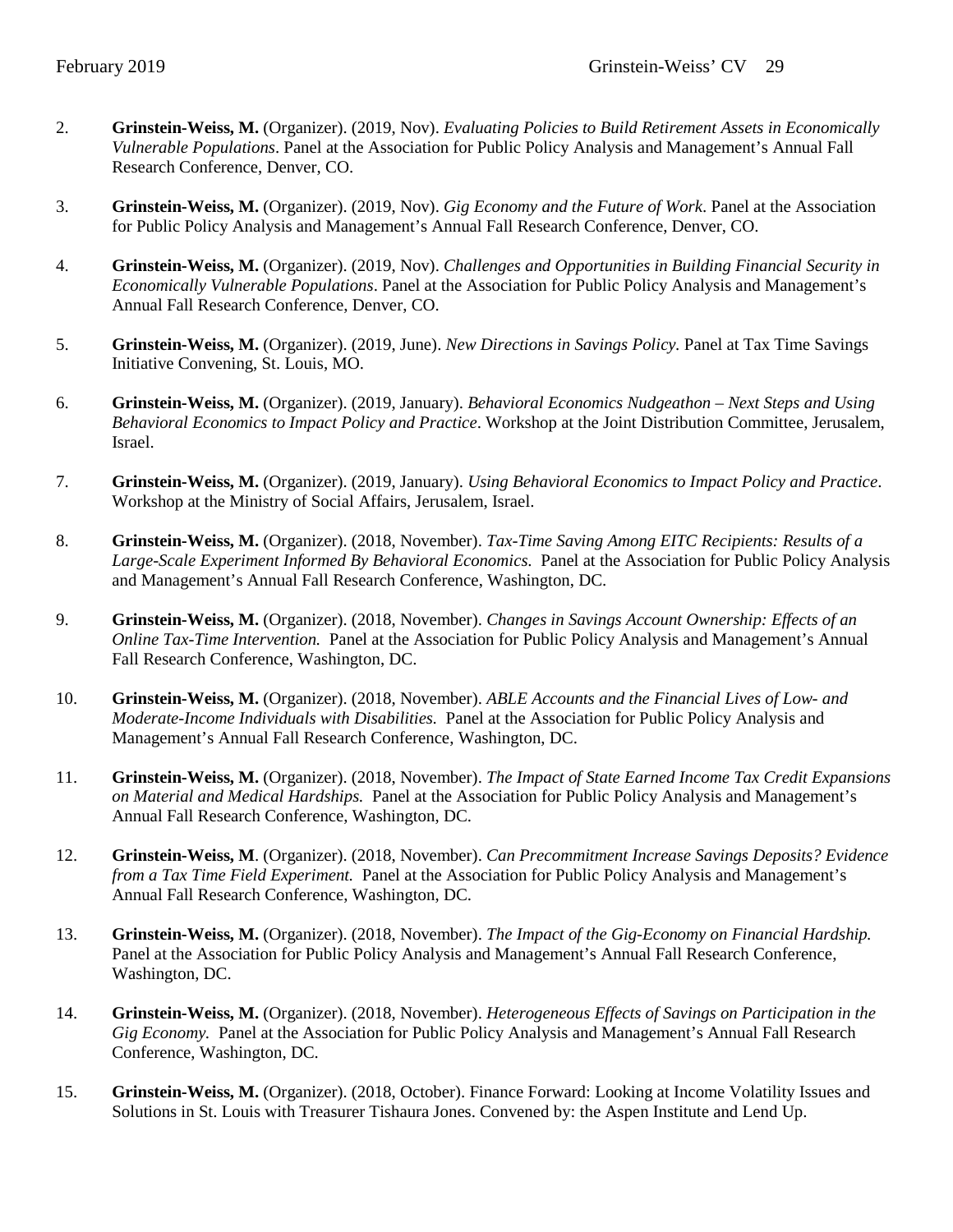- 16. **Grinstein-Weiss, M.** (Organizer). (2018, September). Exploring Financial Well-Being in America and Its Role in Financial Capability Initiatives. Convened by the Consumer Financial Protection Bureau, the Center for Social Development, and Prosperity Now. Symposium organized for the Prosperity Summit.
- 17. **Grinstein-Weiss, M.** (Organizer). (2018, April 25). *Nudgeathon*. Behavioral Economics Nudgeathon at the Joint Distribution Committee, Jerusalem, Israel.
- 18. **Grinstein-Weiss, Michal.** (Organizer). (2016, January). *Research Design and Management: Social Work Evaluations with Quasi-Experimental Designs: Challenges and Strategies*. Symposium at the 20th Annual Conference of the Society for Social Work and Research, Washington, DC.
- 19. **Grinstein-Weiss, M.,** & Despard, M. (Co-organizer). (2016, January*). Striking the balance between work supports and public assistance to reduce material hardship in families: Holes in the social safety net.* Symposium at the 20th Annual Conference of the Society for Social Work and Research, Washington, DC.
- 20. **Grinstein-Weiss, M.** (Organizer). (2016, January). Special Interest Group: Asset-Building and Financial Capability Research Group. Presenter at the 20th Annual Conference of the Society for Social Work and Research, Washington, DC.
- 21. **Grinstein-Weiss, M.** (Organizer). (2015, January). Special Interest Group: Asset-Building and Financial Capability Research Group. Presenter at the Society for Social Work Research's 2015 Annual Conference, New Orleans, LA.
- 22. **Grinstein-Weiss, M**. (Organizer). (2014, November). *Financial Stability and Mobility for Low-Income Households and Related Populations*. Panel at the Association for Public Policy Analysis and Management's Annual Fall Research Conference, Albuquerque, New Mexico.
- 23. **Grinstein-Weiss, M.** (Organizer). (2014, January). *Holding On to the House: The Role of Social and Financial Interventions in Promoting and Preserving Low-Income Homeownership.* Symposium at the 18th Annual Conference of the Society for Social Work and Research, San Antonio, TX.
- 24. **Grinstein-Weiss, M.** (Organizer). (2014, January). Special Interest Group: Asset-Building and Financial Capability Research Group. Presenter at the Society for Social Work Research's 2014 Annual Conference, San Antonio, Texas.
- 25. **Grinstein-Weiss, M.,** & Testa, M. (Co-organizer). (2013, January). *Building Research Capacity in Social Work: The Role of RCTs in Program and Policy Innovation.* Invited workshop at the 17th Annual Conference of the Society for Social Work and Research, San Diego, CA.
- 26. **Grinstein-Weiss, M.** (Organizer). (2013, January). *Tax Time's Golden Opportunity: Increasing Financial Security for Low-Income Families.* Symposium at the 17th Annual Conference of the Society for Social Work and Research, San Diego, CA.
- 27. **Grinstein-Weiss, M.** (Organizer). (2012, November). *Tax Time's Golden Opportunity: How Policy Can Leverage Tax Time to Bolster Savings.* Panel at the 34th Annual Association for Public Policy Analysis and Management Conference, Baltimore, MD.
- 28. **Grinstein-Weiss, M.** (Organizer). (2012, June). *Wealth, Assets, and the Ninety-nine Percent.* Symposium at the Federal Reserve Bank of Cleveland 2012 Policy Summit, Cleveland, OH.
- 29. **Grinstein-Weiss, M.** (Organizer). (2012, January). *Exploring the Potential of Assets to Increase Human Capital Using Randomized Experiments*. Symposium at the 16th Annual Conference of the Society for Social Work and Research, Washington, DC.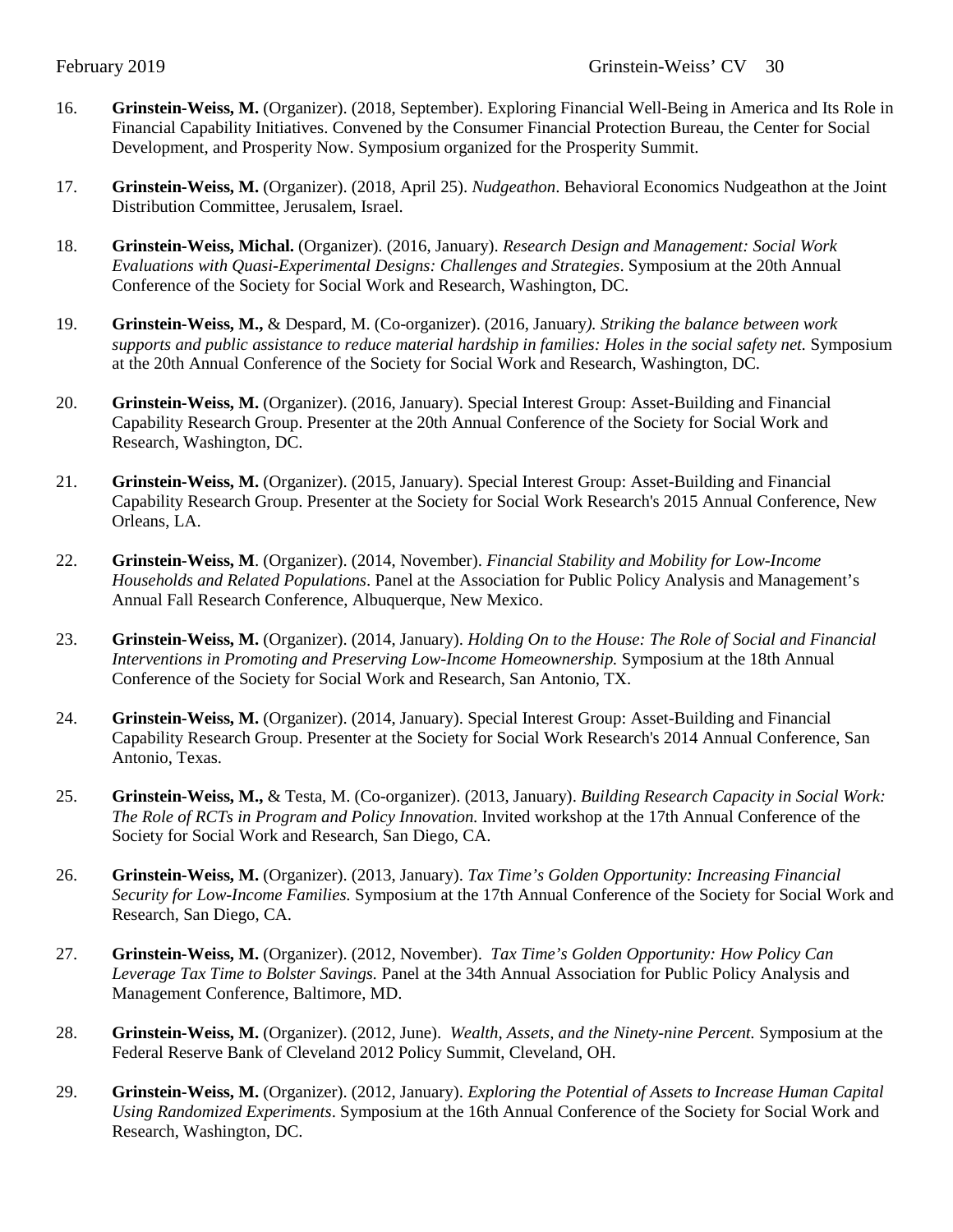- 30. **Grinstein-Weiss, M.** (Organizer). (2011, October). *Assets and Human Capital: Can Matched Savings Accounts Impact Education Outcomes?* Symposium at the 2011 Pathways to Prosperity Regional Conference, Durham, NC.
- 31. **Grinstein-Weiss, M.** (Organizer). (2011, October). *Asset Building Initiatives and Wealth in Low-Income Communities: Evidence from Recent Research*. Symposium at the 2011 Pathways to Prosperity Regional Conference, Durham, NC.
- 32. **Grinstein-Weiss, M**. (Organizer). (2011, June). *Assets and Educational Outcomes: New Research From the Field.* Symposium at the Federal Reserve Bank of Cleveland 2011 Policy Summit, Cleveland, OH.
- 33. **Grinstein-Weiss, M.** (Organizer). (2011, January). *Family and Neighborhood Assets: Implications for Child Outcomes*. Symposium at the 15<sup>th</sup> Annual Conference of the Society for Social Work and Research, Tampa, FL.
- 34. **Grinstein-Weiss, M**. (Organizer). (Discussant) (2011, January). *Implementing Large Scale Randomized Trails: Impact on Public Policy and Program Development*. Symposium at the 15<sup>th</sup> Annual Conference of the Society for Social Work and Research, Tampa, FL.
- 35. Reid C. & **Grinstein-Weiss, M**. (Organizers). (November, 2010). Innovations in Savings: Policy Implications from Experiments in the Field. Symposium at the 32nd Annual Association for Public Policy Analysis and Management Conference, Boston, MA.
- 36. **Grinstein-Weiss, M.** (Organizer). (2010, January). *Building assets for low-income children and youth: Emerging research and implications for social work policy and practice.* Symposium at the 14<sup>th</sup> Annual Conference of the Society for Social Work and Research, San Francisco, CA.
- 37. **Grinstein-Weiss, M.** (Organizer). (2009, October). *Testing Long-Term Impacts of Individual Development*  Accounts and Asset Building on Social and Economic Well-Being. Symposium at the 3<sup>rd</sup> North Carolina Statewide Conference: "Pathways to Prosperity," Durham, NC.
- 38. **Grinstein-Weiss, M.** (Organizer). (2009, October). *The Social Impact of Homeownership: Lessons from the CAP study*. Symposium at the 3rd North Carolina Statewide Conference: "Pathways to Prosperity," Durham, NC.
- 39. **Grinstein-Weiss, M.** (Organizer). (2009, October). *Financial Education for Children: Research and Practice*. Symposium at the 3rd North Carolina Statewide Conference: "Pathways to Prosperity," Durham, NC.

## **NATIONAL & INTERNATIONAL REFEREED PRESENTATIONS**

- 1. Kondratjeva, O., Roll, S., Despard, M., & **Grinstein-Weiss, M.** (2020, May). *The Impact of Tax Refund Delays on the Experience of Hardships and Incidence of Debt in Low and Moderate-Income Households*. Plenary presentation at the 2020 Boulder Summer Conference on Consumer Financial Decision Making.
- 2. **Grinstein-Weiss, M.** (2020, April). *Building Financial Security at Tax Time: Lessons from Five Years of Field Experiments*. Presentation for the Annual Researcher Gathering on Financial Inclusion & Social Protection.
- 3. Daniels, K. & **Grinstein-Weiss, M.** (2020, April). *The Impact of the Gig-Economy on Financial Hardship among Low-Income Families*. Presentation for Production and Operations Management Society 2020 Conference.
- 4. Gallagher, E., and Gopalan, R., & **Grinstein-Weiss, M**., Sabat, J. (2020, January). *Medicaid and Household Savings Behavior: New Evidence from Tax Refunds.* Presentation for American Finance Association 2020 Conference.
- 5. **Grinstein-Weiss, M.,** Pinto, O., Kondratjeva, O., Huseynli, A., Roll, S., Haran, M., & Gottlieb, D. (2020, January). *Demographic, Financial, and Motivational Household Characteristics and Participation in the*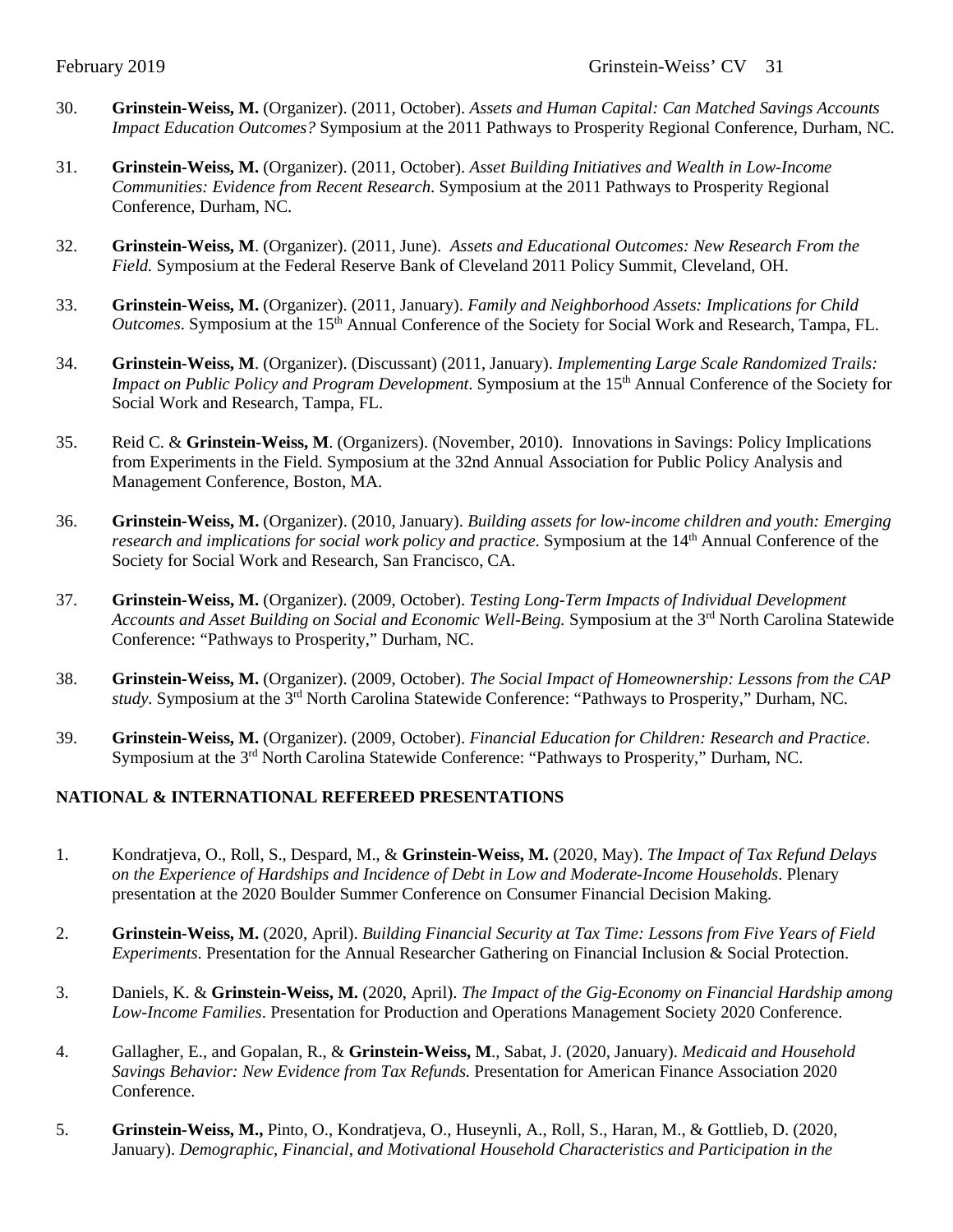*National Child Savings Program in Israel.* Presentation at the Society for Social Work and Research 2020 Conference.

- 6. Gallagher, E., Gopalan, R., **Grinstein-Weiss, M.,** & Sabat, J. (2019, November). *Medicaid and Household Savings Behavior: New Evidence from Tax Refunds.* Presentation at the Southern Economic Association 2019 Conference.
- 7. Daniels, K. & **Grinstein-Weiss, M.** (2019, November). *The impact of the gig-economy on low-income families.* Presentation at the St. Louis Women in Data Science Conference.
- 8. Kondratjeva, O., Roll, S., Bufe, S., **Grinstein-Weiss, M.**, & Chun, Y. (2019, November). *Designing Effective Financial Tips to Guide Debt Repayment: Experimental Evidence from Lower-Income Tax Refund Recipients*. Presentation at Association for Public Policy and Management 2019 Conference.
- 9. Roll, S., **Grinstein-Weiss, M.,** Kondratjeva, O., & Bufe, S. *Promoting Retirement Savings Accounts during Tax Filing: Evidence from a Field Experiment.* Presentation at Association for Public Policy and Management 2019 Conference.
- 10. Roll, S., Sun, S., Kondratjeva, O., Bufe, S., & **Grinstein-Weiss, M.** (2019, November). *Assessing the Short-Term Stability of Financial Well-Being in Low- and Moderate-Income Households.* Presentation at Association for Public Policy and Management 2019 Conference.
- 11. Kondratjeva, O., Roll, S., Bufe, S., Despard, M., & **Grinstein-Weiss, M.** (2019). *The Impact of Tax Refund Delays on the Experience of Hardships and Incidence of Debt in Low- and Moderate-Income Households.*  Presentation at Association for Public Policy and Management 2019 Conference.
- 12. Bufe, S., Roll, S., Kondratjeva, O., Hardy, B., & **Grinstein-Weiss, M.** (2019, November). *How Does Savings Affect Participation in the Gig Economy? Evidence from a Field Experiment.* Presentation at Association for Public Policy and Management 2019 Conference.
- 13. Bufe, S. & **Grinstein-Weiss, M.** (2019, November). *How Does Financial Well-Being Change Over Time?* Presentation at the Consumer Financial Protection Bureau Financial Well-Being Research Symposium.
- 14. Gallagher, E., and Gopalan, R., & **Grinstein-Weiss, M**., Sabat, J. (2019, September). *Medicaid and Household Savings Behavior: New Evidence from Tax Refunds*. Presentation for Red Rock Finance 2019 Conference.
- 15. Gallagher, E., and Gopalan, R., & **Grinstein-Weiss, M**., Sabat, J. (2019, May). *Medicaid and Household Savings Behavior: New Evidence from Tax Refunds.* Presentation for 2019 Boulder Summer Conference on Consumer Financial Decision Making.
- 16. Bufe, S., Kondratjeva, O., Roll, S., **Grinstein-Weiss, M.,** & Despard, M. (2019, January) *Designing Effective Financial Tips to Guide Debt Repayment: Experimental Evidence from Tax Refund Recipients.* Presentation at the Society for Social Work and Research Conference, San Francisco, CA.
- 17. Roll, S., Bufe, S., Kondratjeva, O., & **Grinstein-Weiss, M.** (2019, January) *Heterogeneous Effects of Savings on Participation in the Gig Economy*. Presentation at the Society for Social Work and Research Conference, San Francisco, CA.
- 18. Kondratjeva, O., Roll, S., Despard, M., **Grinstein-Weiss, M.,** & Zeng, Y. (2019, January) *The Impact of State Earned Income Tax Credit Expansions on Material and Medical Hardships*. Presentation at the Society for Social Work and Research Conference, San Francisco, CA.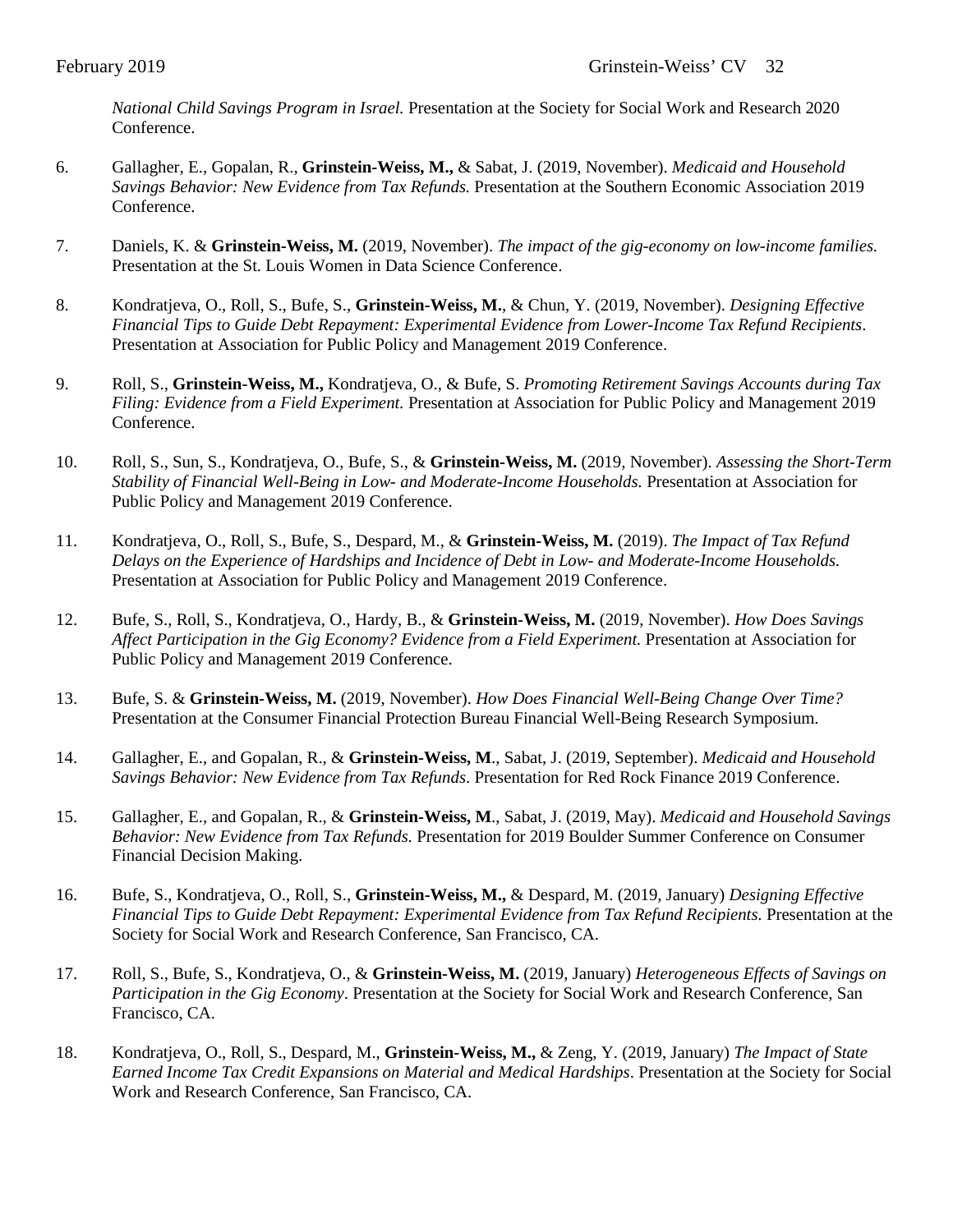- 19. Despard, M., Roll, S., & **Grinstein-Weiss, M.** (2019, January) *Refund Deferral Preferences Among Earned Income Tax Credit Recipients: Policy Implications.* Presentation at the Society for Social Work and Research Conference, San Francisco, CA.
- 20. Sun, S., Roll, S., Kondratjeva, O., & **Grinstein-Weiss, M.** (2019, January) *Assessing the Stability of Financial Well-Being in a Low- and Moderate-Income Population*. Presentation at the Society for Social Work and Research Conference, San Francisco, CA.
- 21. **Grinstein-Weiss, M.** (2018, December) *Advancing Social Responsibility through Cross-Sector Parnerships*. University Social Responsibility Network Summit, Haifa, Israel.
- 22. Daniels, K., & **Grinstein-Weiss, M.** (2018, November) *The Impact of the Gig-Economy on Financial Hardship*. Presentation at the Association for Public Policy Analysis and Management Conference, Washington, D.C.
- 23. Despard, M., **Grinstein-Weiss, M.,** & Roll, S. (2018, November) *Tax-Time Saving Among EITC Recipients: Results of a Large-Scale Experiment Informed by Behavioral Economics*. Presentation at the Association for Public Policy Analysis and Management Conference, Washington, D.C.
- 24. Roll, S., **Grinstein-Weiss, M.,** Cryder, C., & Gallagher, E. (2018, November) *Can Precommitment Increase Savings Deposits? Evidence from a Tax Time Field Experiment. Presentation at the Association for Public Policy* Analysis and Management Conference, Washington, D.C.
- 25. Bufe, S., Roll, S., Kondratjeva, O., & **Grinstein-Weiss, M.** (2018, November) *Heterogeneous Effects of Savings on Participation in the Gig Economy*. Presentation at the Association for Public Policy Analysis and Management Conference, Washington, D.C.
- 26. Kondratjeva, O., Roll, S., Despard, M., & **Grinstein-Weiss, M.** (2018, November) *The Impact of State Earned Income Tax Credit Expansions on Material and Medical Hardships*. Presentation at the Association for Public Policy Analysis and Management Conference, Washington, D.C.
- 27. Davison, G., Bufe, S., Roll, S., Kondratjeva, O., & **Grinstein-Weiss, M.** (2018, November) *ABLE Accounts and the Financial Lives of Low- and Moderate-Income Individuals with Disabilities*. Presentation at the Association for Public Policy Analysis and Management Conference, Washington, D.C.
- 28. Despard, M., Friedline, T., & **Grinstein-Weiss, M.** (2018, November). *Changes in Savings Account Ownership: Effects of an Online Tax-Time Intervention.* Presentation at the Association for Public Policy Analysis and Management Conference, Washington, D.C.
- 29. Roll, S., **Grinstein-Weiss, M.**, Cryder, C., & Gallager, E. (2018, November). *Can Pre-Commitment Increase Savings Deposits? Evidence from a Tax Time Field Experiment*. Presentation at the Society for Judgement and Decision Making Conference, New Orleans, LA.
- 30. **Grinstein-Weiss, M.**, Pinto, O., Kondratjeva, O., Roll, S., Bufe, S., Barkali, N., & Gottlieb, D. (2018, July). *Enrollment and Participation in a Universal Child Savings Program: Evidence from Israel*. Presentation at the Association for Public Policy Analysis and Management International Conference, Mexico City, Mexico.
- 31. Kondratjeva, O., Roll, S., Despard, M., & **Grinstein-Weiss, M.** (2018, May). *The impact of state earned income tax credit expansions on materials and medical hardships*. Presentation at the Boulder Summer Conference on Consumer Financial Decision Making, Boulder, CO.
- 32. **Grinstein-Weiss, M.,** Pinto, O., Roll, S., Kondratjeva, O., Bufe, S., Barkali, N., & Gottlieb, D. (2018, May). *The Israeli child savings account program: early analysis of household participation decisions*. Presentation at the Boulder Summer Conference on Consumer Financial Decision Making, Boulder, CO.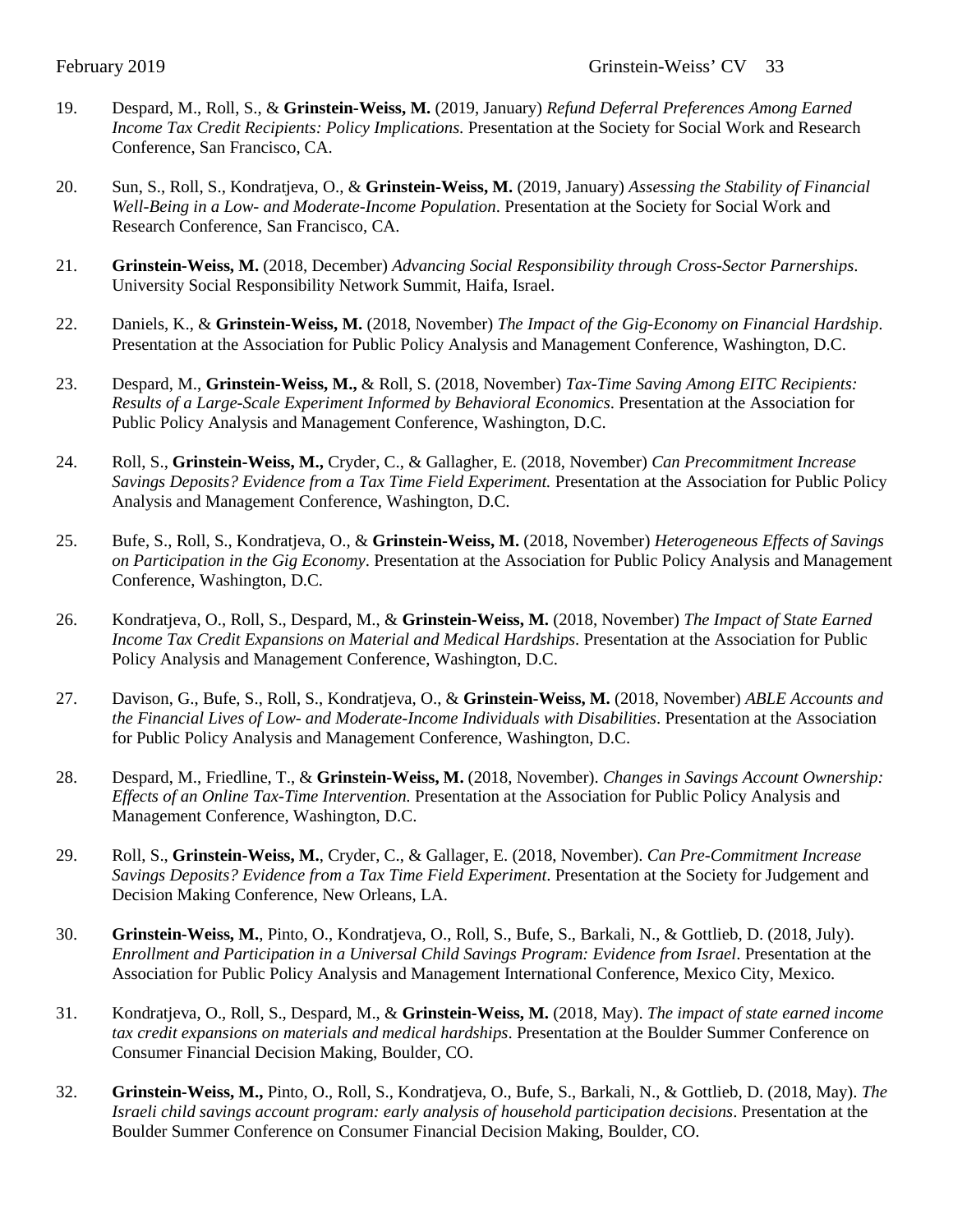- 33. Roll, S., **Grinstein-Weiss, M.,** Cryder, C., & Gallagher, E. (2018, May). *Can precommitment increase savings deposits? Evidence from a tax time field experiment*. Presentation at the Boulder Summer Conference on Consumer Financial Decision Making, Boulder, CO.
- 34. Gallagher, E., Sabat, J., & **Grinstein-Weiss, M.** (2018, May). *Threshold points in the relationship between household liquidity buffers and hardship*. Presentation at the Boulder Summer Conference on Consumer Financial Decision Making, Boulder, CO.
- 35. Roll, S., Taylor, S., Bufe, S., Despard, M., & **Grinstein-Weiss, M.** (2018, January). *The Front Lines of Financial Defense: Managing Financial Emergencies in Low-Income Households*. Presented at the Annual Conference of the Society for Social Work and Research, Washington, DC.
- 36. **Grinstein-Weiss, M.,** Roll, S., Bufe, S., Pinto, O., Gottlieb, D., Schmeltzer, M., Wasserstein, C., & Haran-Rosen, M. (2018, January). *The Israeli Child Savings Account Program: Early Analysis on Implementation and Participation*. Presented at the Annual Conference of the Society for Social Work and Research, Washington, DC.
- 37. Roll, S., Seefeldt, K., Bufe, S., Schuetz, N., & **Grinstein-Weiss, M**. (2018, January). *Is Credit a Burden or a Lifeline for Vulnerable Populations?* Presented at the Annual Conference of the Society for Social Work and Research, Washington, DC.
- 38. Bufe, S., Despard, M., Roll, S., **Grinstein-Weiss, M.** (2018, January). *How Deep in Debt? How Levels of Unsecured Debt Affect Hardship Among Low- and Middle-Income Households*. Presented at the Annual Conference of the Society for Social Work and Research, Washington, DC.
- 39. Huang, J., Shanks, T., **Grinstein-Weiss, M.,** & Loke, V. (2018, January). *Child Development Accounts: A Universal and Progressive Asset-Building Policy for Economic Equality.* Presented at the Annual Conference of the Society for Social Work and Research, Washington, DC.
- 40. Frank-Miller, E., Despard, M., Covington, M., & **Grinstein-Weiss, M**. (2018, January). *Can Financial Capability be Built at Work?* Presented at the Annual Conference of the Society for Social Work and Research, Washington, DC.
- 41. **Grinstein-Weiss, M.,** Roll, S. P., Pinto, O., Barkali, N., Gottlieb, D., & Gal, J. (2017, December). *Israeli Savings for Every Child Program (SECP)*. Presentation at the International Symposium on Inclusion in Asset Building: Policy Innovation and Social Impacts, Singapore.
- 42. Gallagher, E. A., Gopalan, R., & **Grinstein-Weiss, M**. (2017, September). *The Effect of Health Insurance on Home Payment Delinquency: Evidence from ACA Marketplace Subsidies*. Presentation at the New Perspectives on Consumer Behavior in Credit & Payments Markets, Federal Reserve Bank of Philadelphia, PA.
- 43. Gallagher, E. A., Gopalan, R., & **Grinstein-Weiss, M**. (2017, July). *The Effect of Health Insurance on Home Payment Delinquency: Evidence from ACA Marketplace Subsidies*. NBER Summer Institute, Health Care Program, Cambridge, MA.
- 44. Gallagher, E. A., Gopalan, R., & **Grinstein-Weiss, M**. (2017, May). *The Effect of Health Insurance on Home Payment Delinquency: Evidence from ACA Marketplace Subsidies*. Presentation at the Boulder Summer Conference on Consumer Financial Decision Making, Boulder, CO.
- 45. Despard, M., **Grinstein-Weiss, M.,** Oliphant, J. E., Perantie, D. C. (2017, January). *Can EITC recipients be encouraged to save at tax time? Findings from a randomized trial*. Paper presented at the Twenty-First Annual Conference of the Society for Social Work & Research, New Orleans, LA.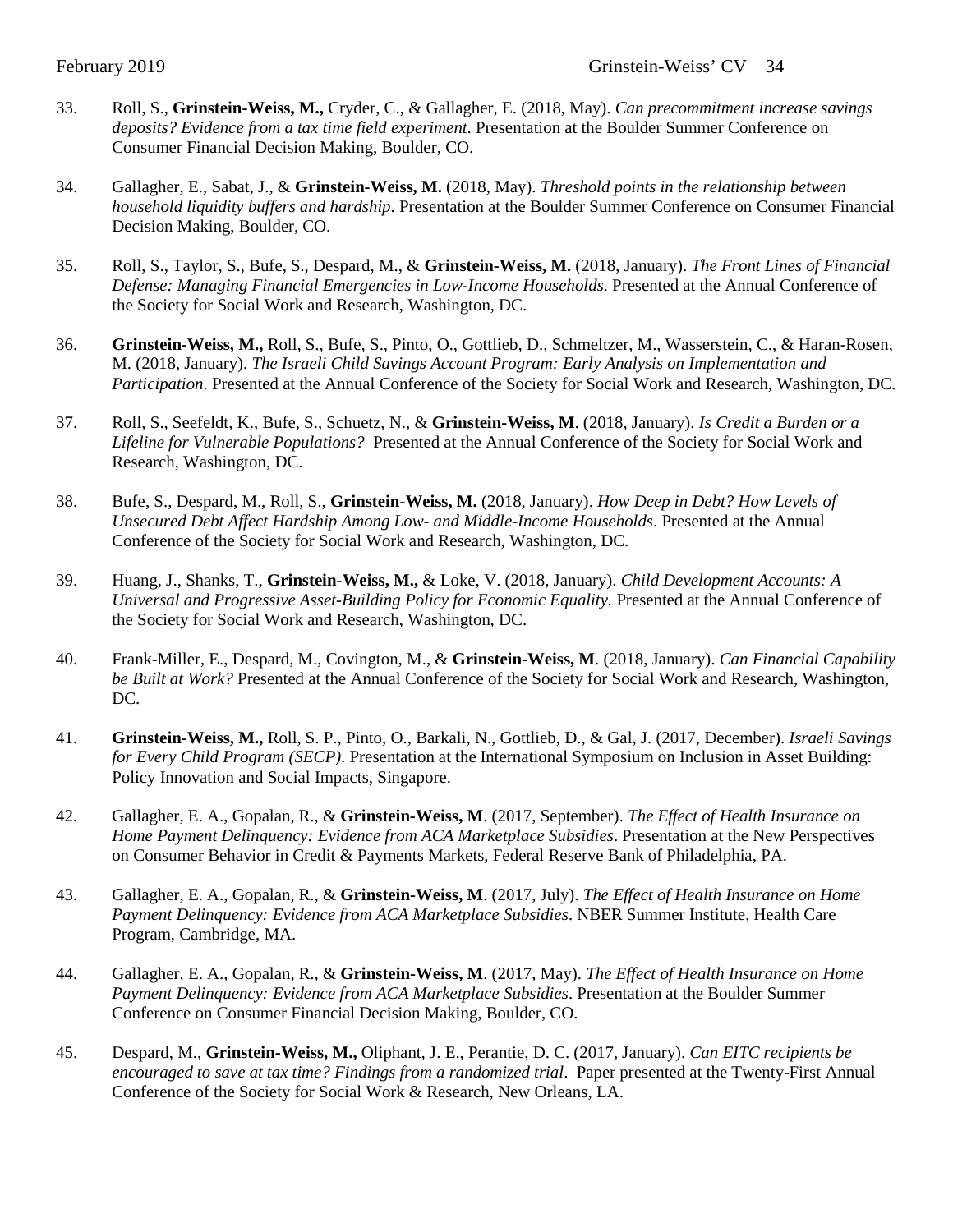- 46. Despard, M., Perantie, D.C., Taylor, S.H., **Grinstein-Weiss, M**., Friedline, T., & Raghavan, R. (2016, December). *Student Debt and Hardship: Evidence from a large sample of low- and moderate-income households*. Poster presentation at the Consumer Financial Protection Bureau Research Conference, Washington, DC.
- 47. Cryder, C., **Grinstein-Weiss, M**., Oliphant, J. E., Perantie, D., Taylor, S., Ariely, D., & Despard, M. (2016, November). *Choice architecture and tax refund savings: A large-scale field experiment*. Paper presented at the 37th Annual Conference of the Society for Judgement and Decision Making, Boston, MA.
- 48. **Grinstein-Weiss, M**., Perantie, D., Oliphant, J. E., Despard, M., & Roll, S. (2016, November). *Refund to Savings 2015: The impact of a large-scale tax-time savings experiment*. Paper presented at the 38th Annual Fall Conference of the Association for Public Policy Analysis and Management, Washington, DC.
- 49. **Grinstein-Weiss, M**., Despard, M., Guo, S., Russell, B. D., & Taylor, S. H. (2016, November). *Financial shocks, liquid assets, and material hardship: The moderating role of race*. Paper presented at the 38th Annual Fall Conference of the Association for Public Policy Analysis and Management, Washington, DC.
- 50. Despard, M., **Grinstein-Weiss, M**., Oliphant, J. E., & Perantie, D. C. (2016, July). *Encouraging EITC recipients to save: Findings from Refund to Savings*. Poster presentation at the 2016 Research and Evaluation Conference on Self-Sufficiency, Washington, DC.
- 51. Ariely, D. & **Grinstein-Weiss, M.** (2016, May) *Refund to Savings.* Presented at the Boulder Summer Conference on Consumer Financial Decision Making, Boulder Summer Conference 2016 Information.
- 52. **Grinstein-Weiss, M.,** Ariely, D., Perantie, D.C., Oliphant, J.E., Taylor, S.H., Russell, R., & Williams, D. (2016, April). *Refund to Savings: Using behavioral insights to nudge saving at tax time.* Oral presentation at the Behavioral Science & Policy Association annual conference, Washington, DC.
- 53. **Grinstein-Weiss, M.,** Taylor, S., Ren, C., Raghavan, R. & Guo, S. (2016, March). *Using Tax-Time to Promote Material Well-Being for Low- and Moderate-Income Households: Evidence from the Refund to Savings Initiative*. Oral presentation at the American Society for Public Administration annual conference, March 17-20, Seattle, WA**.**
- 54. **Grinstein-Weiss, M.,** Perantie, D., Russell, B., Oliphant, J. & Despard, M. (2016, January). *Expanding Eligibility Criteria for the Earned Income Tax Credit: Potential Impact on Low- and Moderate-Income Tax Filers with No Dependents.* Presented at the 20<sup>th</sup> Annual Conference of the Society for Social Work and Research, Washington, DC.
- 55. **Grinstein-Weiss, M.,** Guo, S., Reinertson, V., & Russell, B. (2016, January). *Financial Education and Saving Outcomes for Low-Income Individuals in IDAs: An Application of Propensity Score Analysis.* Presented at the 20th Annual Conference of the Society for Social Work and Research, Washington, DC.
- 56. **Grinstein-Weiss, M.,** Perantie, D., Taylor, S., Rhagavan, R., & Guo, S. (2016, January). *Racial Disparities in Student Debt: Evidence from a National Investigation of Low- and Moderate-Income Households.* Presented at the 20th Annual Conference of the Society for Social Work and Research, Washington, DC.
- 57. **Grinstein-Weiss, Michal.** (2016, January). *Hardships Associated with Student Debt in Low- to Moderate-Income Households*. Presented at the 20<sup>th</sup> Annual Conference of the Society for Social Work and Research, Washington, DC.
- 58. **Grinstein-Weiss, M**., Perantie, D., Taylor, S., Rhagavan, R., & Guo, S. (2015, November). *Refund to Savings: Applying Behavioral Nudges to Increase Savings at Tax Time.* Poster presentation at the 36th Annual Conference of the Society for Judgment and Decision Making, Chicago, IL.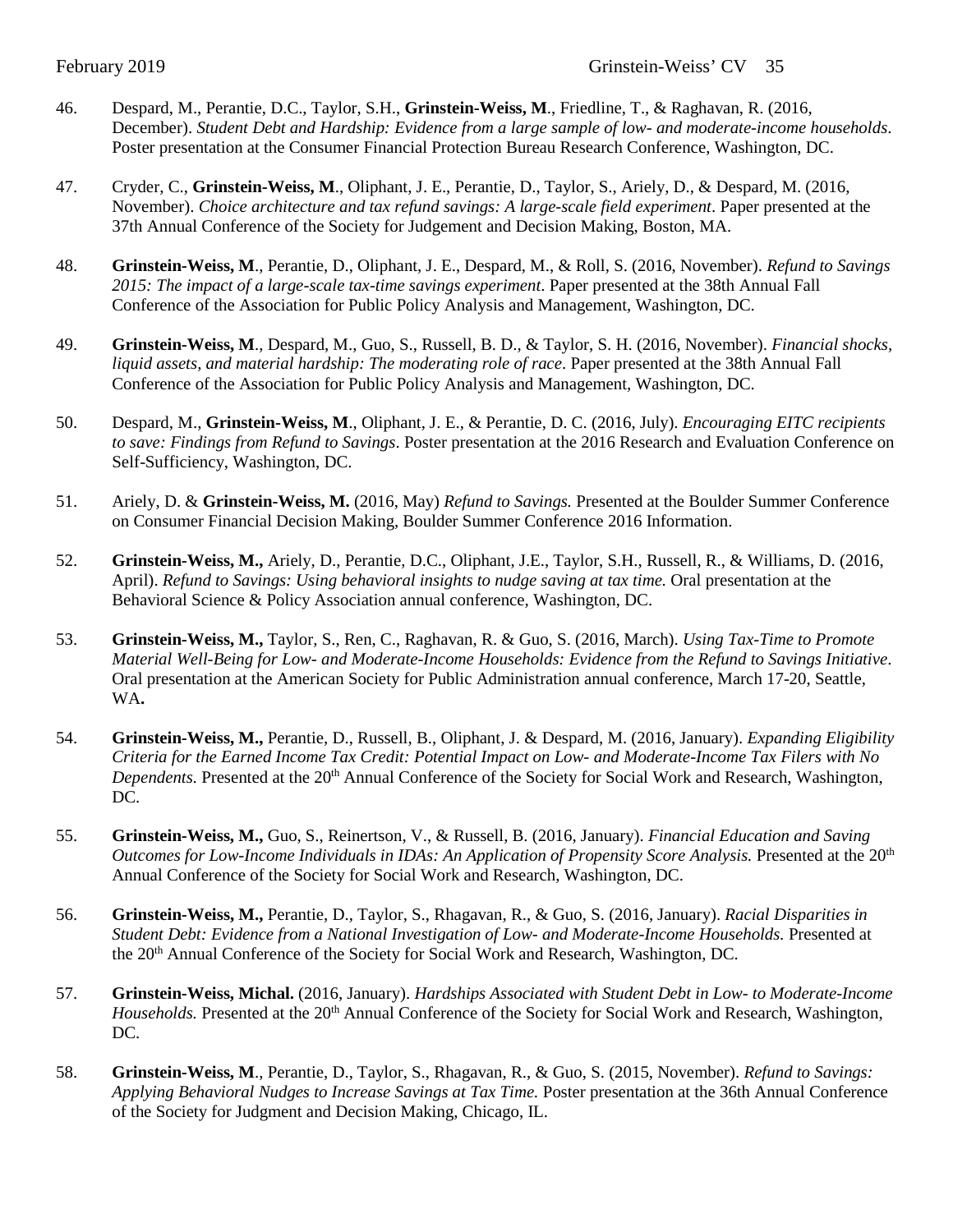- 59. **Grinstein-Weiss, M**. (2015, November). *Income volatility for low- to moderate-income households: Evidence for policy and Practice.* Presented at the 37<sup>th</sup> Annual Fall Research Conference of the Association of Public Policy and Management, Miami, Florida.
- 60. **Grinstein-Weiss, M.,** Perantie, D., Taylor, Guo, S., & Russell, B. (2015, November). *Hardships Associated with Student Debt in Low-and Middle-Income Households.* Presented at the 37<sup>th</sup> Annual Fall Research Conference of the Association of Public Policy and Management, Miami, Florida.
- 61. **Grinstein-Weiss, M.,** Perantie, D., Taylor, S. Raghavan, R. & Guo, S**.** (2015, November). *Racial Disparities in Student Debt Burden: Evidence from a National Investigation of Low and Moderate-Income Households.* Presented at the 37th Annual Fall Research Conference of the Association of Public Policy and Management, Miami, Florida.
- 62. Russell, B., **Grinstein-Weiss, M.,** Perantie, D., Oliphant, J., Taylor, S. & Ariely, D. (2015, November). *Tax-Time Interventions to Increase Emergency Savings in Financially Volatile, Low-Income Households: Evidence from Refund to Savings.* Presented at the 37th Annual Fall Research Conference of the Association of Public Policy and Management, Miami, Florida.
- 63. **Grinstein-Weiss, M.,** Guo, S., Russell, B., & Oliphant, J. (2015, November). *The mediating role of assets in the relationship between financial shocks and material hardship: An SEM analysis.* Presented at the 37<sup>th</sup> Annual Fall Research Conference of the Association of Public Policy and Management, Miami, Florida.
- 64. Taylor, S. & **Grinstein-Weiss, M.** (2015, October). *Racial Debt Divide: Disparities in Education Debt in Low*and Moderate-Income Households. Presentation at 61<sup>st</sup> Annual Meeting of the Council on Social Work Education, Denver, CO.
- 65. **Grinstein-Weiss, M.** & Russell, B. (2015, April). *Household Financial Stability and Asset Building*. Presentation at Starting at Home: Using Philanthropy, Research, and Practice to Build a Better Ohio.
- 66. **Grinstein-Weiss, M.,** Russell, B., Comer, K., & Perantie, D. (2015, April). *Increasing Tax-Time Saving through Behavioral Interventions: Evidence from the 2013 Refund to Savings Experiment.* Poster presented at Federal Reserve Community Development Conference: Economic Mobility, Research & Ideas on Strengthening Families, Communities & the Economy, Washington, D.C.
- 67. Taylor, S., & **Grinstein-Weiss, M.** (2015, April). *Refund to Savings: Using Behavioral Economics to Incentivize Saving at Tax Time.* Invited presentation at the 10<sup>th</sup> Annual Conference on Financial Education, Institute for Financial Literacy, San Antonio, Texas.
- 68. **Grinstein-Weiss, M**., Russell, B., Gorham, L. & Key, C. (2015, January). *The Wealth of Young Low- and Moderate-Income Homeowners through the Great Recession.* Paper accepted for presentation at the Society for Social Work and Research annual conference, New Orleans, LA.
- 69. Luo, L., Perantie, D., **Grinstein-Weiss, M**., Comer, K. & Russell, B. (2015, January). *Alternative Financial Services Use Among Low- and Moderate-Income Families: Findings from a Large-Scale National Household Financial Survey.* Paper accepted for presentation at the Society for Social Work and Research annual conference in New Orleans, LA.
- 70. **Grinstein-Weiss, M**., Comer, K., Russell, B. & Ariely, D (2015, January). *Exploring Impact of Material Hardships and Financial Shocks on Low-Income Households Using Data from a Large-Scale National Longitudinal Randomized Controlled Trial.* Poster invited for presentation at the Society for Social Work and Research annual conference in New Orleans, LA.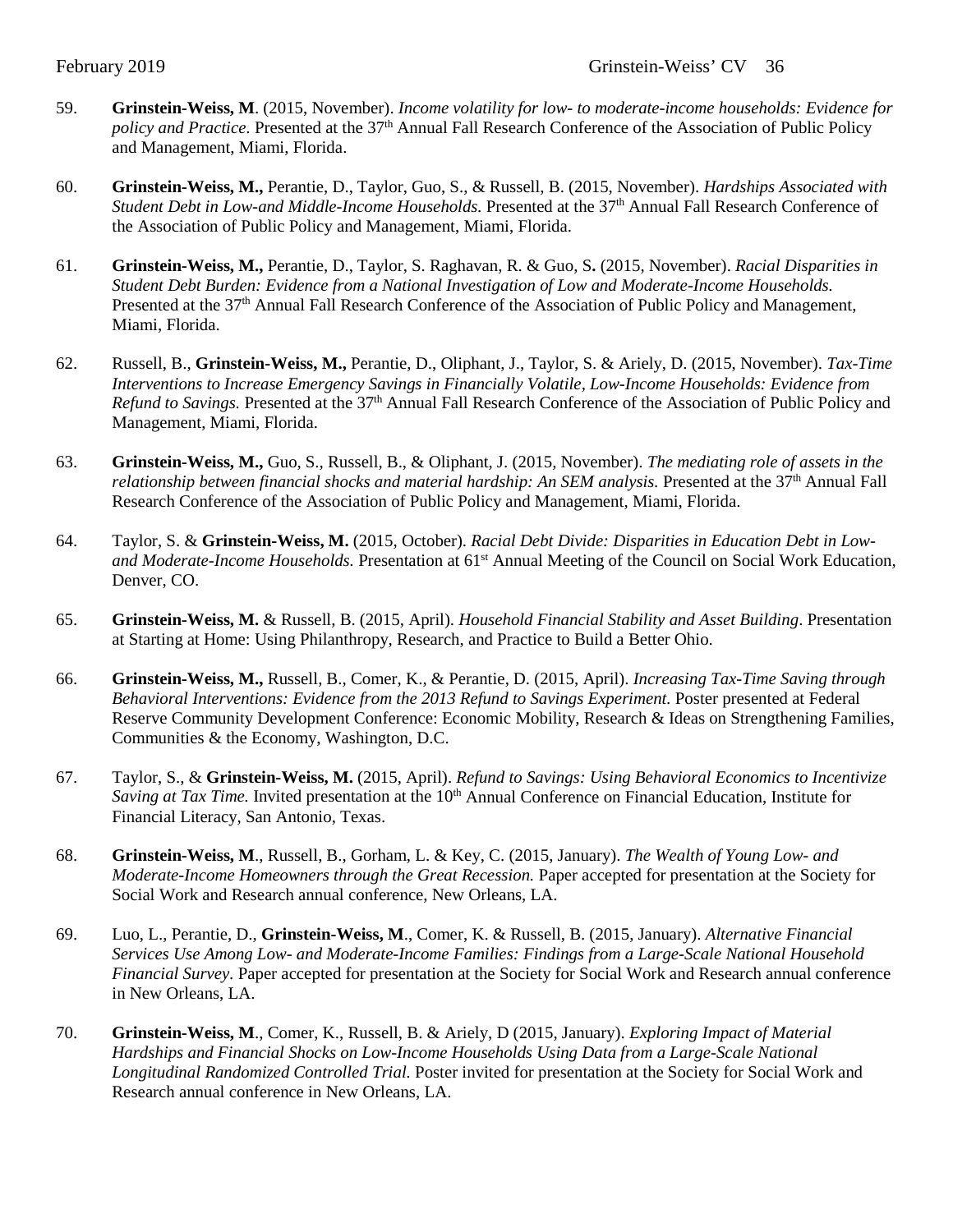- 71. **Grinstein-Weiss, M**., Russell, B., Gorham, L. & Key, C. (2014, November). *The Wealth of Young Low- and Moderate-Income Homeowners through the Great Recession.* Paper presented at the Association of Public Policy and Management Annual Fall Conference in Albuquerque, NM.
- 72. **Grinstein-Weiss, M**., Comer, K., Russell, B., & Ariely, D. (2014, November). *Financial Shocks and Household Financial Volatility among Low-Income Tax Filers.* Paper presented at the Association of Public Policy and Management Annual Fall Conference in Albuquerque, NM.
- 73. **Grinstein-Weiss, M.**, & Guo, S. (2014, September). *Financial Education and Saving Outcomes for Low-Income Individuals in IDAs: Does Age Make a Difference?* Paper presented at the Financial Literacy Education Commission Research Symposium at George Washington University, Washington, DC.
- 74. **Grinstein-Weiss, M.**, Ariely, D., Key, C., Comer, K., and Russell, B. (2014, May). *Refunds to savings: building savings at tax time.* Presented at the 2014 Annual meeting of the Population Association of America, Boston, MA.
- 75. **Grinstein-Weiss, M.**, Sherraden, M., and Key, C. (2014, January). The effect of individual development accounts on home maintenance appreciation: Evidence from a randomized control trial. Paper presented at the 2014 Conference of the Society for Social Work and Research.
- 76. **Grinstein-Weiss, M.,** Rohe, W., Key, C., & Tucker, J. (2014, January). *The impacts of IDAs, assets, and debt on future orientation and psychological depression: Evidence from a randomized control trial.* Paper presented at the 2014 Conference of the Society for Social Work and Research.
- 77. **Grinstein-Weiss, M.,** Comer, K., Russell, B., Key, C., Perantie, D.C., & Ariely, D. (2014, January). *Refund to Savings: Building contingency savings at tax time*. Paper presented at the 2014 Conference of the Society for Social Work and Research.
- 78. **Grinstein-Weiss, M.,** Shanks, T. & Beverly, S. (2013, November). *Family assets and child outcomes: Evidence and directions*. Paper presented at the 2013 Conference for the Association for Public Policy Analysis & Management, Washington, D.C.
- 79. **Grinstein-Weiss, M.,** Key, C. (2013, November). *Homeownership, the Great Recession, and wealth: Evidence from the Survey of Consumer Finances.* Paper presented at the Association for Public Policy Analysis & Management, Washington, D.C.
- 80. **Grinstein-Weiss, M**. (2013, May). *Refund to Savings: Exploring the intersection of behavioral economics and asset building at tax time and beyond.* Invited poster presentation at the 2013 Boulder Summer Conference on Consumer Financial Decision Making. Boulder, CO.
- 81. **Grinstein-Weiss, M**. (2013, May). *Refund to Savings: Exploring the intersection of behavioral economics and asset building at tax time and beyond.* Invited presentation at the Personal Finance Seminar for Professionals Conference at the University of Maryland. College Park, MD.
- 82. **Grinstein-Weiss, M**. (2013, May). *Refund to Savings: Creating Contingency Savings at Tax Time.* Invited presentation at the Center for Financial Security. Chicago, IL.
- 83. **Grinstein-Weiss, M**., Key, C., & Ariely, D. (2013, January). *Building Savings At Tax Time: A [Large-Scale](http://sswr.confex.com/sswr/2013/webprogram/Paper19227.html) [Experimental](http://sswr.confex.com/sswr/2013/webprogram/Paper19227.html) Intervention.* Presented at the 17th Annual Conference of the Society for Social Work and Research, San Diego, CA.
- 84. Key, C., Tucker, J., & **Grinstein-Weiss, M.** (2013, January). *Building the Case for [Tax-Time](http://sswr.confex.com/sswr/2013/webprogram/Paper19225.html) Savings: [Replicating](http://sswr.confex.com/sswr/2013/webprogram/Paper19225.html) \$aveNYC Findings in a New Cohort.* Presented at the 17th Annual Conference of the Society for Social Work and Research, San Diego, CA.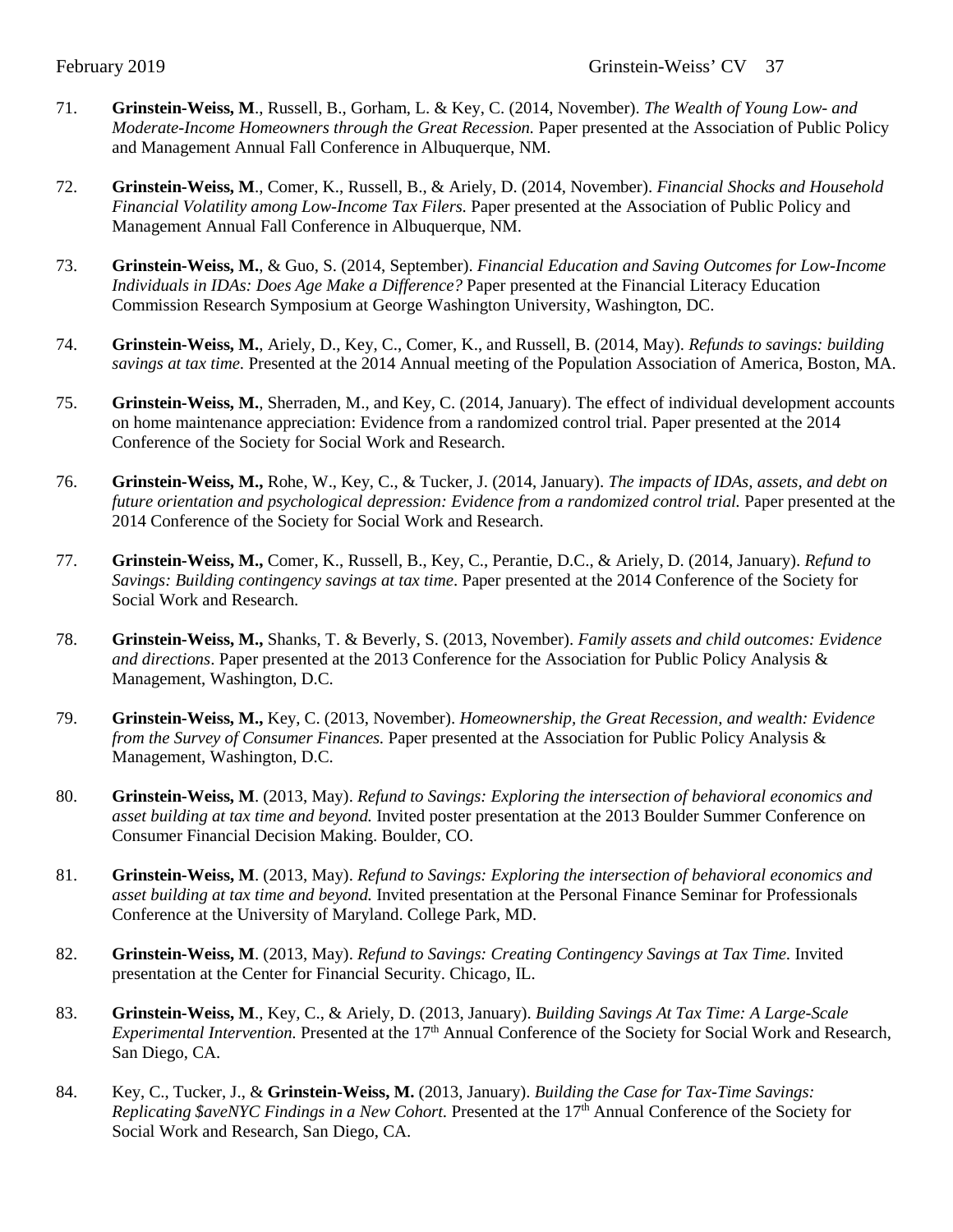- 85. **Grinstein-Weiss, M.,** Ariely, D., & Key, C. (2012, November). *Refund to Savings: Exploring the Intersection of Behavioral Economics and Asset Building At Tax Time.* Paper presented at the Association for Public Policy Analysis and Management's 34th Annual Fall Research Conference, Baltimore, MD.
- 86. **Grinstein-Weiss, M.** (2012, June). *Testing Long-Term Impacts of Individual Development Accounts and Asset Building on Net Worth*. Paper presented at the 2011 Policy Summit. Federal Reserve of Cleveland, Cleveland, OH.
- 87. **Grinstein-Weiss, M**., Sherraden, M., Gale, W., Rohe, W., Key, C. & Tucker, J*.* (2012, January). *Testing the longterm impacts of Individual Development Accounts on Education: Evidence from a longitudinal randomized experiment.* Paper presented at the 16<sup>th</sup> Annual Conference of the Society for Social Work and Research, Washington, D.C.
- 88. Key, C., **Grinstein-Weiss, M**., & Tucker, J. (2012, January). *Are tax-time savings sustainable? Findings from the \$aveNYC Evaluation.* Paper presented at the 16th Annual Conference of the Society for Social Work and Research, Washington, D.C
- 89. Key, C., Grinstein-Weiss, M., Tucker, J., & Holub, K. (2011, November). *Savings at tax time: The effect of \$aveNYC on savings in low-income households.* Paper presented at the Association for Public Policy Analysis and Management's 33rd Annual Fall Research Conference, Washington, DC.
- 90. Grinstein-Weiss, M., Sherraden, M., Gale, W., Rohe, W., Schreiner, M. & Key, C. (2011, October). *Testing the long-term impacts of Individual Development Accounts and Asset Building on Net Wealth.* Paper presented at the 2011 Pathways to Prosperity Regional Conference, Durham, NC.
- 91. Grinstein-Weiss, M., Sherraden, M., Gale, W., Rohe, W., Key, C. & Tucker, J*.* (2011, October). *Testing the longterm impacts of Individual Development Accounts and Asset Building on Education.* Paper presented at the 2011 Pathways to Prosperity Regional Conference, Durham, NC.
- 92. Key, C., Grinstein-Weiss, M., Guo, S., Yeo, Y., & Holub, K. (2011, October). *Low-income homeownership and wealth growth: Evidence from a propensity score analysis.* Paper presented at the 2011 Pathways to Prosperity Regional Conference, Durham, NC.
- 93. Grinstein-Weiss, M., Charles, P., Guo, S., Manturuk, K., & Key, C. (2011, January). *Marital status and the transition into low-income homeownership: Evidence from a propensity score analysis*. Paper presented at the 15<sup>th</sup> Annual Conference of the Society for Social Work and Research, Tampa, FL.
- 94. Grinstein-Weiss, M., Key, C., & Yeong, Y.H. (2011, January). *Homeownership, neighborhood conditions, and child outcomes for low and moderate income families*. Paper presented at the 15th Annual Conference of the Society for Social Work and Research, Tampa, FL.
- 95. Grinstein-Weiss, M., Sherraden, M., & Key, C. (2011, January). *The American Dream Demonstration: Testing Individual Development Account policy in the U.S.* Paper presented at the 15<sup>th</sup> Annual Conference of the Society for Social Work and Research, Tampa, FL.
- 96. **Grinstein-Weiss, M**., Taylor, A., Casalotti, A., & Martin-Koren, B. (2011, January). *Asset building in Israel: Evidence from the savings for the future pilot program*. Paper presented at the 15th Annual Conference of the Society for Social Work and Research, Tampa, FL.
- 97. Grinstein-Weiss, M., Yeo, Y.H., Spader, J., Key, C., & Taylor, A. (2011, January). *Prior parental teaching of money management and later loan performances among low and moderate income homeowners: Application of Cox Hazard model*. Paper presented at the 15<sup>th</sup> Annual Conference of the Society for Social Work and Research, Tampa, FL.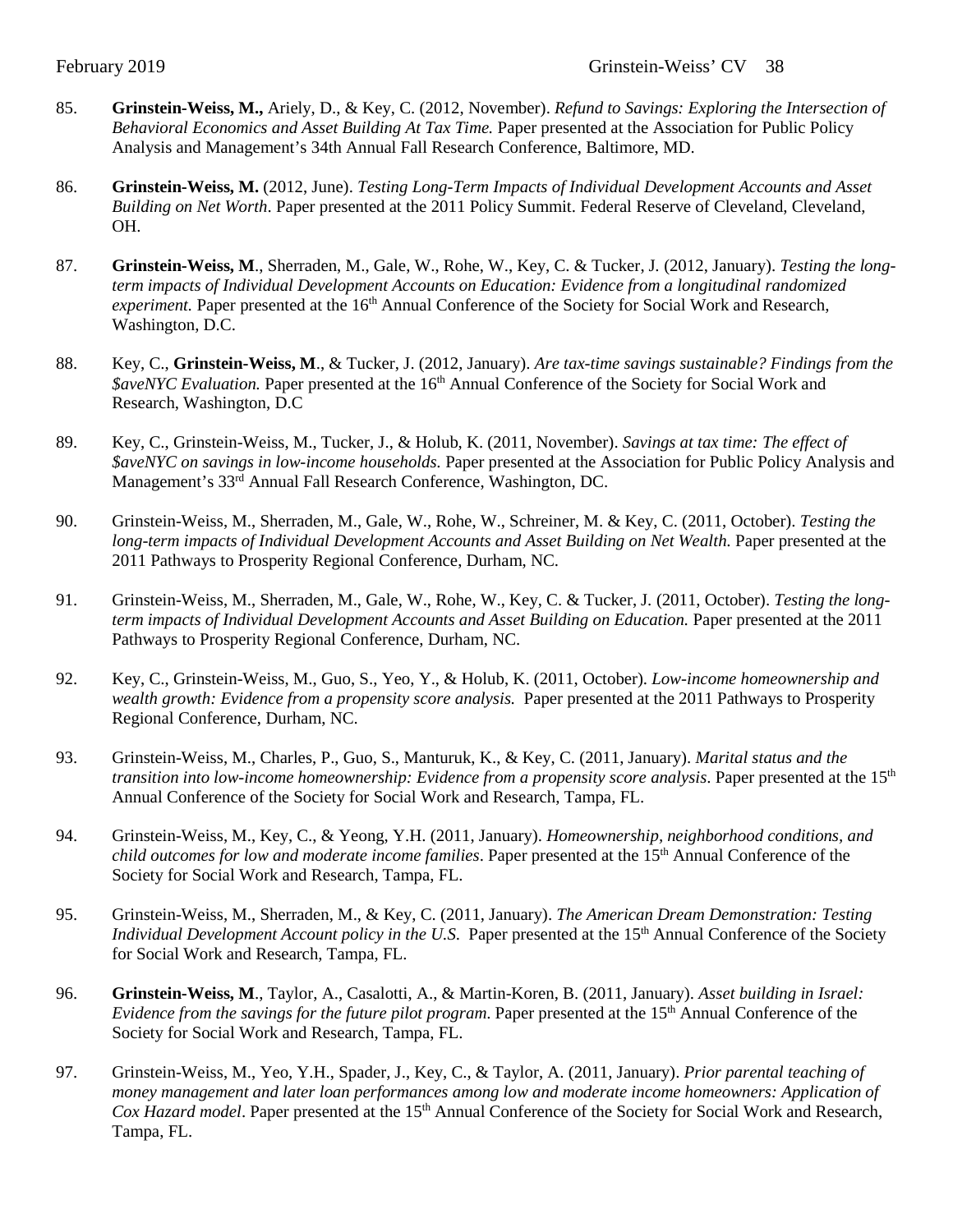- 98. Key, C., Grinstein-Weiss, M., Guo, S., & Yeo, Y. H. (2011, March). *The effect of homeownership on wealth in low-income households*. Paper presented at the 41<sup>st</sup> Annual Meeting of the Urban Affairs Association, New Orleans, LA.
- 99. Charles, P., Grinstein-Weiss, M., & Rose, R. A. (2011, January). *Residential and nonresidential fathers: Implications for child well-being*. Paper presented at the 15<sup>th</sup> Annual Conference of the Society for Social Work and Research, Tampa, FL.
- 100. Ratcliffe, J**., Grinstein-Weiss, M**., Richardson, J., & Key, C. (2010, November). *\$aveNYC: Applying behavioral economics principles to encourage savings*. Paper presented at the 32<sup>nd</sup> Annual Association for Public Policy Analysis and Management Conference, Boston, MA.
- 101. **Grinstein-Weiss, M.**, Sherraden, M., Gale, W., Rohe, W. (2010, November). *American Dream Demonstration: Findings from the wave 4 analysis*. Paper presented at the 32<sup>nd</sup> Annual Association for Public Policy Analysis and Management Conference, Boston, MA.
- 102. Grinstein-Weiss, M., Manturuk, K., Guo, S., Charles, P., & Key, C. (2010, August). *The impact of homeownership on marriage and divorce: Evidence from propensity score matching with event history analysis*. Paper presented at the 105<sup>th</sup> Annual Meeting of the American Sociological Association, Atlanta, GA.
- 103. Yoo, J., Grinstein-Weiss, M., & Key, C. (2010, June). *Health and homeownership: A multilevel analysis of lowand moderate-income individuals*. Poster presentation at Changing Health: Acting and Reacting, Challenges for Social Work Theory and Practice, Changing Health Dublin 2010 Conference Secretariat, Dublin, Ireland.
- 104. **Grinstein-Weiss, M.**, Charles, P., Guo, S., Manturuk, K., Key, C. (2010, April). *The Transition into Low-Income Homeownership: Does Marital Status Matter?* National Center for Family and Marriage Research Conference on Families and Financial Instability, Bowling Green, OH.
- 105. **Grinstein-Weiss, M**., Yeo, Y., Spader, J., Freeze, E., & Taylor, A. (2010, January). *Teach your children well: Credit outcomes and prior parental teaching of money management.* Paper presented at the 14<sup>th</sup> Annual Conference of the Society for Social Work Research, San Francisco, CA.
- 106. **Grinstein-Weiss, M**., Key, C., Yoo, J., & Taylor, A. (2010, January). *The effect of homeownership trajectories on children's behavior among low- and moderate-income households: Evidence from a quasi-experimental study*. Paper presented at the 14<sup>th</sup> Annual Conference of the Society for Social Work Research, San Francisco, CA.
- 107. Yeo, Y., **Grinstein-Weiss, M**., & Taylor, A. (2010, January). *Neighborhood satisfaction between low- and moderate-income homeowners and renters: A multilevel analysis.* Paper presented at the 14<sup>th</sup> Annual Conference of the Society for Social Work Research, San Francisco, CA.
- 108. Greeson, J. K. P., Usher, L., & **Grinstein-Weiss, M.** (2010, January). *One adult who is crazy about you: Can natural mentoring relationships decrease material hardship and increase assets among young adults with and without foster care experience?* Paper presented at the Society for Research on Adolescence, Philadelphia, PA.
- 109. **Grinstein-Weiss, M**., Sherraden, M., Gale, W., Rohe, W., & Schreiner, M. (2009, November). *Using Individual Development Accounts for homeownership: Evidence from a randomized controlled experiment*. Paper presented at the 31st Annual Conference of the Association for Public Policy Analysis and Management, Washington, DC.
- 110. **Grinstein-Weiss, M**., Sherraden, M., Gale, W., & Rohe, W. (2009, October). *Testing long-term impacts of Individual Development Accounts and asset building on social and economic well-being*. Paper presented at the North Carolina Asset Building and Financial Education Conference, Durham, NC.
- 111. **Grinstein-Weiss, M.**, & Manturuk, K. (2009, October). *The social impact of low-income homeownership*. Paper presented at the North Carolina Asset Building and Financial Education Conference, Durham, NC.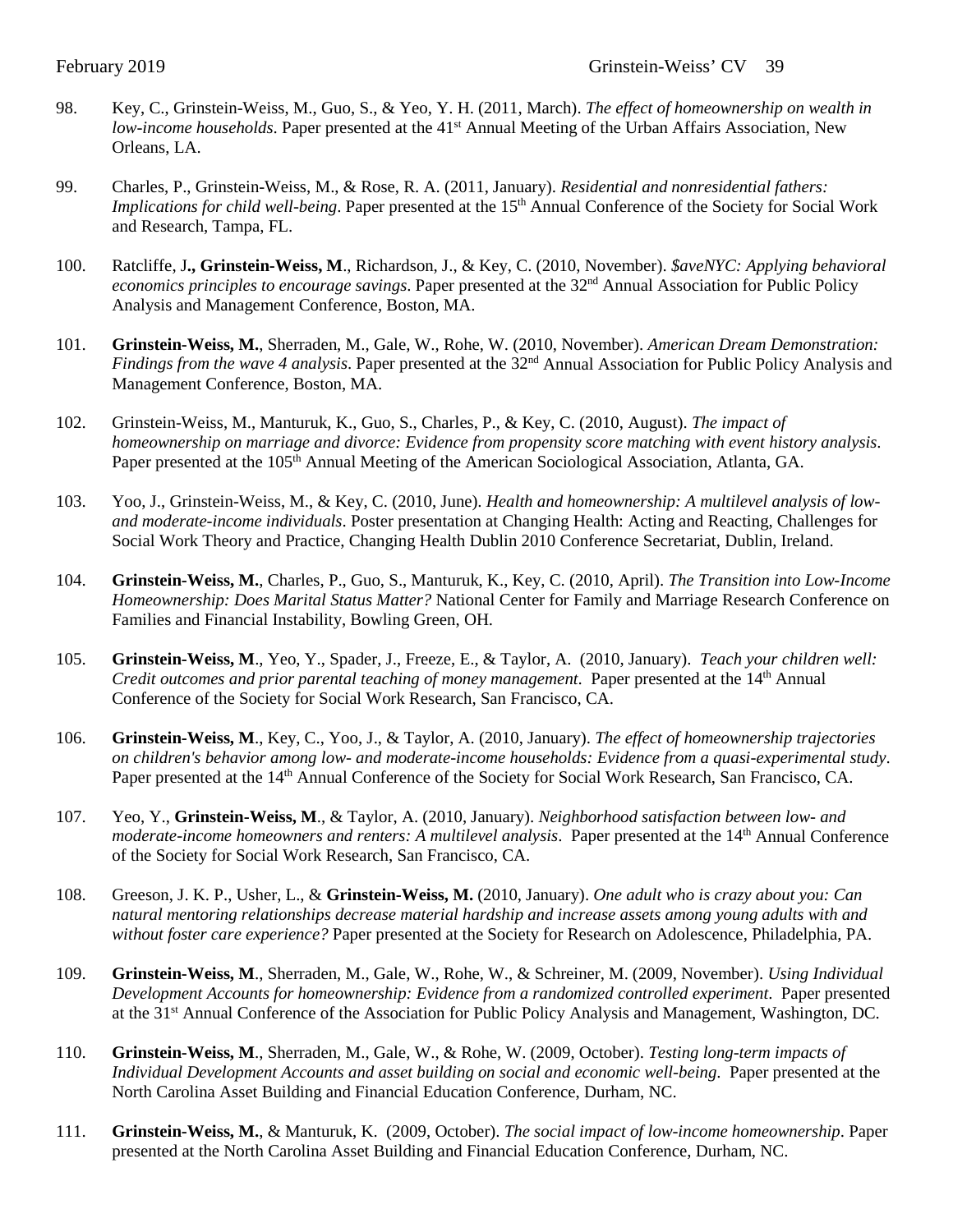- 112. **Grinstein-Weiss, M.**, & Taylor, A. (2009, October). *Financial education for children: research and practice*. Paper presented at the North Carolina Asset Building and Financial Education Conference, Durham, NC.
- 113. Rohe, W., **Grinstein-Weiss, M.**, Sherraden, M., Gale, W., & Schreiner, M. (2009, October). *Does participation in Individual Development Account programs lead to sustainable homeownership?* Paper presented at the 50<sup>th</sup> Anniversary Conference of the Association of Collegiate Schools of Planning, Crystal City, VA.
- 114. **Grinstein-Weiss, M.**, Paik, J. G., Greeson, J., & Quercia, R. (2009, January). *Is low- and moderate-wealth homeownership associated with a better quality home environment? Evidence from the community advantage panel.* Paper presented at the 13<sup>th</sup> Annual Conference of the Society for Social Work and Research, Washington, DC.
- 115. **Grinstein-Weiss, M.**, Yeo, Y., Greeson, J., Despard, M., & Quercia, R. (2009, January). *The effects of low- and moderate-income homeownership and neighborhood context on resource generation: A multilevel analysis.* Paper presented at the 13<sup>th</sup> Annual Conference of the Society for Social Work and Research, Washington, DC.
- 116. **Grinstein-Weiss, M.**, Yeo, Y., Irish K., & Zhan, M. (2009, January). *Pathway from parental assets to child educational outcomes: A mediation analysis.* Paper presented at the 13th Annual Conference of the Society for Social Work and Research, Washington, DC.
- 117. Loibl, C., Red Bird, B., **Grinstein-Weiss, M.**, & Zhan, M. (2008, October). *Yes, the poor can be taught to save– Evidence from a survey of IDA program participants.* Paper presented at the 2008 Annual Conference of the Association for Consumer Research, San Francisco, CA.
- 118. **Grinstein-Weiss, M.**, Jung-Sook, L., Irish, K., Han, C., & Greeson, J. (2008, January). *Fostering low-income homeownership: A longitudinal randomized experiment on Individual Development Accounts.* Paper presented at the 12th Annual Conference of the Society for Social Work and Research, Washington, DC.
- 119. Han, C., & **Grinstein-Weiss, M.** (2008, January). *Asset accumulation beyond saving in Individual Development*  Accounts: A randomized experimental study. Paper presented at the 12<sup>th</sup> Annual Conference of the Society for Social Work and Research, Washington, DC.
- 120. **Grinstein-Weiss, M.**, Lee, J., & Charles, P. (2007, January). *Asset building among African American single mothers: A multilevel analysis.* Paper presented at the 11<sup>th</sup> Annual Conference of the Society for Social Work and Research, San Francisco, CA.
- 121. Parish, S. L., & **Grinstein-Weiss, M.** (2007, January). *Evidence of the asset and income gap in U.S. households with adults with disabilities*. Paper presented at the 11<sup>th</sup> Annual Conference of the Society for Social Work and Research, San Francisco, CA.
- 122. **Grinstein-Weiss, M.** (2007, January). *Gender and ethnic differences in formal and informal help seeking among Jewish and Arab Israeli adolescents.* Paper presented at the 11<sup>th</sup> Annual Conference of the Society for Social Work and Research, San Francisco, CA.
- 123. **Grinstein-Weiss, M.**, Wagner, K., & Ssewamala, F (2006, January). *Saving and asset accumulation among lowincome families with children.* Paper presented at the 10<sup>th</sup> Annual Conference of the Society for Social Work and Research, San Antonio, TX.
- 124. **Grinstein-Weiss, M.** & Sherraden, M. (2005, January). *Saving for homeownership: Racial differences in performances in a matched savings program*. Paper presented at the Ninth Annual Conference of the Society for Social Work and Research, Miami, FL.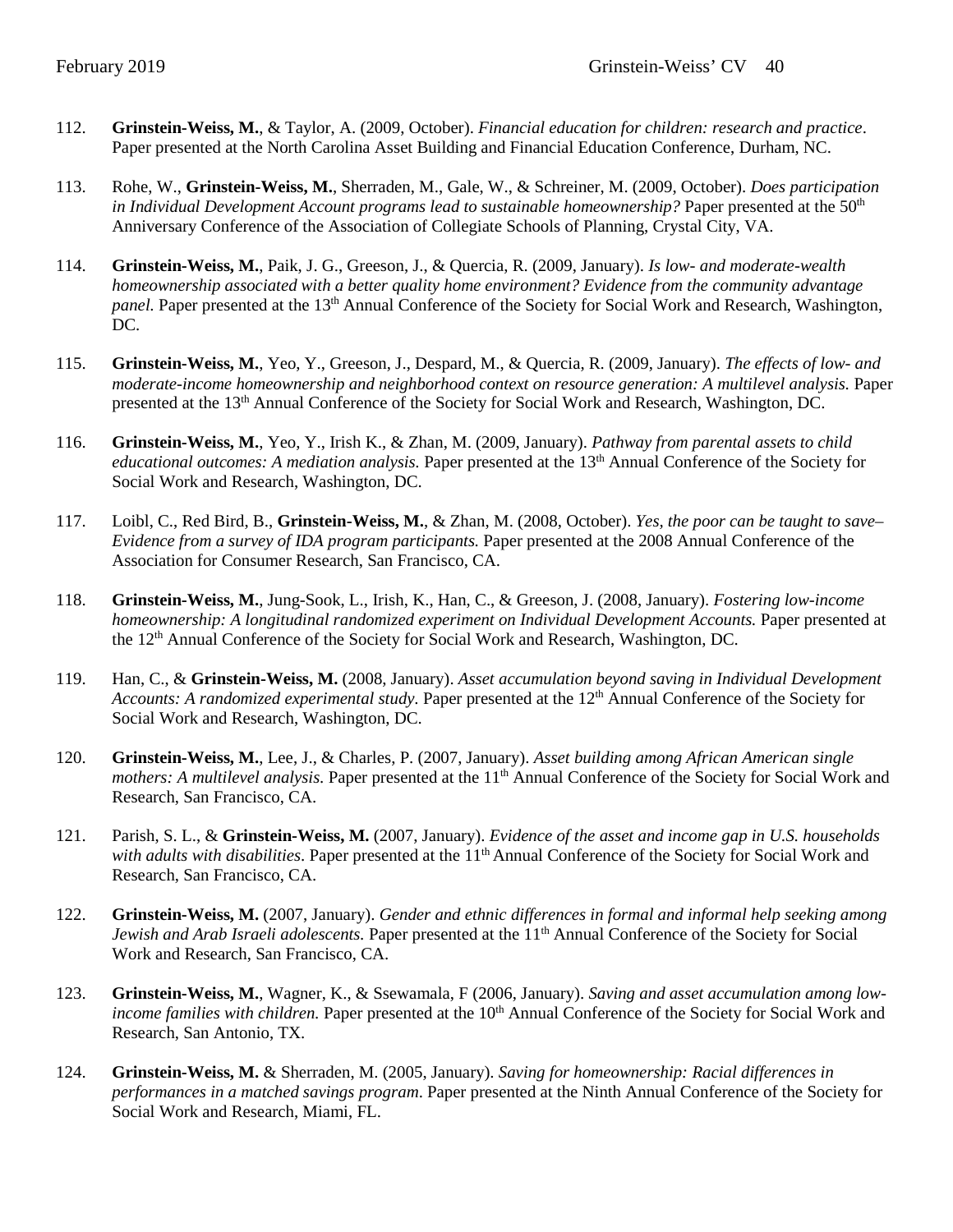- 125. Zhan, M., & **Grinstein-Weiss, M.** (2005, January). *Educational status and savings performance in Individual Development Accounts*. Paper presented at the Ninth Annual Conference of the Society for Social Work and Research, Miami, FL.
- 126. **Grinstein-Weiss, M.**, & Curley, J. (2004, November). *Asset building in rural communities: The experience of Individual Development Accounts*. Paper presented at the 51<sup>st</sup> Annual Meeting of the North American Regional Science Council, Seattle, WA.
- 127. **Grinstein-Weiss, M.**, & Sherraden, M. (2004, August). *IDAs for housing policy: Analysis of saving outcomes and racial differences.* Paper presented at The Policy Conference, Charleston, SC.
- 128. **Grinstein-Weiss, M.**, & Sherraden, M. (2004, February). R*acial differences in savings outcomes in Individual Development Accounts*. Paper presented at the 30<sup>th</sup> Annual Conference of the Eastern Economic Association, Washington, DC.
- 129. **Grinstein-Weiss, M.** (2004, January). *Individual Development Account as a tool for housing policy for low income.* Poster presentation at the Eighth Annual Conference of the Society for Social Work and Research, New Orleans, LA.
- 130. Curley, J., & **Grinstein-Weiss, M.** (2004, January). *A comparative analysis of the experiences of rural and urban participants in Individual Development Accounts.* Poster presentation at the Eighth Annual Conference of the Society for Social Work and Research, New Orleans, LA.
- 131. Sherraden, M., Curley, J., & **Grinstein-Weiss, M.** (2003, November). *Wealth creation in rural America.* Paper presented at Wealth Creation and Rural America: Extending the dream of Economic Success, National Rural Funders Collaborative, U.S. Department of Agriculture, and U.S. Department of Health and Human Services, Washington, DC.
- 132. **Grinstein-Weiss, M.**, & Sherraden, M. (2003, March). *Blacks and Whites differences in savings and assets accumulation in IDAs.* Paper presented at the Eighth Annual Graduate Research Symposium, Washington University, St. Louis, MO.
- 133. **Grinstein-Weiss, M.**, & Sherraden, M. (2003, February/March). *Narrowing the gap in savings and assets accumulation between Blacks and Whites.* Paper presented at the 49th Annual Program Meeting of the Council on Social Work Education, Atlanta, GA.
- 134. **Grinstein-Weiss, M.**, & Sherraden, M. (2003, January). *Narrowing the gap in savings and assets accumulation between Blacks and Whites: What is the potential of IDAs?* Paper presented at the Seventh Annual Conference of the Society for Social Work and Research, Washington, DC.
- 135. **Grinstein-Weiss, M.** (2002, January). *Racial differences in savings and assets accumulation in IDAs: Implications for homeownership policy*. Paper presented at The Policy Conference, Charleston, SC.
- 136. Schreiner, M., Sherraden, M., Clancy, M., Johnson, L., Beverly, S., Curley, J., **Grinstein-Weiss, M.**, & Zhan, M. (2001, November). *Asset accumulation in low-resource households: evidence from Individual Development Accounts*. Paper presented at Public Policy Analysis and Public Policy: Making the Connection, Association for Public Policy Analysis and Management, Washington, DC.
- 137. Clancy, M., **Grinstein-Weiss, M.**, & Schreiner, M. (2001, May/June). *Financial education and saving outcomes in Individual Development Accounts.* Paper presented at Broadening the Concept of Marketing and Public Policy, Marketing and Public Policy Conference, Washington, DC.
- 138. Schreiner, M., Sherraden, M., Clancy, M., Johnson, E., Curley, J., Zhan, M., Beverly, S., & **Grinstein-Weiss, M.** (2001, April). *Asset accumulation by low-resource people: evidence from Individual Development Accounts.*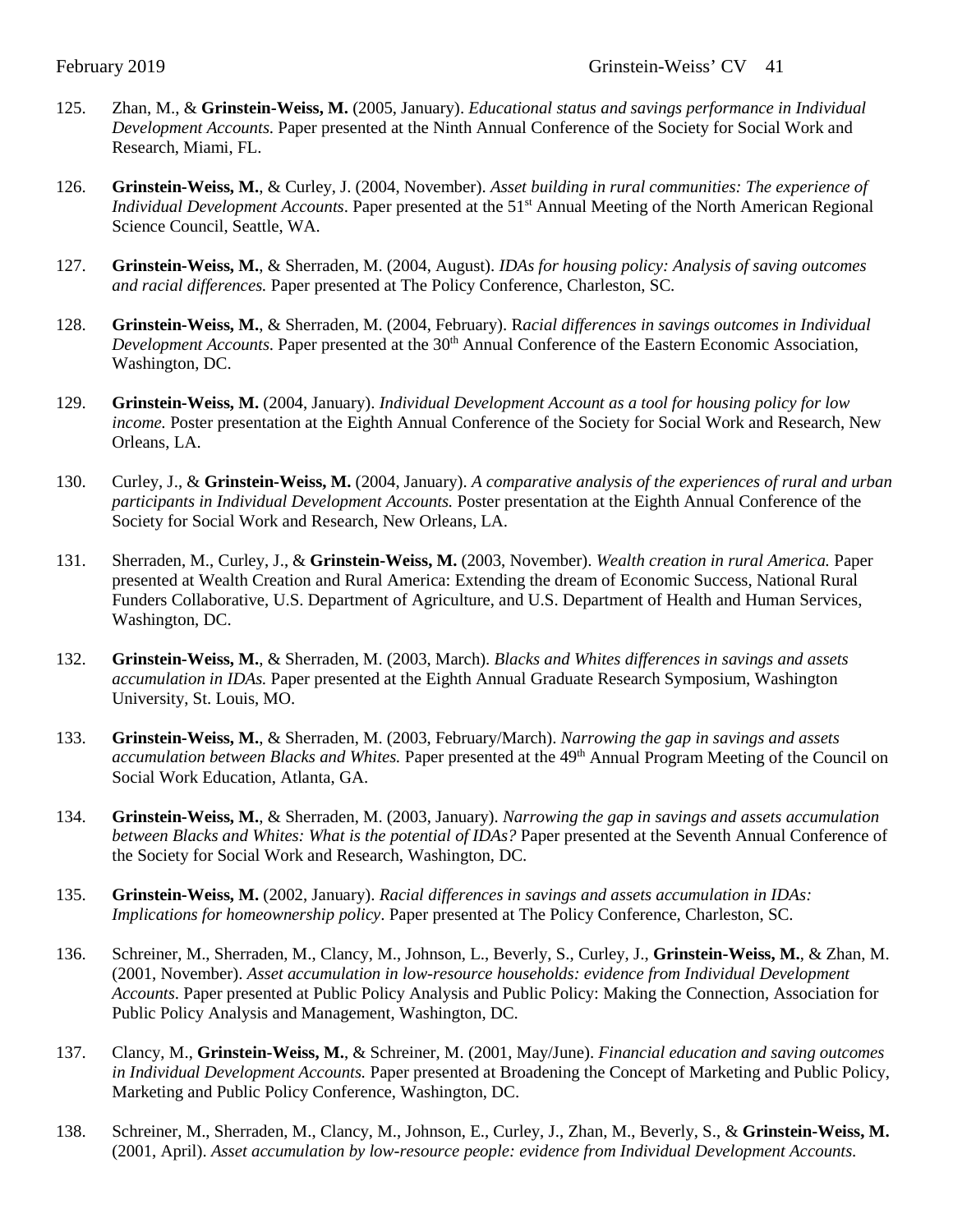Paper presented at Changing Financial Markets and Community Development, Federal Reserve System Conference, Washington, DC.

- 139. Dascal-Weichhendler, H., Ungar, L., Reiss, S., Eisikovits, Z., Griffel, A., & **Grinstein-Weiss, M.** (2001, March). *Physician and intimate partner violence: Correlations between physicians' perceived exposure, training, attitudes, and roles.* Paper presented at Shabtai Ben Meir Conference, Eilat, Israel.
- 140. Schreiner, M., Sherraden, M., Clancy, M., Johnson, L., Beverly, S., Curley, J., **Grinstein-Weiss, M.**, & Zhan, M. (2000, November). *Asset accumulation in low-resource households: evidence from Individual Development Accounts*. Paper presented at Doing and Using Public Policy Analysis and Management Research, Association for Public Policy Analysis and Management, Seattle, WA.
- 141. Schreiner, M., Sherraden, M., Clancy, M., Johnson, L., Curley, J., Zhan, M., Beverly, S., & **Grinstein-Weiss, M.** (2000, September). *Savings patterns in IDA Programs*. Paper presented at Inclusion in Asset Building: Research and Policy Symposium, Washington University, St. Louis, MO.
- 142. Fishman, G., **Grinstein-Weiss, M.**, & Eisikovits, Z. (1999, March). *Factors associated with the readiness of youth to seek help*. Paper presented at the International Study Group on Conceptual and Methodological Issues of Youth Surveys, University of Haifa, Israel with co-sponsorship from the Center for Study of Youth Policy and School of Social Work, University of Pennsylvania.
- 143. Fishman, G., **Grinstein-Weiss, M.**, & Mesch, S, G. (1999, March). *Political identification of youth – Delineating differences between left and right in Israel.* Paper presented at the International Study Group on Conceptual and Methodological Issues of Youth Surveys, University of Haifa, Israel with co-sponsorship from the Center for Study of Youth Policy and School of Social Work, University of Pennsylvania.
- 144. Griffel, A., & **Grinstein-Weiss, M.** (1999, March). *Religious identity and religious behavior of Jewish youth.*  Paper presented at the International Study Group on Conceptual and Methodological Issues of Youth Surveys, University of Haifa, Israel with co-sponsorship from the Center for Study of Youth Policy and School of Social Work, University of Pennsylvania.
- 145. Griffel, A., Eisikovits, Z., & **Grinstein-Weiss, M.** (1998, January). *Evaluating the children at risk project proposals using partial order Scalogram Analysis.* Paper presented at International Study Group of Child Welfare: An International Perspective, University of Haifa, Israel.

## **SEMINARS, KEYNOTE PRESENTATIONS & PANEL SESSIONS**

- 1. **Grinstein-Weiss, M.** & Chan, P. (2020, May). Child and Family Well-being in the Wake of COVID-19. Invited seminar presenter with the Clark-Fox Policy Institute weekly web series. St. Louis, MO.
- 2. **Grinstein-Weiss, M.** (2020, January). Mastercard's engagement with the Social Policy Institute. Invited presenter at WashU Day at Mastercard. St. Louis, MO.
- 3. **Grinstein-Weiss, M.** (2019, December). The Impact of Housing on Social Mobility. Invited keynote speaker at Rashi Foundation Annual Convening. Israel.
- 4. **Grinstein-Weiss, M.** (2019, June). New Directions in Savings Policy. Panel moderator at Tax Time Savings Initiative Convening. St. Louis, MO.
- 5. **Grinstein-Weiss, M.** (2019, May). Esther Peterson Policy Lecture. Invited keynote presenter at American Council on Consumer Interests annual conference. Washington, DC.
- 6. **Grinstein-Weiss, M.** (2019, May). Refund to Savings: Building Financial Security at Tax Time. Brookings Institute. Invited presentation at Global Economy and Development Seminar. Washington, DC.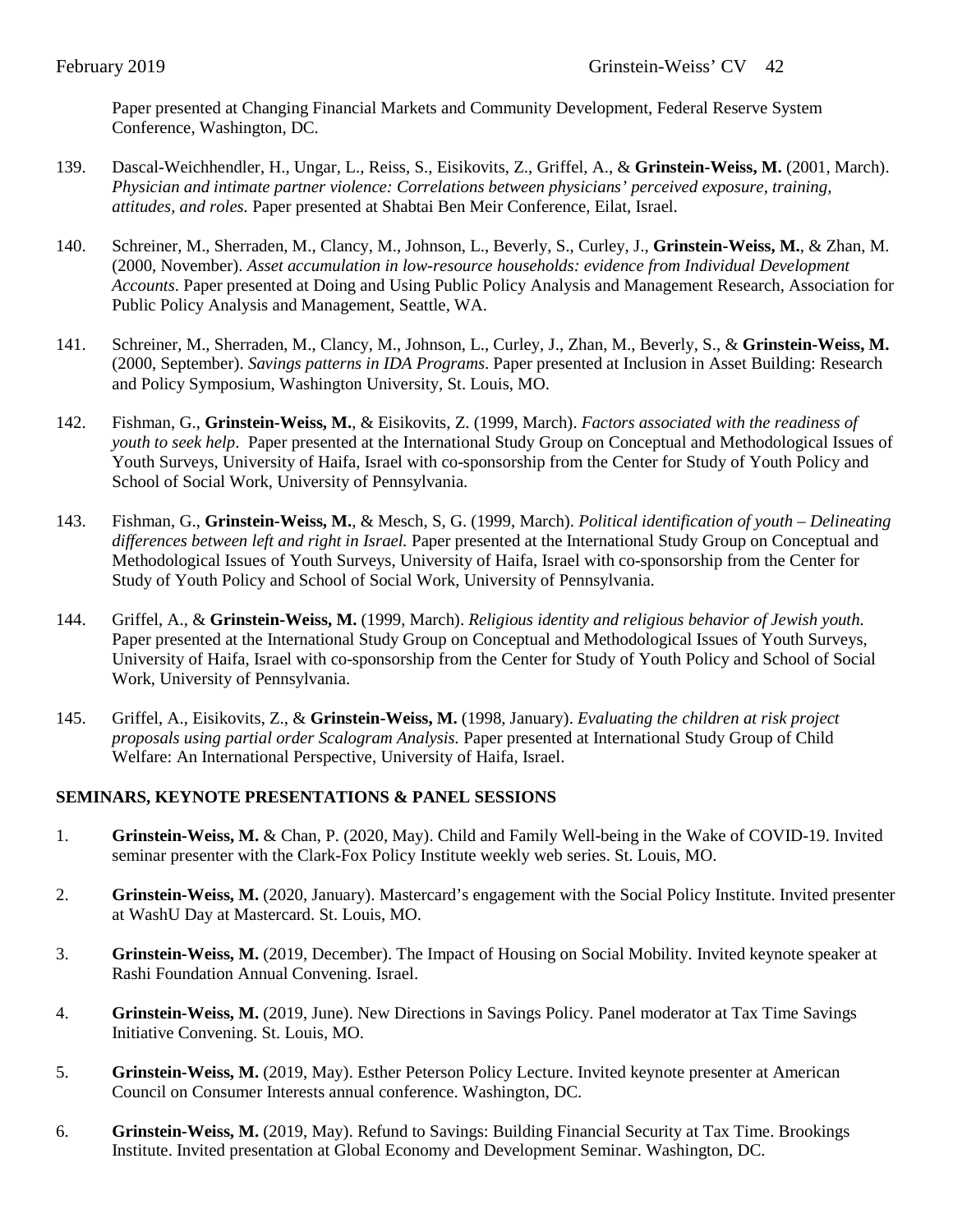- 7. **Grinstein-Weiss, M.** (2019, May) Social Determinants of Health. Invited presentation at the TEDxGatewayArch Healthcare Head On. St. Louis, MO.
- 8. **Grinstein-Weiss, M.** (2019, May) Invited keynote presentation at the American Council on Consumer Interests Conference. Washington, DC.
- 9. **Grinstein-Weiss, M.** (2019, March) Social Change and Behavioral Economics. Decision. Intuition. Choice. Evaluation. at The Interdisciplinary Center. Herzliya, Israel.
- 10. **Grinstein-Weiss, M.** (2019, January) Using Behavioral Economics to Impact Policy and Practice. Invited keynote at the Ministry of Social Affairs Workshop. Jerusalem, Israel.
- 11. Kondratjeva, O. (2018, November) Elevating the Well-Being of Low-Income Families through State and Federal Safety Net Programs. Invited panel presentation at the Association for Public Policy Analysis and Management Conference. (**Grinstein-Weiss, M.,** PI)
- 12. Despard, M. (2018, November) Nudging and Educating EITC Claimants in Tax Compliance, Refund Saving Behavior, and Beyond. Invited panel presentation at the Association for Public Policy Analysis and Management Conference. (**Grinstein-Weiss, M.,** PI)
- 13. Daniels, K. (2018, November) Dynamics of Income and Program Eligibility. Invited panel presentation at the Association for Public Policy Analysis and Management Conference. (**Grinstein-Weiss, M.,** PI)
- 14. Kondratjeva, O., & Roll, S. (2018, November) Building Assets in Economically Vulnerable and Underprivileged Populations: Barriers and Opportunities. Invited panel presentation at the Association for Public Policy Analysis and Management Conference. (**Grinstein-Weiss, M.,** PI)
- 15. Despard, M. (2018, November) Policies and Interventions to Promote the Financial Inclusion of Low- and Moderate-Income Households: Current Evidence. Invited panel presentation at the Association for Public Policy Analysis and Management Conference. (**Grinstein-Weiss, M.,** PI)
- 16. **Grinstein-Weiss, M.,** Covington, M. (2017, June). Work and Wealth: The Rise, Interest, and Understanding of Workplace Financial Wellness Programs. Invited presentation at the Consumer Financial Protection Bureau FinEx Convening. St. Louis, MO.
- 17. Covington, M. (2017, June). Work and Wealth: The Rise, Interest, and Understanding of Workplace Financial Wellness Programs. Invited presentation by the Asset Funders Network. National webinar. Recording available at http://assetfunders.org/connect/work-wealth-webinar. (**Grinstein-Weiss, M.,** PI)
- 18. Covington, M. (2017, April). Workplace Financial Wellness Programs: Who Wants to Offer Them, Participate in Them, and How to Select the Right Type for your Workforce. Invited presentation by the Human Resource Executive Health & Benefits Leadership Conference. (**Grinstein-Weiss, M.,** PI)
- 19. **Grinstein-Weiss, M.** & Iwry, M. **(**2017, March**).** What you can't see from here, you can see from there: An American Perspective. Invited fireside presentation for TheMarker Annual Conference. Tel Aviv, Israel.
- 20. **Grinstein-Weiss, M.,** Porter, J. & Taylor, S. (2017, February). Incentives, Innovation, and Industry-Academic Partnerships. Invited presentation at the American Heart Association's 2017 Workplace Wellness Forum.
- 21. **Grinstein-Weiss, M**. (2016, December). Israel's Savings Account for Every Child. Invited panel presentation for Innovations in Poverty Policy conference hosted by the Taub Center for Social Policy Studies in Israel. Jerusalem, Israel.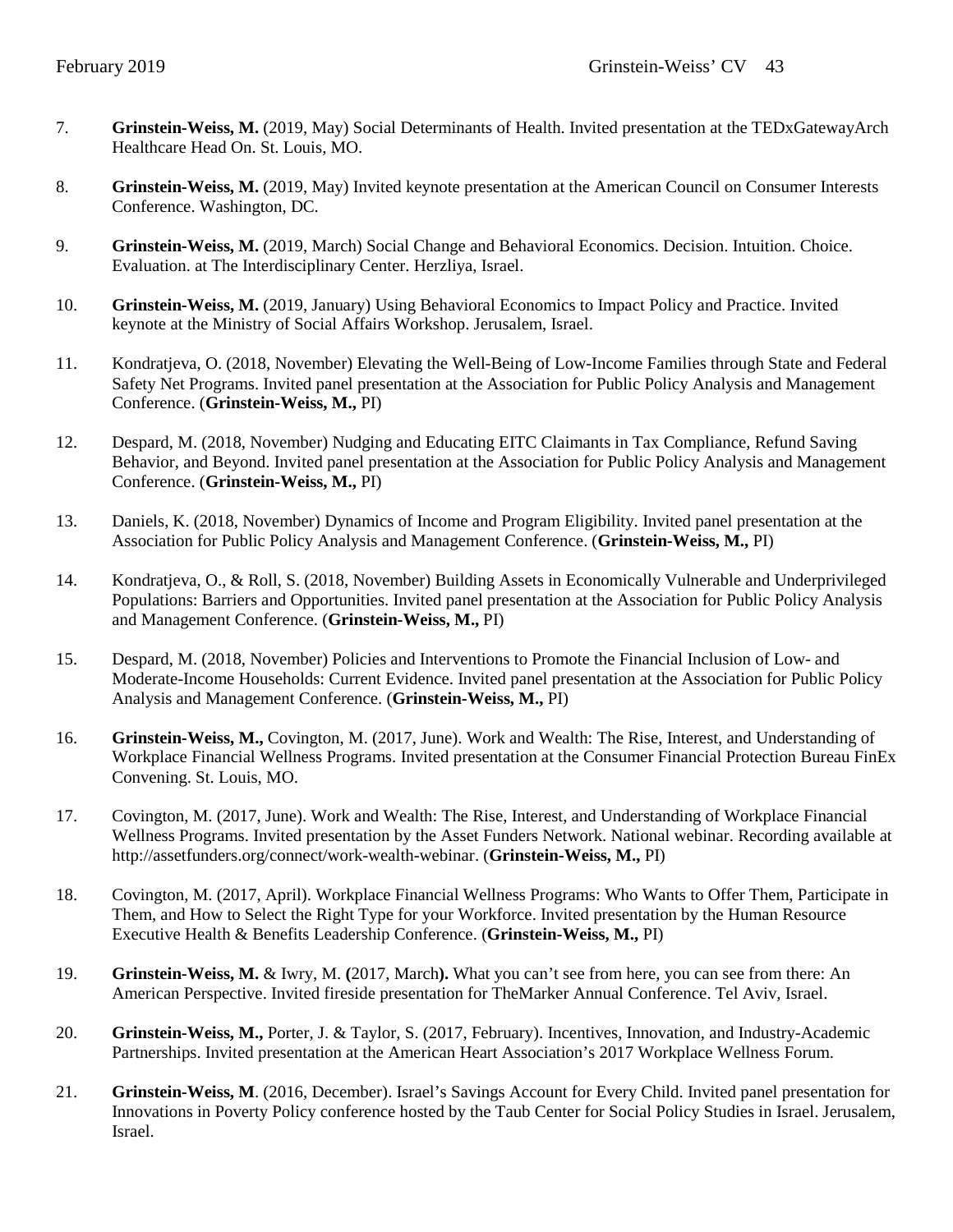- 22. **Grinstein-Weiss, M.** (2016, October). Synergy in Action: Addressing Inequities Through Academic, Industry, & Government Partnerships. Invited presentation for Chancellor's Beyond Brookings event at Washington University in St. Louis. St. Louis, MO.
- 23. **Grinstein-Weiss, M.** (2016, April). Refund to Savings: Building financial security at tax time. Invited workshop presentation at the 2016 Behavioral Science & Policy Association Annual Conference. Washington, DC.
- 24. **Grinstein-Weiss, M.** (2015, December). Poverty Alleviation Through Savings and Assets Accumulation. Invited keynote presentations at the Calcalist financial management conference: Financial Behaviors in the Digital Age. Tel Aviv, Israel.
- 25. **Grinstein-Weiss, M.** (2014, May). The Role of Emergency Savings in the lives of Low Income Households: Evidence from the Refund to Savings Initiative. Invited panel presentation at the Financial Decision Making, Poverty and Inequality Workshop. Madison, WI.
- 26. **Grinstein-Weiss, M.** (2014, May). Financial Inclusion and Savings Opportunities: Data from National Pilots. Invited workshop presentation at the 2014 Annual Conference Financial Inclusion in Focus: From Vision to Reality. Detroit, MI.
- 27. **Grinstein-Weiss, M.** (2014, May). Homeownership and Wealth Among Low-Income Young Adults: Evidence from the Community Advantage Program. Invited presentation at the 2014 Research Symposium, The Balance Sheets of Younger Americans: Is the American Dream at Risk? St. Louis, MO.
- 28. Elliot, W., **Grinstein-Weiss, M.** (2014, May). Effects of Student Loans on Components of Net Worth: Implications for the Financial Success of younger Americans and Public Policy. Invited presentation at the 2014 Research Symposium, The Balance Sheets of Younger Americans: Is the American Dream at Risk? St. Louis, MO.
- 29. **Grinstein-Weiss, M.** (2014, April). Refund to Savings: Overcoming Barriers to Economic Security. Invited presentation at the Center for Economic Progress. Chicago, IL.
- 30. **Grinstein-Weiss, M.** Comer, K., Ariely, D., Key, C. (2013, October). Refund to Savings: Overcoming Barriers to Economic Security. Invited presentation at the 2013 Pathways to Prosperity Conference. Durham, NC.
- 31. Comer, K., **Grinstein-Weiss, M.**, Ariely, D., Key, C. (2013, October). Refund to Savings: Investigating Financial Capabilities and Behavior. Invited presentation at the 6<sup>th</sup> Annual Financial Literacy Leadership Conference. Washington, DC.
- 32. Comer, K., **Grinstein-Weiss, M.**, Ariely, D., Key, C. (2013, October). Refund to Savings: Investigating Financial Capabilities and Behavior. Invited presentation at the Southern Regional Asset Building Coalition Conference. Jacksonville, FL.
- 33. Comer, K., **Grinstein-Weiss, M.**, Ariely, D., Key, C. (2013, September). Refund to Savings: Overcoming Barriers to Economic Security. Invited presentation at the National Community Tax Coalition National Conference. New Orleans, LA.
- 34. **Grinstein-Weiss, M.**, Comer, K. (2013, May) Refund to Savings: Exploring the intersection of behavioral economics and asset building at tax time and beyond. Invited poster presentation at the 2013 Boulder Summer Conference on Consumer Financial Decision Making. Boulder, CO.
- 35. **Grinstein-Weiss, M.** (2013, May) Refund to Savings: Exploring the intersection of behavioral economics and asset building at tax time and beyond. Invited presentation at the Personal Finance Seminar for Professionals Conference at the University of Maryland. College Park, MD.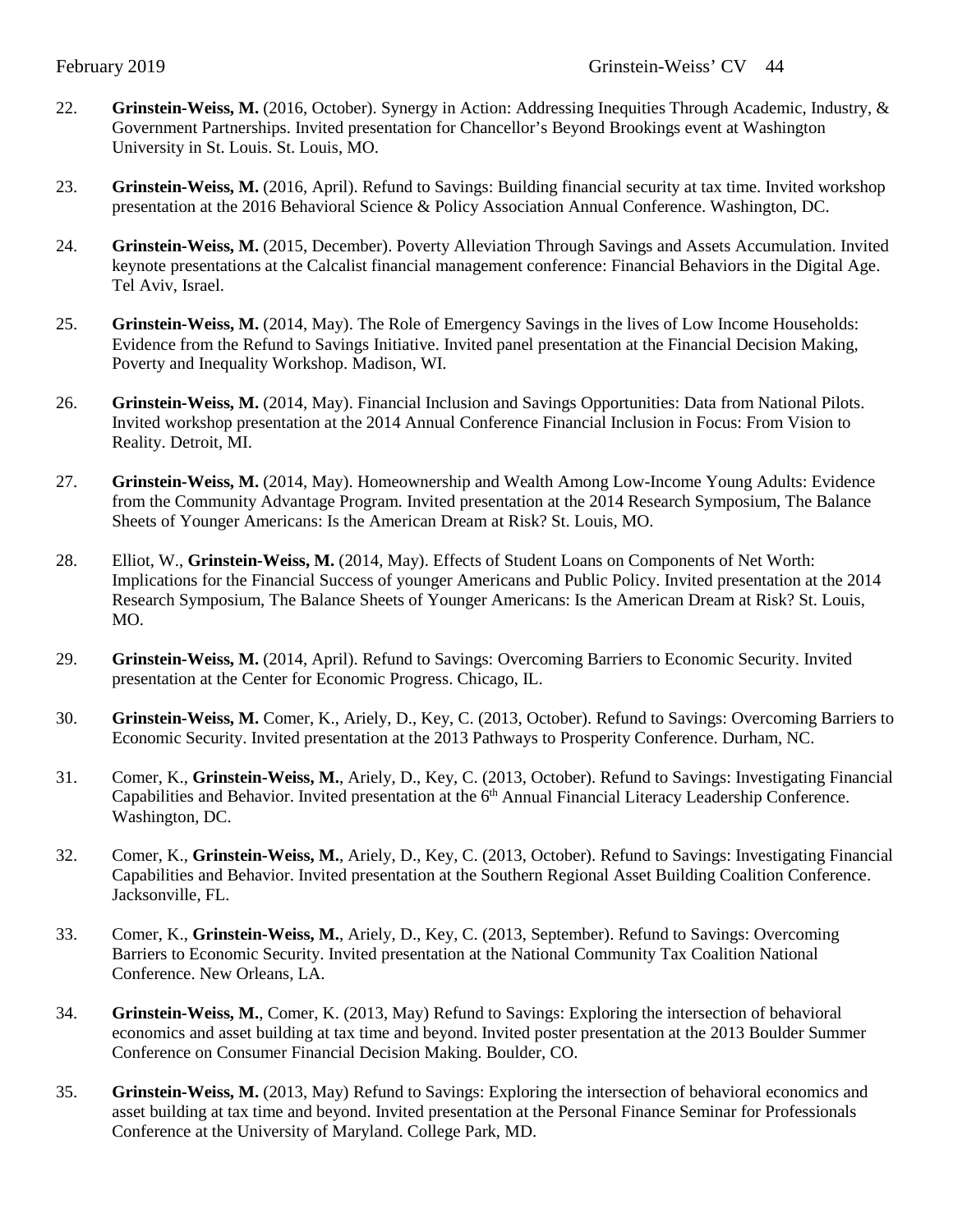- 36. **Grinstein-Weiss, M.** (2013, May). Refund to Savings: Creating Contingency Savings at Tax Time. Invited presentation at the Center for Financial Security. Chicago, IL.
- 37. **Grinstein-Weiss, M.**, Shanks, T., & Beverly, S. (2013, March). Family Assets and Child Outcomes: Current Evidence and Future Directions Family Assets and Children. Invited presentation at Princeton University. Princeton, NJ.
- 38. **Grinstein-Weiss, M.** (2013, March). *Review of Recent Evidence on Child Development Accounts in the U.S. and Around the World.* Invited presentation at the Ministry of Social Affairs in Israel. Jerusalem, Israel.
- 39. **Grinstein-Weiss, M.** (2013, February). *Homeownership, the Great Recession, and Wealth: Evidence from the Survey of Consumer Finance*. Invited presentation at Restoring Household Financial Capability After the Great Recession Research Symposium. Federal Reserve Bank of St. Louis, MO.
- 40. **Grinstein-Weiss, M.** (2013, January). *Refund to Savings: Taking Savings at Tax-Time to Scale*. Invited presentation to CFPB staff at Lunch and Learn. Center for Financial Protection Bureau, Washington, DC.
- 41. **Grinstein-Weiss, M.** (2013, January). *Refund to Savings: Taking Savings at Tax-Time to Scale*. Invited presentation at Intuit, Inc., San Diego, CA.
- 42. **Grinstein-Weiss, M.** (2012, November). *Refund to Savings: Taking Savings at Tax-Time to Scale*. Invited presentation at the National Convening on Access, Data and Scale. Consumer Finance Protection Bureau, Washington, DC.
- 43. **Grinstein-Weiss, M.** (2012, November). *Preserving Individual and Community Assets In Times of Financial Hardship.* Panel Chair at the Association for Public Policy Analysis and Management's 34th Annual Fall Research Conference, Baltimore, MD.
- 44. **Grinstein-Weiss, M.** (2012, October). *Refund to Savings: Building Savings at Tax-Time*. Invited presentation at the Promising Pathways to Wealth-Building Financial Services. Federal Reserve of St. Louis, St. Louis, MO.
- 45. **Grinstein-Weiss, M.** (2012, September). *Refund to Savings: Taking Savings at Tax-Time to Scale*. Invited presentation at the 2nd Annual Consumer Research Symposium. Federal Deposit Insurance Corporation, Washington, DC.
- 46. **Grinstein-Weiss, M.** (2012, September). *Building Savings at Tax-Time: The Refund to Savings Initiative*. Invited presentation at the Assets Learning Conference. Corporation for Enterprise Development (CFED), Washington, DC.
- 47. **Grinstein-Weiss, M.** (2012, September). *10-Year Follow-Up of IDAs: Latest Evidence from the ADD Experiment*. Invited presentation at the Assets Learning Conference, Corporation for Enterprise Development (CFED), Washington, DC.
- 48. **Grinstein-Weiss, M.** (2012, June). *Refund to savings: Capitalizing on Behavioral Economics at Tax-Time.* Financial Capability Research Workshop. University of Wisconsin-Madison, Madison, WI.
- 49. Grinstein-Weiss, M. (2012, May). *The Refund to Savings Initiative.* Assets@21: Lessons from the Past, Directions for the Future, a Symposium and Ideas Summit. New America Foundation, Washington, DC.
- 50. Grinstein-Weiss, M. (2012, March). *Testing long-term impacts of Individual Development Accounts and asset building on social and economic well-being.* Invited presentation at the Economic Studies Event at Brookings Institution, Washington, DC.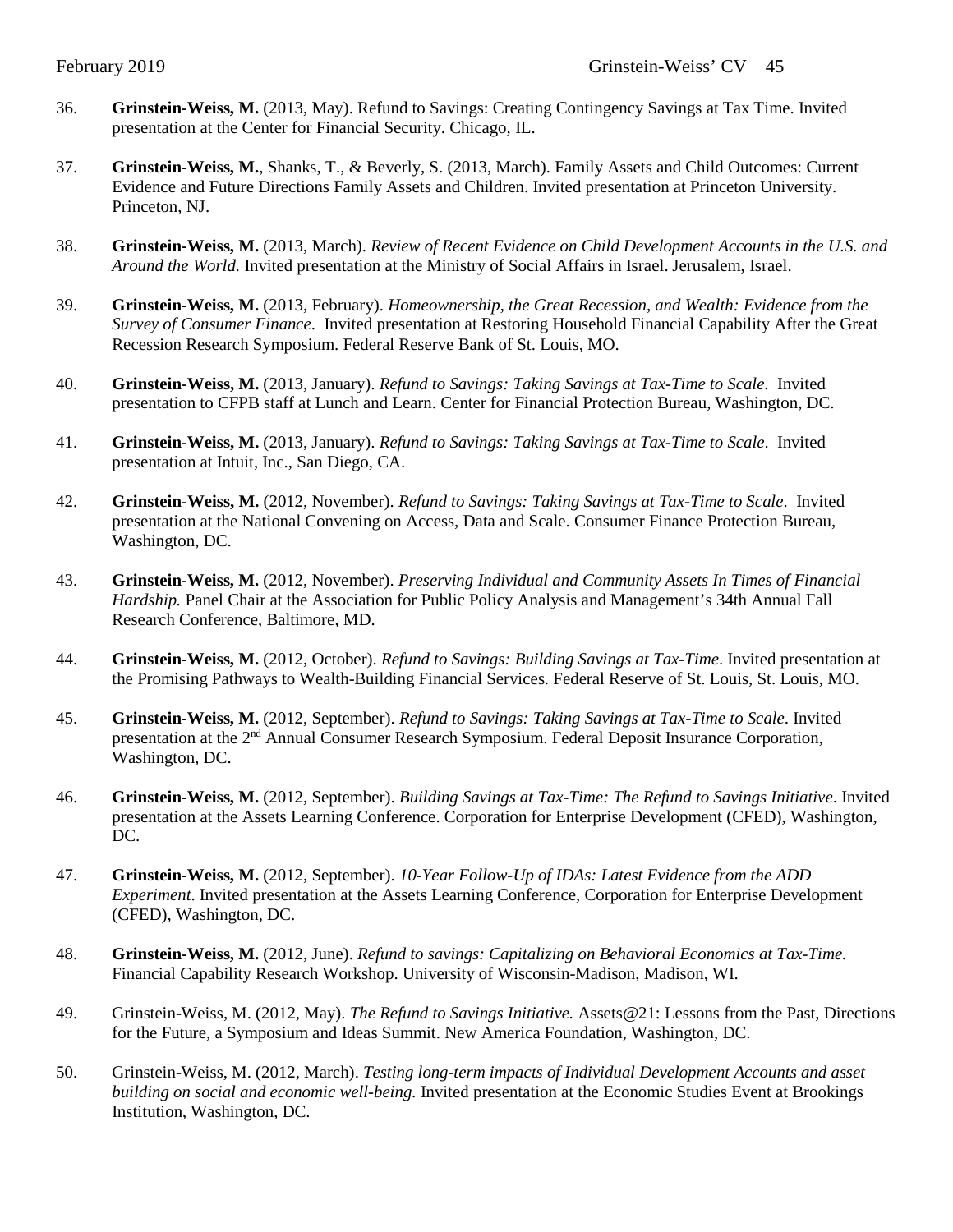- 51. **Grinstein-Weiss, M.**, Sherraden, M. W., Gale, W. G., Rohe, W., Schreiner, M., & Key, C. (2011, November). *The ten-year impacts of Individual Development Accounts on homeownership: Evidence from a randomized experiment*. Presentation at the National Tax Association Annual Conference on Taxation, New Orleans, LA.
- 52. Grinstein-Weiss, M. (2011, October). *The challenge and benefits of low- and moderate- income homeownership: new evidence and future directions.* Keynote address at the National Savings Forum jointly sponsored by America Saves and the Consumer Federation of America, Washington, DC.
- 53. **Grinstein-Weiss, M.** (2011, October). *Asset building for children: Strategies for developing a successful Children's Savings Account or IDA program for youth.* Session moderator at "Pathways to Prosperity" 2011 Regional Conference, Durham, NC.
- 54. **Grinstein-Weiss, M.**, Sherraden, M. W., Gale, W. G., Rohe, W., Schreiner, M., & Key, C. (2011, October). *The ten-year impacts of Individual Development Accounts on homeownership: Evidence from a randomized experiment*. Syracuse University's Public Finance Seminar, Syracuse, NY.
- 55. **Grinstein-Weiss, M.** (2011, October). *Long-term impacts of Individual Development Accounts on education: Evidence from a longitudinal randomized experiment.* Invited presentation at Syracuse University's Public Finance Seminar, Syracuse, NY.
- 56. **Grinstein-Weiss, M.** (2011, June). *Long-term impacts of Individual Development Accounts on education: Evidence from a longitudinal randomized experiment*. Invited presentation at the Federal Reserve Bank of Cleveland 2011 Policy Summit, Cleveland, OH.
- 57. Key, C., **Grinstein-Weiss, M.**, Guo, S., Yeo, Y., & Holub, K. (2011, June). *Low-income homeownership and wealth growth: Evidence from a propensity score analysis*. Invited presentation at the Federal Reserve Bank of Cleveland 2011 Policy Summit, Cleveland, OH.
- 58. **Grinstein-Weiss, M.** (2011, April). *Do Individual Development Accounts promote homeownership?* Invited presentation at a Brookings Economic Studies event, Washington, DC.
- 59. **Grinstein-Weiss, M**. (2011, April 26). *Do Individual Development Accounts Promote Homeownership?* Solo focused event at Brookings Institution Retirement Security Project Event, Washington, DC. Transcript available at http://www.brookings.edu/events/2011/0426\_individual\_development\_accounts.aspx
- 60. **Grinstein-Weiss, M.**, Sherraden, M. W., Gale, W. G., Rohe, W., Schreiner, M., & Key, C. (2011, March). *The ten-year impacts of Individual Development Accounts on homeownership: Evidence from a randomized experiment*. University of Wisconsin, Department of Economics 56, Madison, WI.
- 61. **Grinstein-Weiss, M**. Sherraden, M., Gale, W., Rohe, W., Schreiner, M., & Key, C. (2011, January). *Ten-year impacts of Individual Development Accounts on homeownership: Evidence from a randomized experiment*. Invited presentation at Brookings Institution Seminar, Washington, DC.
- 62. **Grinstein-Weiss, M.**, Sherraden, M. W., Gale, W. G., Rohe, W., Schreiner, M., & Key, C. (2011, January). *The ten-year impacts of Individual Development Accounts on homeownership: Evidence from a randomized experiment*. Brookings Institution Seminar, Washington, DC.
- 63. **Grinstein-Weiss, M.,** Sherraden, M., Gale, W., Rohe, W., Schreiner, M., & Key, C. (2010, December). *Ten-year impacts of Individual Development Accounts on homeownership: Evidence from a randomized experiment*. Invited presentation at Savings Strategies & Innovations for Low-Income Households Conference, Federal Reserve Bank of Cleveland and the UNC Assets Building Research Group, Columbus, OH.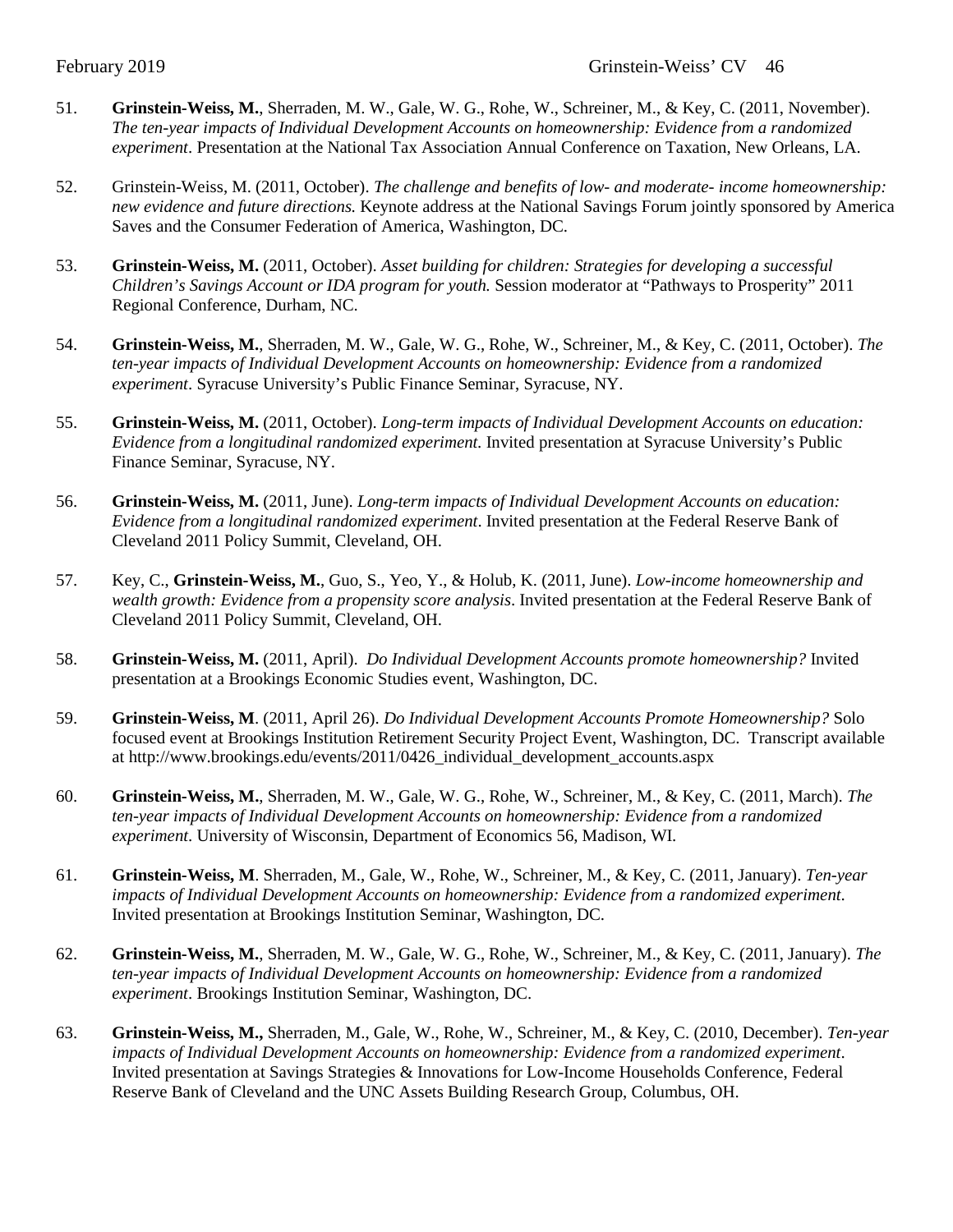- 64. **Grinstein-Weiss, M.,** (2010, December). Moderator of panel session at the *Savings Strategies & Innovations for Low-Income Households*, Federal Reserve Bank of Cleveland and the UNC Assets Building Research Group, Columbus, OH.
- 65. Key, C., Ratcliffe, J., & **Grinstein-Weiss, M.** (2010, December). *Research findings from the first two years*. Invited presentation at "A Tax-Time Bonus as a First Step to Saving: Social Innovation and Lessons from a Municipally-Based Savings Program," conference sponsored by the New America Foundation, Washington, DC.
- 66. Bendict, S., Campbell, M. K., **Grinstein-Weiss, M.**, Taylor, A., & Key, C. (2010, September). *Addressing economic and social determinants of health among low-income, ethnically diverse women in rural North Carolina*. Invited presentation at the 2010 Assets Learning Conference, CFED, Washington, DC.
- 67. **Grinstein-Weiss, M.**, Manturuk, K., & Key, C. (2010, September). *The social impacts of homeownership: Evidence from the Community Advantage Program*. Invited presentation at the 2010 Assets Learning Conference, CFED, Washington, DC.
- 68. **Grinstein-Weiss, M.,** & Holub, Krista (2010, July). *Asset building in Israel: IDA and CDA initiatives*. Invited presentation at the Assets for Independence 2010 Conference, Washington, DC.
- 69. **Grinstein-Weiss, M.** (2010, July). *Evaluation design for the Assets for Independence Program: Data review*. Invited presentation at the Assets for Independence 2010 Research Forum, Washington, DC.
- 70. **Grinstein-Weiss, M.**, Sherraden, M., Gale, W., & Rohe, W. (2010, June). *Testing long-term impacts of Individual Development Accounts on homeownership.* Invited presentation at the Administration for Children and Families Welfare Research and Evaluation Conference, Washington, DC.
- 71. **Grinstein-Weiss, M.**, Sherraden, M., Gale, W., & Rohe, W. (2010, June). *Testing long-term impacts of Individual Development Accounts on homeownership.* Invited presentation at the Federal Reserve Bank of Cleveland 2010 Policy Summit, Cleveland, OH.
- 72. **Grinstein-Weiss, M.**, Charles, P., Guo, S., Manuturk, K., & Key, C. (2010, April). *The transition into lowincome homeownership: Does marital status matter?* Invited presentation at the Grantees Conference on Families and Financial Instability, National Center for Family and Marriage Research, Bowling Green, OH.
- 73. **Grinstein-Weiss, M.**, Sherraden, M., Gale, W., Rohe, W., (2009, April). *Testing long-term impacts of Individual Development Accounts on homeownership*. Paper presented at the University of Michigan, National Poverty Center, Ann Arbor, MI.
- 74. **Grinstein-Weiss, M.** (2009, June). *Teach your children well: Credit outcomes and prior parental teaching of money management*. Invited presentation at the Ford Foundation/Self-Help Annual Summit, Durham, NC.
- 75. **Grinstein-Weiss, M.** (2009, March). *Evaluation design for the Assets for Independence Program: Data review*. Invited presentation at Urban Institute for the U.S. Department of Health and Human Services, Washington, DC.
- 76. **Grinstein-Weiss, M.** (2008, December). *Responsible homeownership: Protecting homeowners today, guiding policymakers tomorrow*. Invited presentation for C-SPAN to the New America Foundation on the social impact of asset-building policy.(Broadcast live and repeated several times throughout the month).
- 77. **Grinstein-Weiss, M.** (2008, September). *Fostering low-income homeownership: A longitudinal randomized experiment on Individual Development Accounts.* Invited presentation at the 2008 Assets Learning Conference, Washington, DC.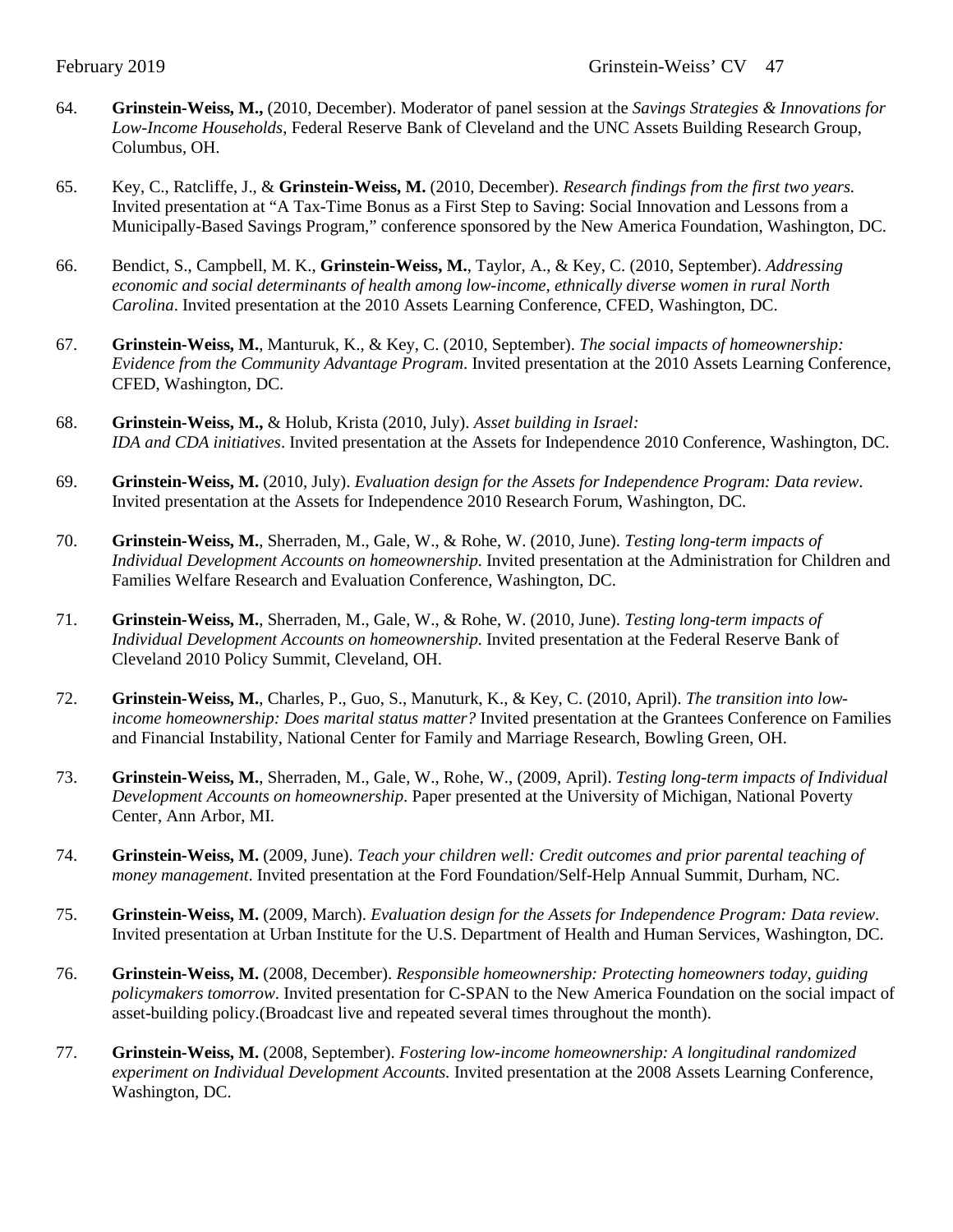- 78. **Grinstein-Weiss, M.** & Owens, M. (2008, September). *Pathways to prosperity: Effective delivery of savings programs through targeted initiatives.* Roundtable table discussant at the 2008 Assets Learning Conference, Washington, DC.
- 79. **Grinstein-Weiss, M.** (2008, May). *Fostering low-income homeownership: A longitudinal randomized experiment on Individual Development Accounts*. Invited presentation at the 11<sup>th</sup> Annual Welfare Research and Evaluation Conference, Washington, DC.
- 80. **Grinstein-Weiss, M.** (2008, April). *IDAs and asset building in United Sates: Innovations in poverty alleviation*. Invited presentation at Economic Empowerment for Women, Haifa, Israel.
- 81. **Grinstein-Weiss, M.**, Despard, M., & Birdsong, S. S. (2008, April). *Subprime mess: Is there a better way?* Paper presented at the University of North Carolina at Chapel Hill, School of Social Work, Chapel Hill, NC.
- 82. **Grinstein-Weiss, M.** (2008, February). *The impact of low- and moderate-wealth homeownership on parental attitudes and behavior: Evidence from The Community Advantage Panel*. Paper presented at the Ford Foundation/Self-Help Annual Summit, Durham, NC.
- 83. **Grinstein-Weiss, M.** (2007, March). *IDAs and asset building in United States: Innovations in poverty alleviation.* Invited presentation by the Israeli Ministry of Social Affairs at the conference, "New Programs to Alleviate Poverty–The Role of the Ministry of Social Affairs." The conference was attended by Israeli government officials, researchers, policy experts and practitioners.
- 84. **Grinstein-Weiss, M.** (2007, December). *IDAs in the United States: Evidence from the American Dream Demonstration.* Invited presentation at the North Carolina Summit on Youth and Families, Chapel Hill, NC.
- 85. **Grinstein-Weiss, M.** (2007, November). *IDAs in the United States: Evidence from the American Dream Demonstration.* Invited presentation at the North Carolina Financial Education and Asset Building Conference: Pathways to Wealth, Chapel Hill, NC.
- 86. **Grinstein-Weiss, M.** (2006, November). *Seven wisdoms I learnt about negotiation*. Invited presentation to the School of Government, University of North Carolina at Chapel Hill, Chapel Hill, NC.
- 87. **Grinstein-Weiss, M.** (2006, March). *Race, poverty, and inequality: How can we create opportunities?* Session moderator for "Challenging the Two Americas – New Policies to Fight Poverty," University of North Carolina at Chapel Hill, Center on Poverty, Work & Opportunity.
- 88. **Grinstein-Weiss, M.** (2005, September). *IDAs for housing policy: Saving outcomes and racial differences.*  Invited presentation at the School of Social Work Board of Advisors Meeting, University of North Carolina at Chapel Hill, Chapel Hill, NC.
- 89. **Grinstein-Weiss, M.** (2004, September). *Quantitative and qualitative findings from the American Dream Demonstration (ADD).* Session moderator at "Sharing Our Visions, Forging Our Paths," IDA Learning Conference, New Orleans, LA.
- 90. **Grinstein-Weiss, M.** (2004, February). *Individual Development Account as a tool for housing policy for low income.* Invited presentation at the Department of Urban and Housing Development, Washington DC.
- 91. **Grinstein-Weiss, M.** (2002, April). *Evaluation of IDAs: Why it is important and how it is done.* Session moderator for "International Perspective on Asset Building," IDA Learning Conference, Windsor, Ontario, Canada.
- 92. **Grinstein-Weiss, M.** (2001, October). *The function of unemployment in Israel*. Invited presentation in the Social and Economic Development Policy Course, University of Missouri, St. Louis, MO.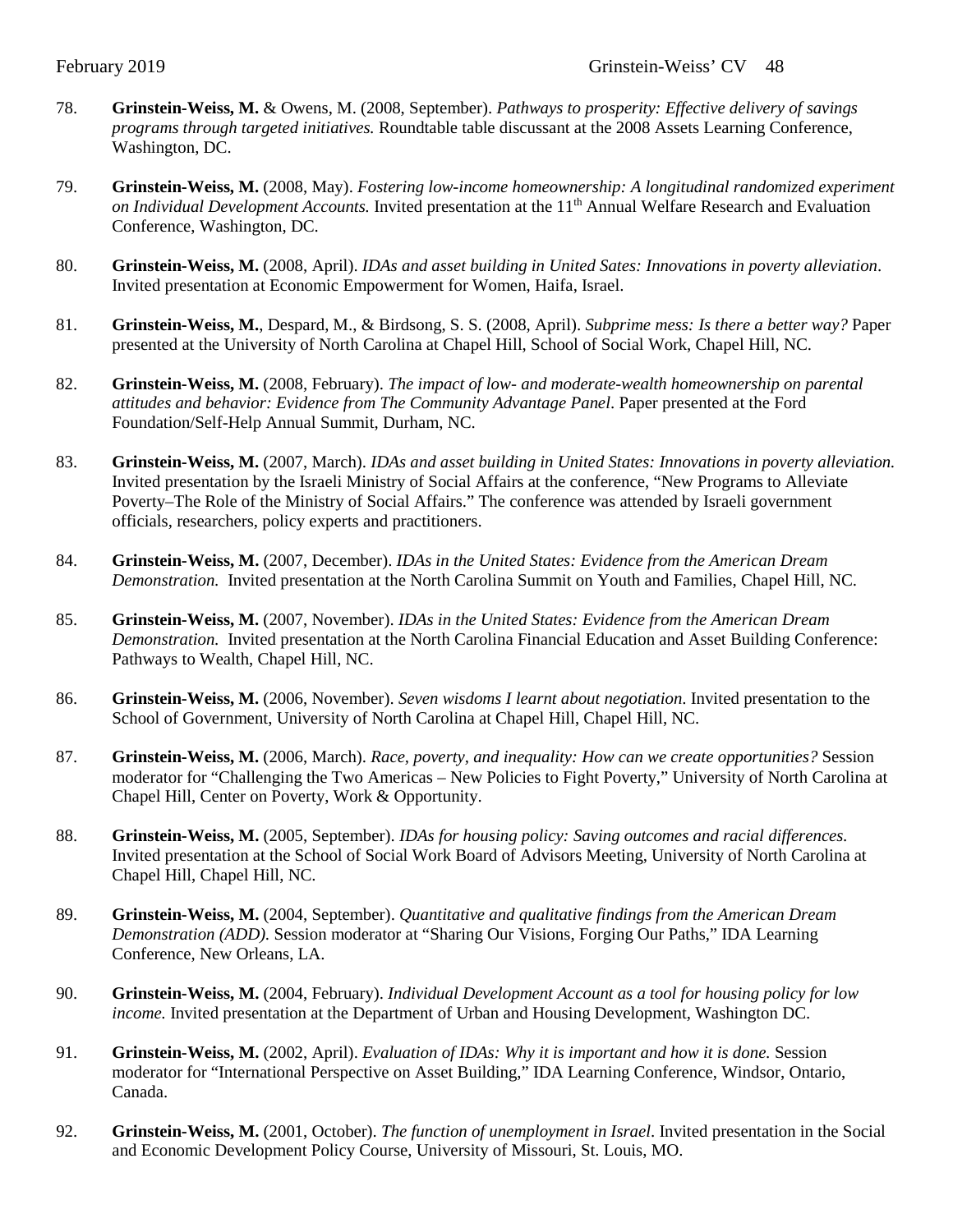## **TV & RADIO MEDIA INTERVIEWS AND PRESENTATIONS**

- 1. Fenske, Sarah (Host). (2020, April 14) Tracking COVID-19 Cases By ZIP Code Highlights Inequity in St. Louis Region. [Interview]. In *St. Louis on the Air*. St. Louis Public Radio. [https://news.stlpublicradio.org/post/tracking](https://news.stlpublicradio.org/post/tracking-covid-19-cases-zip-code-highlights-inequity-st-louis-region#stream/0)[covid-19-cases-zip-code-highlights-inequity-st-louis-region#stream/0](https://news.stlpublicradio.org/post/tracking-covid-19-cases-zip-code-highlights-inequity-st-louis-region#stream/0)
- 2. (2017, July 12). Michal Grinstein-Weiss Talks about Saving at Tax Time. [Video file]. Available at <https://www.youtube.com/watch?v=RjtXlBAulLE>
- 3. (2017, March 20). The Brown School's Commitment to Impact. [Video file]. Available at <https://www.youtube.com/watch?v=N44xR7BePig>
- 4. Heruti-Sover, Tali (2016, December 5). Savings for Every Child: Professor Michal Grinstein-Weiss, Israeli Professor from Washington University in St. Louis, answer your questions lives. [Video file]. Available at [https://m.facebook.com/story.php?story\\_fbid=10154978679694349&id=82903654348&\\_rdr](https://m.facebook.com/story.php?story_fbid=10154978679694349&id=82903654348&_rdr)
- 5. SiriusXM News & Issues: Joe Madison Professor Michal Grinstein-Weiss. (2016, May 11). [Audio file]. Available at<https://soundcloud.com/siriusxm-news-issues/joe-madison-professor-michal-grinstein-weiss-1>
- 6. Sogrim Heshbon. (2015, December). Channel 23 Israel TV New Show [Video file]. Retrieved from https://www.youtube.com/watch?v=ba5nRCvhSjk&feature=youtu.be
- 7. Haolam Haboker. (2015, December 14). Channel 2 Israel TV Morning World Network [Video file]. Available at <https://www.youtube.com/watch?v=ADzYyWfgryM&feature=youtu.be>
- 8. Heruti-Sover, Tali. (2015, January 5). Teaching Americans how to save [Video file]*. MarkerTV*. Available at [http://www.themarker.com/markerweek/markeryear/1.2518588.](http://www.themarker.com/markerweek/markeryear/1.2518588)
- 9. Center for American Progress. (2014, April). Behavioral Economics at Tax Time. Invited Webinar presentation for the Center for American Progress. Washington, D.C. Available at [https://events](https://events-na7.adobeconnect.com/content/connect/c1/1166535402/en/events/event/shared/1379040685/event_landing.html?sco-id=1354116561)[na7.adobeconnect.com/content/connect/c1/1166535402/en/events/event/shared/1379040685/event\\_landing.html?s](https://events-na7.adobeconnect.com/content/connect/c1/1166535402/en/events/event/shared/1379040685/event_landing.html?sco-id=1354116561) [co-id=1354116561.](https://events-na7.adobeconnect.com/content/connect/c1/1166535402/en/events/event/shared/1379040685/event_landing.html?sco-id=1354116561)
- 10. New America Foundation. (2014, February). The Tax-Man Giveth? Refunds, Savings, and Promoting Economic Security. Event and Live Webcast. The New America Foundation. Available at http://www.newamerica.org/events/2014/the\_tax\_man\_giveth\_refunds?cm\_mid=3176384&cm\_crmid={31e3220} 0-5c06-e211-b9fd-005056a84111}&cm\_medium=email
- 11. Washington University Newsroom. (2013, March). *Two notable economists talk money* (Interview). Sponsored by Assembly Series Lectures. St. Louis, MO: Washington University. Available at http://news.wustl.edu/news/Pages/25135.aspx
- 12. Center for American Progress. (2012, December*). Building Wealth at Tax Time for Low-Income Families.* Available at http://www.americanprogress.org/events/2012/11/27/46229/building-wealth-at-tax-time-for-lowincome-families
- 13. FDIC 2nd Annual Consumer Research Symposium Live Webcast. (2012, September). *Refund to Savings: Taking Savings at Tax-Time to Scale*. Sponsored and broadcast by FDIC. Available at http://www.fdic.gov/news/conferences/2012-09-2728
- 14. CFED Webinar Series. (2011, November). *New Research Highlights, Legislative Opportunities and Innovative IDA Practice* (Webinar). Sponsored and broadcast by CFED. Available at http://cfed.org/knowledge\_center/events/individual\_development\_accounts\_update\_webinar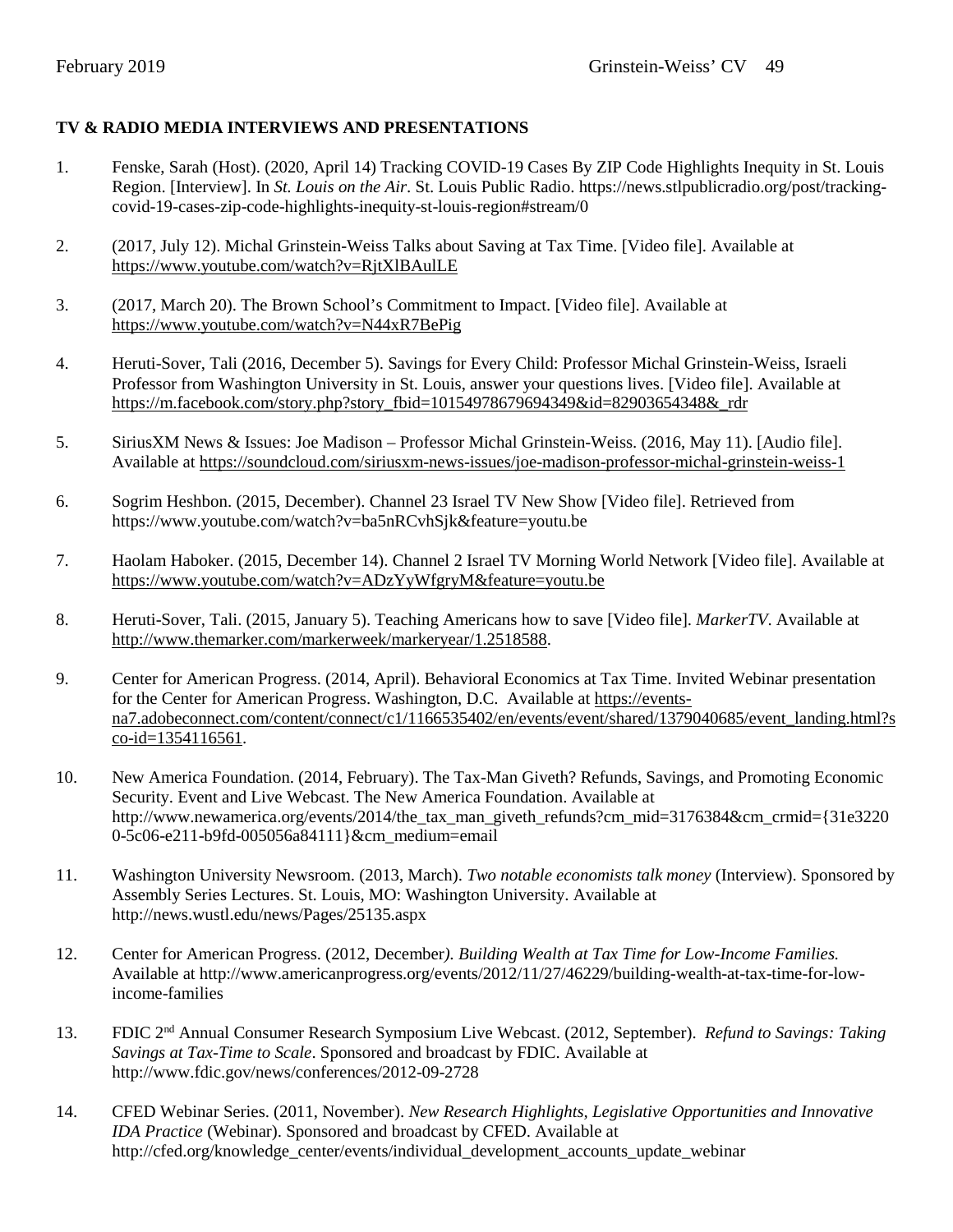- 15. Stasio, F., & Nimocks, A. (Hosts). (2011, August). *The State of Things*. "What's So Great About Being Middle Class?" (Interview). Chapel Hill, NC: National Public Radio and North Carolina Public Radio. Available at http://wunc.org/tsot/archive/Middle\_Class\_Under\_Siege.mp3/view North Carolina Public Radio
- 16. *Global Social Security Today*. Published in-depth interview on policy development for IDAs and asset building in the United States. Seoul, Korea: Korea Institute for Health and Social Affairs.
- 17. C-SPAN Congressional Chronicle. (2008, December). *Responsible Homeownership.* The Available at<http://www.c-spanvideo.org/program/ResponsibleH>

## **MEDIA REPORTS ON RESEARCH ACTIVITIES**

- 1. Roig, Isabelle. (2020, April 27). MBA Student: "We don't need a map to know who COVID-19 hits hardest." Retrieved fro[m https://olinblog.wustl.edu/2020/04/mba-student-we-dont-need-a-map-to-know-who-covid-19-hits](https://olinblog.wustl.edu/2020/04/mba-student-we-dont-need-a-map-to-know-who-covid-19-hits-hardest/)[hardest/](https://olinblog.wustl.edu/2020/04/mba-student-we-dont-need-a-map-to-know-who-covid-19-hits-hardest/)
- 2. Berger, Eric. (2020, April 20). Inspired by father who survived Holocaust, Wash U professor aims to help north St. Louis residents. Retrieved fro[m https://www.stljewishlight.com/news/local/inspired-by-father-who-survived](https://www.stljewishlight.com/news/local/inspired-by-father-who-survived-holocaust-wash-u-professor-aims-to-help-north-st-louis/article_5a41f6b0-832f-11ea-9bc3-9f1d71fc5e9b.html)[holocaust-wash-u-professor-aims-to-help-north-st-louis/article\\_5a41f6b0-832f-11ea-9bc3-9f1d71fc5e9b.html](https://www.stljewishlight.com/news/local/inspired-by-father-who-survived-holocaust-wash-u-professor-aims-to-help-north-st-louis/article_5a41f6b0-832f-11ea-9bc3-9f1d71fc5e9b.html)
- 3. Woodbury, E. (2020, April 14). Tracking COVID-19 Cases by ZIP Code Highlights Inequity in St. Louis Region. Retrieved from [https://news.stlpublicradio.org/post/tracking-covid-19-cases-zip-code-highlights-inequity-st-louis](https://news.stlpublicradio.org/post/tracking-covid-19-cases-zip-code-highlights-inequity-st-louis-region#stream/0)[region#stream/0](https://news.stlpublicradio.org/post/tracking-covid-19-cases-zip-code-highlights-inequity-st-louis-region#stream/0)
- 4. (2020, Feb 12). Mastercard awards Social Policy Institute \$1.5 million grant. Retrieved from <https://source.wustl.edu/2020/02/mastercard-awards-social-policy-institute-1-5-million-grant/>
- 5. Keshner, A. (2020, Feb 8). 'No, people aren't just blowing it' the ways taxpayers use their refund money is both encouraging and troubling. Retrieved fro[m https://www.marketwatch.com/story/no-people-arent-just](https://www.marketwatch.com/story/no-people-arent-just-blowing-it-the-ways-taxpayers-use-their-refund-money-is-both-encouraging-and-troubling-2020-02-07)[blowing-it-the-ways-taxpayers-use-their-refund-money-is-both-encouraging-and-troubling-2020-02-07](https://www.marketwatch.com/story/no-people-arent-just-blowing-it-the-ways-taxpayers-use-their-refund-money-is-both-encouraging-and-troubling-2020-02-07)
- 6. (2020, Jan 31). Evaluating tax time savings interventions and behaviors. Retrieved from [https://prosperitynow.org/resources/evaluating-tax-time-savings-interventions-and](https://prosperitynow.org/resources/evaluating-tax-time-savings-interventions-and-behaviors?utm_content=114767217&utm_medium=social&utm_source=twitter&hss_channel=tw-150749564)[behaviors?utm\\_content=114767217&utm\\_medium=social&utm\\_source=twitter&hss\\_channel=tw-150749564](https://prosperitynow.org/resources/evaluating-tax-time-savings-interventions-and-behaviors?utm_content=114767217&utm_medium=social&utm_source=twitter&hss_channel=tw-150749564)
- 7. (2020, Jan 27). Wash U's Clark-Fox Policy Institute Talks Poverty and Race In Speaker Series. Retrieved from [https://news.stlpublicradio.org/post/wash-u-s-clark-fox-policy-institute-talks-poverty-and-race-speakers](https://news.stlpublicradio.org/post/wash-u-s-clark-fox-policy-institute-talks-poverty-and-race-speakers-series#stream/0)[series#stream/0](https://news.stlpublicradio.org/post/wash-u-s-clark-fox-policy-institute-talks-poverty-and-race-speakers-series#stream/0)
- 8. (2020, January 21). National Fund for Workforce Solutions Receives New Funding to Promote Good Jobs. Retrieved fro[m https://nationalfund.org/news\\_post/national-fund-for-workforce-solutions-receives-new-funding](https://nationalfund.org/news_post/national-fund-for-workforce-solutions-receives-new-funding-to-promote-good-jobs/)[to-promote-good-jobs/](https://nationalfund.org/news_post/national-fund-for-workforce-solutions-receives-new-funding-to-promote-good-jobs/)
- 9. (2020, January 8). New book lays out social work's agenda for 21st century. Retrieved from <https://source.wustl.edu/2020/01/new-book-lays-out-social-works-agenda-for-21st-century/>
- 10. (2019, Dec 16). List puts St. Louis in top 10 of neediest U.S. cities. Retrieved from [https://www.stltoday.com/news/local/columns/joe-holleman/list-puts-st-louis-in-top-of-neediest-u](https://www.stltoday.com/news/local/columns/joe-holleman/list-puts-st-louis-in-top-of-neediest-u-s/article_06e3aa2c-a1f7-5728-b002-9aa6f344e240.html)[s/article\\_06e3aa2c-a1f7-5728-b002-9aa6f344e240.html](https://www.stltoday.com/news/local/columns/joe-holleman/list-puts-st-louis-in-top-of-neediest-u-s/article_06e3aa2c-a1f7-5728-b002-9aa6f344e240.html)
- 11. (2019, Dec 13). Financial well-being: Measuring financial perceptions and experiences in low- and moderateincome households. Retrieved from [https://www.brookings.edu/blog/up-front/2019/12/13/financial-well-being](https://www.brookings.edu/blog/up-front/2019/12/13/financial-well-being-measuring-financial-perceptions-and-experiences-in-low-and-moderate-income-households/)[measuring-financial-perceptions-and-experiences-in-low-and-moderate-income-households/](https://www.brookings.edu/blog/up-front/2019/12/13/financial-well-being-measuring-financial-perceptions-and-experiences-in-low-and-moderate-income-households/)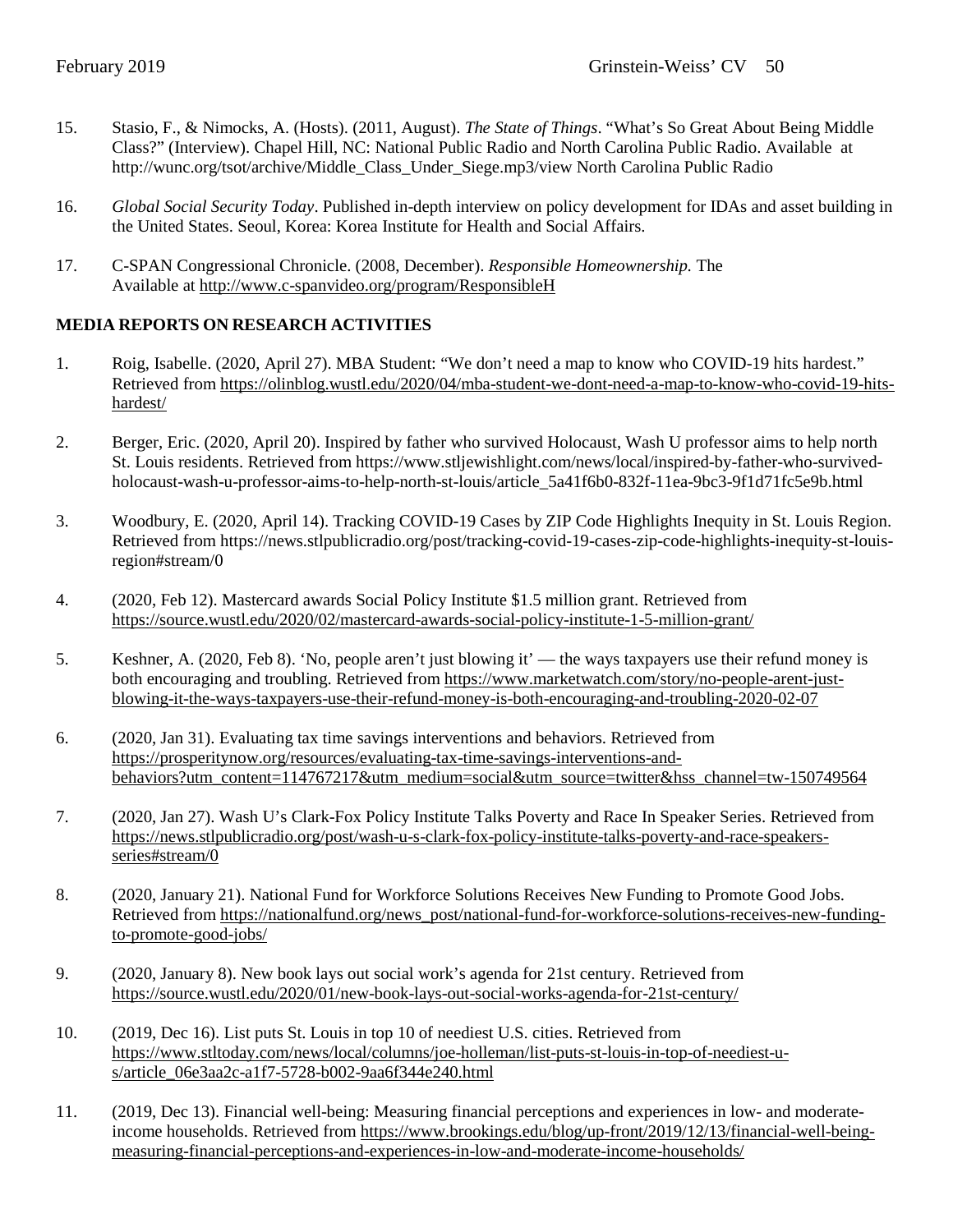- 12. (2019, Nov 7). Financially stressed families save more with Medicaid, study shows. Retrieved from <https://medicalxpress.com/news/2019-11-financially-stressed-families-medicaid.html>
- 13. (2019, Nov 6). Financially stressed families save more with Medicaid, study shows. Retrieved from <https://www.colorado.edu/today/2019/11/06/financially-stressed-families-save-more-medicaid-study-shows>
- 14. (2019, Oct 25). Even in Strong Economy, Most Families Don't Have Enough Emergency Savings. Retrieved from <https://www.nytimes.com/2019/10/25/your-money/emergency-savings.html>
- 15. (2019, Oct 21). Why \$2,467 could be the magic number for emergency savings. Retrieved from <https://www.marketwatch.com/story/why-2467-could-be-the-magic-number-for-emergency-savings-2019-10-15>
- 16. (2019, Sept 12). Social Policy Institute launches at Washington University. Retrieved from <https://source.wustl.edu/2019/09/social-policy-institute-launches-at-washington-university/>
- 17. (2019, July 1). Social Policy Institute receives \$385,000 grant. Retrieved from <https://source.wustl.edu/2019/07/social-policy-institute-receives-385000-grant/>
- 18. (2019, June 11). New consumer protection director to speak June 12. Retrieved from <https://source.wustl.edu/2019/06/new-consumer-protection-director-to-speak-june-12/>
- 19. (2019, April 11). Michal Grinstein-Weiss, PhD Inducted into American Academy of Social Work. Retrieved from [https://www.centenecenter.wustl.edu/michal-grinstein-weiss-phd-inducted-into-american-academy-of-social](https://www.centenecenter.wustl.edu/michal-grinstein-weiss-phd-inducted-into-american-academy-of-social-work/?sf210879008=1)[work/?sf210879008=1](https://www.centenecenter.wustl.edu/michal-grinstein-weiss-phd-inducted-into-american-academy-of-social-work/?sf210879008=1)
- 20. Schoenherr, N. (2019, April 29). Israel's Child Development Accounts Appeal to Families. Retrieved from [https://www.futurity.org/cda-families-israel-2048292-2/.](https://www.futurity.org/cda-families-israel-2048292-2/)
- 21. Schoenherr, N. (2019, April 19). Participation is high in Israel's universal CDA program, the first in the world. Retrieved fro[m https://source.wustl.edu/2019/04/participation-is-high-in-israels-universal-cda-program-the-first](https://source.wustl.edu/2019/04/participation-is-high-in-israels-universal-cda-program-the-first-in-the-world/)[in-the-world/](https://source.wustl.edu/2019/04/participation-is-high-in-israels-universal-cda-program-the-first-in-the-world/)
- 22. Riquier, A. (2019, February 16). Obamacare helps people make mortgage payments and rent, study concludes. Retrieved fro[m https://www.marketwatch.com/story/having-health-insurance-reduces-housing-delinquencies](https://www.marketwatch.com/story/having-health-insurance-reduces-housing-delinquencies-study-finds-2019-02-12)[study-finds-2019-02-12](https://www.marketwatch.com/story/having-health-insurance-reduces-housing-delinquencies-study-finds-2019-02-12)
- 23. Niemeyer, K. (2019, January 23). The View From Here 1.23.19. Retrieved from <https://source.wustl.edu/2019/01/the-view-from-here-1-23-18/>
- 24. Capps, K. (2019, January 15). Hope You Aren't Counting on Getting a Tax Refund This Winter. Retrieved from <https://www.citylab.com/equity/2019/01/trump-government-shutdown-irs-tax-refunds-eitc/580417/>
- 25. Bauman, V. (2018, December 25). Health insurance or house payments? Obamacare means many poor Americans are able to pay their rent and mortgages on time by reducing health care costs, study shows. Retrieved from [https://www.dailymail.co.uk/news/article-6505551/Health-insurance-house-payments-Obamacare-poor-](https://www.dailymail.co.uk/news/article-6505551/Health-insurance-house-payments-Obamacare-poor-Americans-pay-rent-mortgages-reducing-health-costs.html)[Americans-pay-rent-mortgages-reducing-health-costs.html](https://www.dailymail.co.uk/news/article-6505551/Health-insurance-house-payments-Obamacare-poor-Americans-pay-rent-mortgages-reducing-health-costs.html)
- 26. Wasik, J. (2018, December 12). Five things to know about Financial Wellness Programs. Retrieved from <https://www.consumerreports.org/financial-planning/things-to-know-about-financial-wellness-programs/>
- 27. Capps, Kriston. (2018, December 4). For the poor, Obamacare can reduce late rent payments. Retrieved from <https://www.citylab.com/equity/2018/12/obamacare-health-insurance-housing-rent-payments/577099/>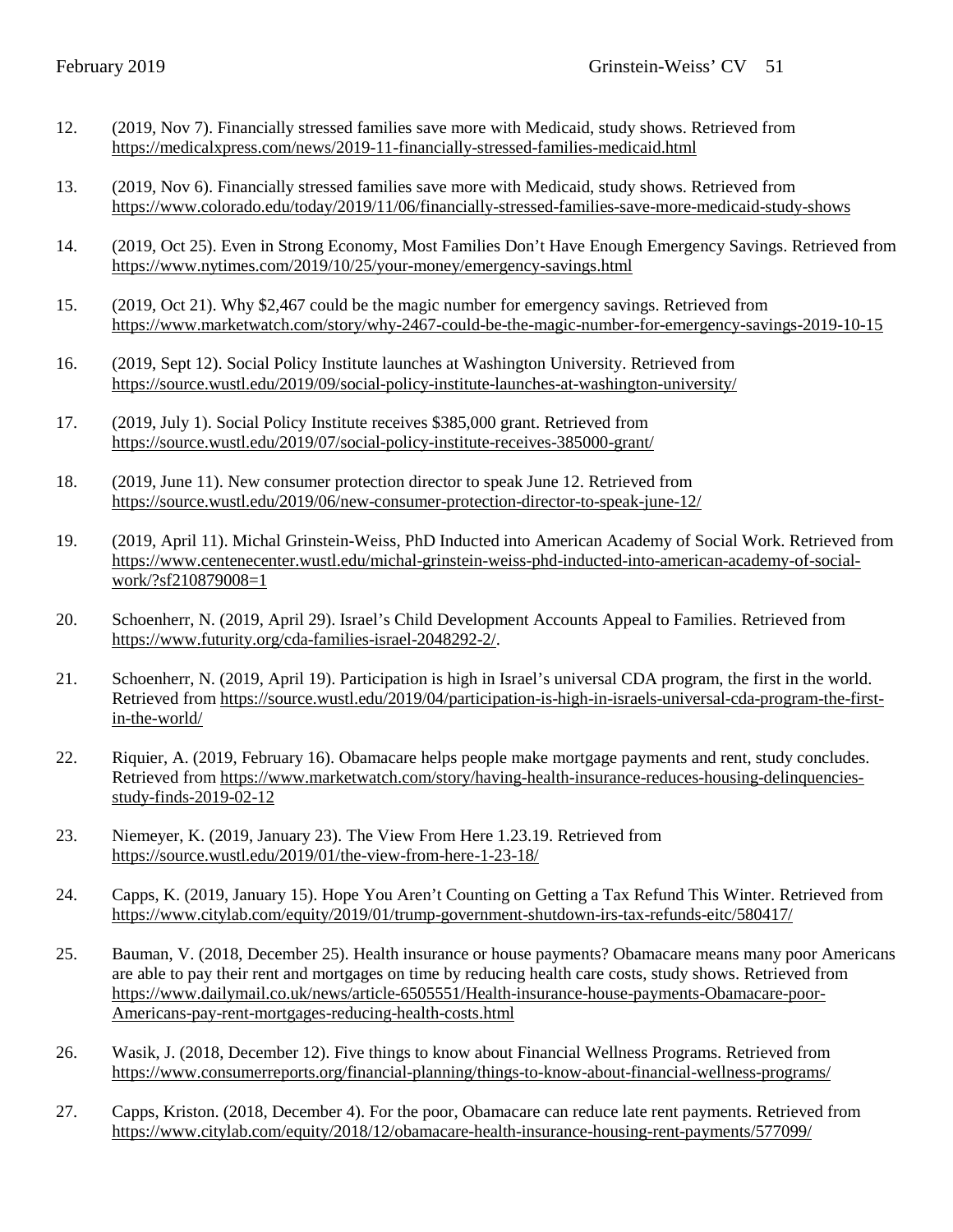- 28. Heruti-Sover, T. (2018, October 24) The "Save for Every Child" program is a success but there are those who will make more money. Retrieved from [https://www.themarker.com/allnews/.premium-](https://www.themarker.com/allnews/.premium-1.6590010?utm_term=20181024-06%3A10&utm_campaign=%D7%98%D7%9C%D7%99+%D7%97%D7%A8%D7%95%D7%AA%D7%99-%D7%A1%D7%95%D7%91%D7%A8&utm_medium=email&writerAlerts=true&utm_content=www.themarker.com%2Fallnews%2F1.6590010&utm_source=smartfocus)[1.6590010?utm\\_term=20181024-](https://www.themarker.com/allnews/.premium-1.6590010?utm_term=20181024-06%3A10&utm_campaign=%D7%98%D7%9C%D7%99+%D7%97%D7%A8%D7%95%D7%AA%D7%99-%D7%A1%D7%95%D7%91%D7%A8&utm_medium=email&writerAlerts=true&utm_content=www.themarker.com%2Fallnews%2F1.6590010&utm_source=smartfocus) [06%3A10&utm\\_campaign=%D7%98%D7%9C%D7%99+%D7%97%D7%A8%D7%95%D7%AA%D7%99-%D](https://www.themarker.com/allnews/.premium-1.6590010?utm_term=20181024-06%3A10&utm_campaign=%D7%98%D7%9C%D7%99+%D7%97%D7%A8%D7%95%D7%AA%D7%99-%D7%A1%D7%95%D7%91%D7%A8&utm_medium=email&writerAlerts=true&utm_content=www.themarker.com%2Fallnews%2F1.6590010&utm_source=smartfocus) [7%A1%D7%95%D7%91%D7%A8&utm\\_medium=email&writerAlerts=true&utm\\_content=www.themarker.co](https://www.themarker.com/allnews/.premium-1.6590010?utm_term=20181024-06%3A10&utm_campaign=%D7%98%D7%9C%D7%99+%D7%97%D7%A8%D7%95%D7%AA%D7%99-%D7%A1%D7%95%D7%91%D7%A8&utm_medium=email&writerAlerts=true&utm_content=www.themarker.com%2Fallnews%2F1.6590010&utm_source=smartfocus) [m%2Fallnews%2F1.6590010&utm\\_source=smartfocus](https://www.themarker.com/allnews/.premium-1.6590010?utm_term=20181024-06%3A10&utm_campaign=%D7%98%D7%9C%D7%99+%D7%97%D7%A8%D7%95%D7%AA%D7%99-%D7%A1%D7%95%D7%91%D7%A8&utm_medium=email&writerAlerts=true&utm_content=www.themarker.com%2Fallnews%2F1.6590010&utm_source=smartfocus)
- 29. Bloomberg Bureau of National Affairs (2018, September; Volume 36, Number 9). Workforce Strategies: Improving Employee Productivity Through Financial Wellness
- 30. Shea-Taylor, B.(2018, August 3). Growing old is nice, but boy is it costly. Retrieved from [http://www.thesunchronicle.com/opinion/columns/betsy-shea-taylor-growing-old-is-nice-but-boy](http://www.thesunchronicle.com/opinion/columns/betsy-shea-taylor-growing-old-is-nice-but-boy-is/article_1863f7bd-def0-580a-9fa2-3e5fec50a19e.html)[is/article\\_1863f7bd-def0-580a-9fa2-3e5fec50a19e.html](http://www.thesunchronicle.com/opinion/columns/betsy-shea-taylor-growing-old-is-nice-but-boy-is/article_1863f7bd-def0-580a-9fa2-3e5fec50a19e.html)
- 31. Tepper, S. & Beasley, M. (2018, July 10). Rethinking America's college savings programs. Retrieved from [https://ssir.org/articles/entry/rethinking\\_americas\\_college\\_savings\\_programs](https://ssir.org/articles/entry/rethinking_americas_college_savings_programs)
- 32. Merrel, S. (2018, July 8). Financial Planning: Prepare now, avoid bankruptcy later. Retrieved from <http://www.montereyherald.com/article/NF/20180808/NEWS/180809922>
- 33. Greenbaum, K. (2018, June 18). Grant aids research on ripple effects of ACA subsidies. Retrieved from <https://olinblog.wustl.edu/2018/06/grant-aids-research-ripple-effects-aca-subsidies/>
- 34. Krug, E. (2018, June 7). Jews in the News. Retrieved from [http://www.stljewishlight.com/features/business/article\\_c276c9e0-69aa-11e8-addb-d76642e0bca2.html](http://www.stljewishlight.com/features/business/article_c276c9e0-69aa-11e8-addb-d76642e0bca2.html)
- 35. Fishman, O. (2018, April 30). Israel's First Social Impact Nudgeathon. Retrieved from <http://jdcentwine.org/blog/1076>
- 36. Jaffe, C. (2018, April 21). Should emergency fund be used to pay off card debt? Retrieved from <https://www.seattletimes.com/business/should-emergency-fund-be-used-to-pay-off-card-debt/>
- 37. Miller, J. (2018, April 13). Grinstein-Weiss named Shanti K. Khinduka Distinguished Professor. Retrieved from <https://csd.wustl.edu/newsroom/news/Pages/MGWInstallation.aspx>
- 38. Durdan, S. (2018, April 5). Why tax time is the most wonderful time of the year. Retrieved from <https://www.ozy.com/opinion/why-tax-time-is-the-most-wonderful-time-of-the-year/85764>
- 39. Gunasekara, O. (2018, March 21). Credit card pre-approval letters and credit score. Retrieved from <https://www.primerates.com/resources/qa-grinstein-weiss-despard-credit-card-pre-approval-letters-credit-score>
- 40. Greenbaum, K. (2018, January 30). Research reveals strategies to encourage tax-return savings. Retrieved from <https://olinblog.wustl.edu/2018/01/research-reveals-strategies-encourage-tax-return-savings/>
- 41. Mertens, R. (2018, January 8). Need emergency cash? Payday loans aren't your only alternative. Retrieved from [https://www.csmonitor.com/Business/2018/0108/Need-emergency-cash-Payday-loans-aren-t-your-only](https://www.csmonitor.com/Business/2018/0108/Need-emergency-cash-Payday-loans-aren-t-your-only-alternative)[alternative](https://www.csmonitor.com/Business/2018/0108/Need-emergency-cash-Payday-loans-aren-t-your-only-alternative)
- 42. Early, R. (2017, December 4). Six Tips on Adopting Healthy Behaviors. *The Source*. Retrieved from <https://source.wustl.edu/2017/12/six-tips-adopting-healthy-behaviors/>
- 43. Crane, K. (2017, November 28). Washington University in St. Louis Researchers Explore a Rising Trend of Employer-Based Financial Wellness Programs. Retrieved fro[m http://www.badcredit.org/news/wustl-researchers](http://www.badcredit.org/news/wustl-researchers-explore-a-rising-trend-of-employee-financial-wellness-programs/)[explore-a-rising-trend-of-employee-financial-wellness-programs/](http://www.badcredit.org/news/wustl-researchers-explore-a-rising-trend-of-employee-financial-wellness-programs/)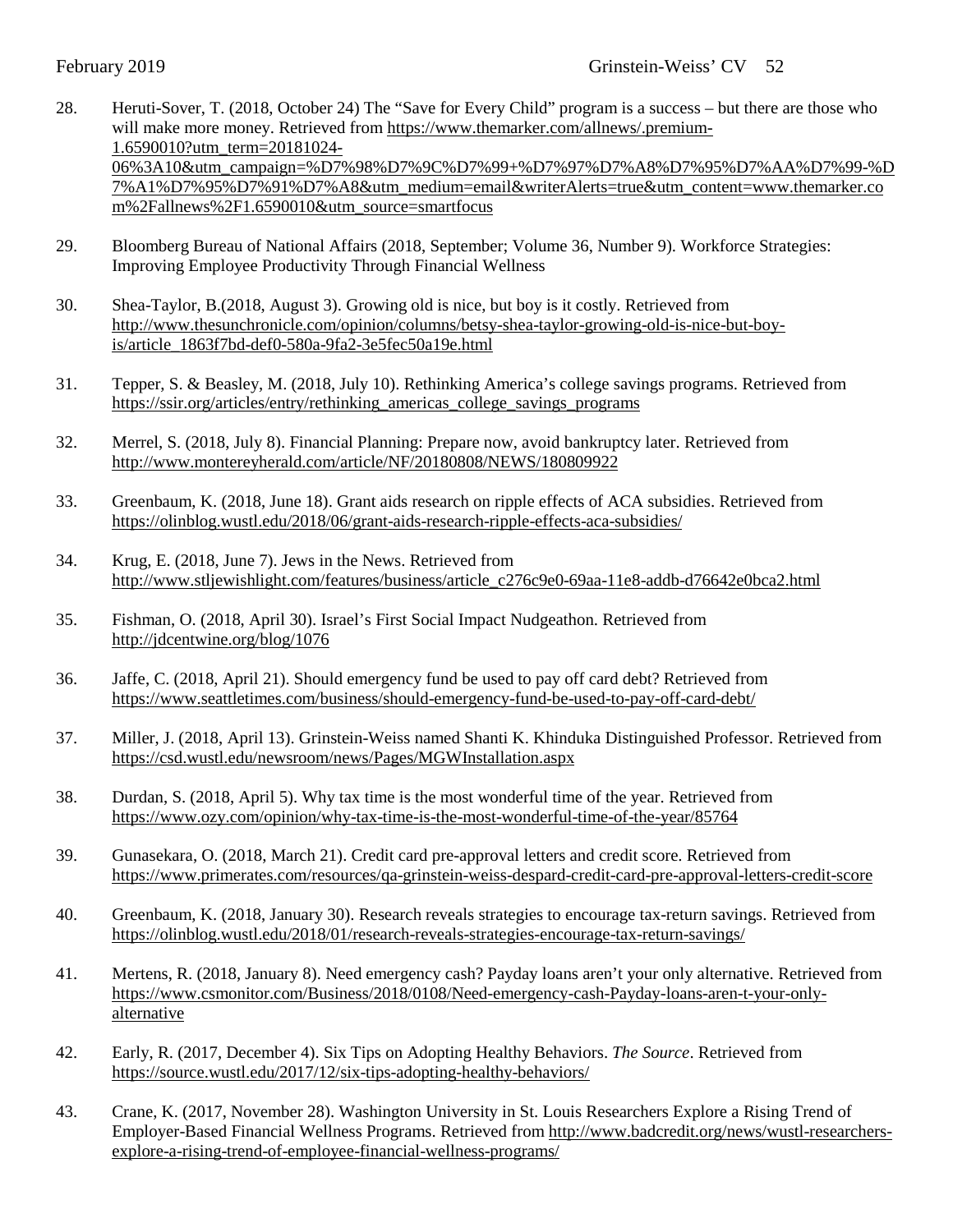- 44. Melia, M. (2017, October 23). Banks Weigh in on Financial Wellness. *ABA Bank Marketing*. Retrieved from http://ababankmarketing.com/insights/banks-weigh-financial-wellness/
- 45. Klein, E., Kliff, S., & Yglesias, M. (Hosts). (2017, October 17). *How do you solve a problem like Harvey Weinstein?* [Audio podcast]. Retrieved from [https://www.vox.com/2017/10/17/16490894/the-weeds-policy](https://www.vox.com/2017/10/17/16490894/the-weeds-policy-implications-harvey-weinstein)[implications-harvey-weinstein](https://www.vox.com/2017/10/17/16490894/the-weeds-policy-implications-harvey-weinstein)
- 46. (2017, October 4). Capitol Hill Event Recap: Financial Empowerment and the Tax Time Moment. *Intuit Tax and Financial Center.* Retrieved from http://intuittaxandfinancialcenter.com/financial/financial-security/capitol-hillevent-recap-financial-empowerment-tax-time-moment/
- 47. (2017, October 3). The Experience of Volatility in Low and Moderate-Income Households: Results from a National Survey. *The Aspen Institute*. Retrieved from [https://www.aspeninstitute.org/publications/experience](https://www.aspeninstitute.org/publications/experience-volatility-low-moderate-income-households-results-national-survey/)[volatility-low-moderate-income-households-results-national-survey/](https://www.aspeninstitute.org/publications/experience-volatility-low-moderate-income-households-results-national-survey/)
- 48. (2017, September 27). Event explores employers' options to improve workers' financial wellness. *CSD News*. Retrieved from
- 49. [https://csd.wustl.edu/newsroom/news/Pages/Event-explores-employers%E2%80%99-options-to-improve](https://csd.wustl.edu/newsroom/news/Pages/Event-explores-employers%E2%80%99-options-to-improve-workers%E2%80%99-financial-wellness-.aspx)[workers%E2%80%99-financial-wellness-.aspx](https://csd.wustl.edu/newsroom/news/Pages/Event-explores-employers%E2%80%99-options-to-improve-workers%E2%80%99-financial-wellness-.aspx)
- 50. (2017, September 19). Catalyzing a Financially Stable Workforce: How to Choose the Right Financial Wellness Program for Employees. *St. Louis Magazine*. Retrieved from https://www.stlmag.com/events/catalyzingfinancially-stable-workforce-choose-right-financial-wellness-program-employees/
- 51. Yu, E. (2017, July 11). Companies offer "financial wellness" programs as a job perk. *Marketplace*. Retrieved from [https://www.marketplace.org/2017/07/11/business/companies-offering-financial-wellness-programs-perk](https://www.marketplace.org/2017/07/11/business/companies-offering-financial-wellness-programs-perk-job)[job](https://www.marketplace.org/2017/07/11/business/companies-offering-financial-wellness-programs-perk-job)
- 52. (2017, July 5). CSD hosts CFPB financial education and tax-time savings events. *CSD News.* Retrieved from <https://csd.wustl.edu/newsroom/news/Pages/CFPB-events.aspx>
- 53. (2017, July). Workplace Financial Wellness Services: A Primer for Employers. *Prosperity Now*. Retrieved from <https://prosperitynow.org/resources/workplace-financial-wellness-services-primer-employers>
- 54. Sherraden, M. (2017, June 16). Study: Some ACA costs are offset by societal savings linked to fewer home delinquencies. *CSD News.* Retrieved from<https://csd.wustl.edu/newsroom/news/Pages/ACA-and-housing.aspx>
- 55. Chatzky, J. (2017, April 18). Already Dreaming About How to Spend That Tax Refund? *NBC News.* Retrieved from<http://www.nbcnews.com/business/consumer/already-dreaming-about-how-spend-tax-refund-n747796>
- 56. (2017, April 10). Grinstein-Weiss speaks at large Israel conference about policy. *CSD News*. Retrieved from <https://csd.wustl.edu/newsroom/news/Pages/Grinstein-Weiss-Israel-conference-about-policy.aspx>
- 57. (2017, March 30). Increasing Savings at Tax Time. *Newswise.* Retrieved from <http://www.newswise.com/articles/increasing-savings-at-tax-nbsp-time>
- 58. Corelli, B. (2017, March 17). Employer-Based Financial Wellness Programs Project Receives \$750,000 Grant from Kellogg Foundation. *Brown School Newsroom*. Retrieved from [https://brownschool.wustl.edu/NewsAndMedia/Newsroom/Pages/Employer-Based-Financial-Wellness-Programs-](https://brownschool.wustl.edu/NewsAndMedia/Newsroom/Pages/Employer-Based-Financial-Wellness-Programs-Project-Receives-$750,000-Grant-from-Kellogg-Foundation.aspx)[Project-Receives-\\$750,000-Grant-from-Kellogg-Foundation.aspx](https://brownschool.wustl.edu/NewsAndMedia/Newsroom/Pages/Employer-Based-Financial-Wellness-Programs-Project-Receives-$750,000-Grant-from-Kellogg-Foundation.aspx)
- 59. Woolley, S. (2017, Feb. 22). More of This Year's Tax Refund Will Pay Down Debt. *Bloomberg.* Retrieved from <https://www.bloombergquint.com/onweb/2017/02/22/more-of-this-year-s-tax-refund-will-pay-down-debt>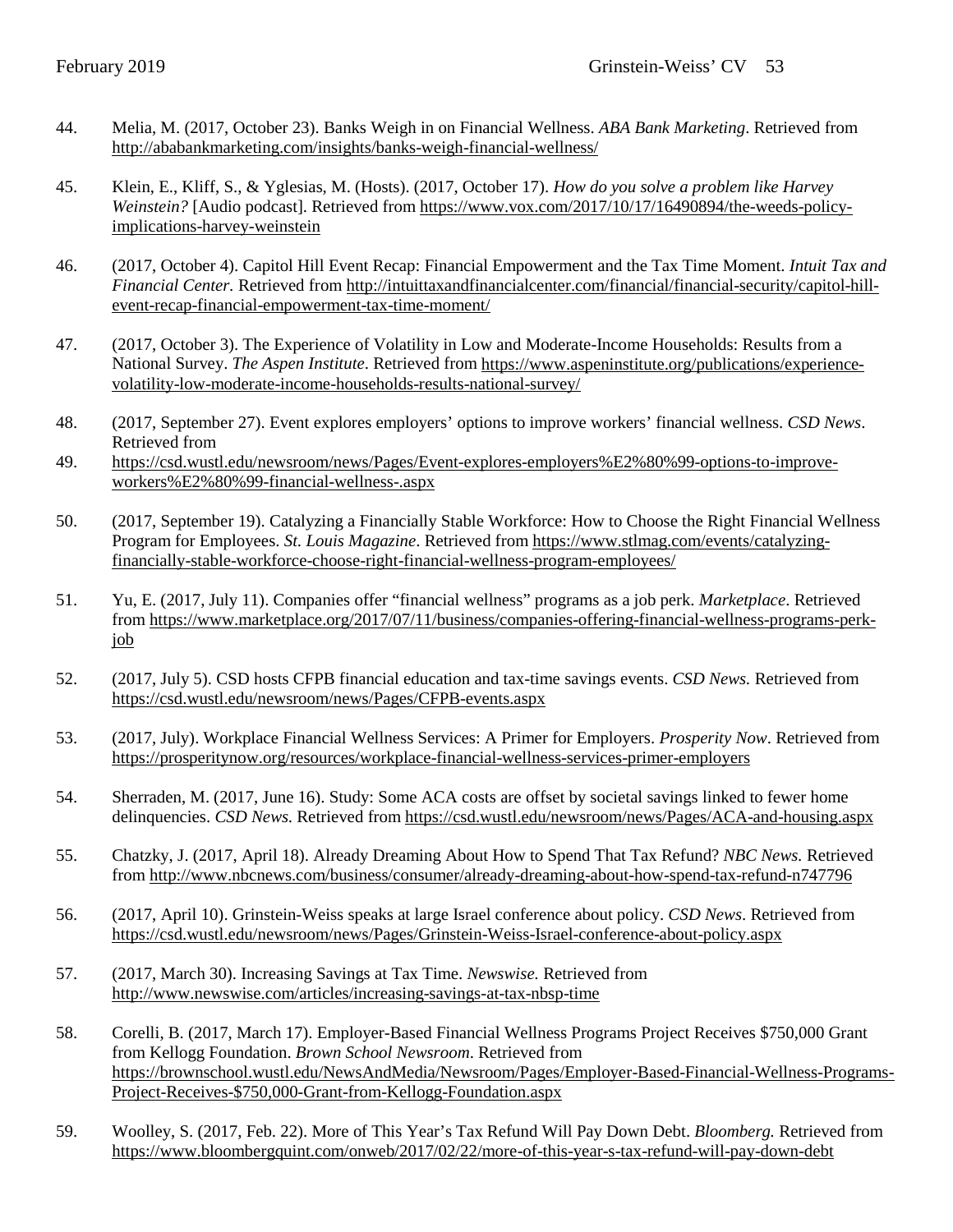- 60. Taylor, J. (2017, Feb. 15). Study from Missouri university shows housing benefits from Obamacare. *MissouriNet*. Retrieved fro[m http://www.missourinet.com/2017/02/15/study-from-missouri-university-shows-housing-benefits](http://www.missourinet.com/2017/02/15/study-from-missouri-university-shows-housing-benefits-from-obamacare/)[from-obamacare/](http://www.missourinet.com/2017/02/15/study-from-missouri-university-shows-housing-benefits-from-obamacare/)
- 61. (2017, Feb. 14). Emergency Savings: Building Pathways to Financial Health and Economic Opportunity. *JPMorgan Chase & Co*. Retrieved from [https://www.jpmorganchase.com/corporate/Corporate-](https://www.jpmorganchase.com/corporate/Corporate-Responsibility/document/financialreport-1-24-17.pdf)[Responsibility/document/financialreport-1-24-17.pdf](https://www.jpmorganchase.com/corporate/Corporate-Responsibility/document/financialreport-1-24-17.pdf)
- 62. Clark, P. (2017, January 31). Cities Could Save Millions of Dollars by Preventing Evictions. *Bloomberg.* Retrieved fro[m https://www.bloomberg.com/news/articles/2017-01-31/cities-could-save-millions-of-dollars-by](https://www.bloomberg.com/news/articles/2017-01-31/cities-could-save-millions-of-dollars-by-preventing-evictions)[preventing-evictions](https://www.bloomberg.com/news/articles/2017-01-31/cities-could-save-millions-of-dollars-by-preventing-evictions)
- 63. Schoenherr, N. (2017, January 30). Claiming these tax credits will delay your refund check. *Futurity*. Retrieved from<http://www.futurity.org/federal-income-tax-refund-1345802-2/>
- 64. (2017, January 28). Study shows tax return delay could hurt low-income families. *Social Work Helper*. Retrieved from<https://www.socialworkhelper.com/2017/01/28/study-shows-tax-return-delay-hurt-low-income-families/>
- 65. Schoenherr, N. (2017, January 27). Study: Tax-return delay could hurt low-income families. *Phys.org*. Retrieved from<https://phys.org/news/2017-01-tax-return-low-income-families.html>
- 66. Schoenherr, N. (2017, January 26). Study: Tax-return delay could hurt low-income families. *Washington University's The Source*. Retrieved from [https://source.wustl.edu/2017/01/tax-return-delay-hurt-low-income](https://source.wustl.edu/2017/01/tax-return-delay-hurt-low-income-families/)[families/](https://source.wustl.edu/2017/01/tax-return-delay-hurt-low-income-families/)
- 67. Huffman, M. (2017, January 16). Researchers find unintended result of health insurance: Study shows insured households are better at paying rent and mortgage. *Consumer Affairs*. Retrieved from <https://www.consumeraffairs.com/news/researchers-find-unintended-result-of-health-insurance-011617.html>
- 68. Schoenherr, N. (2017, January 12). Home delinquency rates lower among ACA households. *Washington University's The Source*. Retrieved from [https://source.wustl.edu/2017/01/home-delinquency-rates-lower-among](https://source.wustl.edu/2017/01/home-delinquency-rates-lower-among-aca-marketplace-households/)[aca-marketplace-households/](https://source.wustl.edu/2017/01/home-delinquency-rates-lower-among-aca-marketplace-households/)
- 69. Correlli, B. & Brewster, M. (2017, January 10). Grinstein-Weiss Visits Israel to Promote Savings for Every Child Legislation. *Brown School Newsroom.* Retrieved from: [https://brownschool.wustl.edu/NewsAndMedia/Newsroom/Pages/Grinstein-Weiss-Visits-Israel-to-Promote-](https://brownschool.wustl.edu/NewsAndMedia/Newsroom/Pages/Grinstein-Weiss-Visits-Israel-to-Promote-Savings-for-Every-Child-Legislation.aspx)[Savings-for-Every-Child-Legislation.aspx](https://brownschool.wustl.edu/NewsAndMedia/Newsroom/Pages/Grinstein-Weiss-Visits-Israel-to-Promote-Savings-for-Every-Child-Legislation.aspx)
- 70. Carrns, A. (2017, Jan. 4). For Earned-Income Credit Filers, Refunds Will be Later. *The New York Times.* Retrieved fro[m https://www.nytimes.com/2017/01/04/your-money/money-adviser-tax-refunds-tax](https://www.nytimes.com/2017/01/04/your-money/money-adviser-tax-refunds-tax-credits.html?_r=2)credits.html? $r=2$
- 71. Krieger, A. (2016, Dec. 31). United Way: New tax law could delay your refund. *Pensacola News Journal*. Retrieved fro[m http://www.pnj.com/story/news/local/2016/12/31/united-way-new-tax-law-could-delay-your](http://www.pnj.com/story/news/local/2016/12/31/united-way-new-tax-law-could-delay-your-refund/95979442/)[refund/95979442/](http://www.pnj.com/story/news/local/2016/12/31/united-way-new-tax-law-could-delay-your-refund/95979442/)
- 72. Krieger, A. (2016, Dec. 31). United Way: New tax law could delay your refund. *The Des Moines Register.*  Retrieved fro[m http://www.desmoinesregister.com/story/news/local/2016/12/31/united-way-new-tax-law-could](http://www.desmoinesregister.com/story/news/local/2016/12/31/united-way-new-tax-law-could-delay-your-refund/95979442/)[delay-your-refund/95979442/](http://www.desmoinesregister.com/story/news/local/2016/12/31/united-way-new-tax-law-could-delay-your-refund/95979442/)
- 73. Brewster, M. (2016, December 27). Grinstein-Weiss discusses new CDA program with Israeli media. *CSD News.* Retrieved fro[m https://csd.wustl.edu/newsroom/news/Pages/Grinstein-Weiss-.Israel-media.aspx](https://csd.wustl.edu/newsroom/news/Pages/Grinstein-Weiss-.Israel-media.aspx)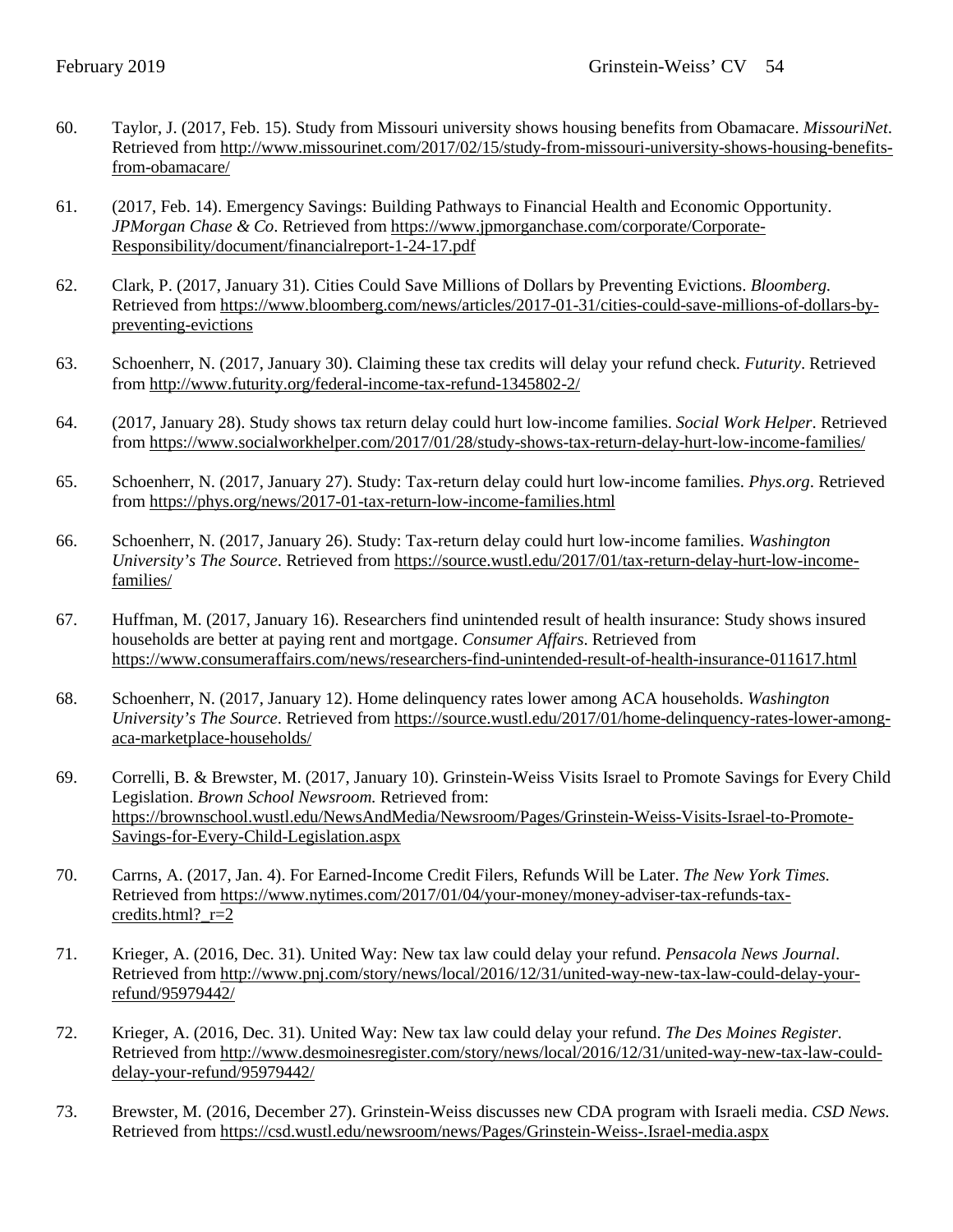- 74. Woolley, S. (2016, December 16). Obama Wants Millions of Americans in His Retirement Plan. So Far He's Got 20,000. *Bloomberg.* Retrieved from [https://www.bloomberg.com/news/articles/2016-12-16/obama-s-myra](https://www.bloomberg.com/news/articles/2016-12-16/obama-s-myra-retirement-plan-starts-off-with-a-whimper)[retirement-plan-starts-off-with-a-whimper](https://www.bloomberg.com/news/articles/2016-12-16/obama-s-myra-retirement-plan-starts-off-with-a-whimper)
- 75. Heruti-Sover, T. (2016, December 6). Parents should choose for themselves where "savings will be managed for each child." *TheMarker*. Retrieved from [http://www.themarker.com/career/1.3143736?utm\\_source=smartfocus&utm\\_medium=email&utm\\_content=career](http://www.themarker.com/career/1.3143736?utm_source=smartfocus&utm_medium=email&utm_content=career/1.3143736&utm_campaign=%D7%98%D7%9C%D7%99+%D7%97%D7%A8%D7%95%D7%AA%D7%99-%D7%A1%D7%95%D7%91%D7%A8&utm_term=20161206-07:58&writerAlerts=true) [/1.3143736&utm\\_campaign=%D7%98%D7%9C%D7%99+%D7%97%D7%A8%D7%95%D7%AA%D7%99-%](http://www.themarker.com/career/1.3143736?utm_source=smartfocus&utm_medium=email&utm_content=career/1.3143736&utm_campaign=%D7%98%D7%9C%D7%99+%D7%97%D7%A8%D7%95%D7%AA%D7%99-%D7%A1%D7%95%D7%91%D7%A8&utm_term=20161206-07:58&writerAlerts=true) [D7%A1%D7%95%D7%91%D7%A8&utm\\_term=20161206-07:58&writerAlerts=true](http://www.themarker.com/career/1.3143736?utm_source=smartfocus&utm_medium=email&utm_content=career/1.3143736&utm_campaign=%D7%98%D7%9C%D7%99+%D7%97%D7%A8%D7%95%D7%AA%D7%99-%D7%A1%D7%95%D7%91%D7%A8&utm_term=20161206-07:58&writerAlerts=true)
- 76. Wadley, J. (2016, Nov. 23). Low-income earners need to save tax returns. *Phys.org*. Retrieved from <https://phys.org/news/2016-11-low-income-earners-tax.html>
- 77. Wadley, J. (2016, Nov. 22). Low-income earners need to save tax returns. *University of Michigan News*. Retrieved fro[m http://ns.umich.edu/new/releases/24369-low-income-earners-need-to-save-tax-returns](http://ns.umich.edu/new/releases/24369-low-income-earners-need-to-save-tax-returns)
- 78. Sasson, A. Savings for Every Child: The Complete Guide and Where to Put the Money. *TheMarker.* Retrieved from<http://www.themarker.com/markets/1.3141761>
- 79. Scott-Clayton, J. & Li, J. (2016, October 20). Black-white disparity in student loan debt more than triples after graduation. Evidence Speaks Reports, Vol 2, No. 3. *Brookings Institution*. Retrieved from [https://www.brookings.edu/wp-content/uploads/2016/10/es\\_20161020\\_scott-clayton\\_evidence\\_speaks1.pdf](https://www.brookings.edu/wp-content/uploads/2016/10/es_20161020_scott-clayton_evidence_speaks1.pdf)
- 80. Schoenherr, N. (2016, Sep. 22). Student debt and economic hardship. *Phys.org*. Retrieved from <http://phys.org/news/2016-09-student-debt-economic-hardship.html>
- 81. Schoenherr, N. (2016, Sep. 22). Student debt and economic hardship: Brown School study examines how student debt increases odds of financial struggle, especially in low- to moderate-income households. *Washington University in St. Louis' The Source*. Retrieved fro[m https://source.wustl.edu/2016/09/student-debt-increases-odds](https://source.wustl.edu/2016/09/student-debt-increases-odds-material-economic-hardship-low-moderate-income-households/)[material-economic-hardship-low-moderate-income-households/](https://source.wustl.edu/2016/09/student-debt-increases-odds-material-economic-hardship-low-moderate-income-households/)
- 82. Holub, K. (2016, Sep. 12). How and Why to Help Your Clients Save at Tax Time. *Intuit Tax Pro Center.* Retrieved fro[m http://taxprocenter.proconnect.intuit.com/client-relationships/how-and-why-to-help-your-clients](http://taxprocenter.proconnect.intuit.com/client-relationships/how-and-why-to-help-your-clients-save-at-tax-time/)[save-at-tax-time/](http://taxprocenter.proconnect.intuit.com/client-relationships/how-and-why-to-help-your-clients-save-at-tax-time/)
- 83. Brewster, M. (2016, Aug. 8). Grinstein-Weiss Champions Economic Solutions with the Clinton Global Initiative. *Brownschool.wustl.edu.* Retrieved from [https://brownschool.wustl.edu/NewsAndMedia/Newsroom/Pages/Grinstein-Weiss-Champions-Economic-](https://brownschool.wustl.edu/NewsAndMedia/Newsroom/Pages/Grinstein-Weiss-Champions-Economic-Solutions-with-the-Clinton-Global-Initiative.aspx)[Solutions-with-the-Clinton-Global-Initiative.aspx](https://brownschool.wustl.edu/NewsAndMedia/Newsroom/Pages/Grinstein-Weiss-Champions-Economic-Solutions-with-the-Clinton-Global-Initiative.aspx)
- 84. Comer, K. (2016, July 8). Make It Easier, More Rewarding to Save. *Intuit Tax and Financial Center's Where We Stand.* Retrieved from<http://intuittaxandfinancialcenter.com/saving/>
- The [יעילותה את לשפר אפשר ;תהיות מעלה ילד לכל חיסכון תוכנית של הנוכחית המתכונת .(25 June 2016, (.T ,Sover-Heruti 85. current plan of savings for each child raises questions; is it possible to improve the efficiency?]. *The Marker*. Retrieved fro[m http://www.themarker.com/career/1.2986851](http://www.themarker.com/career/1.2986851)
- 86. Heruti-Sover, T. (2016, June 12). [Parents should choose for themselves where savings will be managed for each child]. *TheMarker.* Retrieved from<http://www.themaker.com/career>
- 87. Martin, A. (2016, June 1). Why Black Students Leave College with More Debt. *Investopedia*. Retrieved from <http://www.investopedia.com/articles/personal-finance/060116/why-black-students-leave-college-more-debt.asp>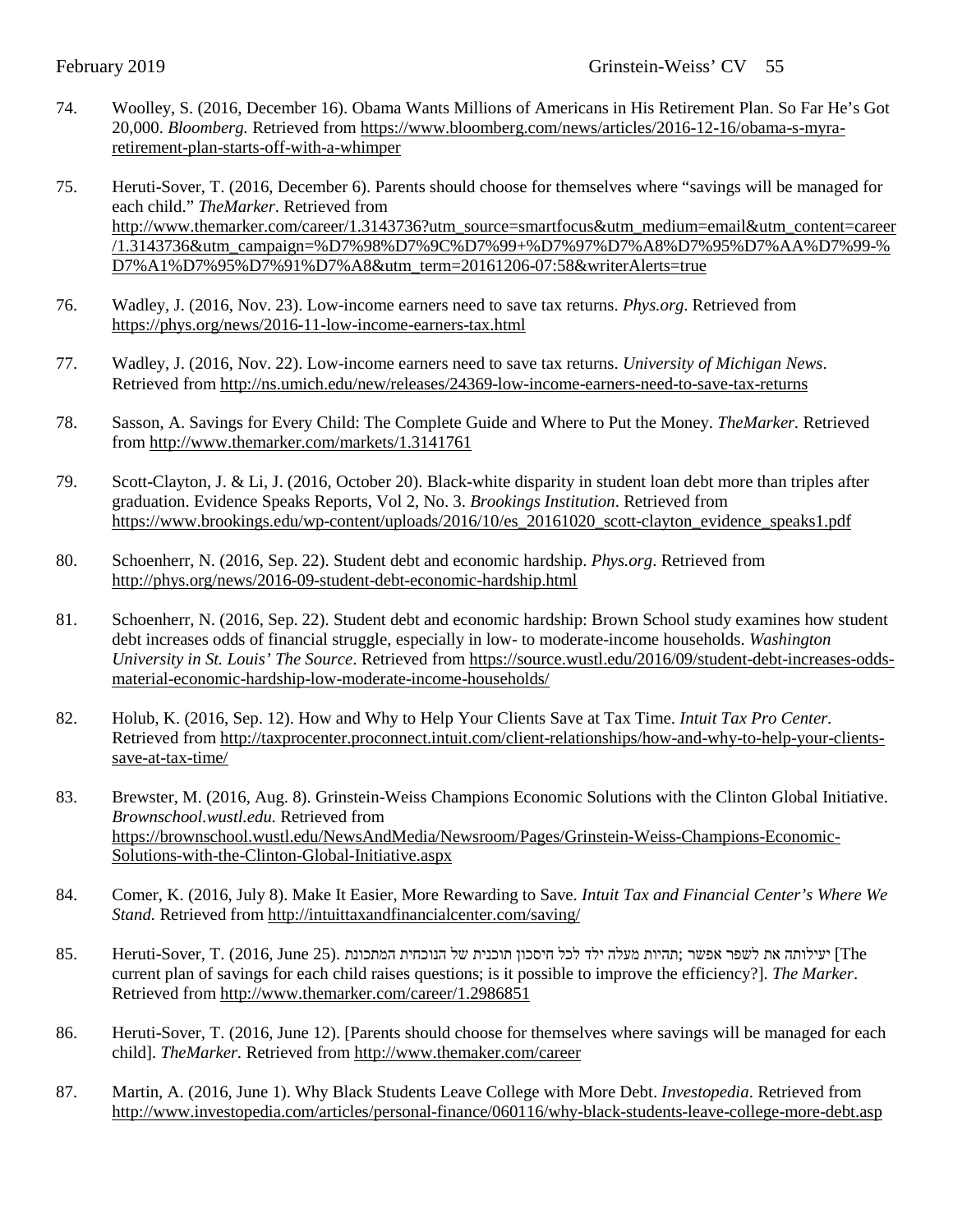- 88. Saporito, C. (2016, May 13). ¿Has pedido un préstamo estudiantil? Tu origen podría revelar mucho sobre tu deuda. ¡Mira! [Have you borrowed a student loan? Your household could reveal a lot about your debt. Look!]. *Telemundo.com.* Retrieved from [http://www.telemundo.com/el-poder-en-ti/2016/05/13/has-pedido-un-prestamo](http://www.telemundo.com/el-poder-en-ti/2016/05/13/has-pedido-un-prestamo-estudiantil-tu-origen-podria-revelar-mucho-sobre-tu?page=2)[estudiantil-tu-origen-podria-revelar-mucho-sobre-tu?page=2](http://www.telemundo.com/el-poder-en-ti/2016/05/13/has-pedido-un-prestamo-estudiantil-tu-origen-podria-revelar-mucho-sobre-tu?page=2)
- 89. (2016, May 13). WashU Expert: Google Payday Loan Ad Ban Highlights Need for Affordable Loans. *Newswise.* Retrieved fro[m http://www.newswise.com/articles/washu-expert-google-payday-loan-ad-ban-highlights-need-for](http://www.newswise.com/articles/washu-expert-google-payday-loan-ad-ban-highlights-need-for-affordable-loans)[affordable-loans](http://www.newswise.com/articles/washu-expert-google-payday-loan-ad-ban-highlights-need-for-affordable-loans)
- 90. Schoenherr, N. (2016, May 13). WashU Expert: Google payday loan ad ban highlights need for affordable loans. *Washington University's TheSource*. Retrieved from [https://source.wustl.edu/2016/05/washu-expert-google](https://source.wustl.edu/2016/05/washu-expert-google-payday-ad-ban-highlights-needs-affordable-loans/)[payday-ad-ban-highlights-needs-affordable-loans/](https://source.wustl.edu/2016/05/washu-expert-google-payday-ad-ban-highlights-needs-affordable-loans/)
- 91. Osborn, E. (2016, May 12). Black College Graduates Holding More Student Loan Debt Compared to Their White Peers. *GoodCall.com* Retrieved from [https://www.goodcall.com/news/black-college-graduates-holding-student](https://www.goodcall.com/news/black-college-graduates-holding-student-loan-debt-compared-white-peers-06815)[loan-debt-compared-white-peers-06815](https://www.goodcall.com/news/black-college-graduates-holding-student-loan-debt-compared-white-peers-06815)
- 92. (2016, May 11). Black Students Are Saddled With More Loans Than Whites. *NewsOne.* Retrieved from <http://newsone.com/3431834/black-students-are-saddled-with-more-loans-than-whites/>
- 93. (2016, May 9). Study Finds Large Racial Disparity in Student Loan Debt. *The Journal of Blacks in Higher Education.* Retrieved from<https://www.jbhe.com/2016/05/study-finds-large-racial-disparity-in-student-loan-debt/>
- 94. Holland, K. (2016, May 6). College Debt Is Much Worse for Black Students. *NBC News.* Retrieved from http://www.nbcnews.com/feature/college-game-plan/college-debt-much-worse-black-students-n569366
- 95. Holland, K. (2016, May 5). College debt is much worse for black students. *CNBC.* Retrieved from http://www.cnbc.com/2016/05/05/college-debt-is-much-worse-for-black-students.html
- 96. (2016, May 3). New Study Highlights What You Didn't Know About Race and College Debt. *Sojourners.* Retrieved fro[m https://sojo.net/articles/new-study-highlights-what-you-didn-t-know-about-race-and-college-debt](https://sojo.net/articles/new-study-highlights-what-you-didn-t-know-about-race-and-college-debt)
- 97. Mitchell, J. (2016, May 2). Student Debt Is About to Set Another Record, But the Picture Isn't All Bad. *Wall Street Journal*. Retrieved from http://blogs.wsj.com/economics/2016/05/02/student-debt-is-about-to-set-anotherrecord-but-the-picture-isnt-all-bad/
- 98. Pianin, R. (2016, May 2). Black Students Take on More Debt than Asian, White Low-Income Students. *The Fiscal Times*. Retrieved from http://www.thefiscaltimes.com/2016/05/02/Black-Students-Take-More-Debt-Asian-White-Low-Income-Students
- 99. Reeves, R. (2016, May 2). The (Bigger Than We Realized) Role Race Plays in College Debt. *Wall Street Journal.* Retrieved fro[m http://blogs.wsj.com/washwire/2016/05/02/the-bigger-than-we-realized-role-race-plays-in](http://blogs.wsj.com/washwire/2016/05/02/the-bigger-than-we-realized-role-race-plays-in-college-debt/)[college-debt/](http://blogs.wsj.com/washwire/2016/05/02/the-bigger-than-we-realized-role-race-plays-in-college-debt/)
- 100. McGrath, M. (2016, April 29). How Student Debt Disproportionately Affects Low-Income Black Students. *Forbes.* Retrieved from [http://www.forbes.com/sites/maggiemcgrath/2016/04/29/how-student-debt](http://www.forbes.com/sites/maggiemcgrath/2016/04/29/how-student-debt-disproportionately-affects-low-income-black-students/%23565e44374e38)[disproportionately-affects-low-income-black-students/#565e44374e38](http://www.forbes.com/sites/maggiemcgrath/2016/04/29/how-student-debt-disproportionately-affects-low-income-black-students/%23565e44374e38)
- 101. Holub, K. (2016, April 25). Bank Account Ownership and Financial Wellness. *Intuit Tax and Financial Center blog*. Retrieved fro[m http://intuittaxandfinancialcenter.com/bank-account-ownership-financial-wellness/](http://intuittaxandfinancialcenter.com/bank-account-ownership-financial-wellness/)
- 102. Schoenherr, N. (2016, April 21). Research reveals racial disparities in education debt. *Washington University in St. Louis' The Source.* Retrieved from [https://source.wustl.edu/2016/04/research-reveals-racial-disparities](https://source.wustl.edu/2016/04/research-reveals-racial-disparities-education-debt/)[education-debt/](https://source.wustl.edu/2016/04/research-reveals-racial-disparities-education-debt/)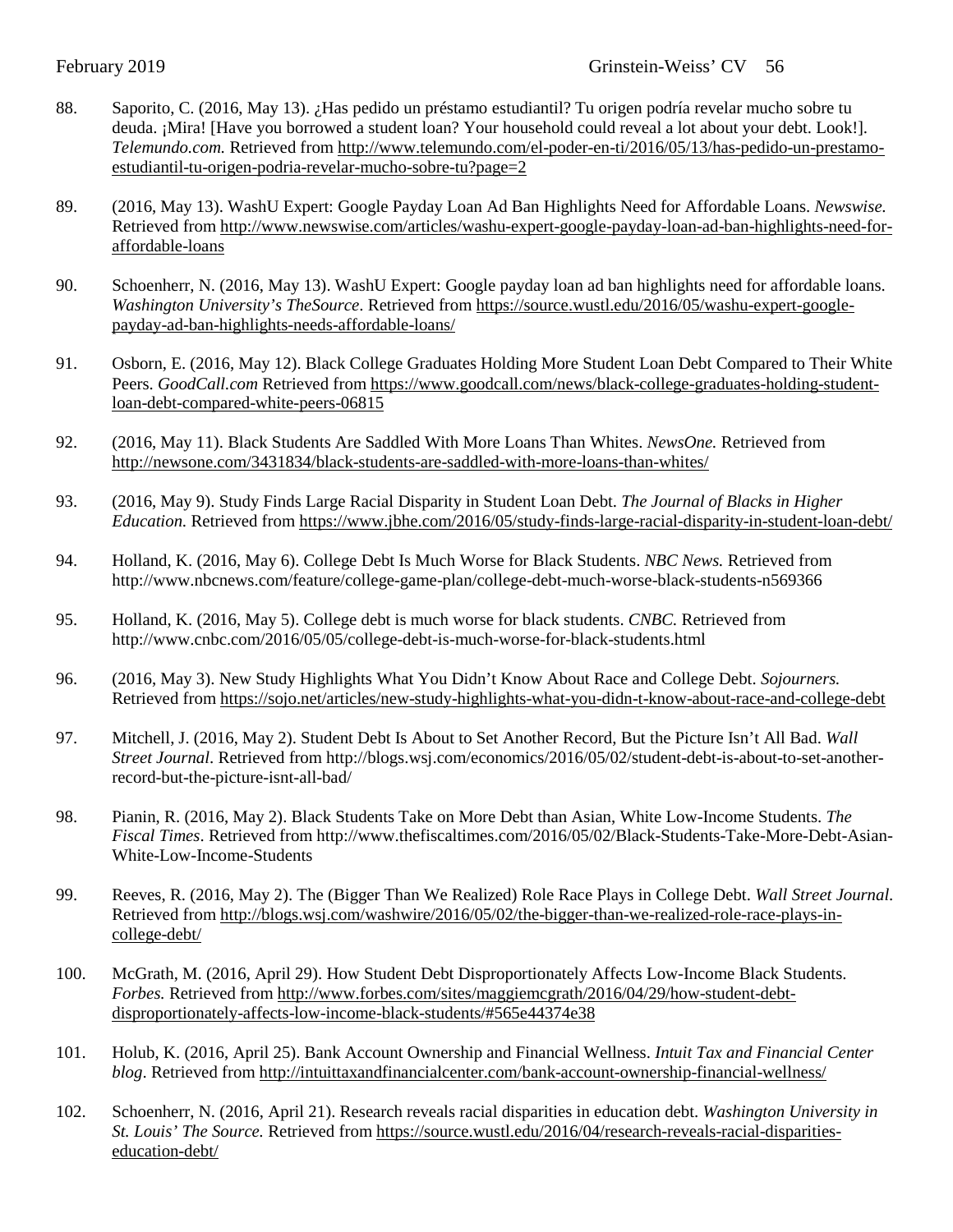- 103. Grinstein-Weiss, M. & Oliphant, J. (2016, April 14). Opening Doors (And Accounts) at Tax Times. *New America Weekly*. Retrieved from https://www.newamerica.org/weekly/opening-doors-and-accounts-at-tax-times/
- 104. Schoenherr, N. (2016, April 13). WashU Expert: Getting a Tax Refund? Consider Saving It. *Washington University in St. Louis: The Source*. Retrieved from https://source.wustl.edu/2016/04/washu-expert-getting-taxreturn-consider-saving/
- 105. Brewster, M. & Covington, M. (2016, April 14). Start Saving to Stop Spending Money on Alternative Financial Services (AFS) – Part 2. *America Saves Blog*. Retrieved from http://www.americasaves.org/blog/1280-startsaving-to-stop-spending-money-on-alternative-financial-services-afs-part-2
- 106. Brewster, M. & Covington, M. (2016, April 13). Start Saving to Stop Spending Money on Alternative Financial Services (AFS) – Part 1. *America Saves Blog*. Retrieved from http://www.americasaves.org/blog/1279-startsaving-to-stop-spending-money-on-alternative-financial-services-part-1-
- 107. Ward, L. (2016, March 27). The Latest Corporate Benefit: the 529 Plan. *The Wall Street Journal*. Retrieved from http://www.wsj.com/articles/the-latest-corporate-benefit-the-529-plan-1459130786
- 108. Barr, D. (2016, January 29). Centene, Washington U Partner on Health Research Center. *St. Louis Business Journal.* Retrieved from [http://www.bizjournals.com/stlouis/morning\\_call/2016/01/centene-washington-u](http://www.bizjournals.com/stlouis/morning_call/2016/01/centene-washington-u-partner-on-health-research.html)[partner-on-health-research.html](http://www.bizjournals.com/stlouis/morning_call/2016/01/centene-washington-u-partner-on-health-research.html)
- 109. Schoenherr, N. (2016, January 26). Brown School to launch Envolve Center. *Washington University in St. Louis' The Source.* Retrieved from<https://source.wustl.edu/2016/01/brown-school-launch-envolve-center/>
- 110. Swartz, J. (2016, January 5). Treasury Lew's visits Intuit on Inclusion Mission. *USA Today.* Retrieved from <http://www.usatoday.com/story/tech/2016/01/04/treasury-intuit-partner-financial-inclusion/77888816/>
- is poverty from Exit [הכנסה דרך ולא נכסים וצבירת חיסכון דרך עוברת מעוני יציאה .(15 December 2015, (.U ,Fsobski 111. through saving and accumulating assets rather than through income]. *Calcalist.* Retrieved from http://www.calcalist.co.il/Ext/Comp/ArticleLayout/CdaArticlePrintPreview/1,2506,L-3675767,00.html
- for Plan Savings [צעיר מגיל פיננסי חינוך עם בשילוב רק תצליח ילד לכל חיסכון תוכנית .(14 December 2015, (.L .S ,Levy 112. Each Child Succeed only in Conjunction with Financial Education from an Early Age]. *Calcalist.* Retrieved from <http://www.calcalist.co.il/articles/0,7340,L-3675878,00.html>
- 113. (2015, November 19). Israel Adopts Savings Accounts for Children based on CSD Recommendation. *CSD News*. Retrieved fro[m http://csd.wustl.edu/newsroom/news/Pages/Israel-CDAs-](http://csd.wustl.edu/newsroom/news/Pages/Israel-CDAs-Nov2015.aspx?cm_mid=5159990&cm_crmid=9e99a045-c02e-e411-98e0-005056a84111&cm_medium=email)[Nov2015.aspx?cm\\_mid=5159990&cm\\_crmid=9e99a045-c02e-e411-98e0-005056a84111&cm\\_medium=email](http://csd.wustl.edu/newsroom/news/Pages/Israel-CDAs-Nov2015.aspx?cm_mid=5159990&cm_crmid=9e99a045-c02e-e411-98e0-005056a84111&cm_medium=email)
- 114. Miller, J. (2015, November 23). CSD's work leads to Israel Adopting Child Savings Accounts. *Washington University in St. Louis Newsroom*. Retrieved from<https://news.wustl.edu/news/Pages/29027.aspx>
- 115. (2015, November 8). We must save more for retirement [Editorial by Observer Editorial Board]. *The Charlotte Observer*. Retrieved from<http://www.charlotteobserver.com/opinion/editorials/article43489359.html>
- 116. Ward, L. (2015, November 1). How to Get Taxpayers to Save Their Refunds. *The Wall Street Journal*. Retrieved from<http://www.wsj.com/articles/how-to-get-taxpayers-to-save-their-refunds-1446433538>
- 117. Skwiot, R. (2015). The Future of CSD. *Social Impact Magazine--Dollars & Sense: Bringing Financial Education back into the Social Worker's Toolkit. (*Issue 9, Summer 2015*).* Retrieved from: [http://brownschool.wustl.edu/NewsAndMedia/Publications/SocialImpact/Documents/SocialImpact\\_2015.pdf](http://brownschool.wustl.edu/NewsAndMedia/Publications/SocialImpact/Documents/SocialImpact_2015.pdf)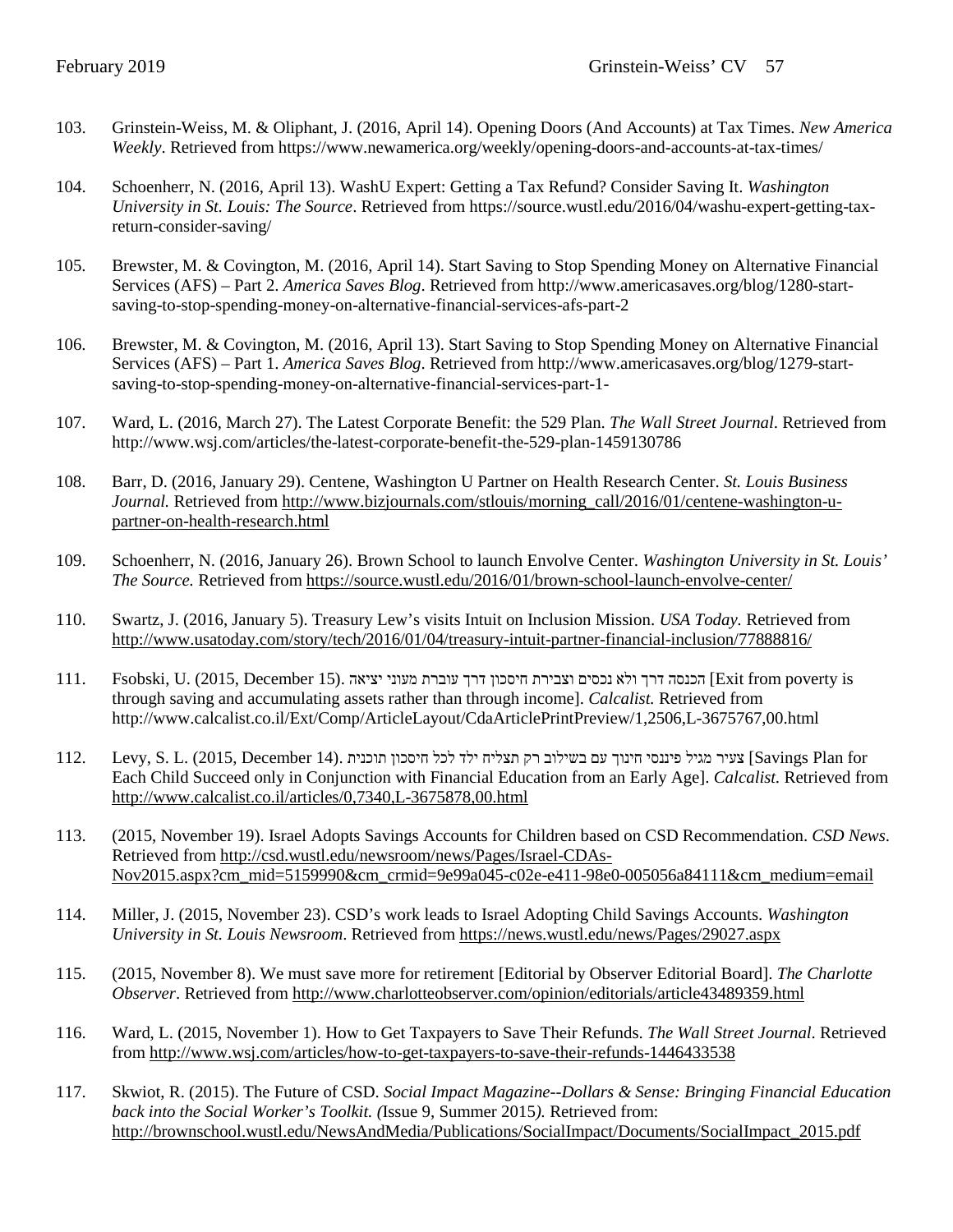- 118. (2015). New Centers: The Center for Health Behavior Change. *Social Impact Magazine--Dollars & Sense: Bringing Financial Education back into the Social Worker's Toolkit. (*Issue 9, Summer 2015*).* Retrieved from: [http://brownschool.wustl.edu/NewsAndMedia/Publications/SocialImpact/Documents/SocialImpact\\_2015.pdf](http://brownschool.wustl.edu/NewsAndMedia/Publications/SocialImpact/Documents/SocialImpact_2015.pdf)
- 119. Miller, J. (2015, August 13). Israel's proposed budget includes CSD plan for Child Development Accounts for newborns. *Center for Social Development.* Available at [http://csd.wustl.edu/newsroom/news/Pages/Israel%E2%80%99s-proposed-budget-includes-CSD-plan-for-child](http://csd.wustl.edu/newsroom/news/Pages/Israel%E2%80%99s-proposed-budget-includes-CSD-plan-for-child-savings-accounts.aspx?cm_mid=4884050&cm_crmid=9e99a045-c02e-e411-98e0-005056a84111&cm_medium=email)[savings-accounts.aspx?cm\\_mid=4884050&cm\\_crmid=9e99a045-c02e-e411-98e0-](http://csd.wustl.edu/newsroom/news/Pages/Israel%E2%80%99s-proposed-budget-includes-CSD-plan-for-child-savings-accounts.aspx?cm_mid=4884050&cm_crmid=9e99a045-c02e-e411-98e0-005056a84111&cm_medium=email) [005056a84111&cm\\_medium=email](http://csd.wustl.edu/newsroom/news/Pages/Israel%E2%80%99s-proposed-budget-includes-CSD-plan-for-child-savings-accounts.aspx?cm_mid=4884050&cm_crmid=9e99a045-c02e-e411-98e0-005056a84111&cm_medium=email)
- law (מה המחיר .הרצוג מציע חוק שיסדר את העתיד של הילדים שלכם .(2015, May 20) מה המחיר .הרצוג מציע חוק שיסדר את arranging the future of your children. What is the price?]. *TheMarker.* Retrieved from <http://www.themarker.com/news/1.2640641>
- 121. Heruti-Sover, T. (2015, May 7). **ילדינו של עתידם את להציל תוכל כך ,כחלון משה]** Moshe Kahlon, so you can save the future of our children]. *TheMarker.*Retrieved from<http://www.themarker.com/career/1.2631675>
- 122. Schoenherr, N. (2015, April 27). Tax-time savings programs effective in helping low-income families save refunds, study finds. *The Record*. Available at [https://news.wustl.edu/news/Pages/tax-programs-low-income](https://news.wustl.edu/news/Pages/tax-programs-low-income-families.aspx)[families.aspx](https://news.wustl.edu/news/Pages/tax-programs-low-income-families.aspx)
- 123. Brookings Institution. (2015, April 3, 2015) *Journal: Start children early for financial success.* Available at http://www.brookings.edu/research/articles/2015/04/02-starting-early-financial-success-grinsteinweiss
- 124. Johnesson, R. (2015, March 30). McCaskill expresses alarm on retirement savings an scams. *Financial Buzz.* Available at http://www.financialbuzz.com/mccaskill-express-alarm-on-retirement-savings-and-scams-242476.
- 125. Miller, J. (2015, March 13). CSD's Grinstein-Weiss alerts U.S. senators to 'golden moments' for savings. *The Record.* https://news.wustl.edu/news/Pages/Grinstein-Weiss-Senate-testimoy-March12.aspx
- 126. Raasch, C. (2015, March 13). 'Staggering' crisis looms in retirement income, senators learn. *St. Louis Post-Dispatch*. Available at http://www.stltoday.com/news/local/govt-and-politics/staggering-crisis-looms-inretirement-income-senators-learn/article\_2e1dacc3-0e93-5243-99f2-4c07618f7026.html
- 127. McGraves, F. (2015, March 11). New Study Shows Renters Lost Wealth During Great Recession. *Finance Wire*. Available at http://www.financeswire.com/new-study-shows-renters-lost-during-great-recession/1896
- 128. Huffman, M. (2015, March 11). Renters fared worse than homeowners during the Great Recession. *Consumer Affairs*. Available at http://www.consumeraffairs.com/news/renters-fared-worse-than-homeowners-during-thegreat-recession-031115.html
- 129. Schoenherr, N. (2015, March 5). Homeowners fared better in Great Recession than renters, new study finds. *Washington University News Room*. Available at http://news.wustl.edu/news/Pages/home-owner-recession.aspx
- 130. Boshara, R. & Emmons, W. (2015, January 5). Escaping America's wealth gap. *San Antonio Express News*, *My San Antonio.* Available at [http://www.mysanantonio.com/opinion/commentary/article/Escaping-America-s](http://www.mysanantonio.com/opinion/commentary/article/Escaping-America-s-wealth-gap-5995168.php)[wealth-gap-5995168.php](http://www.mysanantonio.com/opinion/commentary/article/Escaping-America-s-wealth-gap-5995168.php)
- 131. Heruti-Sover, Tali. (2015, January 5). אתכם שיטות שילמדו אתכם לחסוך? הנה כמה שיטות לחסוך לא מצליחים לחסוך *MarkerWeek Annual Magazine, TheMarker,* 74-84. Retrieved from http://www.themarker.com/markerweek/markeryear/1.2518588
- 132. PRWEB. (2014, December). The Financial Benefits of Homeownership. *Virtual-Strategy Magazine.* Available at <http://www.virtual-strategy.com/2014/12/31/financial-benefits-homeownership#axzz3Nuf7qPTP>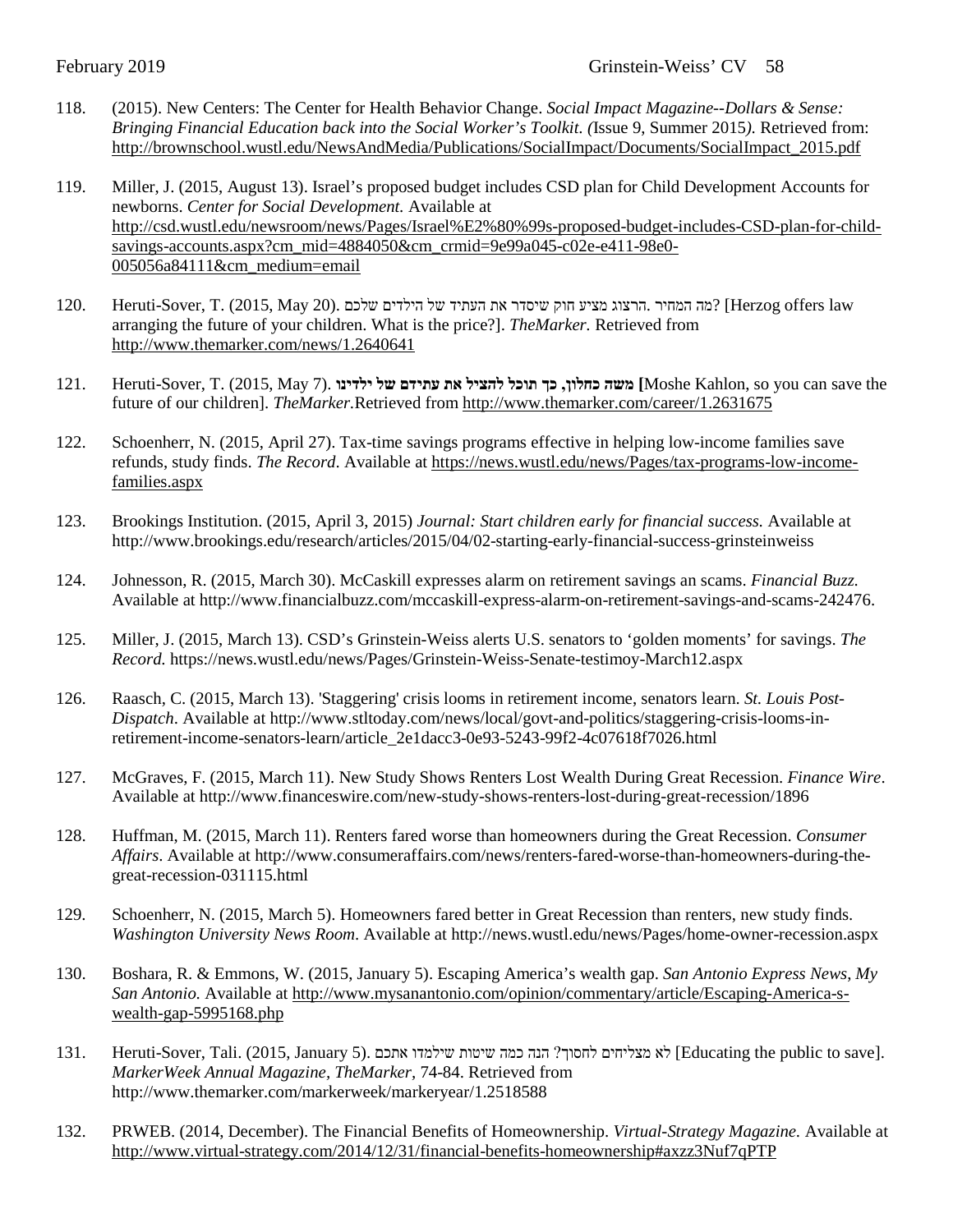- 133. EITC Funders Network. (2014, December). Interview with a Researcher: Michal Grinstein-Weiss. *EITC Funders Network e-newsletter*. Available at http://eitcfunders.org/wp-content/uploads/2014/11/Dec-2014-Newsletter.pdf
- 134. Pace, P.R. (2014, November). The War on Poverty: Struggle changes as society evolves. *National Association of Social Workers News*. Available at https://www.socialworkers.org/pubs/news/2014/11/war-on-poverty.asp
- 135. Miller, J. (2014, November 11). Chicago event focuses on creating savings opportunities. *Center for Social Development.* Available at http://csd.wustl.edu/newsroom/news/Pages/Chicago-R2S-Oct2014.aspx
- 136. Brewster, M. (2014, November 7). Associate director urges national CDA program for Israel. *Center for Social Development.* Available at http://csd.wustl.edu/newsroom/news/Pages/Israel\_CDA\_MichalGW.aspx
- 137. Schoenherr, N. (2014, October 9). Center for Social Development receives \$1 million Treasury grant for retirement savings research. *Washington University Newsroom.* Available at <http://news.wustl.edu/news/Pages/27516.aspx>
- 138. Koide, M. (2014, October 2). Treasury's Financial Empowerment Innovation Fund Awards 11 Contracts. *Treasury Notes Blog.* U.S. Department of the Treasury. Available at [http://www.treasury.gov/connect/blog/Pages/Treasury's-Financial-Empowerment-Innovation-Fund-Awards-11-](http://www.treasury.gov/connect/blog/Pages/Treasury) [Contracts.aspx](http://www.treasury.gov/connect/blog/Pages/Treasury)
- 139. Comer, K. (2014, April 14). Guest blog post: Outsized impacts at tax time. The Ladder. Retrieved from http://assets.newamerica.net/blogposts/2014/ guest\_blog\_post\_outsized\_impacts\_at\_tax\_time-108078
- 140. Schreur, E. (2014, February 28). Asset Building News Week, February 24-28. *New America Foundation*. Available at http://www.fordfoundation.org/issues/economic-fairness/improving-access-to-financialservices/news?id=863
- 141. Brown, A. (2014, February 27). From Refund to Savings. *Ford Foundation.* Available at http://www.fordfoundation.org/issues/economic-fairness/improving-access-to-financial-services/news?id=863
- 142. McCarthy, L. G. (2014, January 31). 'Refund to Savings' tax-time savings experiment has impact on household finances. *Phys.org*. Available at http://phys.org/news/2014-01-refund-tax-time-impact-household.html
- 143. McCarthy, L. G. (2014, January 30). 'Refund to Savings' tax-time savings experiment has impact on household finances. *ScienceDaily.* Available at http://www.sciencedaily.com/releases/2014/01/140130152805.htm
- 144. McCarthy, L. G. (2014, January 30). 'Refund to Savings' tax-time savings experiment has impact on household finances. *Washington University Newsroom.* Available at https://news.wustl.edu/news/Pages/26422.aspx
- 145. Schreur, E. (2013, September 20) Behavioral Insights into Tax Time Savings from CSD's Tax Filing Experiment. *New America Foundation*. Available at http://assets.newamerica.net/blogposts/2013/behavioral\_insights\_into\_tax\_time\_savings\_from\_csd\_s\_tax\_filing\_ experiment-92590
- 146. Schreur, E. (2013, September 19) Lessons on Tax-Time Savings from the 2013 NCTC National Conference. *New America Foundation*. Available at assets.newamerica.net/blogposts/2013/lessons\_on\_tax\_time\_savings\_from\_the\_2013\_nctc\_national\_conference-92587
- 147. Holub, K. & Rothstein, D. (2013, April 15). Refund to Savings: A Savings Nudge at Tax Time. *New America Foundation*. Available at http://assets.newamerica.net/blogposts/2013/refund to savings a savings nudge at tax time-82278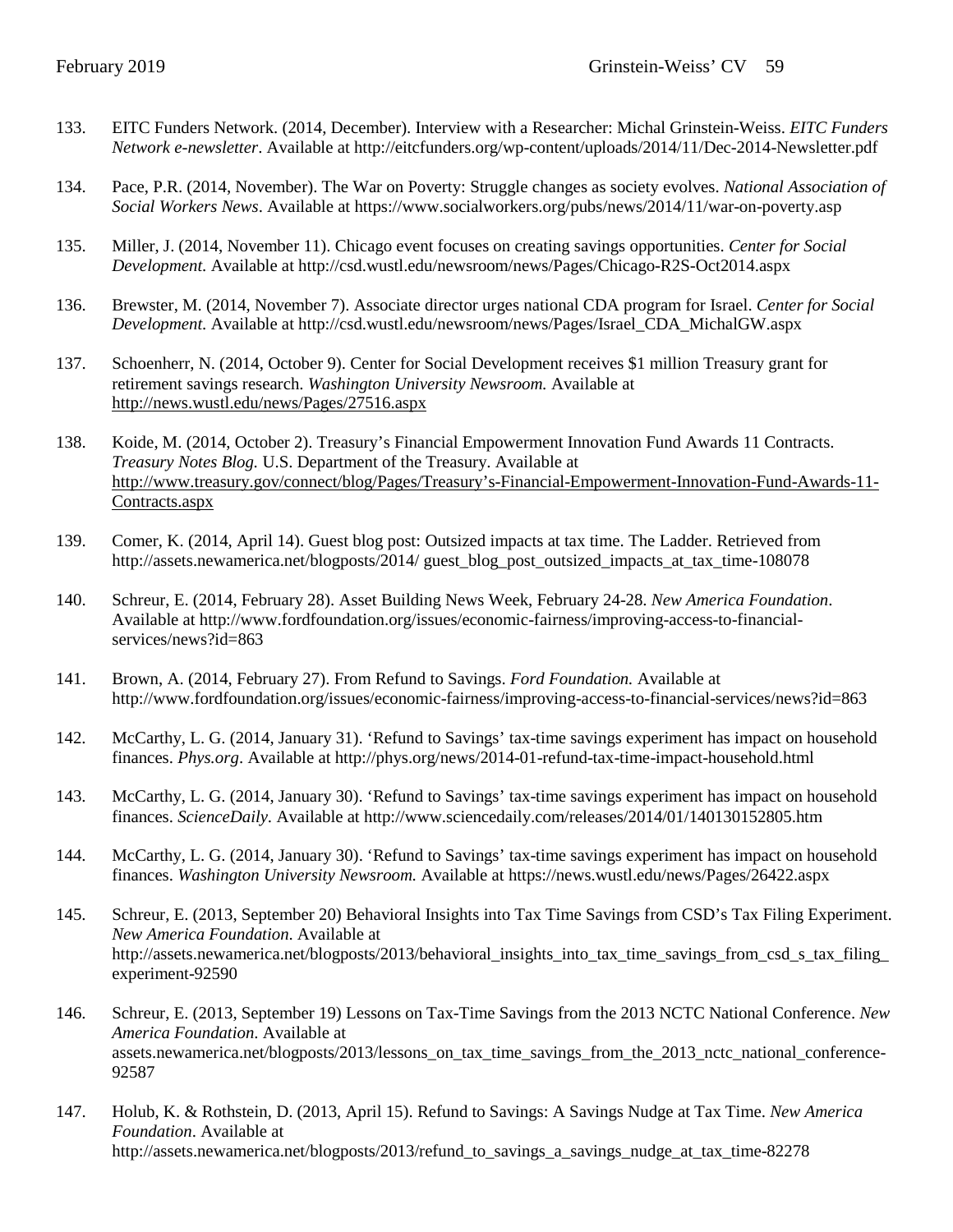- 148. Stalter, K. (2013, Mar 26). Savings experiment helps taxpayers make the most of their refunds. *Center for Social Development.* Available at http://csd.wustl.edu/AboutUs/News/Pages/Refund-to-Savings-March.aspx
- 149. Kissell, C. (2013, Feb 19). Money skills key to child's future. *Bankrate.com*. Available at [http://www.bankrate.com/finance/savings/money-skills-key-to-childs](http://www.bankrate.com/finance/savings/money-skills-key-to-childs-future.aspxhttp:/www.foxbusiness.com/personal-finance/2013/02/19/money-skills-key-to-child-future-success)[future.aspxhttp://www.foxbusiness.com/personal-finance/2013/02/19/money-skills-key-to-child-future-success](http://www.bankrate.com/finance/savings/money-skills-key-to-childs-future.aspxhttp:/www.foxbusiness.com/personal-finance/2013/02/19/money-skills-key-to-child-future-success)
- 150. Samuelson, T. (2013, February 8). Persuading us to save not spend our tax refund. *National Public Radio: Marketplace.* Available at http://ssl.marketplace.org/topics/wealth-poverty/persuading-us-save-not-spend-our-tax-refund
- 151. Edwards, M., Heuer, A., & Marsh, D. (2013, February 4). Restoring Household Financial Stability Post Recession. *St. Louis Public Radio.* Available at http://news.stlpublicradio.org/post/restoring-household-financialstability-post-recession
- 152. Edwards, G. (2013, January 31). Washington University partners with Intuit in tax savings experiment. *St. Louis Biz Talk.* [Available](http://www.bizjournals.com/stlouis/bio/6841/Greg+Edwards) at http://www.bizjournals.com/stlouis/blog/2013/02/wash-u-partners-with-intuit-in-tax.html
- 153. Washington University Newsroom. (2013, January 31). 'Refund to Savings' program largest-ever national savings experiment. *The Record.* Available at<http://news.wustl.edu/news/Pages/24885.aspx>
- 154. St. Louis Federal Reserve Newsroom. (Jan 25, 2013). Experts to Explore Household Balance Sheets' Role in National Economic Growth. Available at http://www.stlouisfed.org/newsroom/displayNews.cfm?article=1647
- 155. Mielach, D. (2013, January 16). 5 money tips for kids of all ages. *Business News Daily.* Available at http://www.mnn.com/money/personal-finance/stories/5-money-tips-for-kids-of-all-ages
- 156. Washington University Newsroom. (2013, January 14). The power of the piggy bank: Five ways parents can teach their kids financial literacy. *The Record.* Available at<http://news.wustl.edu/news/Pages/24788.aspx>
- 157. International Association of Machinists and Aerospace Workers. (2013, January 2). Building Wealth at Tax Time for Low-Income Families. *Machinists News Network*. Available at http://www.goiam.org/index.php/news/latestvideos/10897-building-wealth-at-tax-time-for-low-income-families
- 158. Stalter, K. (2012, Nov 29). Washington University research for U.S. education department to contribute to federal college savings policy. *The Record.* Available at https://news.wustl.edu/news/Pages/24620.aspx
- 159. Brown, L. (2012, Oct 28). St. Louis Post-Dispatch. Available at http://www.stltoday.com/business/local/bankaccounts-key-to-helping-needy-families/article\_fa3c49d3-e2f6-5636-a543-3f58f8e1a48d.html
- 160. Barlow, C. (2012, Apr 13). Homeownership in Disadvantaged Neighborhoods. *Chicago Policy Review.* Available at http://chicagopolicyreview.org/2012/04/13/homeownership-in-disadvantaged-neighborhoods
- 161. New, C. (2011, May 7). 'Money Doesn't Grow On Trees,' and Other Financial Lessons From Mom. *Daily Finance.*  Available at http://www.dailyfinance.com/2011/05/07/financial-lessons-from-mom-mothers-day
- 162. Cramer, R. (2011, June 6). Homeownership and Individual Development Accounts. *CFED News Clips*. Available at http://blogs.cfed.org/cfed\_news\_clips/2011/06/homeownership-and-individual-d-1.html
- 163. Cramer, R. (2011, June 6). Homeownership and Individual Development Accounts. *CFED News Clips*. Available at [http://blogs.cfed.org/cfed\\_news\\_clips/2011/06/homeownership-and-individual-d-1.html](http://blogs.cfed.org/cfed_news_clips/2011/06/homeownership-and-individual-d-1.html)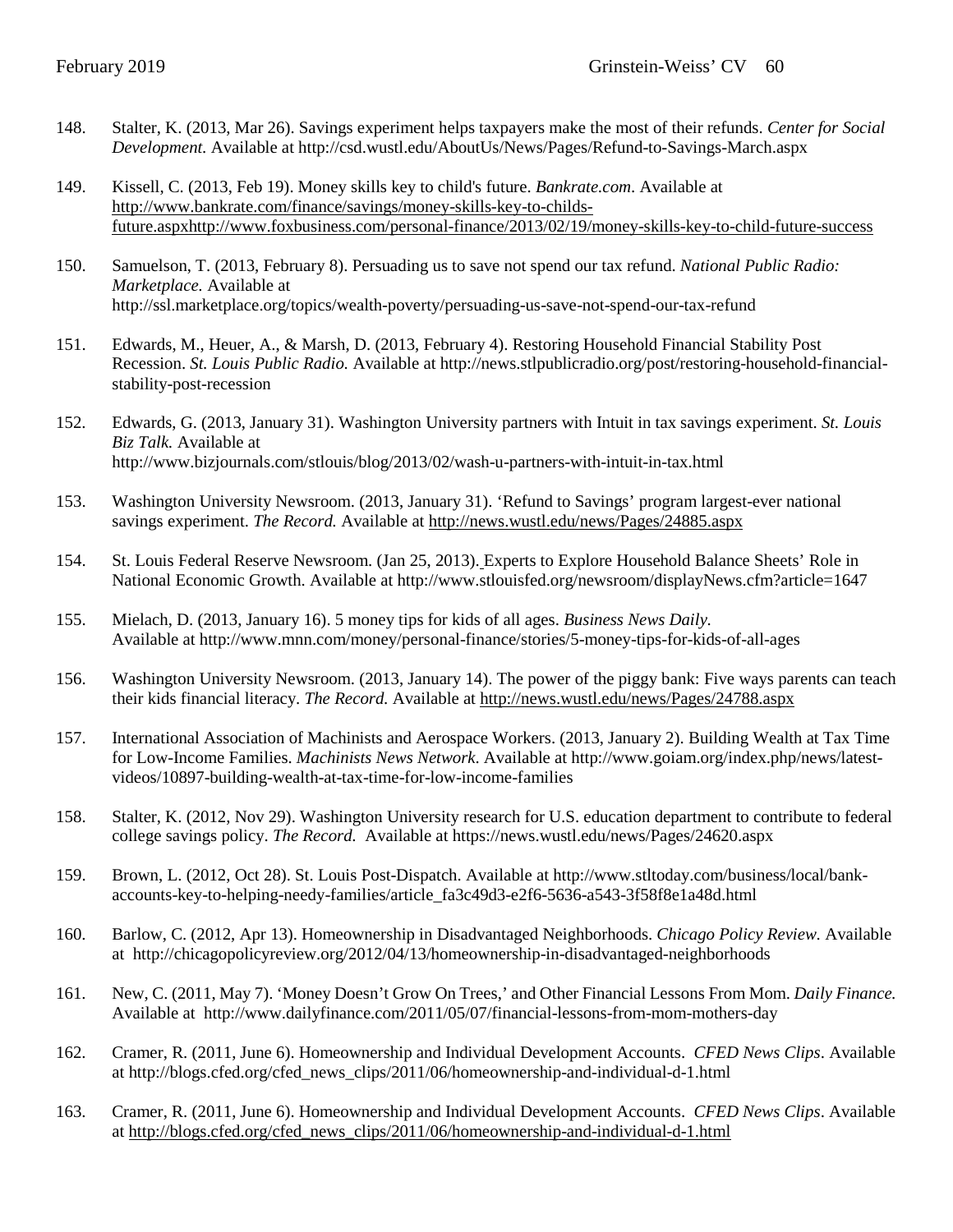- 164. Taylor, A. (2011, March 23). The Refund to Savings Initiative: Can Tax Time Be the Catalyst That Saves Our National Savings Rate? *The Inclusive Economy Blog*. Available at [http://cfed.org/blog/inclusiveeconomy/the\\_refund\\_to\\_savings\\_initiative](http://cfed.org/blog/inclusiveeconomy/the_refund_to_savings_initiative)
- 165. Brookings Institution. (2011, March 4). *Ten-Year Impacts of Individual Development Accounts on Homeownership: Evidence from a Randomized Experiment* [Blog]. Available at http://www.brookings.edu/papers/2011/0304\_homeownership\_gale.aspx
- 166. New America Foundation*:* (2011, March). *Homeownership and Individual Development Accounts.* [The Ladder Blog]. Available at http://assets.newamerica.net/blogposts/2011/homeownership\_and\_individual\_development\_accounts-46282
- 167. USA America Network*.* (2008*,* December 10). *Social Work Faculty Search for Solutions to Help People Cope with Troubled Economy.* Available at http://www.usamericanet.com/index.php?option=com\_content&view=category&layout=blog&id=110&Itemid=3 88

## **SELECTED CONSULTATIONS**

- 1. County Health Rankings & Roadmaps Program. (2018). Served as content expert for this collaboration between the Robert Wood Johnson Foundation and the University of Wisconsin Population Health Institute.
- 2. Ministry of Social Affairs (Israel). (2015-present). Provide program and policy consultation to senior government committee on implementation strategy for Child Development Accounts in Israel.
- 3. Emerge Financial Wellness. (2012-2013). Invitation to provide consultation on financial wellness program and review four white papers.
- 4. Federal Reserve Bank of Cleveland. (2011). Provided consultation on program development for "Asset Building for Ex-Offenders."
- 5. Ministry of Social Affairs (Israel). (2010). Provided program and policy consultation to the Minister of Social Affairs Isaac Herzog and his senior staff on asset building strategies for "Child Development Account Policy in Israel."

## **EDITORIAL SERVICE**

#### **Reviewer**

Book proposal for *Columbia University Press*

## **Grant Reviewer**

Individual Research Grants, Israel Science Foundation Doctoral Dissertation Research Grant, U.S. Department of Housing and Urban Development External Assessment of Research Grant Proposal, Pian Leung of the Research Grants Council (RGC), Hong Kong

#### **Associate Editor**

*Journal of the Society for Social Work and Research,* 2017-

#### **Associate Policy Editor**

*Behavioral Science and Policy*, 2018-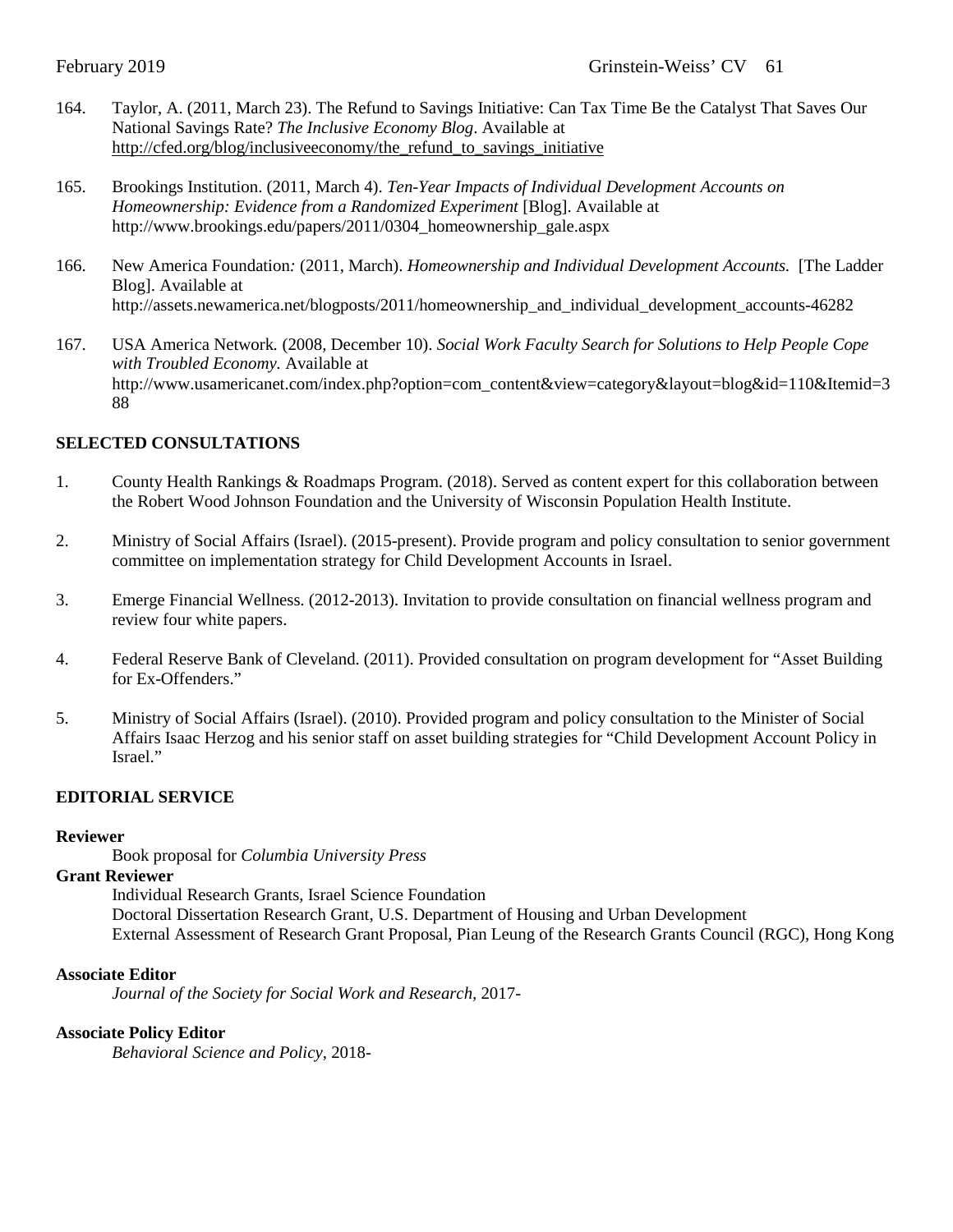#### **Guest Editor**

Special Issue on Starting Early for Financial Success, *Journal of Consumer Affairs* Commissioned by Financial Education and Literacy Commission, an organization established by Congress in 2003, comprised of representatives of more than 20 federal agencies, and chaired by the Secretary of the Treasury.

#### **Editorial Board**

*Journal of Consumer Affairs Journal of the Society for Social Work and Research Journal of Children and Poverty*

### **Consulting Editor**

*Social Work Research Intellectual & Developmental Disabilities*

### **Conference Reviewer**

*SSWR Conferences 2007 – 2017* (Review abstracts for conference presentations)

#### **Manuscript Reviewer**

*Child & Family Social Work Children and Youth Services Review Contemporary Economic Policy Demography European Economic Review Housing Policy Debate Housing Studies Intellectual and Developmental Disabilities National Tax Policy Journal Journal of Adolescence Journal of Adolescent Health Journal of Consumer Affairs Journal of Family and Economic Issues Journal of Marriage and the Family Journal of Social Service Research Journal of the Society for Social Work and Research Rural Sociology Social Service Review Social Work Research*

#### **TEACHING RECORD**

## **Brown School, Washington University in St. Louis**

Policymaking, Advocacy, and Analysis in the US Legislative System, 2019, 2020 Advancing Equity through Policy, 2018, 2019 Evaluation of Program and Services, Master's course, 2013, 2014, 2017 Independent study, Evaluation of Program and Services, 2013 Statistical Analysis for Advanced Research I, Ph.D. course, Summer 2001, 2002

## **Postdoctoral Training**

Dan Zhao, 2019- Olga Kondratjeva, 2017- Ellen Frank-Miller, 2017-2018 Emily Gallagher, 2016-2018 Chunhui Ren, 2014-2015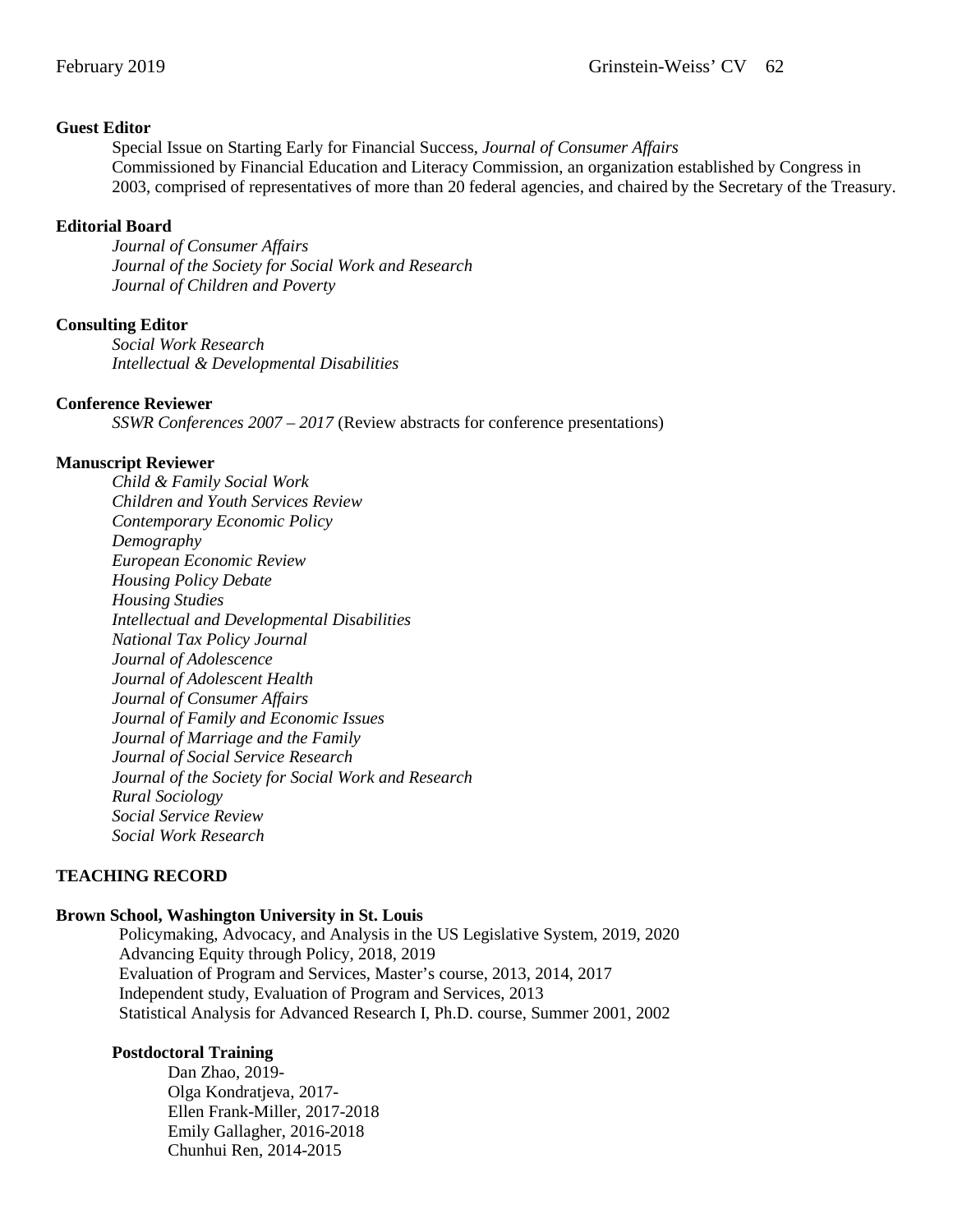#### **Supervisor, Doctoral Student Research Practicum/Assistantship**

Jorge Sabat, 2018-2019 Yingying Zeng, 2018- Sicong (Summer) Sun, 2018-2019 Aytakin Huseynli, 2018- Stephanie Skees, 2019- Brad Tucker, 2013-2014

#### **Supervisor, Doctoral Student Teaching Practicum/Assistantship**

Stacey Freedenthal, 2002 Chang-Keun Han, 2001

#### **Supervisor, Master's Student Teaching Practicum/Assistantship**

Kristen Wagner, 2002-2004 Willie Elliot, 2004

#### **Supervisor, Master's Student Research Assistantship**

Victoria Lyon, 2015-2017 Nishi Dsouza, 2015-2017 Bethany Houpt, 2015-2017 Geraldine Hannon, 2015-2017 Anna DeRuyter, 2014-2017 Nava Kantor, 2014-2015 Shannon Carrillo, 2014-2015 Chris Umbertino, 2014-2015 Ally Melvin, 2013-2015 Samuel Taylor, 2013-2015 Lingzi Luo, 2012-2014 Hannah Allee, 2013-2014 Vanessa Reinertson, 2013-2014 Jane Oliphant, 2013-2014

#### **School of Social Work, University of North Carolina at Chapel Hill**

Foundations for Evidence-Based Practice, Master's course, 2010-2012 Evaluation of Social Intervention, Master's course, 2005-2008 Examining the Intersection of Assets and Health, Independent study, 2012 Low-Income Homeownership as an Asset Building Strategy, Independent study, 2007

#### **Supervisor, Doctoral Student Research Practicum/Assistantship**

Jenna Tucker, 2010-2013 Srulovici Einav, 2011-2012 Yeong Hun Yeo, 2006-2010 Pajarita Charles, 2006-2009 Johanna Greeson, 2007- 2008 Clinton Key, 2009 Melissa Chappell, 2009 Jong-Gyu Paik, 2008-2009 Micaela Mercado, 2008 Jungsook Lee, 2006

#### **Supervisor, Doctoral Student Teaching Practicum/Assistantship**

David Ansong, 2013 Whitt Ahmed, 2012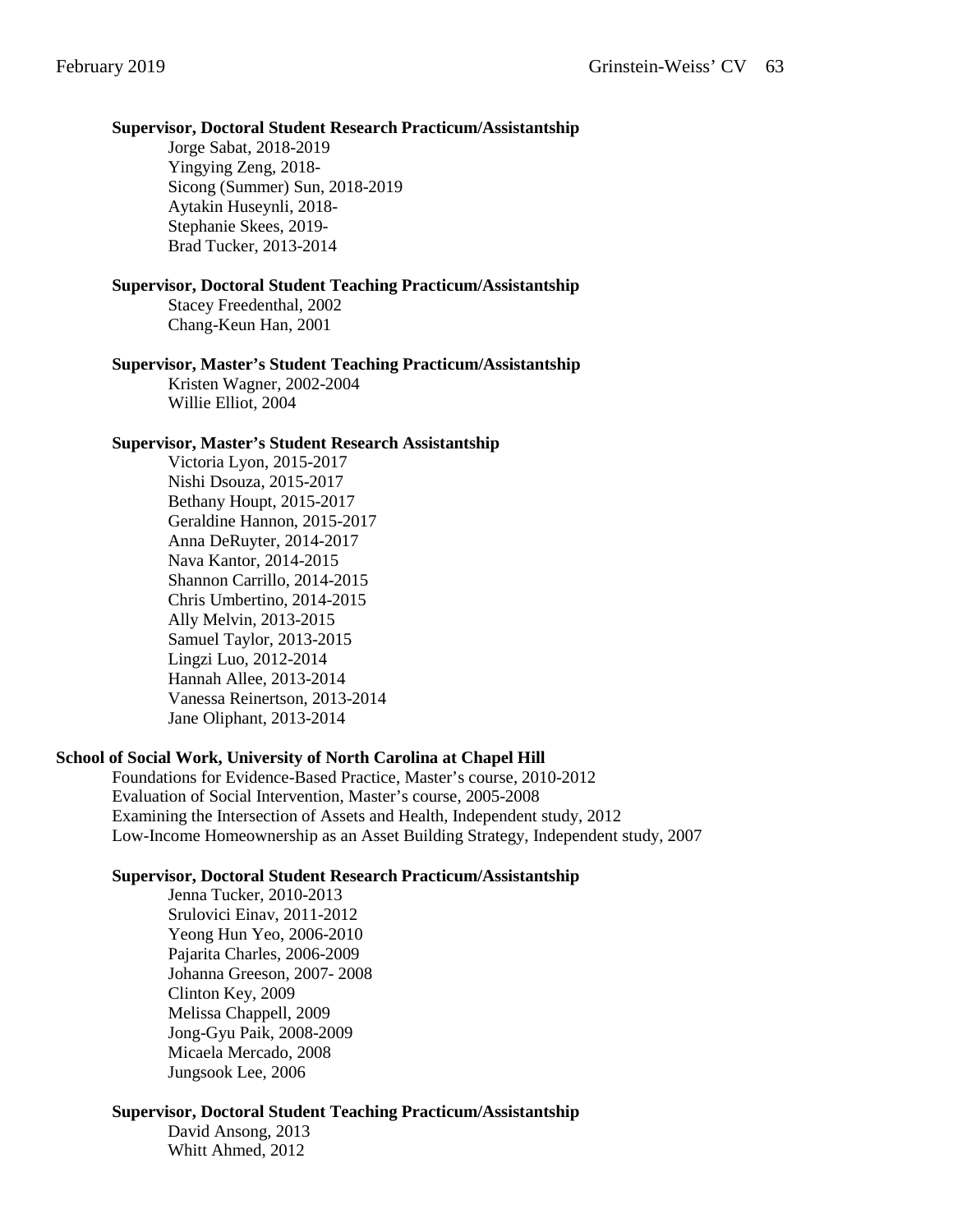Ijeoma Nwabuzor, 2010 Johanna Greeson, 2008 Tom Crea, 2007 Pajarita Charles, 2006 Elizabeth Caplick, 2005

#### **Dissertation Committees**

Einav Srulovici Johanna Greeson Jong-Gyu Paik

#### **Postdoctoral Training**

Pajarita Charles, 2009-2010 (25% of time)

#### **Supervisor, Master's Student Research Assistantship**

Arta Osmanaj, 2011-2012 Laurie Graham, 2010-2011 Krista Holub, 2010-2011 Liza Gellerstedt, 2009-2010 Elizabeth Books, 2007-2010 Adriane Casalotti, 2007-2009 Katy Dickinson, 2007-2008 Susanna Birdsong, 2007-2008 Matt Toth, 2007 Kate Irish, 2006-2007 Maya Lindley, 2006 Melissa Magee, 2006 Shannon Sellers-Harty, 2006

#### **Supervisor, Undergraduate Student Research Assistantship**

Sooyoon Lee, 2012

#### **Field Internship Instructor, MSW Students**

Jenna Tucker, 2010 Katy Dickinson, 2007

#### **Supervisor, Master's and Doctoral Student Independent Study**

Einav Srulovici, 2013 Arta Osmanaj, 2012 Susanna Birdsong, 2007

## **SELECTED PROFESSIONAL SERVICE**

#### **Brown School, Washington University in St. Louis**

**Member** Brown School Fall Planning Committee, 2020-

**Member** Brown School Strategic Planning Task Force, 2019-

- **Member** Brown School Center Policy Committee, 2018-
- **Member** Social Entrepreneurship and Innovation Lab Advisory Committee, 2018-
- **Member** Honorary Degree Committee of the Board of Trustees, Washington University in St. Louis, 2018-
- **Member** Brown School Center Director Committee, 2017-
- **Member** Master in Social Policy Steering Committee, 2016-
- **Chair** Personnel Advisory Committee, 2016-2017
- **Member** Dean Search Committee, 2015-2016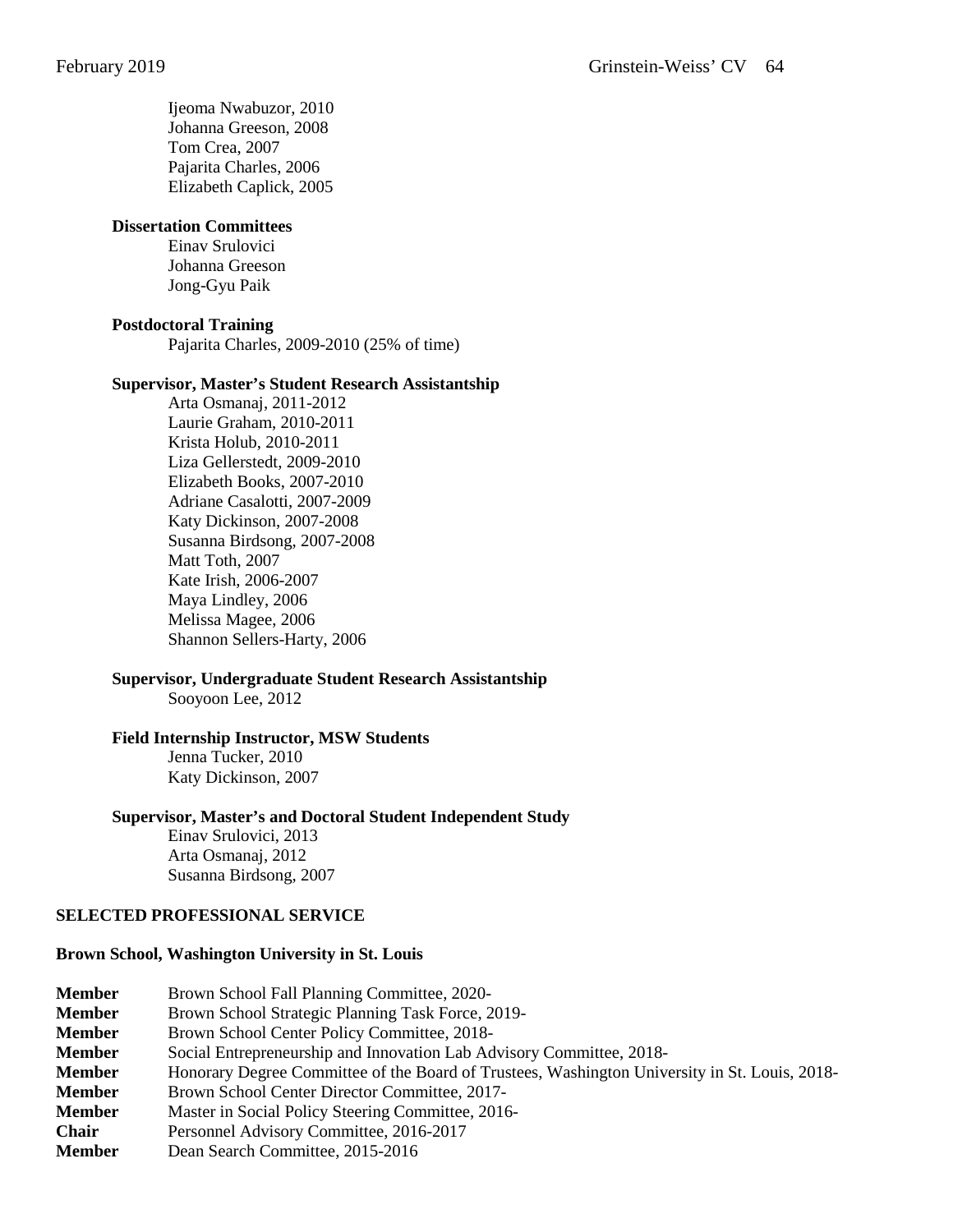| Organizer     | Brown School Distinguished Lecture Series, 2014-                                             |  |  |
|---------------|----------------------------------------------------------------------------------------------|--|--|
| <b>Member</b> | Global Implementation Work Group, Brown School, 2014-                                        |  |  |
| <b>Member</b> | Search Committee for Policy Forum Director, 2014-2015                                        |  |  |
| <b>Member</b> | Brookings/Washington University Master in Public Policy Steering Committee, 2013-2015        |  |  |
| <b>Member</b> | Personnel Advisory Committee, 2013-2015                                                      |  |  |
| <b>Member</b> | Endowed Shanti Khinduka Chair and the George Warren Brown Chair Faculty Committee, 2012-2014 |  |  |
| <b>Member</b> | Social and Economic Development Concentration Curriculum Work Group, 2012-2014               |  |  |

## **Selected Service School of Social Work, UNC-CH**

| <b>Member</b> | Community, Management and Policy Practice Concentration Committee 2011-2012 |  |  |  |  |
|---------------|-----------------------------------------------------------------------------|--|--|--|--|
| <b>Member</b> | Curriculum Committee 2011-2012                                              |  |  |  |  |
| <b>Member</b> | Community, Management & Policy Practice Concentration Committee 2010-2011   |  |  |  |  |
| <b>Member</b> | Curriculum Committee 2010-2011                                              |  |  |  |  |
| <b>Member</b> | Preyer Professorship Search Committee 2009-2010                             |  |  |  |  |
| <b>Member</b> | Recruitment and Admissions Committee 2009-2010                              |  |  |  |  |
| <b>Member</b> | Research Sequence Committee 2009-2010                                       |  |  |  |  |
| <b>Member</b> | Committee on Students 2009-2010                                             |  |  |  |  |
| <b>Member</b> | Search Committee 2008-2009                                                  |  |  |  |  |
| <b>Member</b> | Alumni Survey Committee, 2007-2008                                          |  |  |  |  |
| Co-Chair      | Reaccreditation Evaluation Committee 2007-2008                              |  |  |  |  |
| <b>Member</b> | Search Committee 2007-2008                                                  |  |  |  |  |
| <b>Member</b> | Research Curriculum Development Group 2007-2008                             |  |  |  |  |
| <b>Member</b> | Committee on Students 2006-2008                                             |  |  |  |  |
| <b>Member</b> | Doctoral Committee 2006-2008                                                |  |  |  |  |
| <b>Member</b> | IRB Committee 2006-2008                                                     |  |  |  |  |
| <b>Member</b> | Admissions Committee 2006-2007                                              |  |  |  |  |
| <b>Member</b> | Daniels Search Committee 2006-2007                                          |  |  |  |  |

## **Selected University Service**

| <b>Member</b>            | Healthcare at Olin Planning Committee, Olin Business School, Washington University in<br>St. Louis, 2020-                                                                                                |
|--------------------------|----------------------------------------------------------------------------------------------------------------------------------------------------------------------------------------------------------|
| <b>Member</b>            | Faculty member for joint Brookings Institute-Washington University "American Well-<br>Being Project." 2019-                                                                                              |
| <b>Member</b>            | Washington University Health Systems Innovation Lab Advisory Committee, 2018-                                                                                                                            |
| University               |                                                                                                                                                                                                          |
| Representative           | University Social Responsibility Network (International collaboration), 2018-                                                                                                                            |
| <b>Presenter</b>         | "Publishing with Students: Optimizing working with research assistants." A Confab<br>presentation to junior faculty at Brown School, Washington University in St. Louis, 2012                            |
| <b>Member</b>            | Advisory Board for the University of North Carolina, Center on Poverty, Work and<br>Opportunity 2006-2011                                                                                                |
| Moderator &              | Center on Poverty, Work and Opportunity March 2007                                                                                                                                                       |
| Co-Organizer             | Conference, Panel on Race and Poverty                                                                                                                                                                    |
| <b>Member</b>            | Focus group series planning committee for the Center on Poverty, Work and Opportunity<br>2006-2007                                                                                                       |
| <b>Presenter</b>         | "Seven wisdoms I learnt about negotiation." School of Government, University of North<br>Carolina at Chapel Hill, 2006                                                                                   |
| <b>Project Assistant</b> | "Market Issues and Direction for Social Work Career Development: Learning From the<br>Past, Charting the Future." George Warren Brown School of Social Work, Washington<br>University in St. Louis, 2003 |
| <b>Member</b>            | Ph.D Curriculum Committee, George Warren Brown School of Social Work, Washington<br>University in St. Louis, 2002-2003                                                                                   |